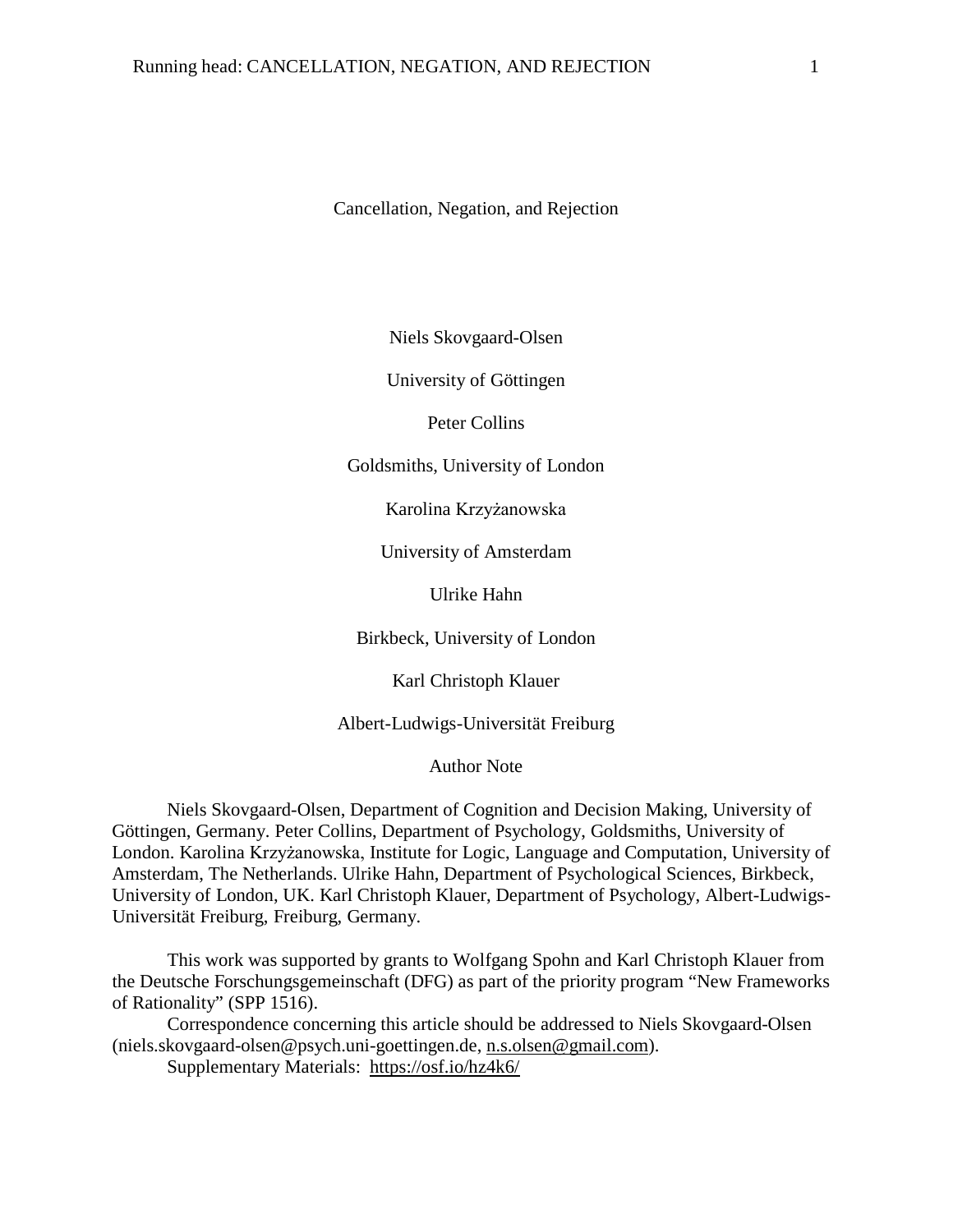## Abstract

In this paper, new evidence is presented for the assumption that the reason-relation reading of indicative conditionals ('if A, then C') reflects a conventional implicature. In four experiments, it is investigated whether relevance effects found for the probability assessment of indicative conditionals (Skovgaard-Olsen, Singmann, and Klauer, 2016a) can be classified as being produced by a) a conversational implicature, b) a (probabilistic) presupposition failure, or c) a conventional implicature. After considering several alternative hypotheses and the accumulating evidence from other studies as well, we conclude that the evidence is most consistent with the Relevance Effect being the outcome of a conventional implicature. This finding indicates that the reason-relation reading is part of the semantic content of indicative conditionals, albeit not part of their primary truth-conditional content.

*Keywords*: Relevance, Pragmatics, Indicative Conditionals, Conversational Implicatures, Presuppositions, Conventional Implicatures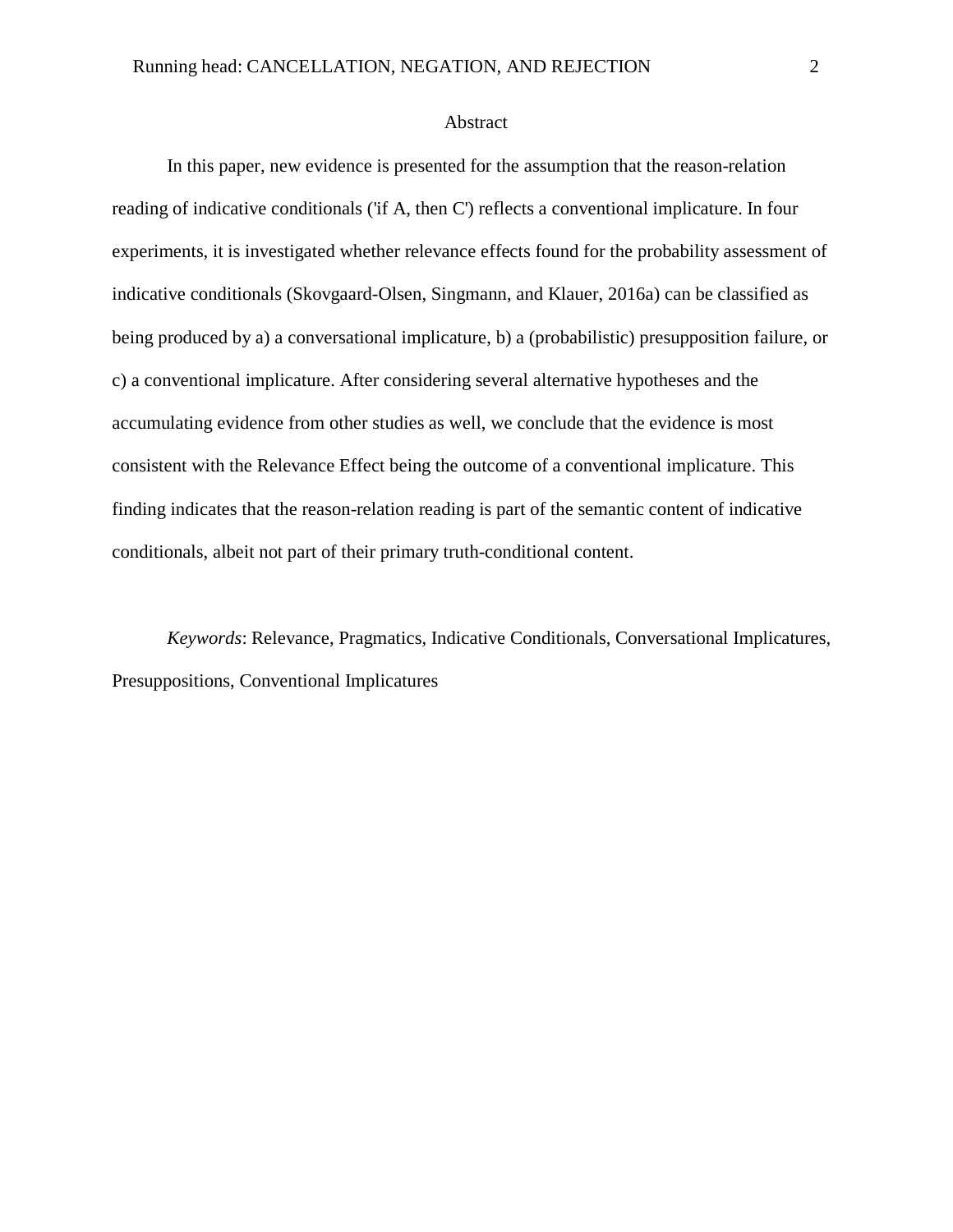# Cancellation, Negation, and Rejection<sup>[1](#page-2-0)</sup>

Very few linguistic expressions are as important to our reasoning, argumentation, and decision making as indicative conditionals, that is, a class of sentences typically of the form: "If A, (then) C," where A, the *antecedent*, and C, the *consequent*, stand for arbitrary sentences. It is not surprising then that conditionals have been a subject of extensive research in philosophy, linguistics, computer science, and psychology. What is more surprising though is that, despite decades of multidisciplinary efforts to understand how people interpret indicative conditionals, many aspects of their meaning remain the matter of ongoing controversy.

Intuitively, whenever someone asserts a conditional they communicate that there is some sort of a relation between the content of that conditional's antecedent and consequent; that, for instance, the antecedent is a reason for the consequent, or that the consequent can be inferred from the antecedent. Take, for example, the following sentence:

(1) If more parents refuse to vaccinate their children, diseases such as measles and whooping cough will make a comeback.

Clearly, someone who asserts (1) seems to be expressing their belief about the connection between the anti-vaccination movement and the possible outbreak of infectious diseases. That a conditional conveys such a relationship is not controversial. But the status of this connection is one of the most contentious issues in the current debate on the meaning of indicative

<span id="page-2-0"></span><sup>&</sup>lt;sup>1</sup> Acknowledgement: We would like to thank our Editor, Art Markman, and reviewers for detailed comments that helped improve the paper. In particular, David Over, Florian Schwarz, and Sunny Khemlani deserve credit. Furthermore, we would like to thank audiences to talks at New Perspectives on Conditionals and Reasoning (Regensburg, 2018), Annual Meeting of New Frameworks of Rationality (Etelsen, 2018), What if, Scientific Retreat (Konstanz, 2018), ECAP9: European Congress of Analytic Philosophy (Munich, 2017), as well as Robyn Carston, John MarFarlane, Maria Biezma, and others, who were so helpful as to engage in discussions with us over these matters. Thanks also go to students helping us carrying out the experiments like Dennis Heiler.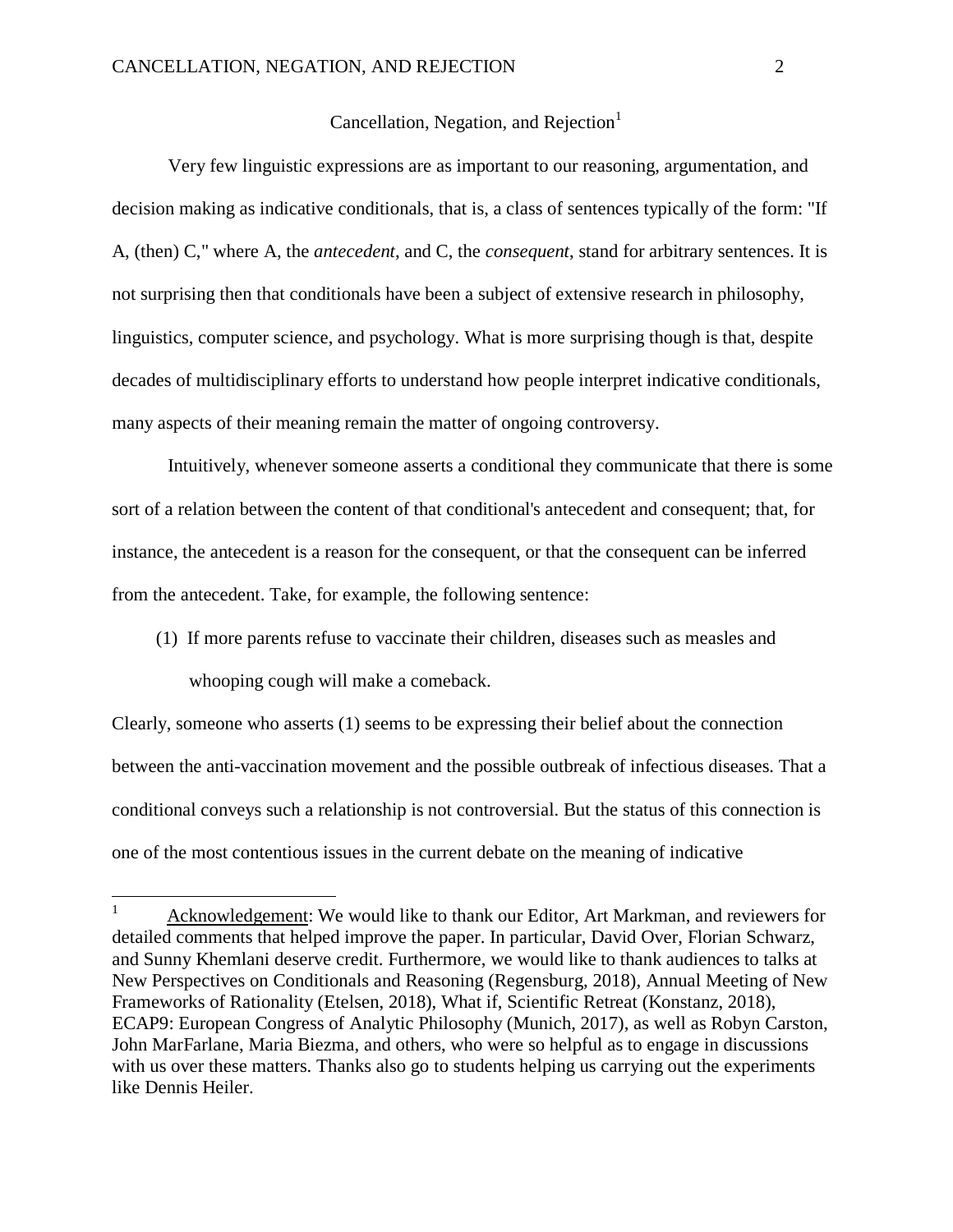conditionals. At issue is whether the connection is part of the *semantics* or the *pragmatics* of the conditional. Roughly, the semantics of the conditional – sometimes referred to as the *core meaning* – is its literal, conventional, context-independent meaning. The pragmatics of the conditional is its non-literal, inferred, context-dependent meaning (we will elaborate on these definitions later).

The question of whether the connection is semantic or pragmatic has attracted such interest in large part because the issue forms a dividing line between theories of the conditional in psychology and philosophy. On the one hand, there are historically established theories in psychology, such as the Suppositional Theory and the Mental Models Theory, which take the connection to be pragmatic. On the other, there are recently revived 'inferentialist' accounts, which take the connection to be semantic. The opposition of these theories in psychology is an echo of similar debates in philosophy (for references, see Douven, 2015 and Skovgaard-Olsen, 2016).

In comparison, linguistic debates about conditionals have been more influenced by the possible-worlds semantics of Stalnaker (1968), Lewis (1973), and Kratzer (1986). In none of these theories is the connection between the antecedent and the consequent taken to be semantic. Rather what we get is roughly a description of the antecedent worlds in the context set, which are most similar to the actual world, stating that they are worlds in which the consequent is true (Biezma, 2014). As such, formal semantics sides with the psychological theories in denying that the connection between the antecedent and consequent is part of the core semantic meaning of conditionals. But in this paper, our focus is on the former division within theories of conditionals in psychology. See, however, Skovgaard-Olsen (*in review*) for more on the connections between the present discussion and related work in linguistics.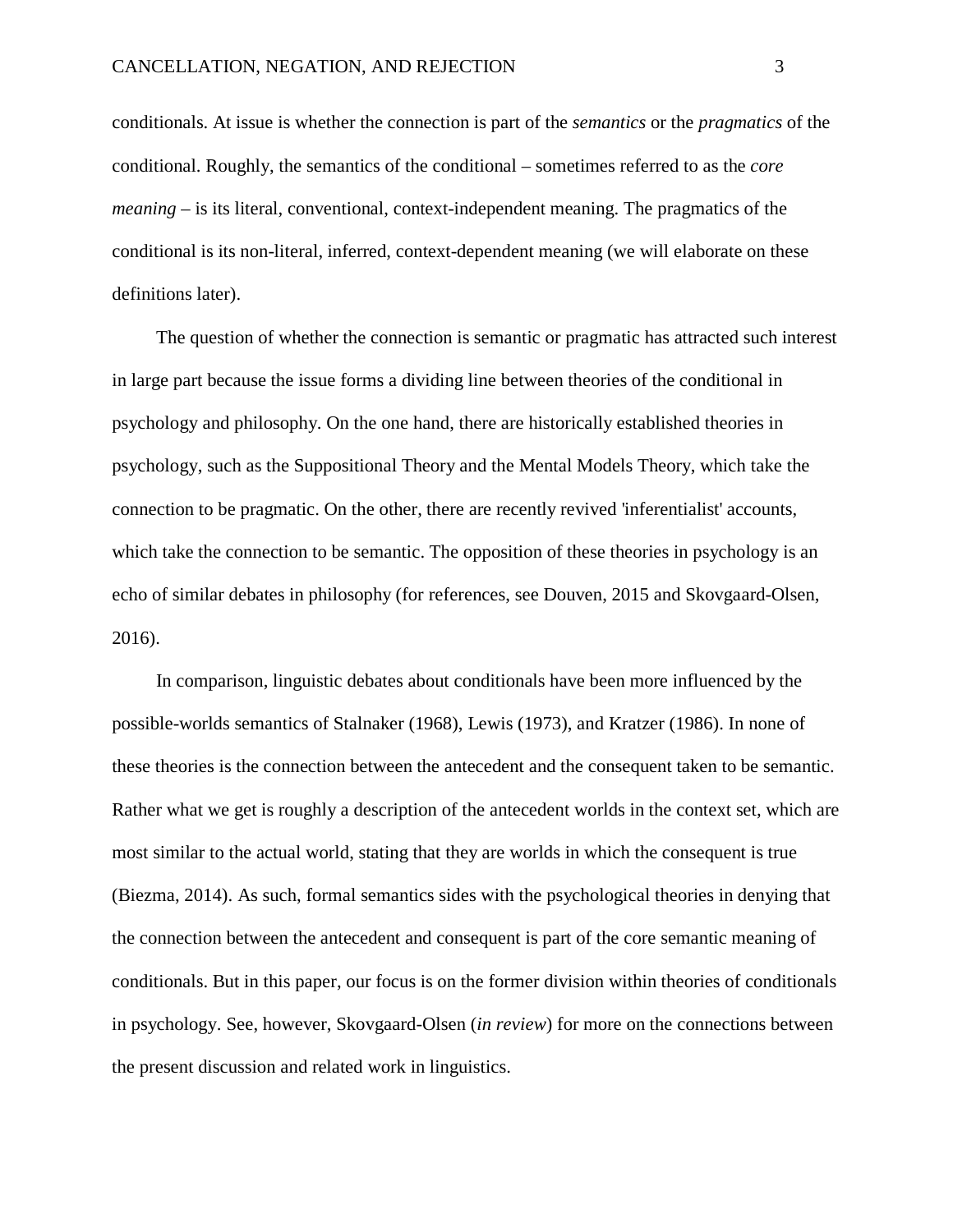The Mental Model Theory is one of the most influential theories in the psychology of reasoning. It postulates that compound sentences, such as conditionals, refer to conjunctions of possibilities, where possibilities are understood epistemically as situations that are compatible with what is known (Khemlani, Byrne, and Johnson-Laird, 2018). Consequently, on the Mental Model Theory, interpreting a sentence amounts to constructing mental models that represent possible states of affairs that are compatible with that sentence, while what is impossible tends to be omitted (Johnson-Laird and Byrne 1991, 2002; Johnson-Laird, Khemlani, & Goodwin 2015). A fully fleshed out, explicit model of a conditional, if A then C, can be depicted then in the following way, where each row denotes a mental model of one possibility:<sup>[2](#page-4-0)</sup>

- A C
- $\neg A$   $\neg C$
- ¬A C

Importantly, already Johnson-Laird and Byrne (1991, 2002), but also Khemlani et al. (2018), emphasized that many people do not immediately construct fully explicit models of a conditional. Instead they stop their model construction at the initial, abbreviated, *implicit* model consisting of the representation of the possibility that both the antecedent and the consequent are true:

# A C

. . .

The ellipsis signals that there are other possibilities, which could be evoked, if necessary.

<span id="page-4-0"></span><sup>&</sup>lt;sup>2</sup> For consistency we use 'A' and 'C' throughout to refer to the antecedent and consequent of the conditional respectively.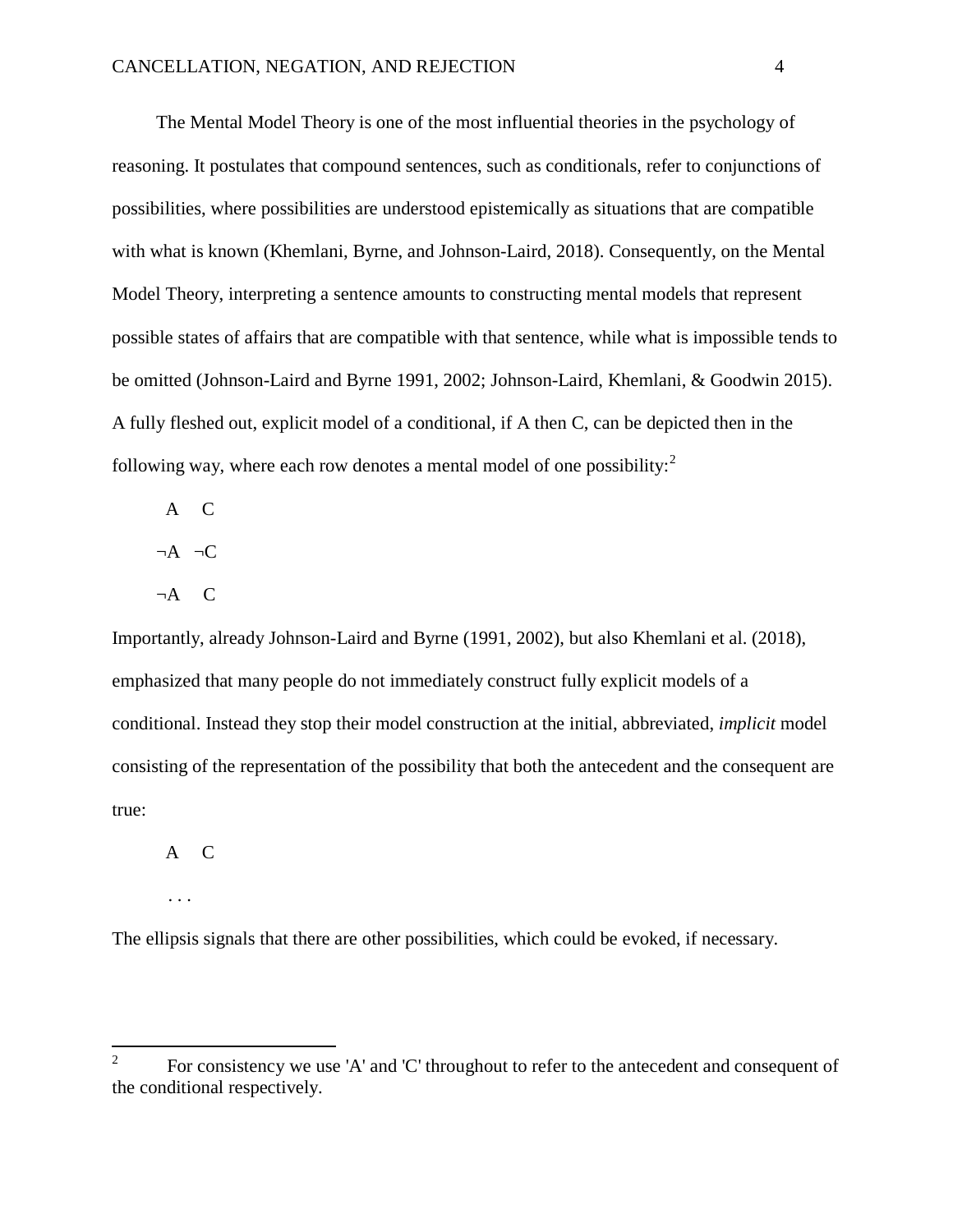It is important to note that such conjunctions of possibilities constitute the meaning of a compound sentence on the Mental Models Theory. More precisely, the Mental Model Theory holds that a sentence is true if all the corresponding models are possible. This makes the mental models of a conditional different than a material conditional, even though the explicit model bears a resemblance to the truth table for the material implication. As Khemlani et al. (2018) say:

In the model theory, a conditional's meaning is not a material implication, not a conditional probability, not a set of possible worlds, and not an inferential relation. It is instead a conjunction of possibilities, each of which is assumed in default of information to the contrary. (p. 31)

Accordingly, Johnson-Laird et al. (2015) hold that "a basic conditional, 'if A then C', is true only if all three situations in its fully explicit models are possible: "possibly( $A \& C$ )  $\&$  possibly(not-A & not-C) & possibly(not-A & C) and A & not-C is impossible" (p. 206).<sup>[3](#page-5-0)</sup>

But what matters for present purposes is just that although Mental Model Theory does not treat the relation between the antecedent and consequent of a conditional as a part of its core meaning, proponents of Mental Model Theory acknowledge that conditionals are often interpreted as conveying that there is such a relation due to "modulating effects of semantics and pragmatics" (Johnson-Laird and Byrne, 2002, p. 651). More specifically, "the meaning of words, knowledge, and the conversational context can block the construction of models of possibilities, and they can add causal, spatiotemporal, and other relations between elements in models (Khemlani et al., 2018, p. 12-13). They argue that the context of an utterance (pragmatics), or

<span id="page-5-0"></span><sup>&</sup>lt;sup>3</sup> See Baratgin, Douven, Evans, Oaksford, and Politzer (2015) for a discussion of some challenges for the revised version of the theory, and Khemlani et al. (2018) for a response. See further the discussion in Hinterecker, Knauff, and Johnson-Laird (2016) and Oaksford, Over, and Cruz (2018).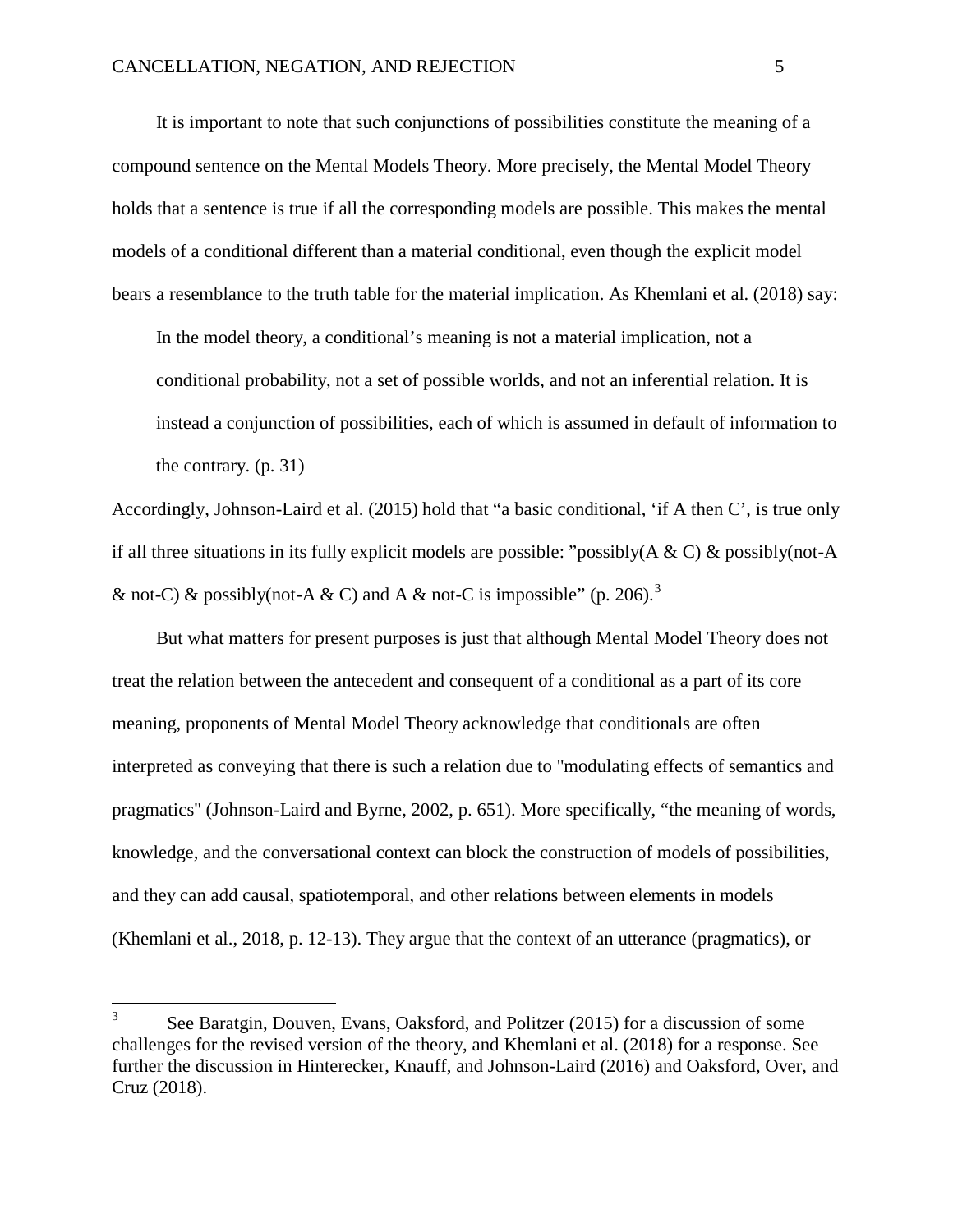semantic relationship between the content of the antecedent and the content of the consequent, may block the construction of a model that normally belongs to the core meaning of a sentence, or trigger the construction of a model that is not part of the core meaning of a sentence. As we will argue below, semantic and pragmatic modulation is not sufficient to account for the complex data pattern that emerges out of the present study when taken together with other recent published results, however.

An alternative approach in the psychological study of conditionals stems from the so-called New Paradigm Psychology of Reasoning (Oaksford & Chater, 2007; Over, 2007), which emphasizes the role of uncertainty in human reasoning. Indicative conditionals on the New Paradigm are interpreted as probabilistic or suppositional. Although the term *Suppositional Theory* (ST) refers to a whole family of related views, they can all be construed as the formalizations of the Ramsey Test, which provides a procedure for fixing one's degree of belief in a conditional, and, by the same token, for determining whether an indicative conditional is acceptable (Ramsey 1929/1990, p. 155):

If two people are arguing 'if [A] will [C]?' and are both in doubt as to [A], they are adding [A] hypothetically to their stock of knowledge and arguing on that basis about [C]: so that in a sense 'If [A], [C]' and 'if [A],  $[\neg C]$ ' are contradictories. We can say that they are fixing their degrees of belief in [C] given [A]. (Editorial changes preserve the consistency of notation)

Consequently, what the different versions of the Suppositional Theory have in common is their commitment to *The Equation,* according to which the probability of a conditional equals the conditional probability of that conditional's consequent given its antecedent (where 'A' and 'C' are restricted to atomic sentences, that is, they are not conditionals themselves):  $P(\text{If A, then C}) =$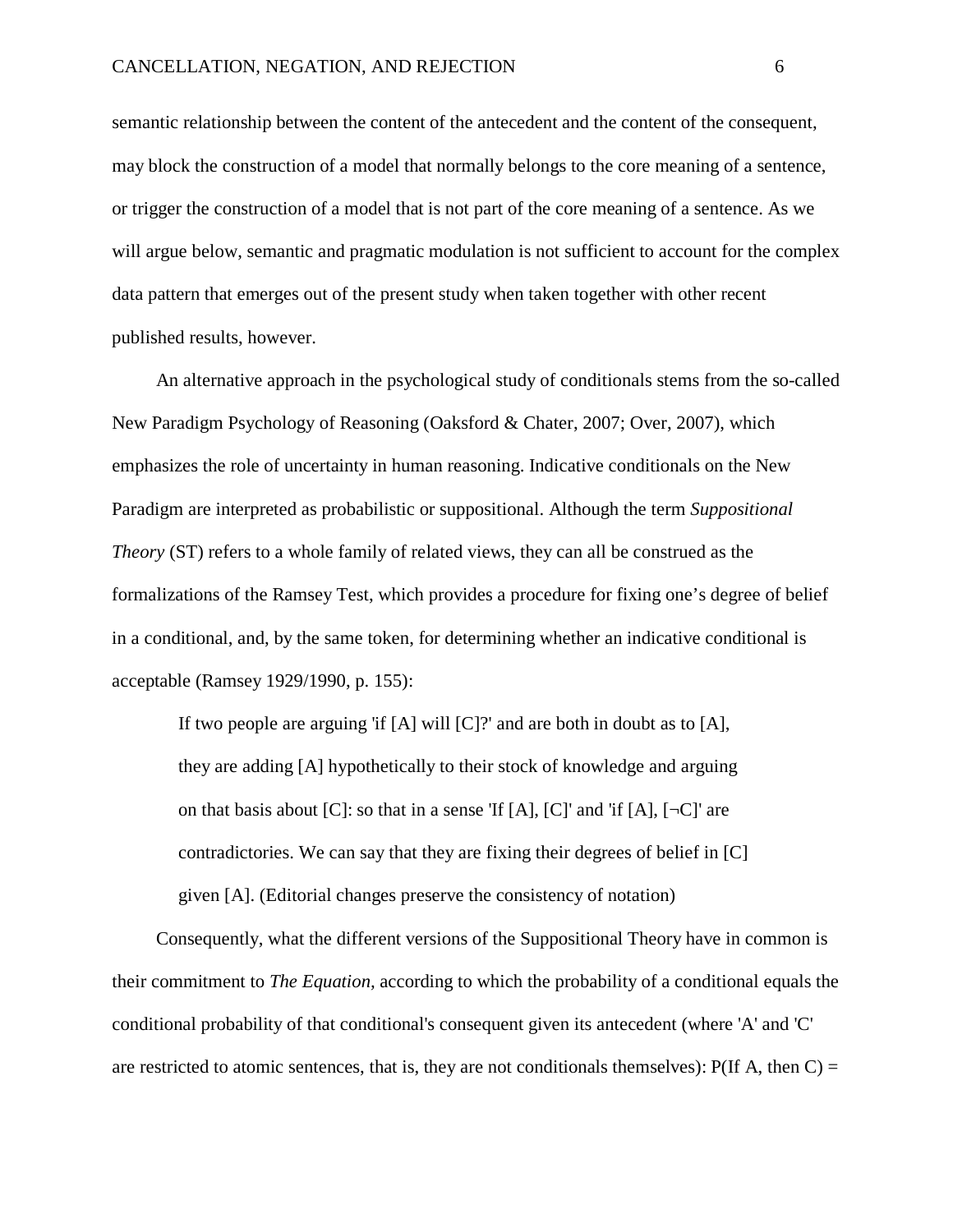P(C|A). The development of the Suppositional Theory that became particularly influential in the psychology of reasoning resulted from combining the Ramsey Test, and thus the Equation, with three-valued de Finetti's semantics. De Finetti treated conditionals as true when both of its clauses are true, and false when the antecedent is true but the consequent is false. When the antecedent is false, the truth value of a conditional is undetermined, "void." Conditionals with false antecedents can be compared to called-off bets: a bet that if you throw a fair coin it will land heads is neither won, nor lost – it is called off – when the coin is not thrown at all (see, e.g., Politzer, Over, & Baratgin, 2010). A more refined version of the de Finetti's system can be obtained by replacing the third, "void" value with the conditional probability itself (Jeffrey, 1991; see also Baratgin, Politzer, Over, and Takahashi, 2018; Kleiter, Fugard, & Pfeifer, 2018, and Over & Cruz, 2018).

The Equation has received strong empirical support. Participants in reasoning experiments tend to evaluate the probability of a conditional by estimating the corresponding conditional probability (Evans, Handley, & Over, 2003; Fugard, Pfeifer, Mayerhofer, & Kleiter, 2011; Oberauer & Wilhelm, 2003; Politzer et al., 2010). Yet, a recent study has challenged the generality of these results (Skovgaard-Olsen, Singmann, and Klauer, 2016a), as we shall see in more detail below.

Although the original phrasing of the Ramsey Test, with its focus on arguing about C *on the basis of* A, seems to capture the intuition that the antecedent of a conditional needs to be somehow relevant for the consequent, this is not true of the suppositional accounts. As long as the antecedent is possible, a true or even highly probable consequent will render the conditional acceptable. If we believe that Brexit is inevitable and that it is quite possible that there are at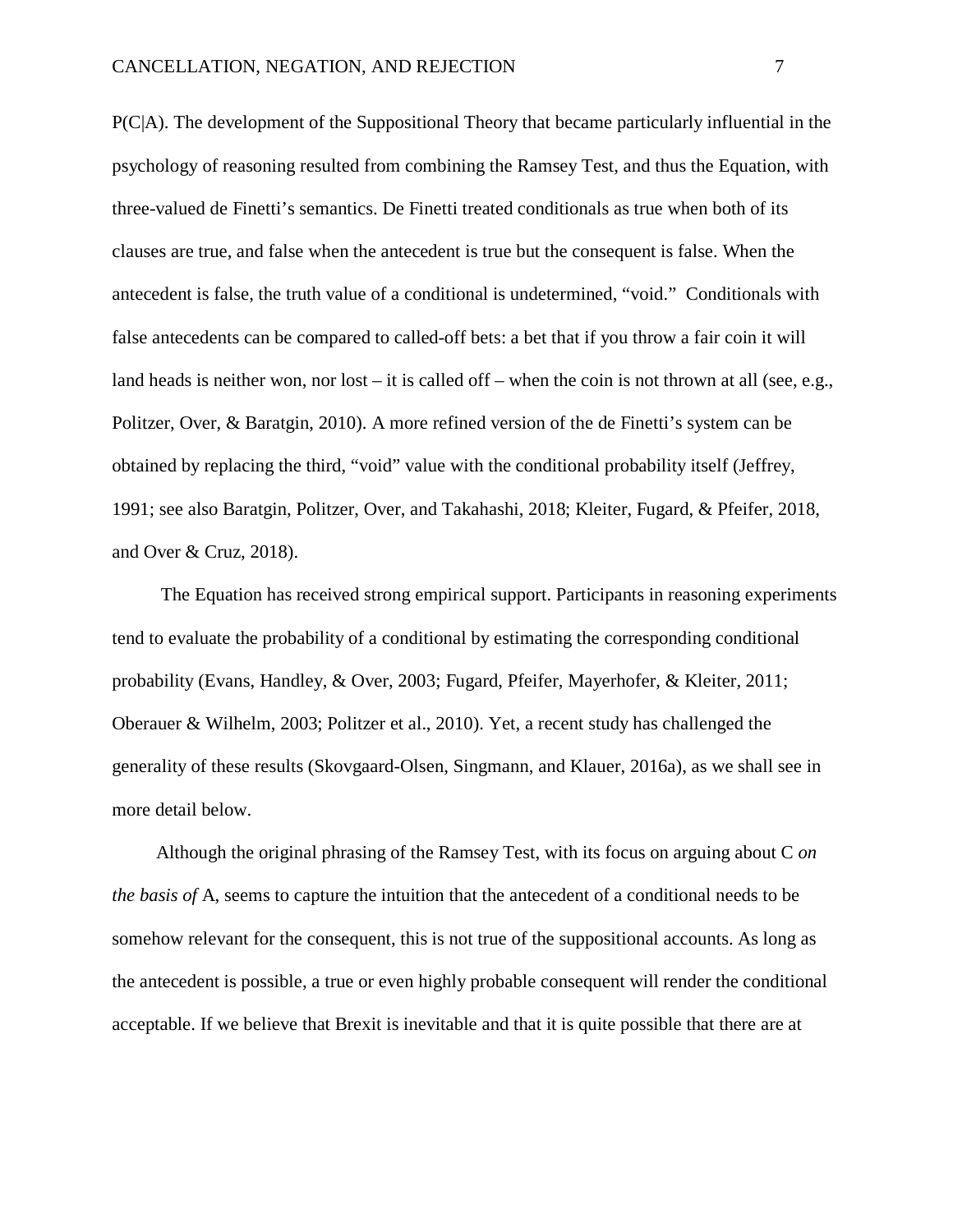least some microorganisms living on some planets outside of our Solar System, we are committed to accepting the following missing-link conditional:

(2) If there is life on some extra-solar planet, then the UK will leave the European Union. This is because "the UK will leave the European Union" was already part of our stock of beliefs, and it remains so upon expanding it by "there is life on some extra-solar planet." By contrast, for a person who deems it rather unlikely that there are any advanced alien civilizations, and that this likelihood will not increase were we to learn that there are planets that host some form of life, (3) does not appear acceptable after performing the Ramsey Test:

(3) If there is life on some extra-solar planet, then somewhere in the Universe there exists an advanced alien civilization.

Yet it would be easier to make sense of a speaker who asserts (3), even if we strongly disagree with it, than of someone who asserts (2) (Krzyżanowska, 2015, p. 9). If we disagree with (3), it would be because learning that there is life on some extra-solar planet would not be a good enough reason for us to believe in the existence of an advanced alien civilization. Nevertheless, since the truth of the antecedent of (3) slightly increases the probability of its consequent, we can imagine someone who would find such an argument convincing enough to accept the conditional.

Psychologists of reasoning who claim that the Equation captures a central part of the meaning of an indicative conditional do not deny that these sentences often seem to suggest stronger (e.g. causal or inferential) relations between their antecedents and consequents. What they do deny is that these relations belong to the semantics, that is, to the core meaning of the conditional. It seems that when researchers wish to account for our intuitions about the relation between a conditional's antecedent and consequent, and for data on the actual use of conditionals,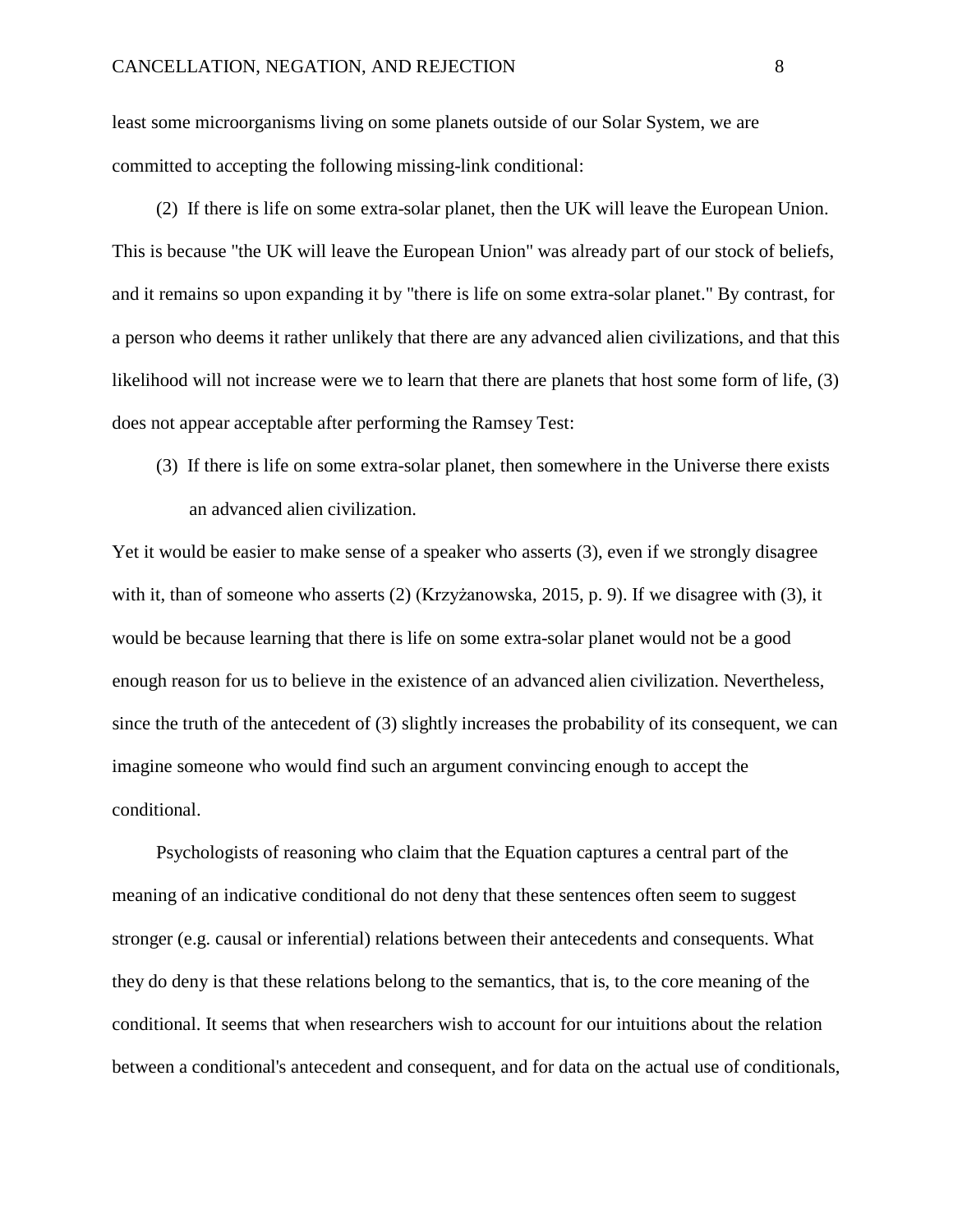they most commonly invoke pragmatics (Johnson-Laird & Byrne, 2002; Over et al., 2007; for discussion, see, also Krzyżanowska, Collins, and Hahn, 2017a, 2017b, and below). But pragmatics is not the only option. The alternative approach is to treat that relation, however it is defined, as the starting point for developing an account of the meaning of a conditional. Douven and Verbrugge (2010) argued that one can distinguish between different types of inferences, and classified inferential conditionals as *deductive*, *inductive*, or *abductive*, inspired by classifications of conditionals in empirical linguistics (Declerck and Reed, 2001; Dancygier and Sweetser, 2005). This typology motivated a new, "inferential," truth-conditional semantics for indicative conditionals (Krzyżanowska, Wenmackers, and Douven, 2014; Douven, 2015). Independently, a related account has been proposed by Spohn (2013) and Olsen (2014), who analyzed indicative conditionals as expressing *reason relations* between their antecedents and consequents. This relationship can be operationalized probabilistically in terms of the  $\Delta P$  rule ( $\Delta P = P(C|A)$ )  $P(C|\neg A)$ ). A conditional's antecedent, A, is said to be a reason for the consequent, C, if A raises the probability of C, that is, if A is positively relevant for C. Since  $\Delta P$  is defined as a difference between  $P(C|A)$  and  $P(C|\neg A)$ ,  $\Delta P$  must be positive for A to be a reason for C, and, consequently, for a conditional, "If A, then C," to be acceptable. Positive Relevance can be seen in example (1) above: parents' refusing to vaccinate their children increases the probability of measles or whooping cough outbreaks. By contrast, probabilistic irrelevance can be seen in example (2) above: the probability of UK leaving the EU given the existence of life on some extra-solar planet is, to the best of our current knowledge, exactly the same as the probability of UK leaving the EU given that there is no life outside of the Solar system at all. That is,  $\Delta P = 0$ , or the antecedent is probabilistically irrelevant for the consequent in this case.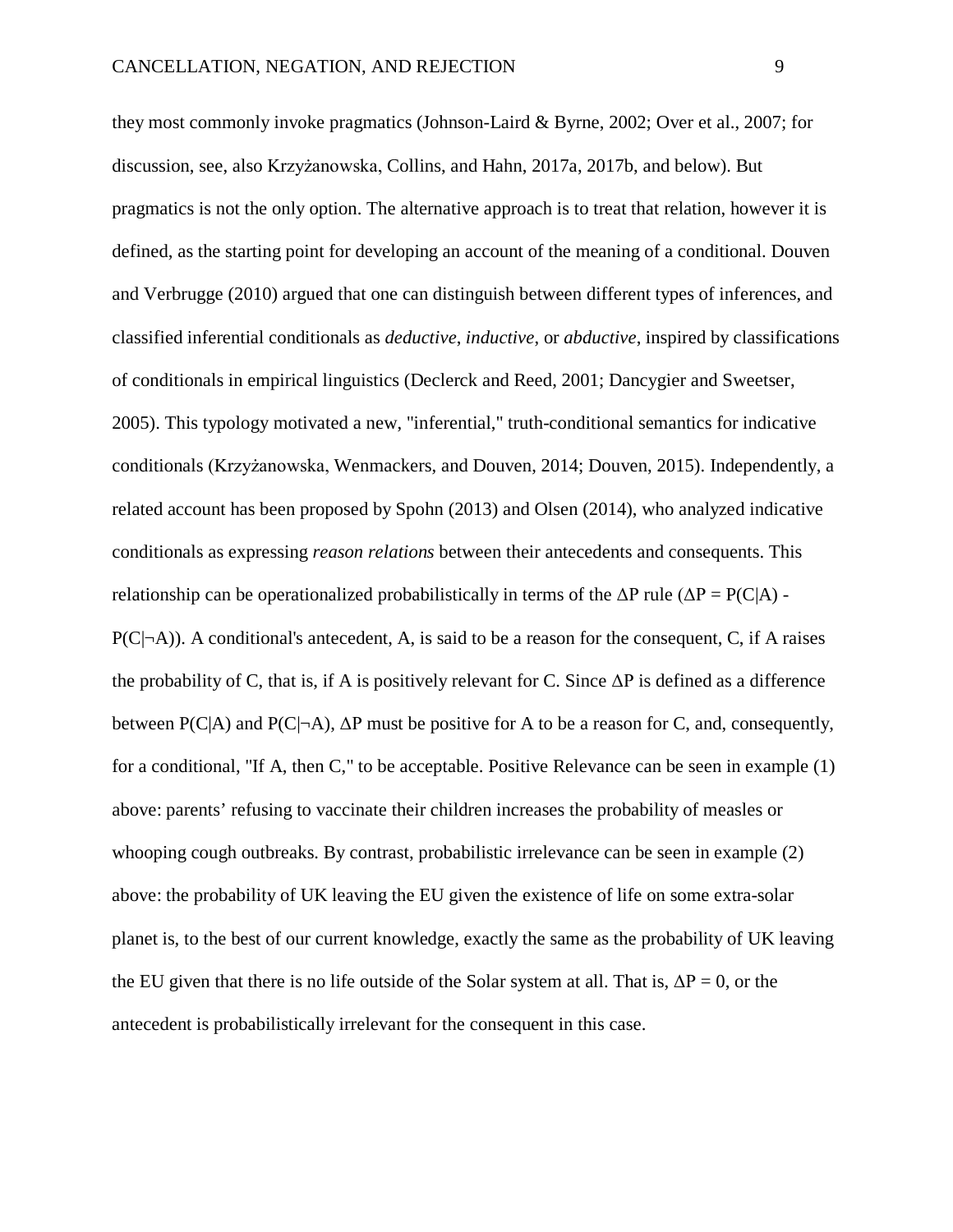# **The Relevance Effect**

Results by Skovgaard-Olsen et al. (2016a) recently raised an explanatory challenge for the Suppositional Theory of conditionals and Mental Model Theory. Both theories postulate that indicative conditionals have a core meaning which does not include relevance relations between the antecedent and the consequent. However, when investigating the probability and acceptability of indicative conditionals, Skovgaard-Olsen et al. (2016) found that relevance strongly moderated the evaluations of indicative conditionals. For cases of Positive Relevance  $(P(C|A) - P(C|\neg A) > 0 \leq P > 0$ , the conditional probability remained a good predictor of both the acceptance and probability of the conditional. For cases of Negative Relevance  $(P(C|A))$  $-P(C|\neg A) < 0 \le D \le \Delta P < 0$  and Irrelevance  $(P(C|A) - P(C|\neg A) = 0 \le D \le \Delta P = 0)$ , this relationship was disrupted because the participants tended to view the indicative conditional as defective under those conditions.

In what sense does the Relevance Effect constitute a challenge to the Mental Model theory and the Suppositional Theory? The extent to which it does depends on whether the Relevance Effect belongs to the core meaning of the conditional - its semantics - or arises, instead, from the context of utterance of a conditional - its pragmatics. If the Relevance Effect belongs to pragmatics, then the main theories can just claim to be theories about the core content of indicative conditionals and hold that they need to be supplemented with auxiliary hypotheses concerning the pragmatic mechanisms involved in communication.

To address this question we focus on a set of well-known phenomena at the interface between semantics and pragmatics: namely conversational implicature, presupposition, and conventional implicature (see later sections for definitions of each). We do so because these are phenomena for which there are reasonably well-established diagnostic tests. If we can explain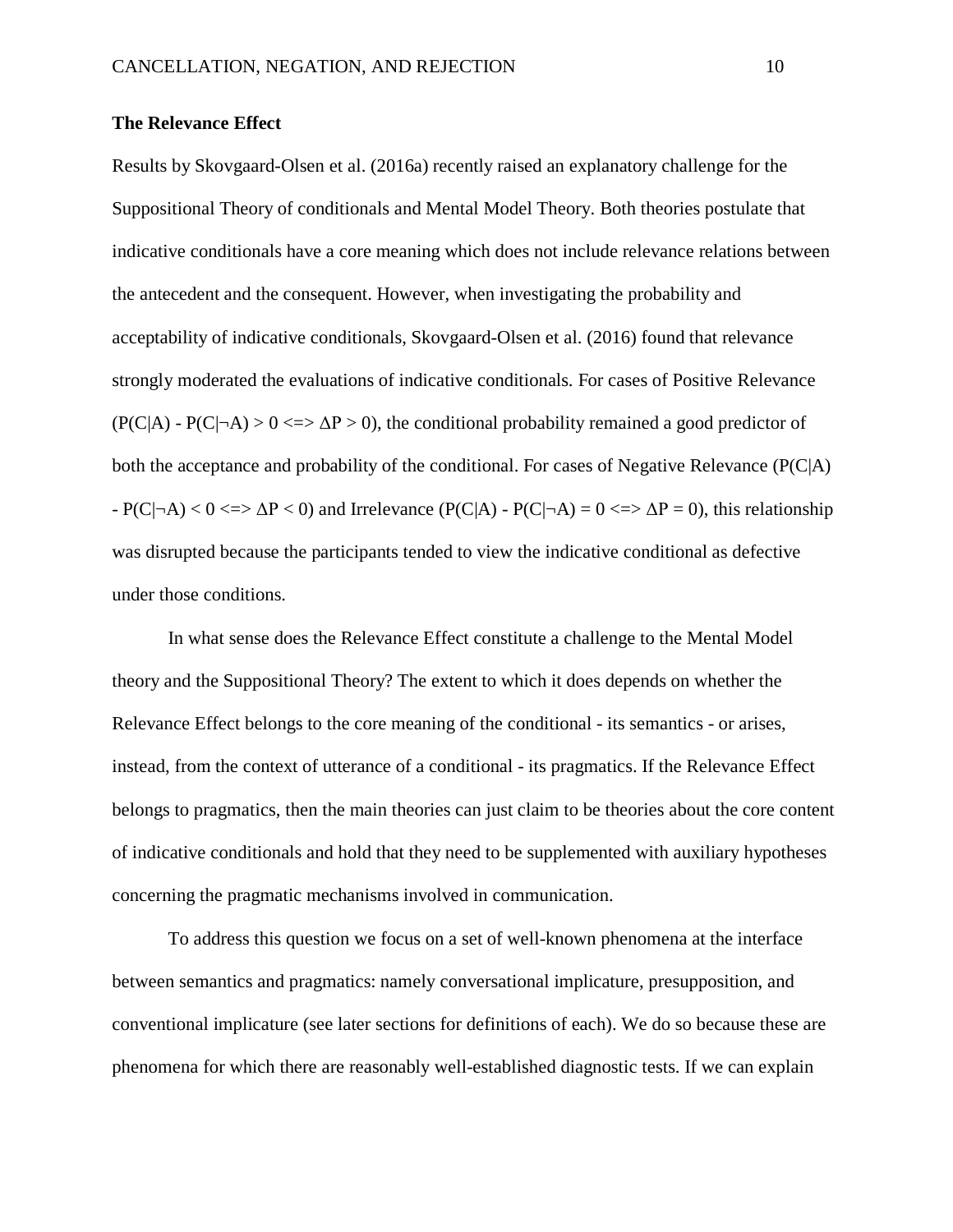the Relevance Effect by one of these phenomena, we are a step closer to adjudicating on the semantics/pragmatics issue. A final judgment will depend both on how we define semantics and pragmatics and on how we subsequently classify conversational implicature, presupposition, and conventional implicature. Both the definition and subsequent classification are live issues. But instead of resolving those issues here, our focus will be on classifying relevance effects with respect to these three established linguistic phenomena at the interface between semantics/pragmatics. For present purposes, we follow Birner (2014) in adopting the following typical characteristics of semantics and pragmatics (Table 1):

| Table 1. Pragmatic/Semantic Distinction |                                    |  |
|-----------------------------------------|------------------------------------|--|
| <i>Semantics</i>                        | <i>Pragmatics</i>                  |  |
| literal                                 | non-literal                        |  |
| context-independent                     | context-dependent                  |  |
| non-inferential                         | inferential                        |  |
| truth-conditional                       | non-truth-conditional <sup>4</sup> |  |

**Table 1. Pragmatic/Semantic Distinction**

To this we might add that semantics typically concerns the conventional meaning of words and sentences, while pragmatics typically concerns non-conventional meaning. While these characteristics might define the prototypical semantic and pragmatic phenomena, the characteristics can come apart. For instance, a phrase such as 'the foot of the mountain' may strike us as non-literal, mountains not having body parts, but it will also likely strike us as noninferential, truth-conditional, and conventional. Unsurprisingly, then, it can prove controversial to categorize any given phenomenon as semantic or pragmatic. Of the phenomena we consider, only conversational implicatures are regarded as uncontroversially pragmatic. Conventional implicatures, in contrast, are commonly thought of as a secondary layer of semantic meaning

<span id="page-11-0"></span> $4\text{ Some would argue that some pragmatic phenomena are, in fact, truth-conditional. For }$ discussion, see Carston (2002), Recanati (2011), and Birner (2014).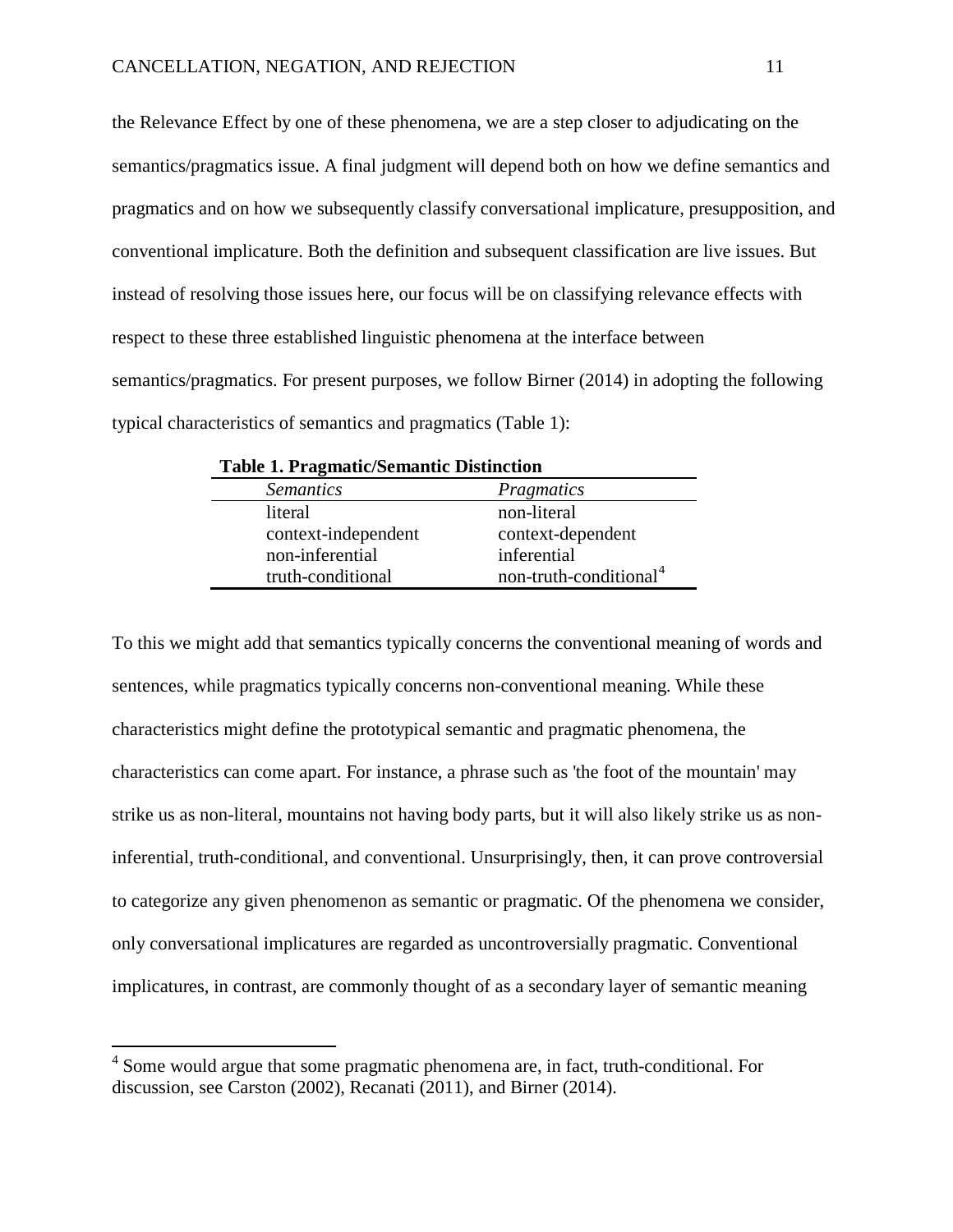which is auxiliary to the primary truth-conditional semantic layer (Potts, 2007, 2015). Presuppositions, on the other hand, have both semantic and pragmatic interpretations (Beaver & Geurts, 2014), with influential proponents on either side—with, for instance, Stalnaker (2016) defending a pragmatic approach and von Fintel (2008) adopting a semantic one. The distinction between these various linguistic categories is discussed in further details below.

We test among the linguistic categories in four experiments. Experiment 1 tests whether the Relevance Effect arises because of conversational implicature. Experiment 2 tests whether it arises because of a presupposition failure. Experiment 3 tests whether it arises because of a conventional implicature.

# **Experiment 1**

## **Conversational Implicatures**

We start with the paradigm-case of pragmatics: the conversational implicature. Conversational implicatures arise when a speaker means something different from the conventional meaning of the sentence they utter. For instance:

Alan: Are you going to Paul's party?

Barb: I have to work. (Davis, 2014)

Here, Barb utters a sentence with a clear conventional meaning—that she has to work—but also conversationally implicates that she will not be attending Paul's party (because she has to work). To take another familiar example:

Angry Parent: Did you eat all of the chocolate cake?

Guilty Child: I ate *some* of it.

Here, the child utters a sentence that conventionally means something like 'I ate at least one morsel of cake' and is quite compatible with 'I ate all of the cake'. But the child, perhaps hoping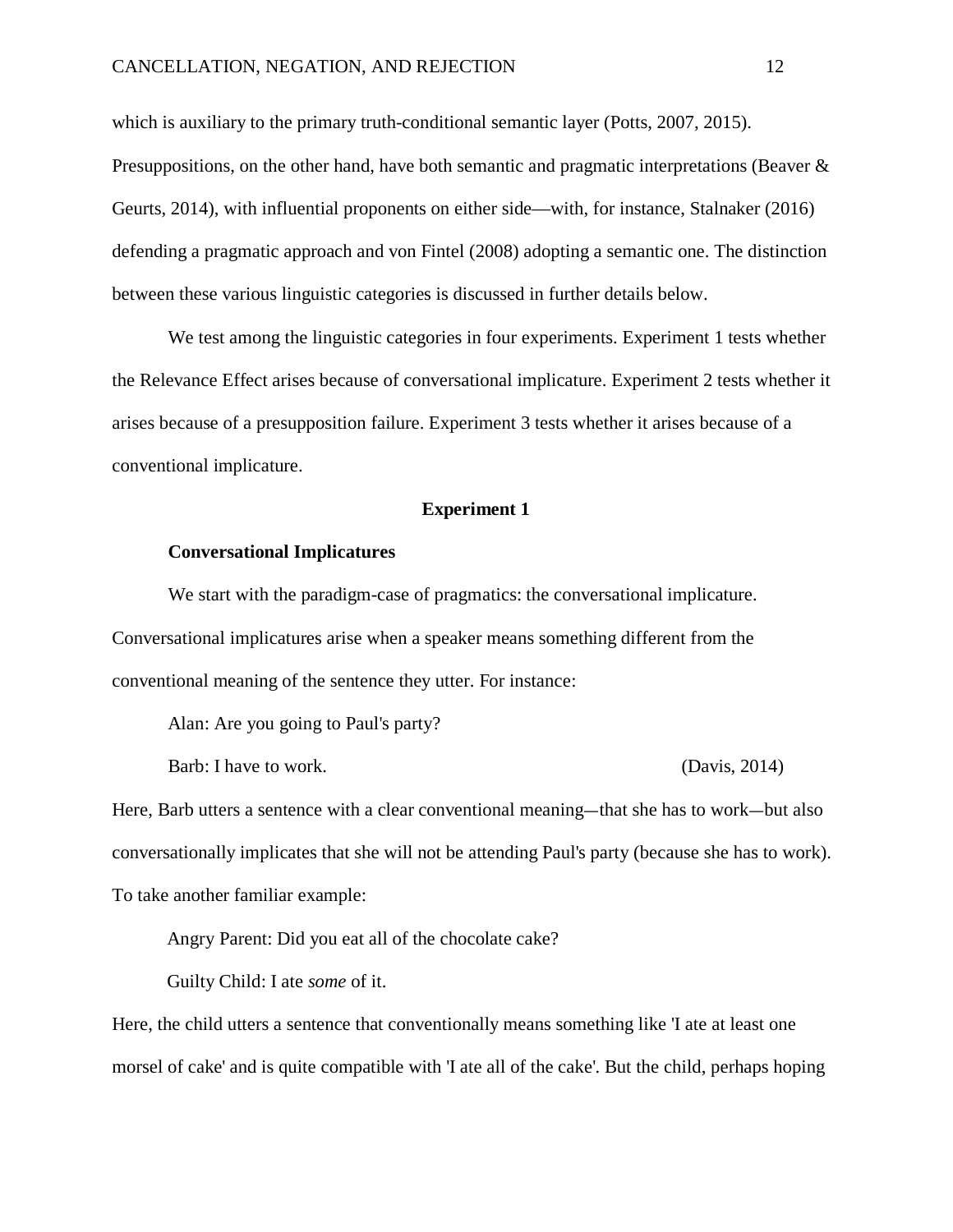to spread the blame, also implicates that he/she did not eat all of the cake: that there is another culprit. Inferences of this latter type are known as scalar implicatures.

Grice (1989) set out to explain how conversational implicatures arise, formulating a general principle of cooperative discourse: that speakers 'make [their] contribution such as is required, at the stage at which it occurs, by the accepted purpose or direction of the talk exchange in which [they] are engaged' (Grice, 1975, p. 45). He fleshed this principle out into a set of conversational maxims, or descriptive norms. On his account, speakers should give enough, but not too much, information (Maxim of Quantity); should avoid saying falsehoods or things for which they lack evidence (Maxim of Quality); should be relevant (Maxim of Relation); and should avoid obscurity and ambiguity, and be brief and orderly (Maxim of Manner).

According to Grice, implicatures can only arise at all because hearers assume that speakers are generally cooperative: that they follow the maxims. But, as he pointed out, speakers can, in fact, behave in different ways towards the maxims: they can observe, violate, flout, or opt out of a maxim. Most important for present purposes are the observing or flouting of maxims, either of which generates an implicature.<sup>[5](#page-13-0)</sup> For instance, other things being equal, when a speaker says 'I had two bagels for breakfast', a hearer will assume that the speaker is observing the Maxim of Quantity (is providing sufficient information) and implicating 'I did not have three bagels for breakfast' (Birner, 2013). For an example of flouting, consider a professor who is writing a recommendation letter for a student, and is expected, in the normal run of things, to

<span id="page-13-0"></span><sup>&</sup>lt;sup>5</sup> A speaker violates a maxim when they inconspicuously disregard it, not intending the hearer to notice—as when a speaker lies or misleads a hearer; a speaker opts out of a maxim when, say, they simply disengage from a conversation and 'do not play the game at all' (Birner, 2013).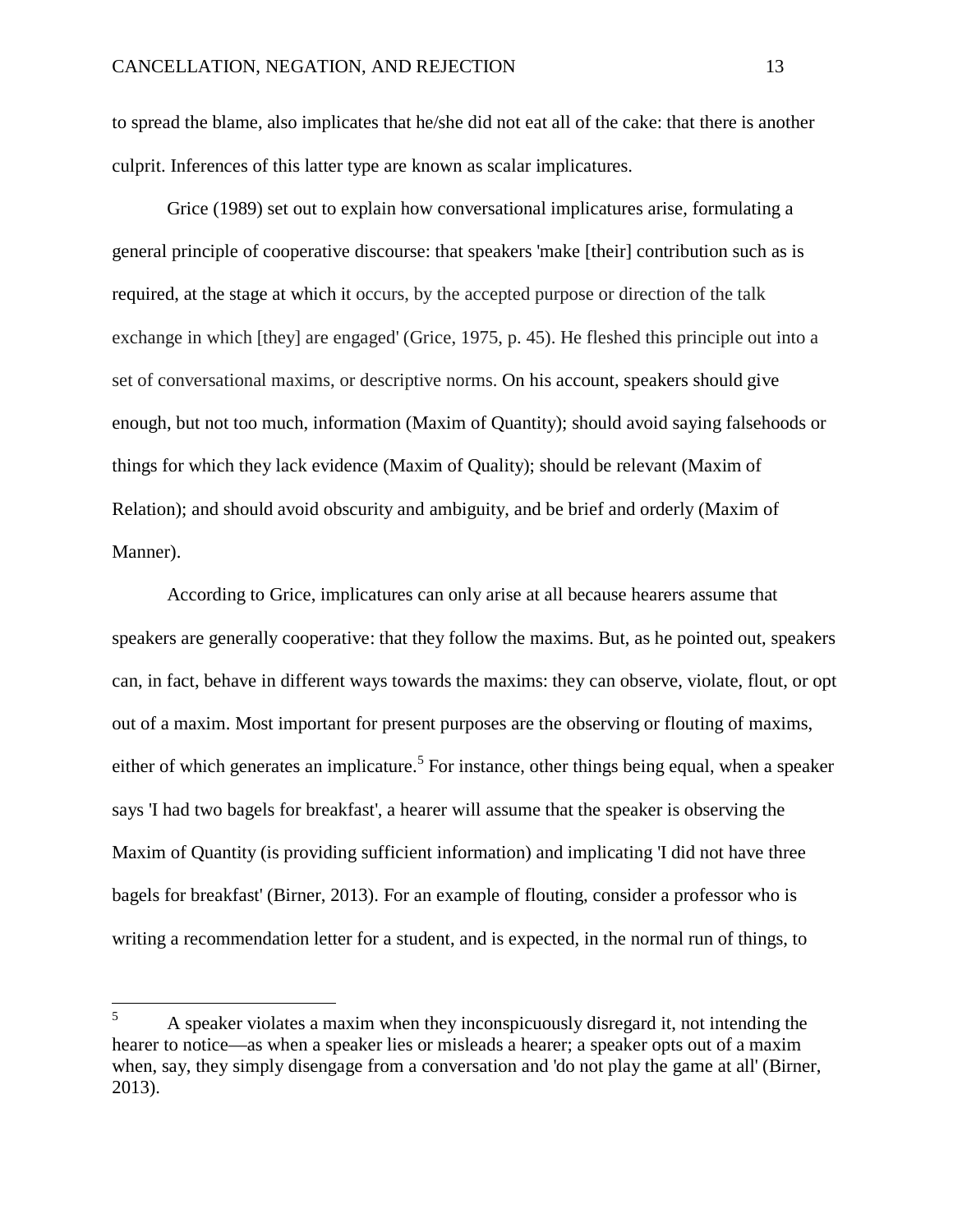comment favorably on the student's academic ability, diligence, and so on. A professor who comments, instead, on the student's handwriting is flouting—openly disregarding—the Maxim of Quantity and implicating that the student's academic ability (and so on) is not worthy of praise (Grice, 1989). In cases of flouting, we can think of an implicature as being necessary to preserve the assumption that the speaker is being cooperative.

Conversational implications constitute a paradigmatic example of pragmatic modulation, an interpretational process whereby semantic content is extended by pragmatic mechanisms that take contextual factors into account. It is not unusual to find references to processes of pragmatic modulation as extending semantic theories in the psychology of reasoning (e.g. Johnson-Laird and Byrne, 2002). But their status tends to be that of underspecified and untested, auxiliary hypotheses (Douven, 2017).

Since conversational implicatures are attempts to reconstruct the speaker's intended meaning, which goes beyond what is literally said, they are defeasible inferences, which can be explicitly blocked by the speaker. For instance, imagine a conversation between John and Sophia at a party they are hosting. John, who is in the kitchen, asks Sophia 'Where are our guests?' If Sophia replies 'Some are in the garden' she might well be taken to mean that not all of the guests are in the garden. But Sophia can straightforwardly cancel this scalar implicature by adding, 'In fact, they all are.' We will call this type of hedging 'a cancellation speech act'. One of the main characteristics of conversational implicatures is that a commitment to them can be blocked by performing cancellation speech acts without producing a contradiction (Blome-Tillmann, 2013).

Conversational implicatures have already featured in the debate on relevance. For instance, Over et al. (2007) found a modest effect of  $P(C|\neg A)$  as a predictor of P(if A, then C),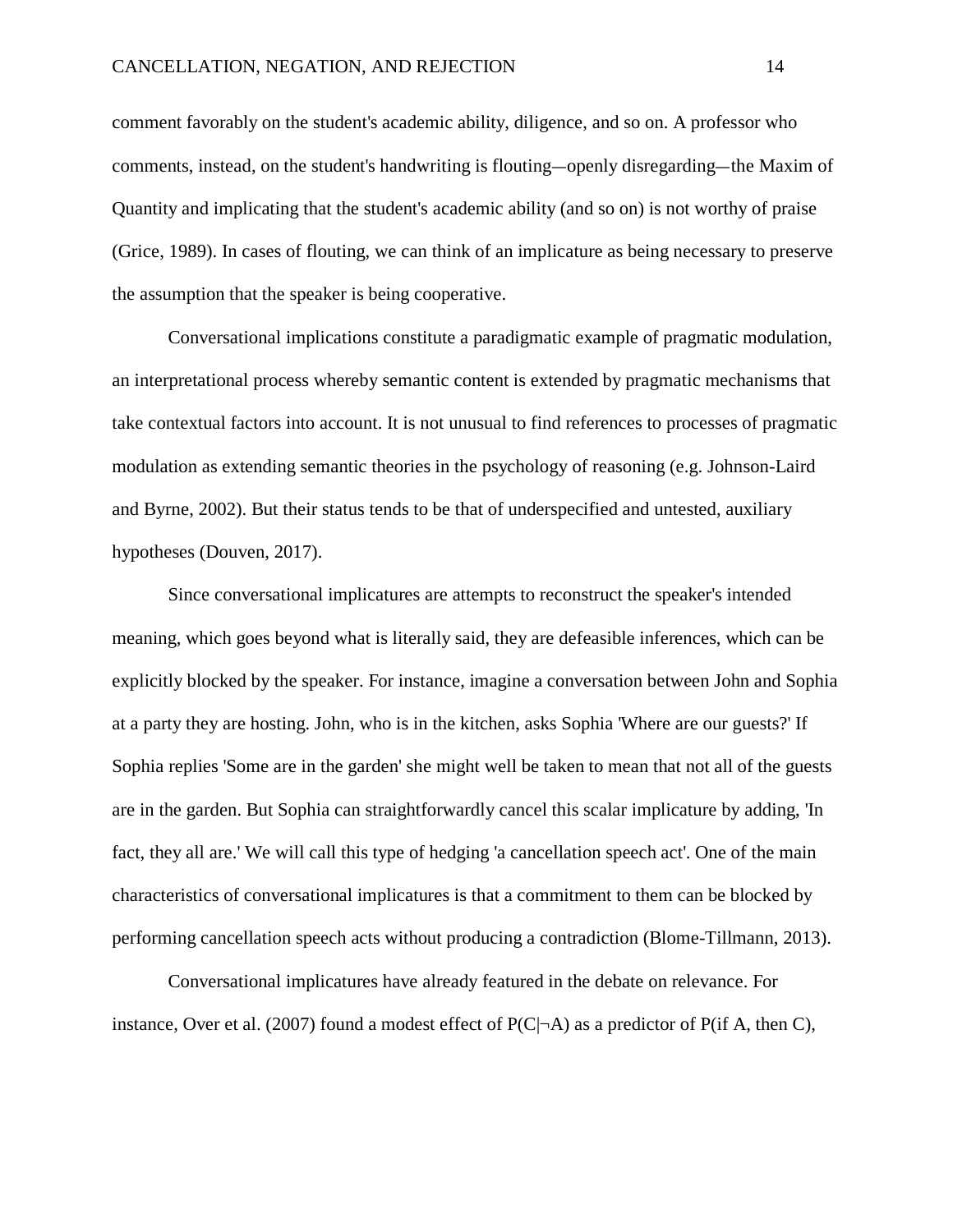for conditionals which were positively relevant (where  $\Delta P > 0$ ). They offered the following explanation (p. 92):

An Adams conditional is not equivalent to an explicit statement that [A] raises the probability of  $[C]$  (...), nor that  $[A]$  causes  $[C]$  (...). A conditional probability  $[P(C|A)]$  can be high when [A] does not raise the probability of [C] and when [A] does not cause [C]. For example,  $[P(C|A)]$  can be high simply because  $[P(C)]$  is high. Does this mean that supporters of the view that these conditionals are Adams conditionals cannot account for the weak negative effect of  $[PC|\neg A]$  in the current studies? Not necessarily, for they can argue that the use of a conditional pragmatically suggests, in certain ordinary contexts, that  $[A]$  raises the probability of  $[C]$  or that  $[A]$  causes  $[C]$ . (Editorial changes preserve the consistency of notation),

Over et al. (2007) then go on to suggest that probability raising and the causal reading of indicative conditionals may be produced by a conversational implicature. It may be misleading to assert conditional sentences in the absence of probabilistic dependencies, but the reason for this does not reside in the core, semantic content of indicative conditionals.

Similarly, Johnson-Laird and Byrne (2002) have considered whether to make a connection between the antecedent and the consequent part of the core meaning of conditionals, only to reject it:

We do not deny that many conditionals are interpreted as conveying a relation between their antecedents and consequents. However, the core meaning alone does not signify any such relation. If it did, then to deny the relation while asserting the conditional would be to contradict oneself. Yet, the next example is not a contradiction: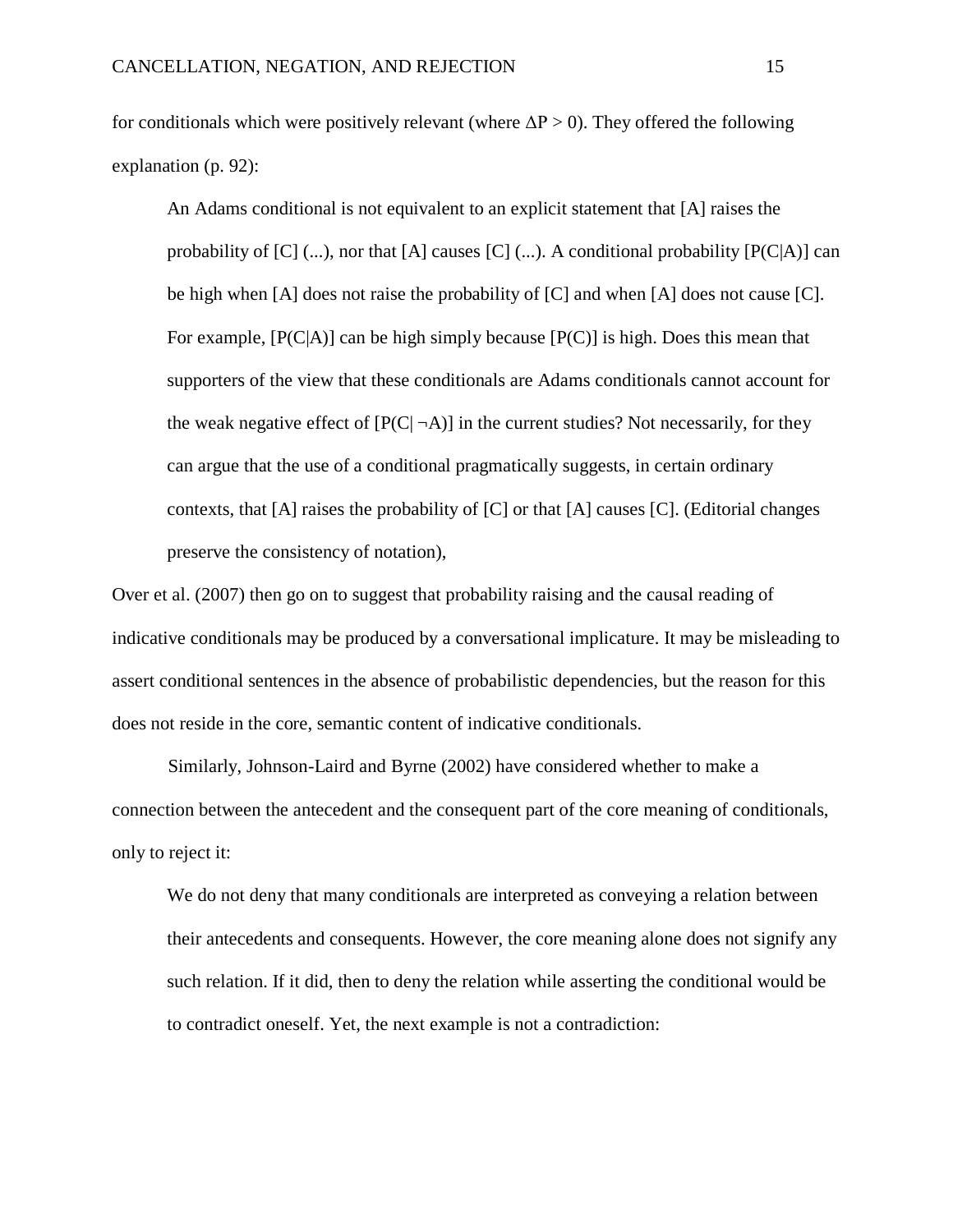If there was a circle on the board, then there was a triangle on the board, though there was no relation, connection, or constraint, between the two—they merely happened to co-occur.  $(p. 651)$ 

Their argument is that one can cancel a commitment to there being a relation between the antecedent and the consequent without contradicting oneself. If so, then this commitment bears the mark of a conversational implicature. In Experiment 1 we will test this hypothesis.

## **The Cancellation Task**

The purpose of Experiment 1 is to test whether the reason-relation reading of conditionals can be attributed to the presence of a conversational implicature. To test this hypothesis, we investigated whether the reason-relation reading of conditionals can be cancelled without contradiction. More specifically, Experiment 1 uses the perceived degree of contradiction in cancelling a scalar implicature as the lower baseline. We have already seen two examples of scalar implicatures, where speakers used (or could be mistaken for using) the weaker term 'some' to implicate 'not all'. The 'some' to 'not all' inference is the most famous case, but scalar implicatures can arise with various scales, such as scales of possibility ('It's possible he will come' can implicate 'It's not definite that he'll come'). The implicature is that the speaker has some reason for not using the more informative, stronger term. Scalar implicatures can be cancelled. In this respect they contrast markedly with our upper baseline, entailment. If sentence A entails sentence B, then whenever A is true, B is also true. For instance, 'John is a bachelor' entails 'John is unmarried'. By definition, entailments cannot be cancelled without contradiction. The test then consists in measuring whether attempts to cancel the reason-relation reading of conditionals are viewed as more like cancelling a scalar implicature than like cancelling an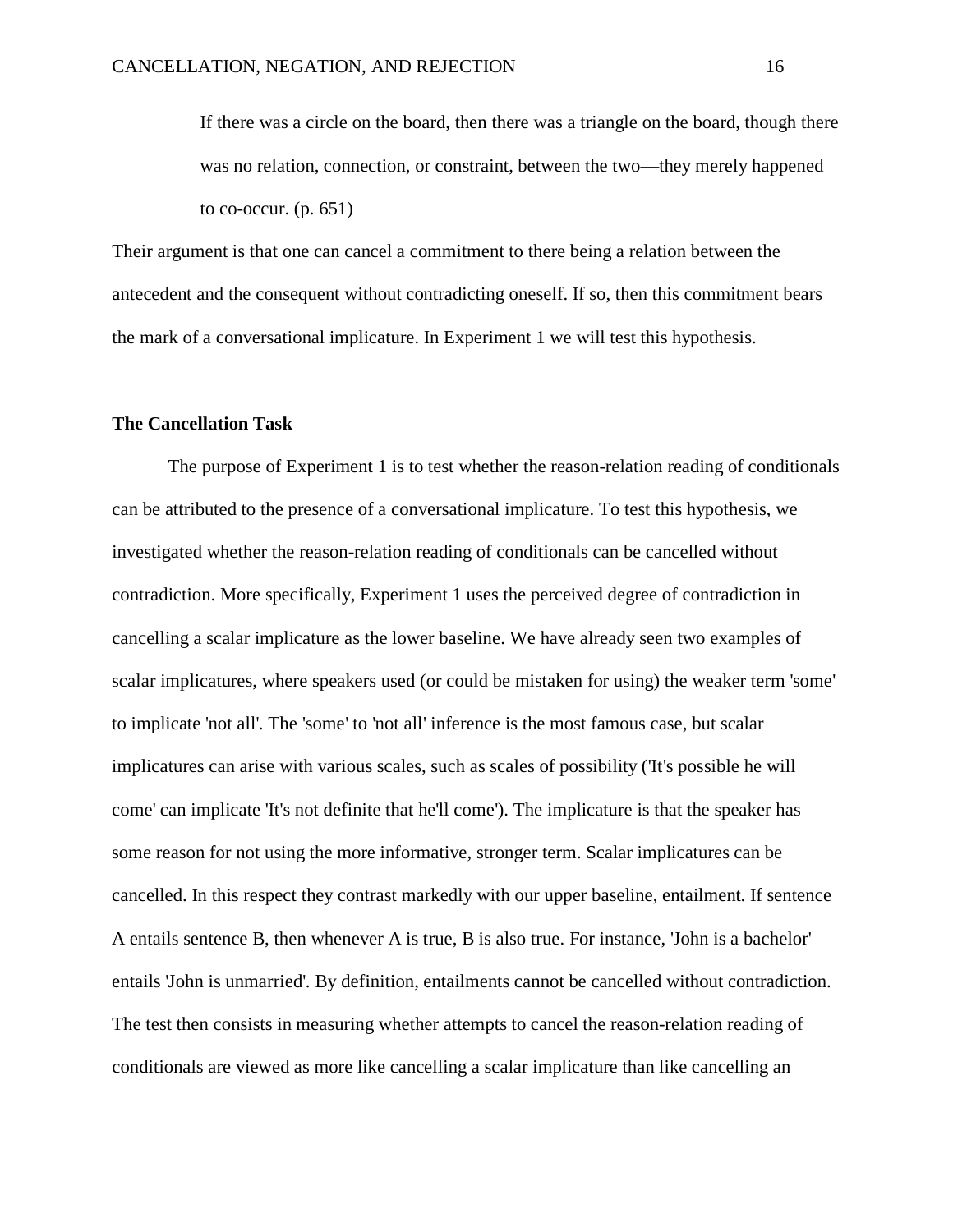entailment relation. The rationale is that while scalar implicatures can be cancelled without contradiction, entailments cannot.

In addition, Experiment 1 contrasts attempts to cancel the reason-relation reading of conditionals with attempts to cancel the reason-relation reading of conjunctions, which is another connective featuring a prominent reason-relation reading (Carston, 1993). Finally, comparisons are made with two control items that do not involve conditionals. The first is an attempt to cancel a scalar implicature. The second is an attempt to cancel the entailment of a categorical assertion.

# **Method**

# **Participants**

The experiment was conducted over the Internet to obtain a large and demographically diverse sample. A total of 100 people completed the experiment. The participants were sampled through the Internet platform Mechanical Turk from the USA, UK, Canada, and Australia. They were paid a small amount of money for their participation.

The following exclusion criteria were used: not having English as native language (zero participants), completing the task in less than 240 seconds or in more than 3600 seconds (15 participants), failing to answer two simple SAT comprehension questions correctly in a warm-up phase (44 participants), and answering 'not serious at all' to the question 'how serious do you take your participation' at the beginning of the study (1 participant). Since some of these exclusion criteria were overlapping, the final sample consisted of 65 participants. Mean age was 41.66 years, ranging from 24 to 65, 38.5 % of the participants were male; 58.5 % indicated that the highest level of education that they had completed was an undergraduate degree or higher. Applying the exclusion criteria had a minimal effect on the demographic variables.

#### **Design**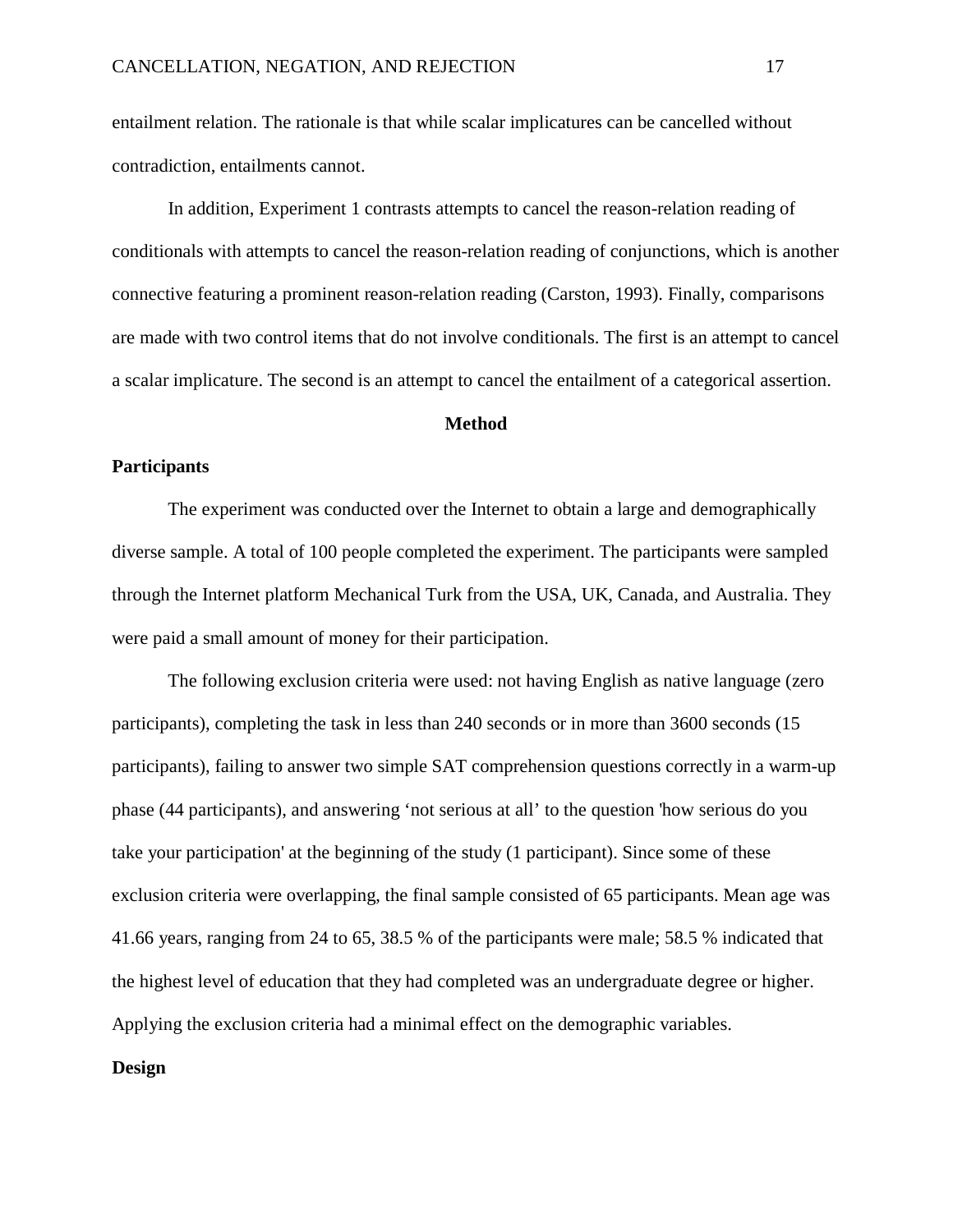The experiment had a within-subject design with three factors: Relevance (with two levels: Positive Relevance (PO), Irrelevance (IR)), Priors (with four levels: HH, HL, LH, LL, meaning, for example, that  $P(A) = low$  and  $P(C) = high$  for LH), and Sentence Type (with two levels: Conditional (if), Conjunction (and)). Since the And<sub>PO</sub> cell of our design was empty, <sup>[6](#page-18-0)</sup> the participants were presented with 12 within-subject conditions.

# **Materials and Procedure for All the Experiments**

Each of the 12 within-subjects conditions was randomly assigned one of 12 scenarios. Random assignment was performed without replacement such that each participant saw a different scenario for each condition. This ensured that the mapping of condition to scenario was counterbalanced across participants preventing confounds of condition and content. The list of the 12 scenarios used can be found in the Supplemental Materials.

To reduce the dropout rate during the experiment, participants first went through three pages stating our academic affiliations, posing two SAT comprehension questions in a warm-up phase, and presenting a seriousness check asking how careful the participants would be in their responses (Reips, 2002).

The experiment was split into twelve blocks of four pages, one block for each withinsubjects condition. The order of the blocks was randomized anew for each participant and there were no breaks between the blocks. On the first page of each block, the participants were presented with a randomly chosen scenario text (which was repeated on the three following pages in a brighter grey color for reference). These scenario texts have been found in previous studies (Skovgaard-Olsen, Singmann, and Klauer, 2016b) to reliably induce assumptions about

<span id="page-18-0"></span><sup>&</sup>lt;sup>6</sup> To avoid prolonging the experiment too much for the participants, we chose to focus on the  $IF_{IR}$  and  $AND_{IR}$  comparison in this paper.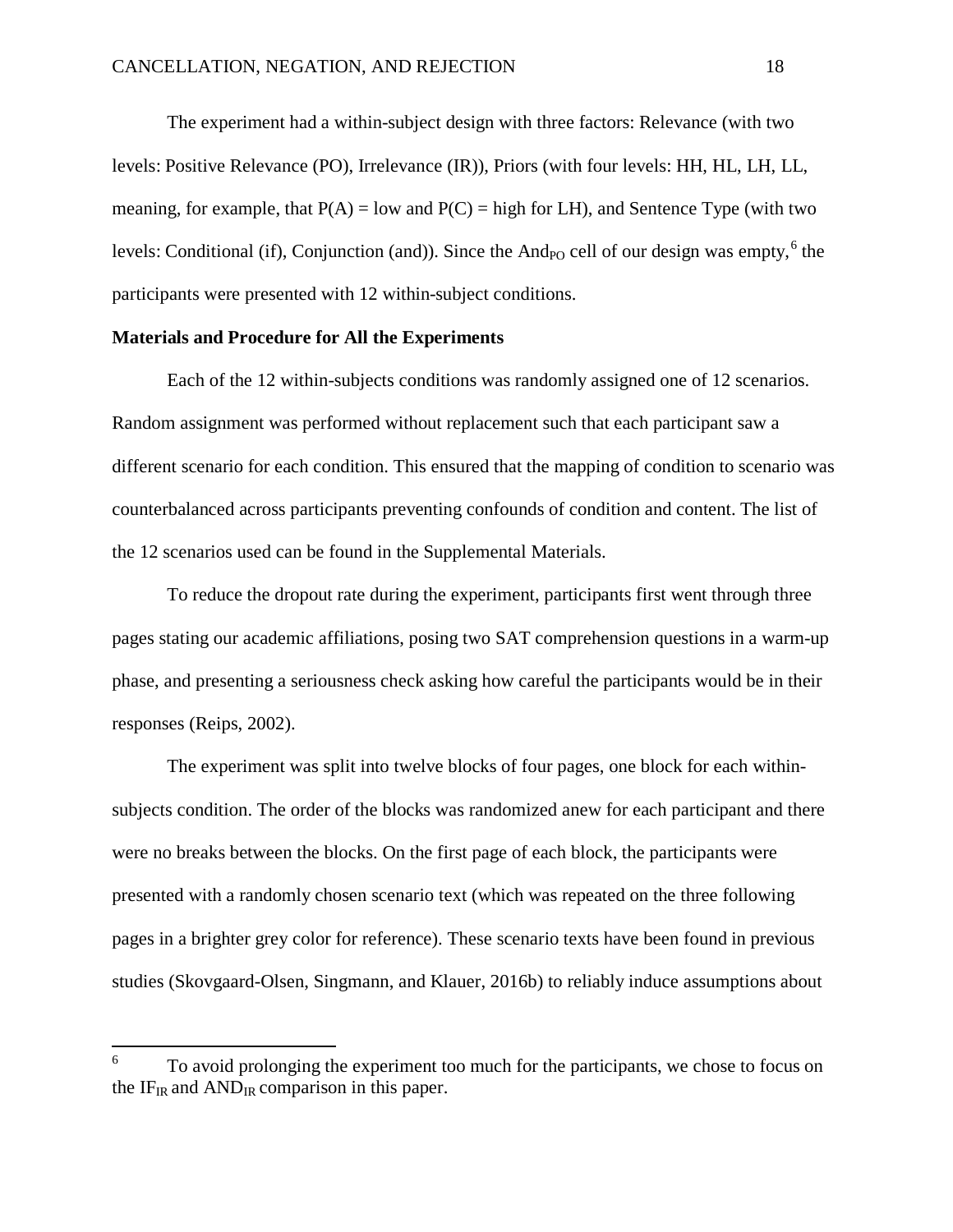relevance and prior probabilities of the antecedent and the consequent that implement our

experimental conditions. Table 2 displays sample conditions for the Mark scenario for Positive

Relevance and Irrelevance.

## **Table 2. Stimulus Materials, Mark Scenario**

**Scenario** Mark has just arrived home from work and there will shortly be a great movie on television, which he has been looking forward to. Mark is quite excited because he recently bought a new TV with a large screen. He has a longing for popcorn, but his wife has probably eaten the last they had while he was gone.

|           | <b>Positive Relevance</b>                                                                                            | <b>Irrelevance</b>                                                                                                                                             |  |  |
|-----------|----------------------------------------------------------------------------------------------------------------------|----------------------------------------------------------------------------------------------------------------------------------------------------------------|--|--|
| <b>HH</b> | If Mark presses the on switch on his TV, then his TV<br>will be turned on.                                           | If Mark is wearing socks, then his TV will work.                                                                                                               |  |  |
| HL        | If Mark looks for popcorn, then he will be having<br>popcorn.                                                        | If Mark is wearing socks, then his TV will<br>malfunction.                                                                                                     |  |  |
| LH        | If the sales clerk in the local supermarket presses the<br>on switch on Mark's TV, then his TV will be turned<br>on. | If Mark is wearing a dress, then his TV will work.                                                                                                             |  |  |
| LL        | If Mark pulls the plug on his TV, then his TV will be<br>turned off.                                                 | If Mark is wearing a dress, then his TV will<br>malfunction.                                                                                                   |  |  |
|           | mean $\Delta P$<br>$=.32$<br>Positive Relevance (PO):<br>mean $\Delta P$<br>$= -0.01$<br>Irrelevance (IR)            | mean $P(A) = .70$<br>High antecedent:<br>Low antecedent:<br>mean $P(A) = .15$<br>mean $P(C) = .77$<br>High consequent:<br>mean $P(C) = .27$<br>Low consequent: |  |  |

*Note*. HL:  $P(A) = High, P(C) = low; LH: P(A) = low, P(C) = high. The bottom rows display the mean values for all 12$ scenarios pretested in Skovgaard-Olsen et al. (2016b).

For the Mark scenario text in Table 2, participants assume that Mark pressing the on switch raises the probability of his TV turning on, and that both of these sentences have a high prior probability given the scenario (Positive Relevance, HH). Conversely, the participants tend to assume that Mark's wearing socks is irrelevant for whether the TV will work, and that both have a high prior probability (Irrelevance, HH).

# **Materials and Procedure specific to Experiment 1**

For Experiment 1, the participants were given the following instruction: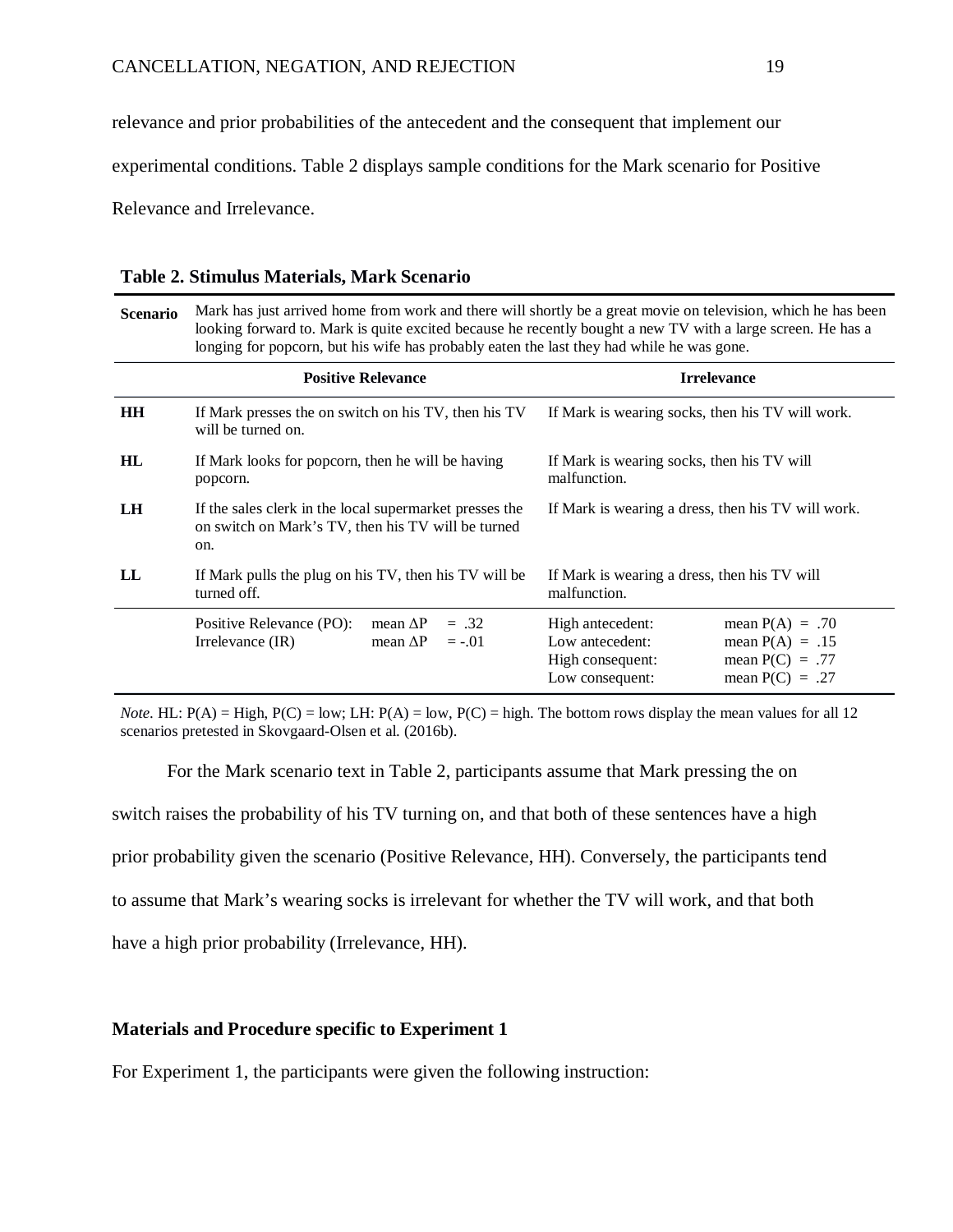In the following you are going to see a short conversation, where Louis accuses Samuel of contradicting himself. Whether you agree with Samuel's assertions is beside the point. What we are interested in is just the extent to which you agree with Louis that Samuel is contradicting himself. When you read the sentences please pay attention to small differences in their content, so that we don't unfairly accuse Samuel of contradicting himself.

The participants were then presented with two control items:

Samuel: John is a bachelor [/Some of the employees are invited to the party] ...but I am not suggesting that John is unmarried. [/that they're not all invited] Louis: Wait, you're contradicting yourself.

The task of the participants was to indicate the extent to which they agreed or disagreed with Louis's statement on a five-point Likert scale {strongly disagree, disagree, neutral, agree, strongly agree}. Before beginning the experiment proper, the participants moreover saw one practice trial, where we emphasized that attention was needed to notice the subtle differences between the wordings of the various types of cancellations used in the experiment.

On the following three pages, the participants were presented with one of the three dependent variables in random order (perceived contradiction of cancellation of entailment, of scalar implicature, and of the reason-relation reading). The task of the participants was always to assess the extent to which they agreed with Louis' claim that Samuel contradicted himself. Using the HH conditions from above, the three types of cancellation were implemented as follows: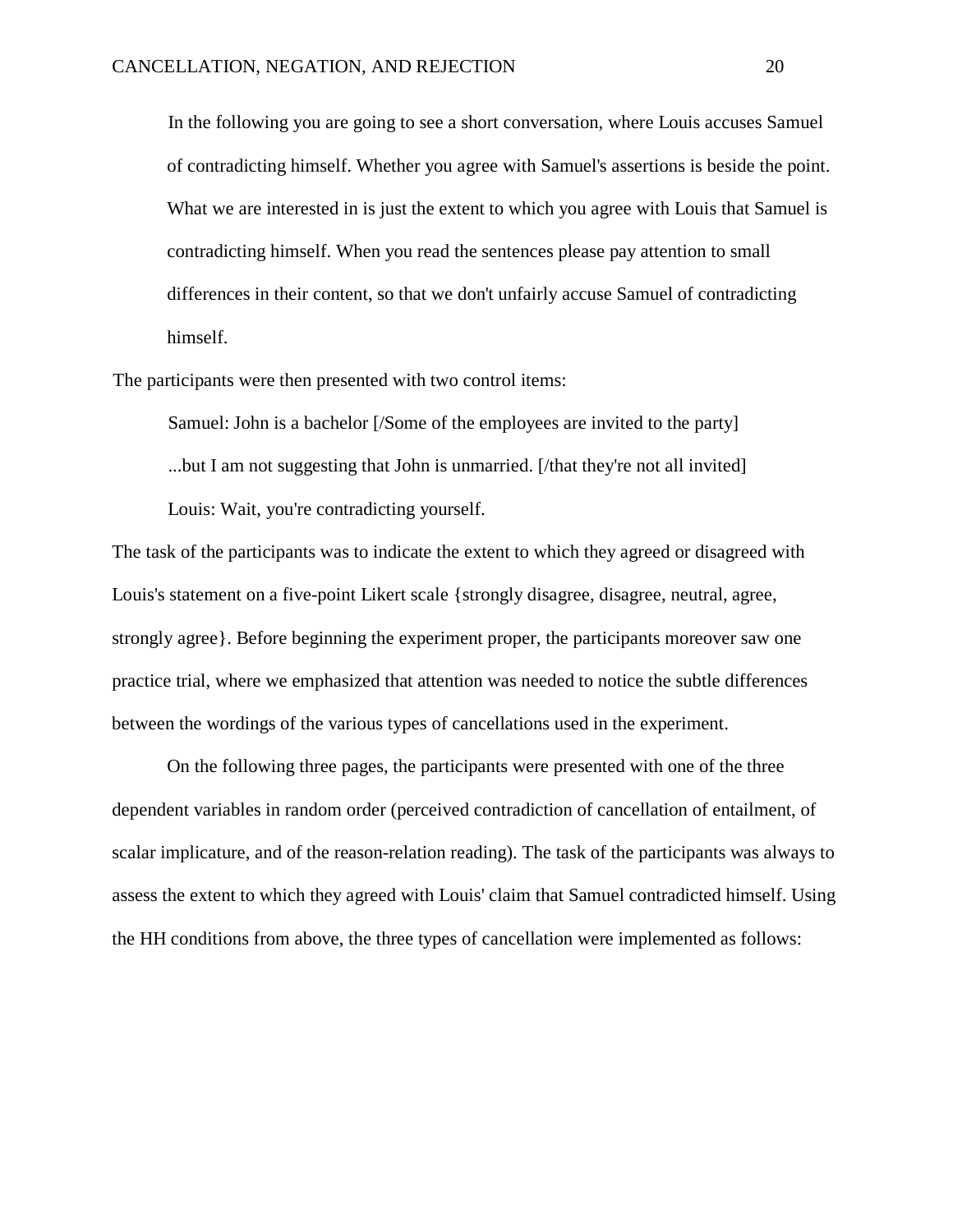| <b>Entailment</b>                                                                                                                                                                                        | <b>Scalar Implicature</b>                                                                                                                                                                                                                                          | <b>Reason Relation</b>                                                                                                                                                                                    |  |
|----------------------------------------------------------------------------------------------------------------------------------------------------------------------------------------------------------|--------------------------------------------------------------------------------------------------------------------------------------------------------------------------------------------------------------------------------------------------------------------|-----------------------------------------------------------------------------------------------------------------------------------------------------------------------------------------------------------|--|
| Conditionals, Positive Relevance                                                                                                                                                                         |                                                                                                                                                                                                                                                                    |                                                                                                                                                                                                           |  |
| Samuel:<br>Mark presses the on switch on his<br>TV.<br>And IF Mark presses the on switch<br>on his TV, THEN his TV will be<br>turned on.<br>but I am not suggesting that<br>Mark's TV will be turned on. | Samuel:<br>Mark presses the on switch on his<br>TV.<br>And IF Mark presses the on switch<br>on his TV, THEN it is possible that<br>his TV will be turned on.<br>but I am not suggesting that if so,<br>it isn't highly likely that Mark's TV<br>will be turned on. | Samuel:<br>Mark presses the on switch on his<br>TV.<br>And IF Mark presses the on switch<br>on his TV, THEN his TV will be<br>turned on.<br>but I am not suggesting that these<br>two things are related. |  |
| Conditionals, Irrelevance                                                                                                                                                                                |                                                                                                                                                                                                                                                                    |                                                                                                                                                                                                           |  |
| Samuel:<br>Mark is wearing socks.<br>And IF Mark is wearing socks,<br>THEN his TV will work.<br>but I am not suggesting that<br>Mark's TV will work.                                                     | Samuel:<br>Mark is wearing socks.<br>And IF Mark is wearing socks,<br>THEN it is possible that his TV will<br>work.<br>but I am not suggesting that if so,<br>it isn't highly likely that Mark's TV<br>will work.                                                  | Samuel:<br>Mark is wearing socks.<br>And IF Mark is wearing socks,<br>THEN his TV will work.<br>but I am not suggesting that these<br>two things are related.                                             |  |
|                                                                                                                                                                                                          | Conjunctions, Irrelevance                                                                                                                                                                                                                                          |                                                                                                                                                                                                           |  |
| Samuel:<br>Mark is wearing socks AND his TV<br>will work.<br>but I am not suggesting that<br>Mark's TV will work.                                                                                        | Samuel:<br>Mark is wearing socks AND it is<br>possible that his TV will work.<br>but I am not suggesting that it isn't<br>highly likely that Mark's TV will<br>work.                                                                                               | Samuel:<br>Mark is wearing socks AND his TV<br>will work.<br>but I am not suggesting that these<br>two things are related.                                                                                |  |

# **Table 3. Cancellation Types in Experiment 1**

*Note*. For conditionals, the entailment of the conclusion of Modus Ponens was cancelled. For conjunctions, the entailment of the conclusion of conjunction elimination was cancelled.

# **Results**

# **Control Items**

As Figure 1 suggests, the degree to which the participants viewed the cancellation speech act as

giving rise to a contradiction was found to be significantly higher in the entailment control (*Mdn*

 $= 5.00$ ) item than in the scalar control item (*Mdn* = 3.00), V = 1260.5, *p* < .0001, *r* = -.65, for the

Asymptotic Wilcoxon signed-rank test.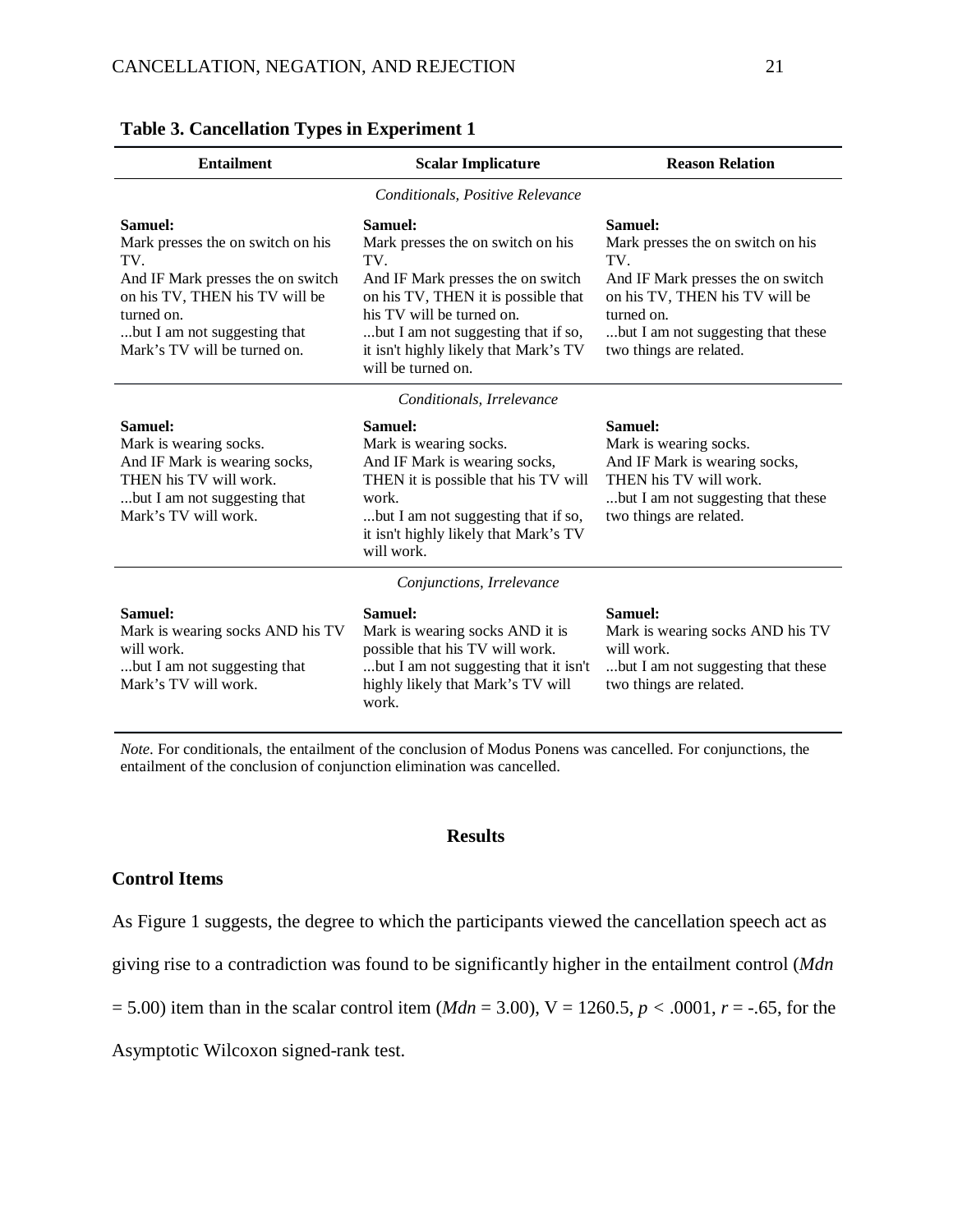

# **Figure 1. Histogram for Control Items**

*Note.* The width of the bins is 1, so the bin from 0-1 on the histogram = 'strongly disagree' (or  $=$  '1', on the original response scale), the bin from  $4-5$  on the histogram  $=$ 'strongly agree' (or = '5', on the original response scale).

# **Comparing Cancellation Types for And<sub>Irrelevance</sub> and IF<sub>Positive</sub>, IF<sub>Irrelevance</sub>**

Given the design, there were replicates for each participant and item. Hence, it was not appropriate to assume that the data were independently and identically distributed. Accordingly, the appropriate analysis was to use linear mixed-effects models, with crossed random effects for intercepts and slopes by participants and by scenarios (Baayen, Davidson, and Bates, 2008). This analysis was conducted using the statistical programming language R (R Core Team, 2013), and the package brms for mixed-effects models in Bayesian statistics was used (Bürkner, 2017). On the project page on the Open Science Framework, previous analyses of all the experiments reported in this paper are reported for classical statistics: [https://osf.io/hz4k6/.](https://osf.io/hz4k6/) As seen, the classical and Bayesian analyses converge on qualitatively similar results for all the studies.

Separate analyses were run for the Irrelevance (IR) and Positive Relevance (PO) items because there was no  $AND_{Positive}$  cell of the design. For the Irrelevance items  $(AND_{Irrelevant}$ IFirrelevance), the following models were fit to the data: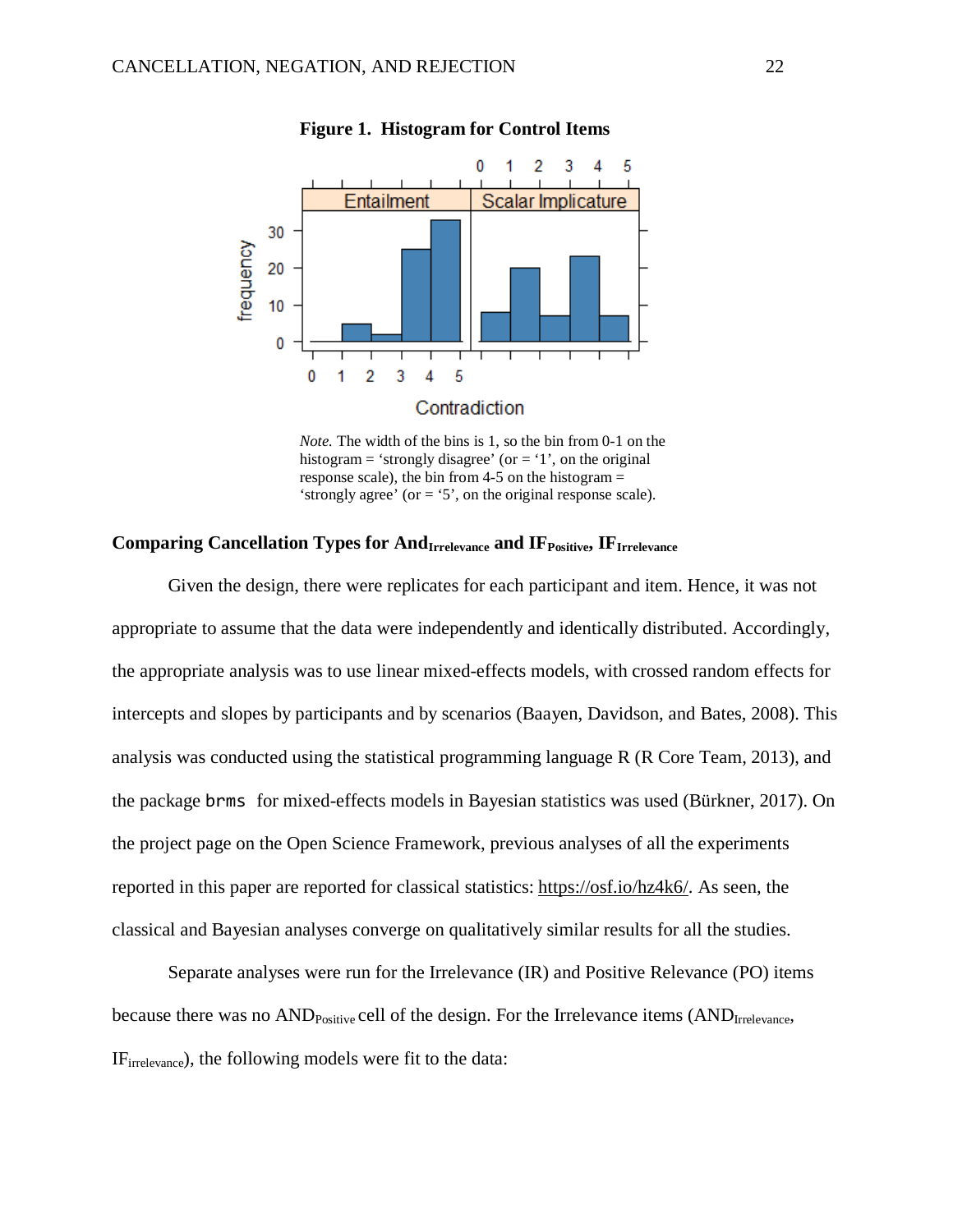(M1) a model that treats the participants' ratings of perceived contradiction as a function of the Cancellation Type factor (scalar implicature vs. entailment vs. reason relation), the Sentence factor ('if, then' vs. 'and'), and their interaction.

(M2) a model that builds on M1 but without the two-ways interaction.

(M3) a model that builds on M2 but without a main effect for the Sentence factor.

As indicated, these models were implemented in a Bayesian framework with weakly informative priors, using the R package brms (Bürkner, 2017). Since the responses obtained from the fivepoint Likert scale are ordinal responses, the responses were modelled as generated by thresholds set on a latent continuous scale with a cumulative likelihood function and a logit link function (Bürkner & Vuorre, 2018). Table 4 reports the performance of the models as quantified by the leave-one-out cross validation criterion and the WAIC information criterion.

 **Table 4. Model Comparison**

|    |              | $\cdots$ $\cdots$ $\cdots$ $\cdots$ |       |        |        |  |
|----|--------------|-------------------------------------|-------|--------|--------|--|
|    | <b>LOOIC</b> | ALOOIC                              | SЕ    | WAIC   | Weight |  |
| M1 | 3323.73      |                                     | $- -$ | 3313.2 | 0.9992 |  |
| M2 | 3341.44      | 17.71                               | 717   | 3329.2 | 0.0003 |  |
| M3 | 3340.82      | 17.09                               | 7.30  | 3328.6 | 0.0004 |  |

*Note.* LOOIC = leave-one-out cross-validation information criterion.  $WAIC = Watanabe-Akaike information criterion. Weight = Akaike$ weight of WAIC.

The information criteria clearly favour M1. Figure 2 plots its posterior predictions.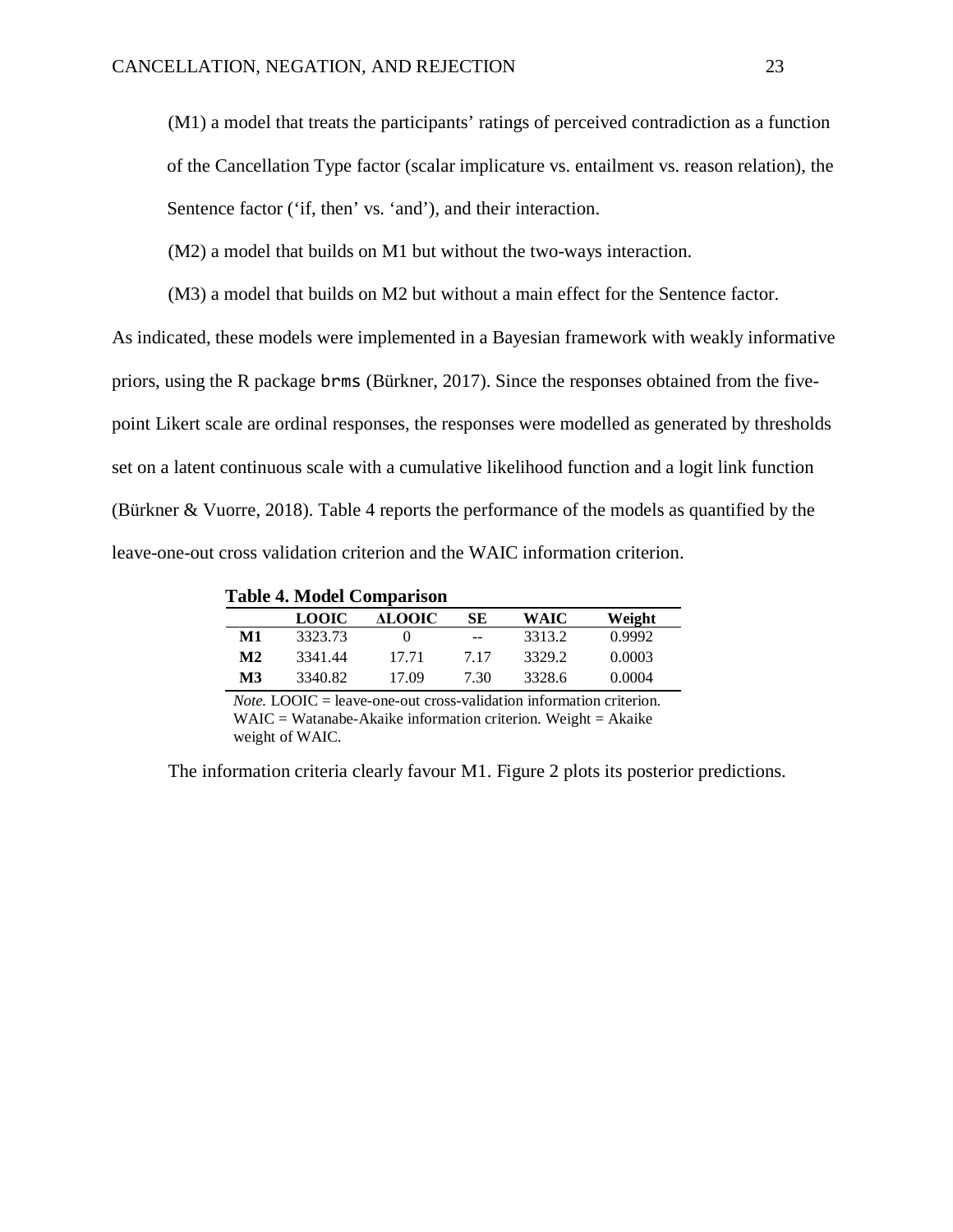

 **Figure 2. Posterior Predictions based on M1**

*Note*. The perceived degree of contradiction of the cancellation speech act was measured on a scale from 'strongly disagree' (1), 'disagree' (2), 'neutral' (3), 'agree' (4), and 'strongly agree' for Louis' attribution of a contradiction to Samuel. The plot represents the predicted posterior probability of new participants selecting one of the displayed categories, given that they do not select 'Neutral'. For each cancellation-sentence type, the number of samples drawn from the posterior distribution is shown.

Moreover, as shown in Figure 2, there is an interesting interaction in the data whereby attempting to cancel a commitment to the reason relation is viewed as just as contradictory as attempting to cancel a commitment to an entailment, for conditionals. In contrast, for conjunctions attempts to cancel a commitment to the reason relation is viewed as less contradictory than attempts to cancel a commitment to a conversational implicature.

As a manipulation check, it can be observed across sentences that the participants clearly distinguish between attempts to cancel a commitment to entailments and conversational implicatures. While the participants agree that Samuel is contradicting himself, when attempting to cancel a commitment to an entailment, they disagree when he is attempting to cancel a commitment to a conversational implicature ( $b_{\text{Imnlicative}} = -4.12$ , 95%-CI [-5.04, -3.23], BF<sub>H0H1</sub> =  $-1.44 * 10^{-38} \approx 0$ ).<sup>[7](#page-24-0)</sup> The clear preference in favour of M1 (see Table 4) reflects the fact that while

<span id="page-24-0"></span> $7\degree$  Note that the slightly negative BF is probably due to a minor imprecision when estimating extremely small numbers around zero in R.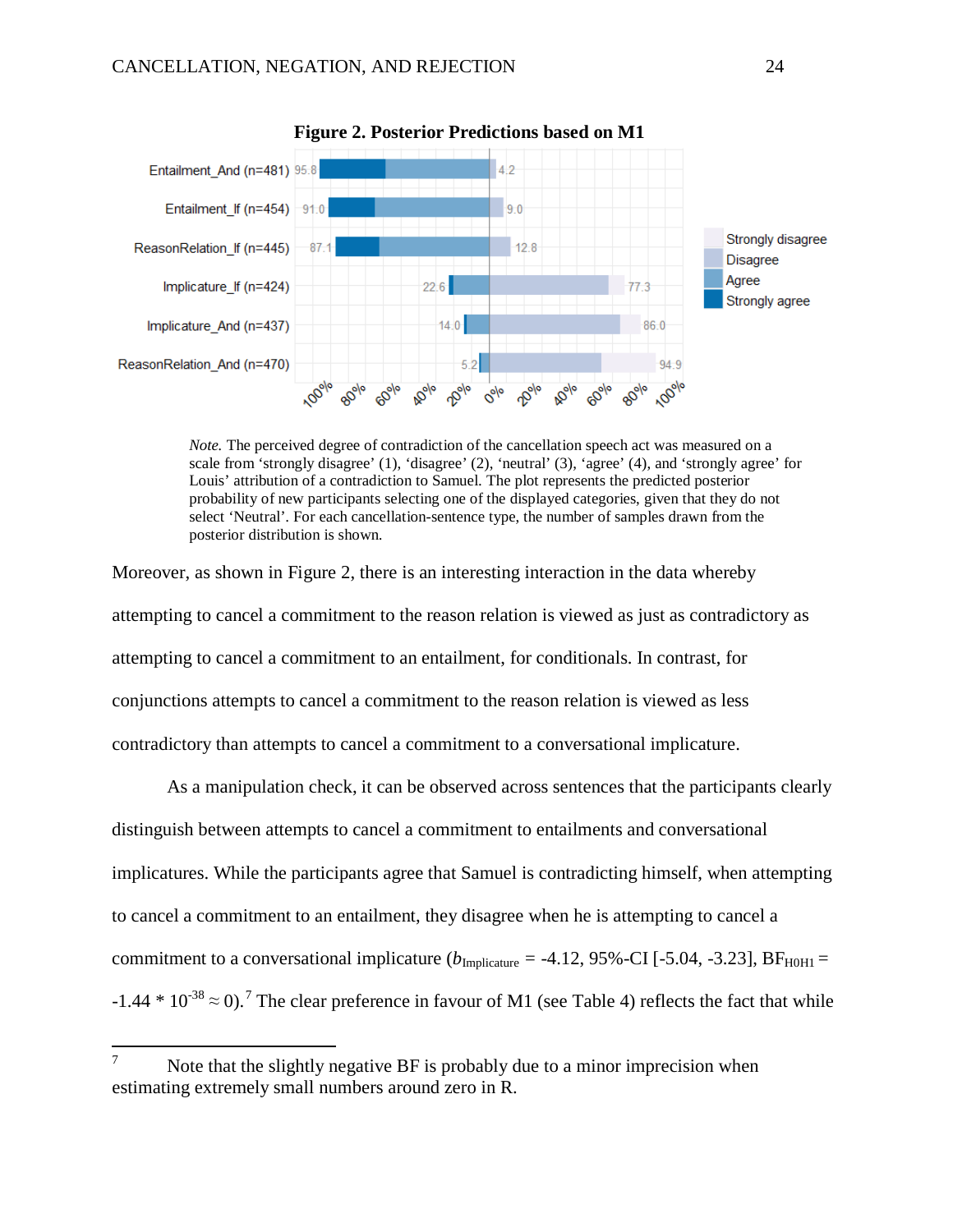there is no main effect for the Sentence factor ( $b_{\text{If}} = -0.44, 95\%$ -CI [ $-0.90, 0.05$ ], BF<sub>H0H1</sub> = 3.93), the Sentence factor is involved in an interaction with the Cancellation Type factor. Indeed, the evidence in favour of higher ratings for attempts to cancel reason relations with conditionals than with conjunctions is very strong on conventional standards for interpreting Bayes Factors  $(b$ <sub>ReasonRelation:If</sub> = 5.02, 95%-CI [3.91, 6.17],  $BF_{H0H1} = 1.28 * 10^{-16} \approx 0$ .

For the positive relevance conditionals, a similar mixed effects ordinal regression model was fitted to the data, and the same data pattern was found as for irrelevance conditionals: while the participants tended to agree that Samuel was contradicting himself when attempting to cancel a commitment to an entailment, they disagreed when he attempted to cancel a commitment to a conversational implicature ( $b_{\text{Implicature}} = -3.35, 95\%$ -CI [-4.41, -2.34], BF<sub>H0H1</sub> = -1.89  $*10^{-18} \approx 0$ ). In contrast, moderate evidence in favour of the  $H_0$  that entailment and reason relations did not differ could be obtained ( $b_{\text{ReasonRelation}} = 0.40, 95\%$ -CI [-0.19, 0.99],  $BF_{H0H1} = 6.83$ ), with the reason relation cancellations, in fact, being rated slightly more contradicting than the entailment cancellations.

### **Discussion**

For the control items it was found that the cancellation of an entailment was seen as more contradictory than the cancellation of a scalar implicature. While the control items concerned atomic sentences, our results indicate that this effect generalizes to the cancellation of entailments and scalar implicates occurring in conjunctions and conditionals. Consequently, we are able to use the perceived degree of contradiction of cancellation of scalar implicatures and entailments as two baselines that allow us to diagnose whether the cancellation of a reason relation suggested by conjunctions and conditionals is more like the cancellation of a conversational implicature or the cancellation of an entailment. Across conditions, it was found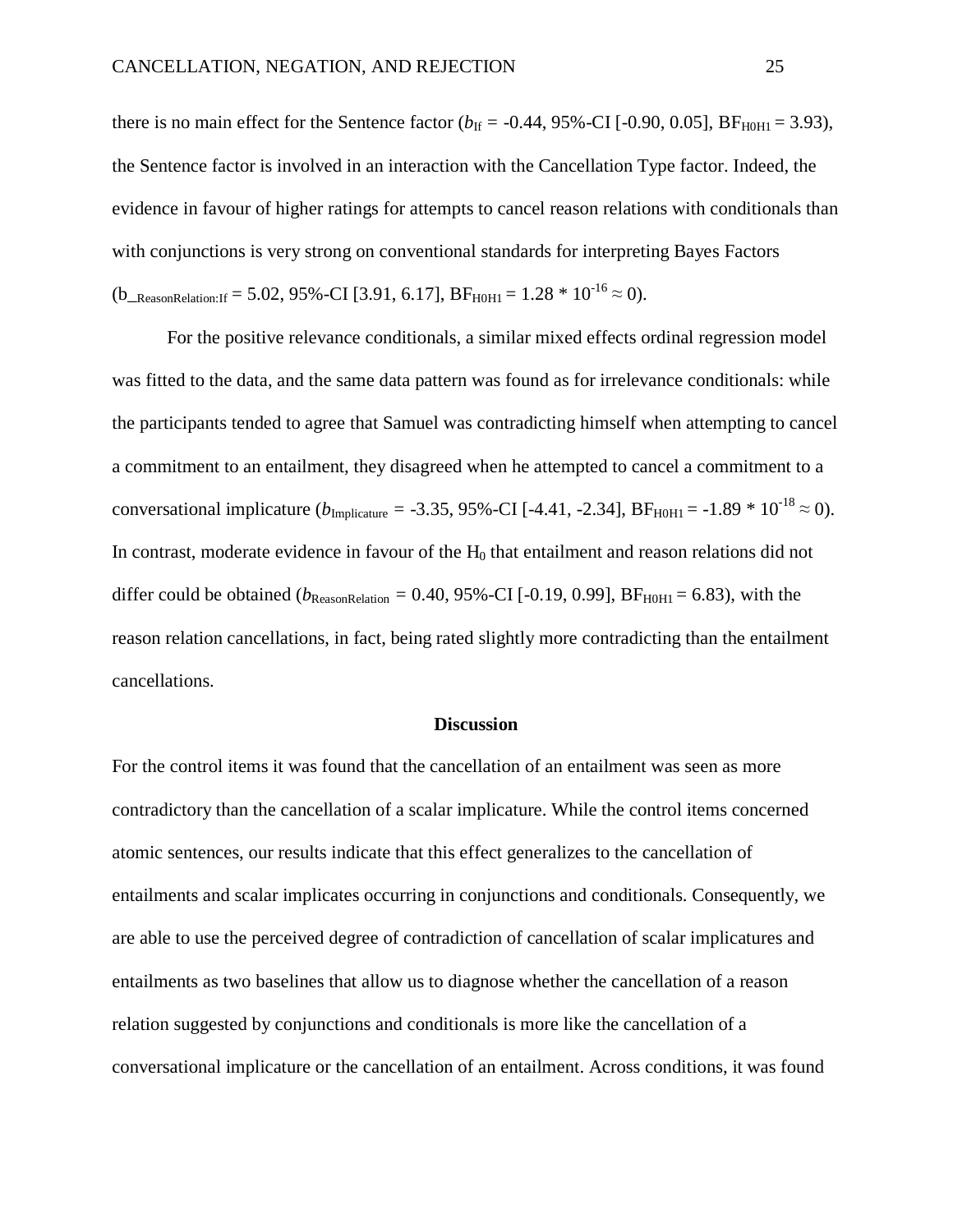that the cancellation of a reason relation of conditionals is viewed as more like cancelling an entailment than cancelling a commitment to a conversational implicature. In contrast, the reverse pattern was found for conjunctions, where it was seen as *less* contradictory to cancel a reasonrelation reading than to cancel a conversational implicature. The evidence thus indicates that while both conditionals and conjunctions have reason-relation readings, the content components that contribute to them are substantially different. For conjunctions, our results indicate that the reason-relation reading has the fingerprints of a conversational implicature. This finding goes against Carston (1993), who holds in relation to the enrichment of conjunctions beyond logical conjunction that they "are instances of pragmatically derived content which contributes to the proposition expressed by the utterance, to 'what is said' in Gricean terms. That is, they are not implicatures" (p. 30).  $8$  And it, moreover, directly contradicts the statement on conditionals by Johnson-Laird and Byrne (2002) quoted above. In contrast, for conditionals the results suggest that the reason-relation reading does not originate in a conversational implicature, since the content component that contributes to the reason-relation reading of conditionals is not cancellable without giving rise to a contradiction.

Now it may be argued that in Johnson-Laird and Byrne's (2002) example, it seems perfectly acceptable to say "If there was a circle on the board, then there was a triangle on the board, though there was no relation, connection, or constraint, between the two—they merely happened to co-occur". Similarly, a reviewer points out that in an example like the following, we have a conditional without a connection between the antecedent and the consequent:

<span id="page-26-0"></span> <sup>8</sup> However, Robyn Carston (p.c.) points out that our data for conjunctions would be compatible with other types of cancellable pragmatic inferences like those discussed in Relevance Theory (Carston, 2002). If such an explanation is viable, predictions and alternative diagnostic tests would need to be formulated for future empirical work.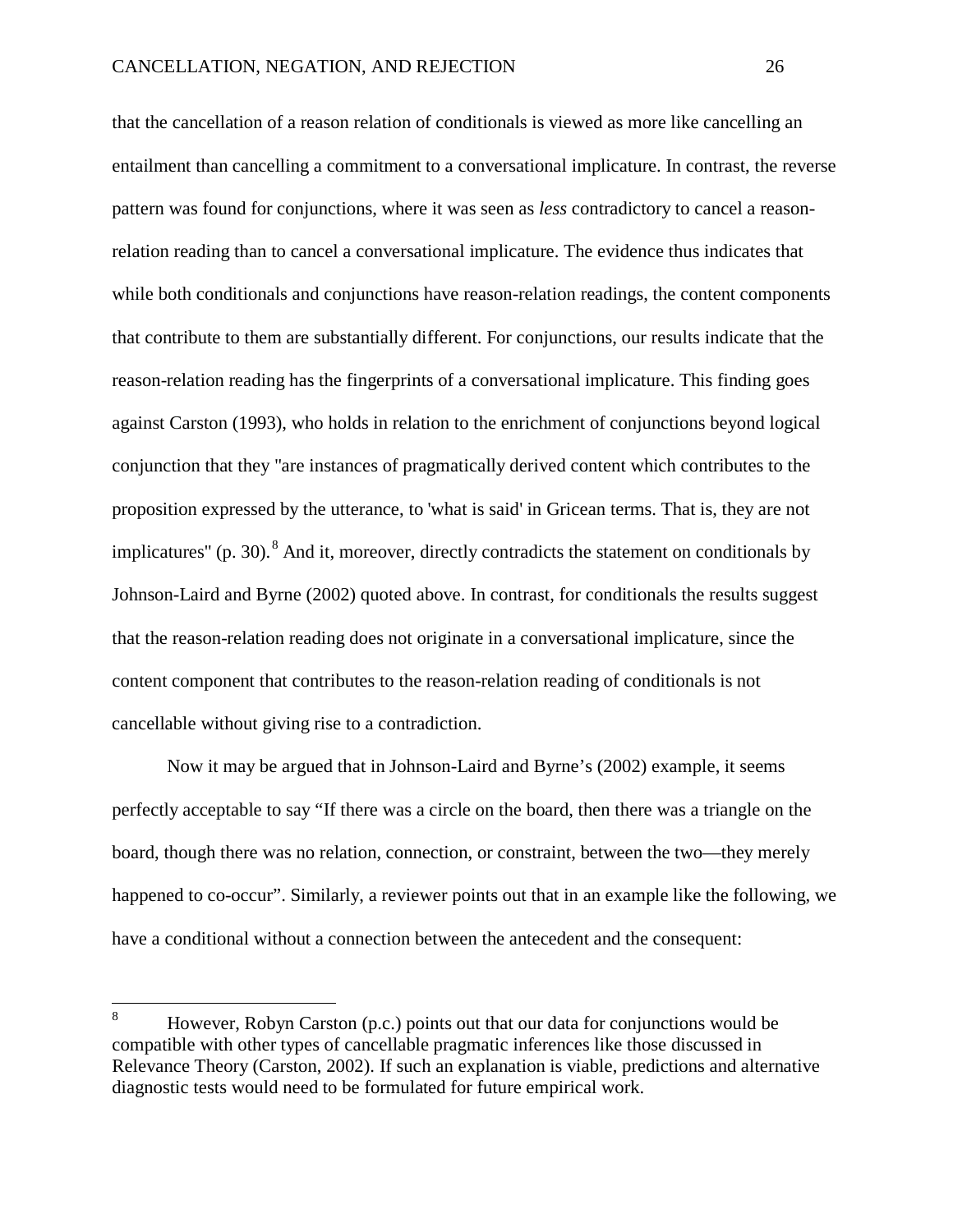Detective interviewing shopkeeper:

D: We need to know what Mr. Smith bought today, can you help us out?

S: I'm sorry, I didn't find out about any customers' names today.

D: Well, he was carrying a large polka-dotted umbrella.

S: If he carried a polka-dotted umbrella, then he bought a gold watch.

We acknowledge that there may be no relation between  $\lt$  there was a circle on the board; there was a triangle on the board >, nor between < he carried a polka-dotted umbrella; he bought a gold watch > at the type-level, because in general, propositions like the ones listed in these pairs are not probabilistically related. Still, at the token level, for the specific contexts in which these conditionals are used, there is a relation. If indeed 'there was a circle on the board' happens to co-occur with 'there was a triangle on the board', then there is a correlation, or a probabilistic dependency, which in fact can be used to make predictions for that specific context. What this tells us is that we need to carefully distinguish between whether the cancellation of the commitment to a connection is performed at the type or the token level. Moreover, these examples suggest that sometimes further contextual information may be needed for identifying the reason relation conveyed by indicative conditionals. For in this particular context, the proposition "Mr. Smith carried a polka-dotted umbrella" is indeed a reason for believing that Mr. Smith bought a gold watch, since it raises its probability.

# **Alternative Explanations**

One of our reviewers suggests that implicatures vary in strength, with some being more cancellable than others (and potentially having to be cancelled in different ways), and cites the data of van Tiel et al. (2016) as evidence. Van Tiel et al. explored whether different lexical scales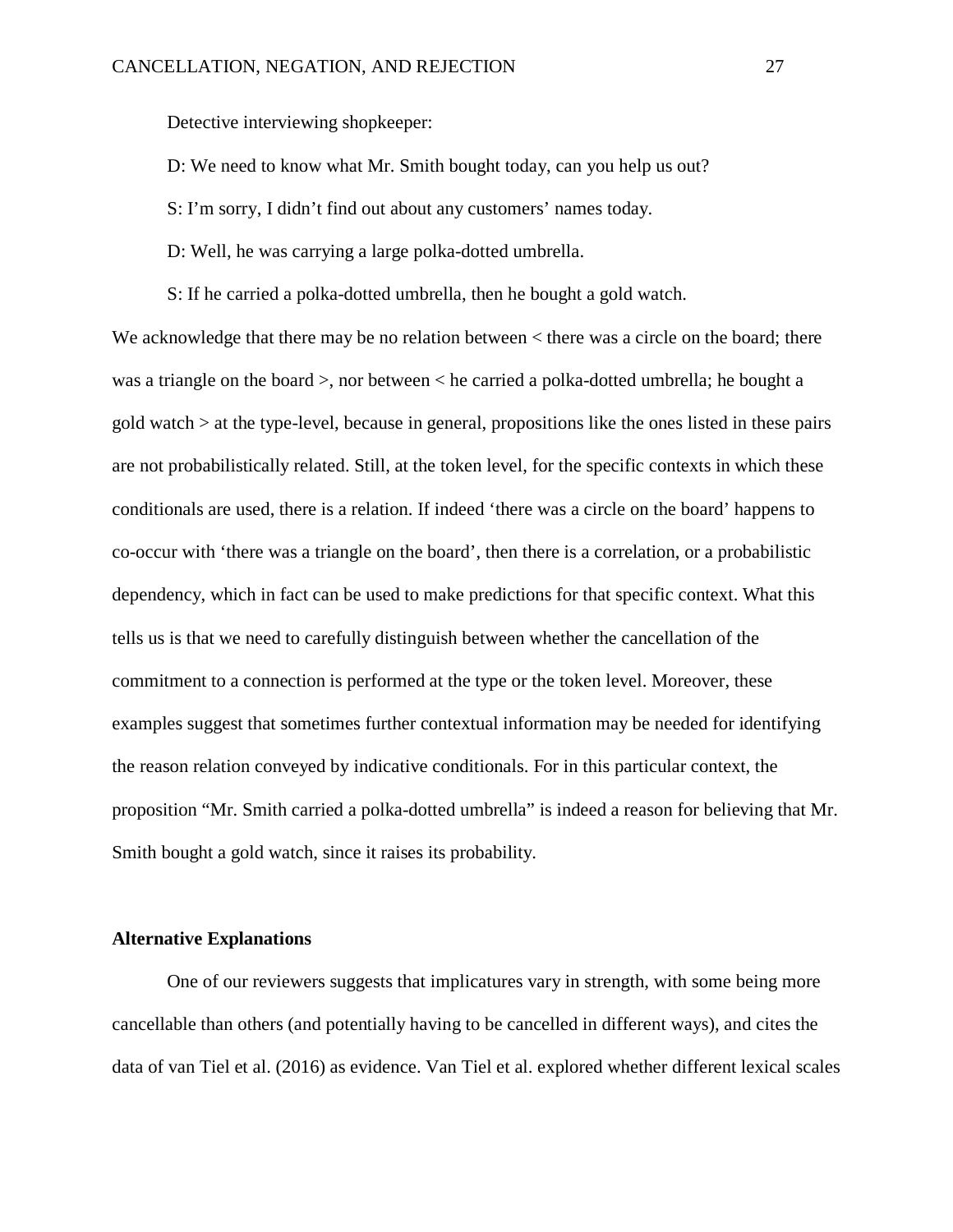give rise to scalar implicatures at different rates, and found a considerable range, from 100% of participants taking 'cheap' to implicate 'not free' to only 4% taking 'content' to implicate 'not happy'. The reviewer, we take it, uses the rate at which implicatures arise as a proxy for their strength and, inversely, cancellability.

It is an intriguing possibility that, although implicatures have classically been taken to be cancellable, some are strong enough to resist cancellation, or may require other wordings for cancellation to be effective. However, it should be kept in mind that our wording effectively cancelled the reason-relation reading of conjunctions. At first sight, it is not clear why this wording would work with conjunctions and not with conditionals that otherwise express the same content, unless there is some difference in the status of the reason-relation reading between conjunctions and conditionals. That difference, we suggest, is precisely that the reason-relation reading is a conversational implicature for conjunctions but not for conditionals.

Yet, we welcome future research comparing the reason-relation reading with a broader class of scalar implicatures that implements various wordings for cancellation. We question, though, whether van Tiel et al.'s (2016) data are sufficient to suggest that implicatures can resist cancellation. Even when scalar implicatures arise at a rate of 100%, they are intuitively cancellable. For instance, the following sentence does not seem a contradiction: 'The course is certainly cheap and may even be free'. And although 96% of van Tiel et al.'s participants took 'some' to implicate 'not all', this implicature seems readily cancellable, as in 'some - in fact, all', as, indeed, is shown by the data on the control items for Experiment 1. The rate with which scalar implicatures arise may then not be a good proxy for degree of cancellability. In the absence of countervailing evidence, we therefore retain our conclusion that whereas the reason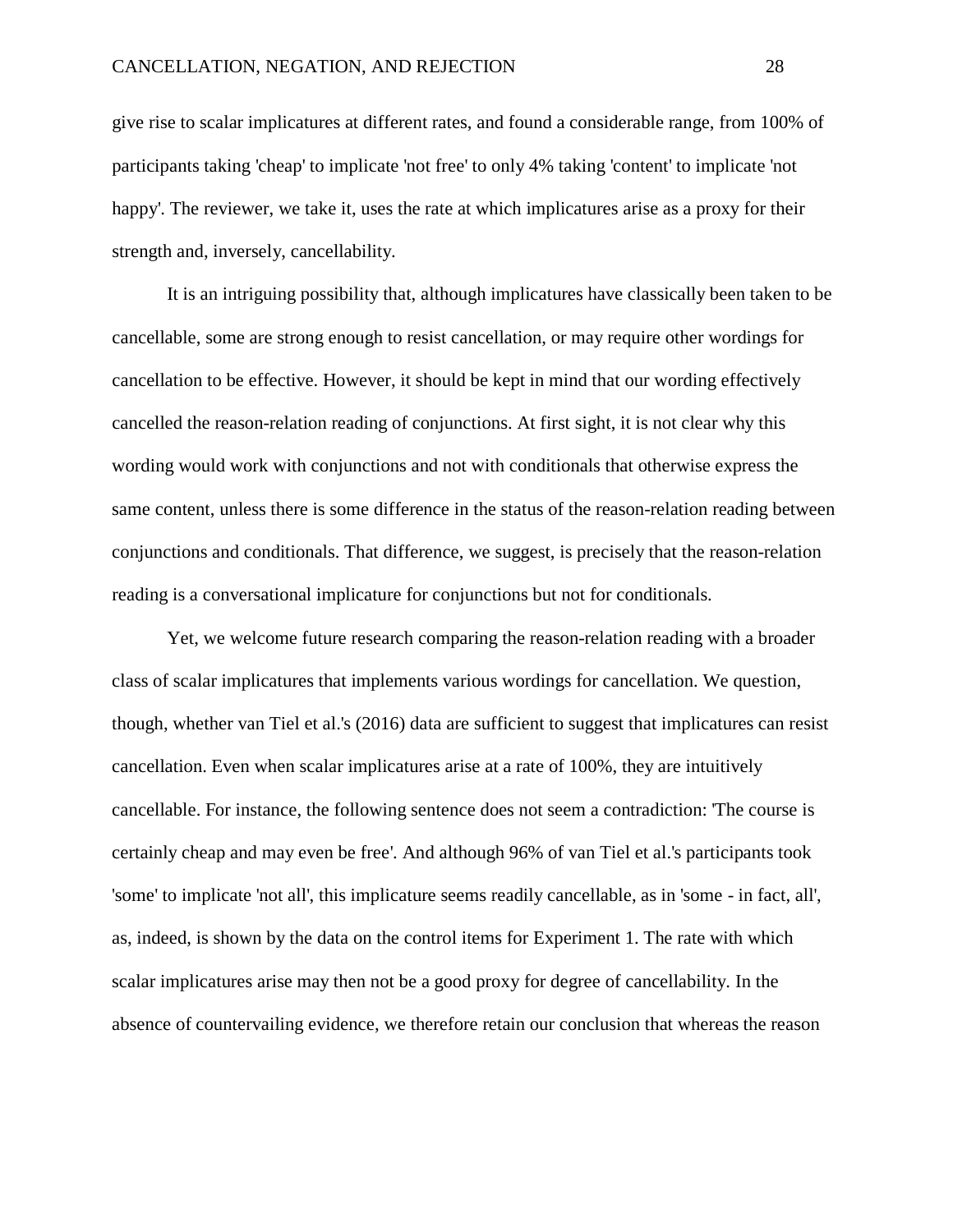relation reading of conjunction could be produced by a conversational implicature, such a hypothesis is not viable for the reason-relation reading of conditionals.

A final objection is that, in Experiment 1, the contexts establish the truth of the antecedent. For instance, one item specifies that Mark is wearing socks, and continues "And if Mark is wearing socks, then it is possible that his TV will work". It is widely assumed that, for a conditional to be assertable, the truth of its antecedent must not already be settled. On a Gricean (1989) view, for instance, asserting a conditional 'if A, C' is infelicitous if the speaker knows something stronger - for instance, that A and C are both true. The infelicity supposedly arises because the speaker should respect the Maxim of Quantity and asserting something stronger - for instance 'A and C'. We might question, then, whether the present data will generalize to cases when the antecedent is not a matter of fact.

In response, we point out that existing data cast doubt on this standard assumption. In a series of studies, Krzyżanowska, Collins, and Hahn (2017b, 2018) have explored the assertability of conditionals in different contexts. It was found that conditionals can, in fact, be assertable, and not reliably less assertable than conjunctions, even when the component clauses (i.e. the antecedent and consequent) are known to be true. [9](#page-29-0) Krzyżanowska, Collins, and Hahn's data challenge, then, the argument for why the present results might not generalize to cases when the antecedent is not known to be true. Nonetheless, empirical tests of the generalizability of our results are desirable, and desirable, too, would be further studies that directly address the range of alternative accounts suggested by the reviewer.

## **Experiment 2: Presuppositions**

<span id="page-29-0"></span> <sup>9</sup> <sup>A</sup> reliable difference in assertability emerged only when there was no connection between clauses (i.e. when they were irrelevant).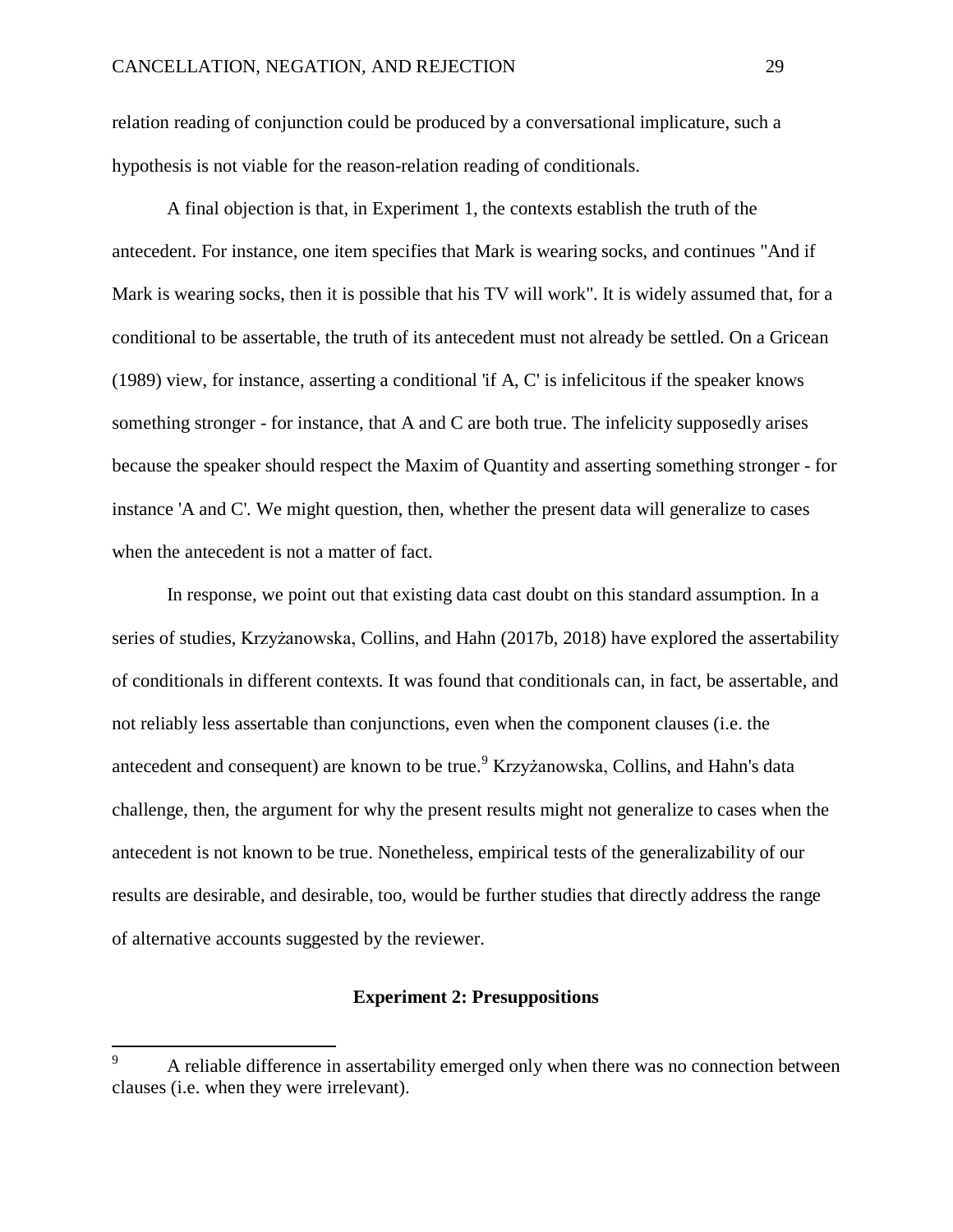Having considered and rejected conversational implicatures, we turn, now, to presuppositions. Conceptually, we can think of presupposition as the marking of information that speakers take for granted when performing a speech act (Beaver & Geurts, 2014). That is, by making an assertion, the speaker acts as if the presuppositions are already an uncontroversial part of the common ground that the speaker shares with his or her interlocutors (Potts, 2015). For example, in the sentence 'Peter has stopped smoking' the word 'stopped' triggers the presupposition that Peter previously smoked. In the sentence, 'The fête was opened by the Duke of Oxford' the phrase 'the Duke of Oxford' triggers the presupposition that there is a (unique) Duke of Oxford.

The following example from Over et al. (2007) shows that the reason-relation reading of conditionals could be considered a presupposition as well:

Consider for example:

(6) If you take extra vitamin C, then your cold will be gone in three days. In most contexts, asserting (6) would be misleading, and very bad advice, if extra vitamin C was not a causal factor raising the probability that the cold will be gone in 3 days. The argument would be that there is often a pragmatic implicature when a conditional like (6) is asserted: that not taking extra vitamin C will make it probable that the cold will last longer than 3 days (p. 92)

To be sure, Over et al. (2007) here treat the example as indicating a conversational implicature, as noted above. However, one could argue that the speaker makes the assumption of a causal relation between vitamin C and getting rid of a cold as a presupposition of his or her assertion being a meaningful utterance. In addition, a presupposition failure hypothesis could be motivated by the intuition that indicative conditionals take a reason relation for granted. As Kadmon (2001: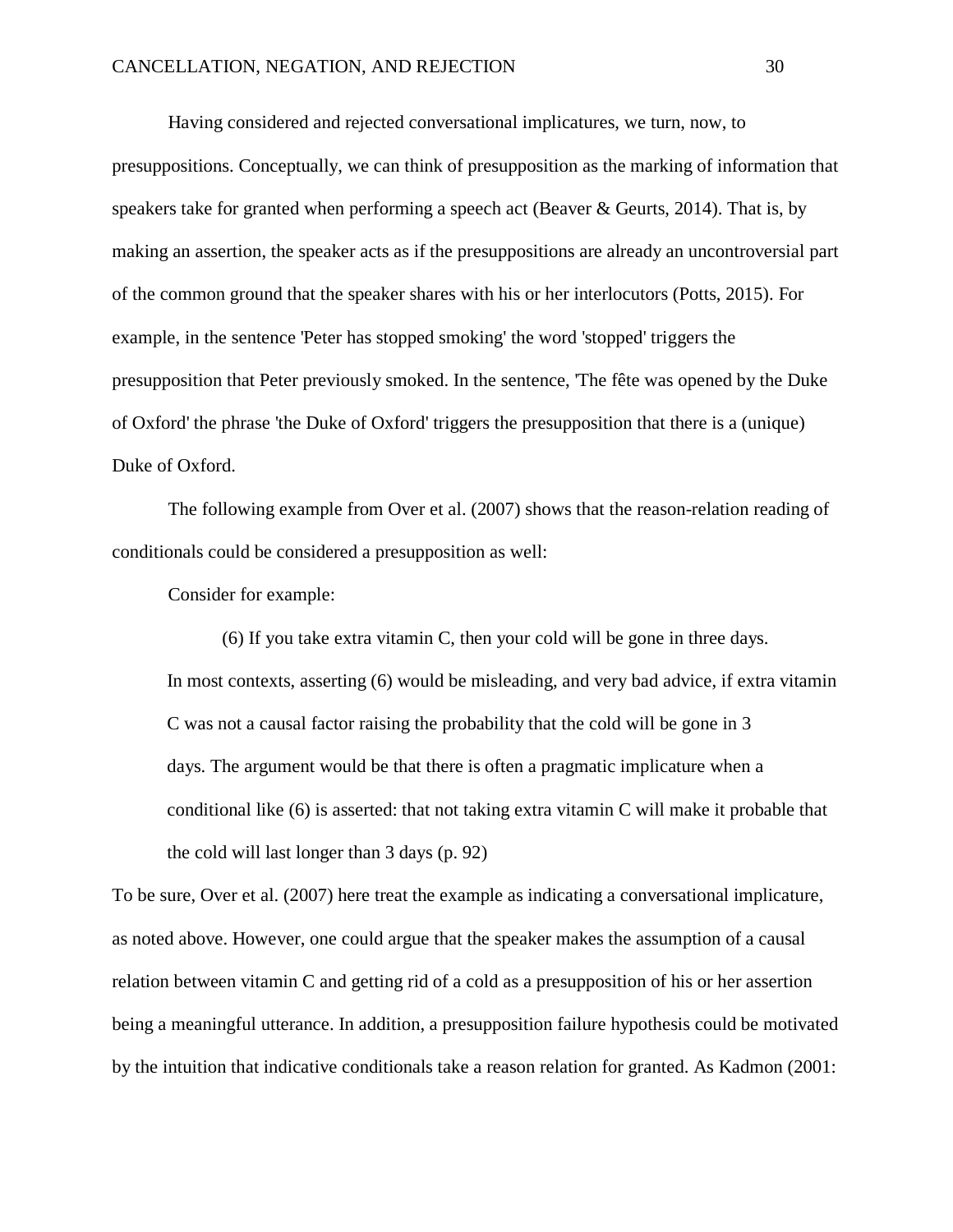14) says: "There is no better proof that a sentence S presupposes a proposition B than our intuition that B is 'taken for granted' and is a precondition for felicitous use of S". For these reasons, we will consider an explanation in terms of presuppositions.<sup>[10](#page-31-0)</sup>

A sentence containing a presupposition failure has traditionally been treated as either introducing a truth-value gap or being uniformly false (von Fintel, 2004). Since the traditional semantic framework was formulated in terms of truth conditions, presupposition failures are usually conceptualized in terms of their influence on truth evaluations. However, much has happened in the field of formal semantics since Russell (1905) and Strawson (1950) had their famous debates over presupposition failures. Since many contemporary developments explicate semantic content in terms of probability distributions (Yalcin, 2012; Lassiter, 2012; Moss, 2015), it seems natural to generalize the notion of a presupposition failure to a probabilistic context as well. That is, just as a sentence may carry presuppositions for a sensible truth value assignment (such as that the entity talked about actually exists), so sentences could carry presuppositions for a coherent probability evaluation. In particular, it could be conjectured that what the Relevance Effect really shows is that indicative conditionals have the condition of Positive Relevance as a presupposition for a coherent probability assignment.

The goal of Experiment 2 is to find out whether such a linguistic phenomenon plays a role in the participants' probability assignments underlying the Relevance Effect. One of the most characteristic properties of presuppositions is their projection behavior (Karttunen, 1973).

<span id="page-31-0"></span><sup>&</sup>lt;sup>10</sup> However, while the reason relations expressed by indicative conditionals will often be taken for granted as part of the common ground, there are argumentative uses of conditionals to introduce new reason relations in discussions, where which reason relations to accept itself becomes the content at-issue. This is, however, an issue that we will return to in the General Discussion, when considering what bearing our experimental results have for argumentation with indicative conditionals.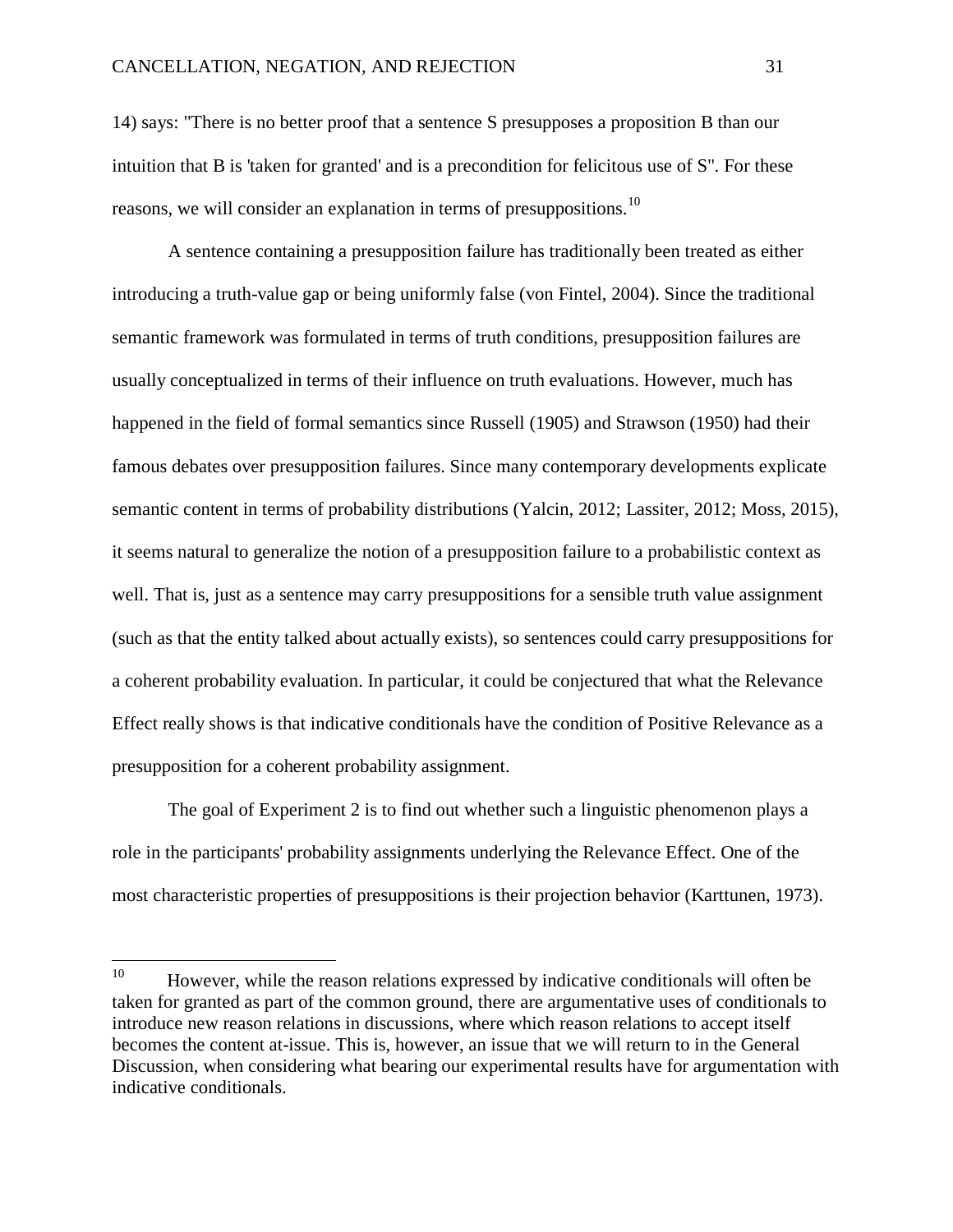Projection occurs when (1) expressions are embedded under operators to form more complex expressions and (2) the presuppositions of the simpler expression are inherited by the complex expression. To see projection in action, compare the following sentences:

The Danish pope is blue-eyed.

The Danish pope is not blue-eyed.

Both sentences presuppose that there is a Danish pope. Here, we say that the presupposition projects - is constant - under negation. Presuppositions are not affected by embedding under a range of logical operators (e.g. negation, modal operators) which alter the semantic entailments of the sentences in which they occur. Accordingly, 'the family of sentences test' is one of the main diagnostics for presuppositions (Chierchia & McConnell-Ginet, 1990). In this test, it is probed whether a conjectured presupposition survives under embedding in negation, interrogation operators, as the antecedent of a conditional, and when it is placed under a possibility modal (Kadmon, 2001). For some candidate content to be a presupposition, it is a necessary condition that the candidate survives embedding under these semantic operators, but it is not a sufficient condition, since other types of content also exist which can project across them (Potts, 2015).

Note, however, that presuppositions do not always project (Gazdar, 1979; Heim, 1983). For instance, while "Peter didn't stop smoking" carries the presupposition that Peter smoked in the past, this presupposition is blocked in "Peter didn't stop smoking. He never smoked!" (Xue and Onea, 2011). But it is possible that this shows not so much that presuppositions are not characterized by their projection behavior, but rather that they are defeasible and can be cancelled, when they are embedded under other operators (Beaver and Geurts, 2011).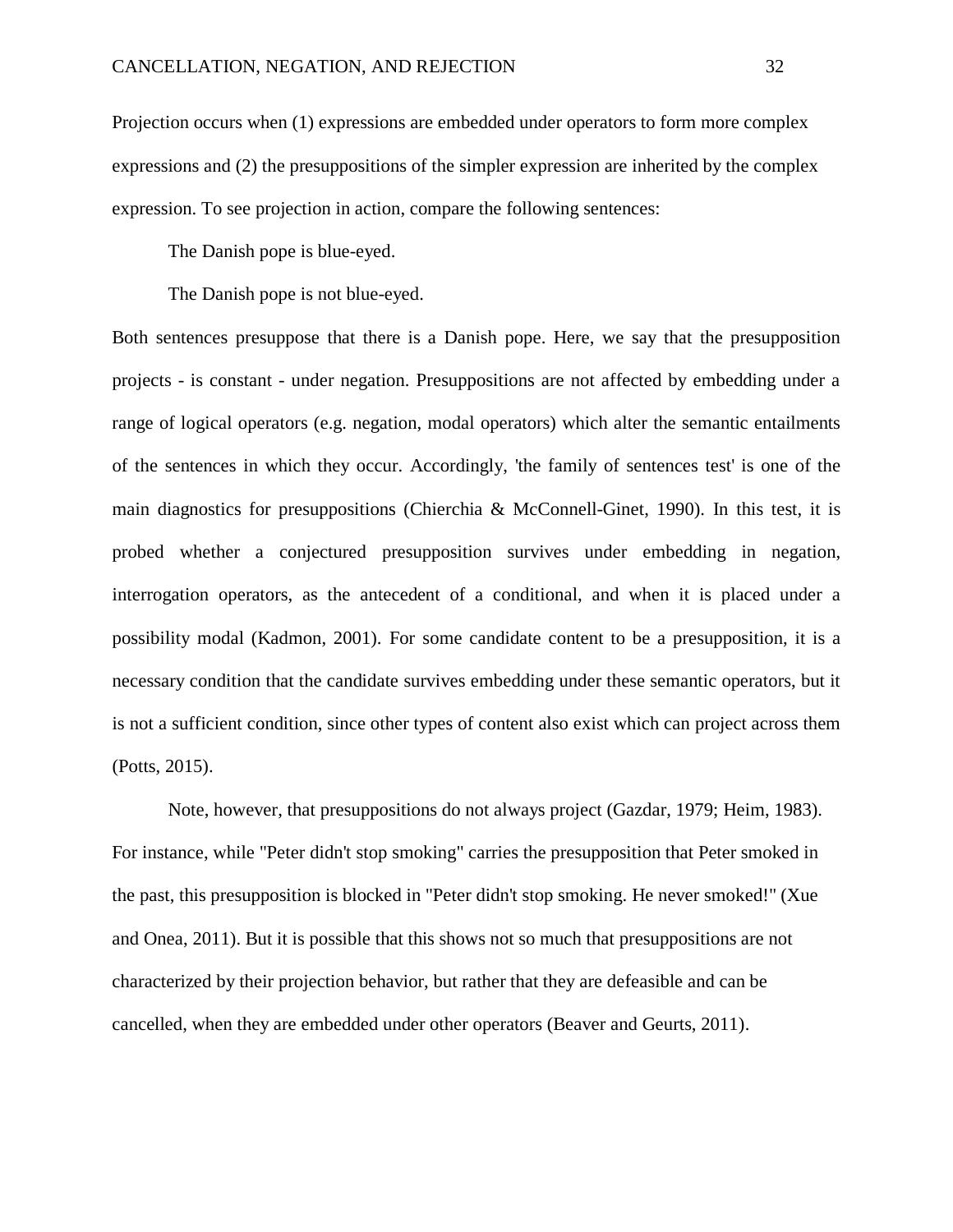Consequently, to test whether the Relevance Effect is an indicator of a presupposition failure, we propose in Experiment 2 to investigate its projection behavior by embedding with irrelevant clauses under negation operators.

# **The Negation Task**

The main purpose of the Negation Task is to test whether the relevance effect is due to a presupposition failure. One of the central characteristics of presuppositions is that they project under negation (and other embeddings). The notion of a presupposition was introduced within a truth-conditional framework, but the idea can be generalized to probabilistic content and used to account for the Relevance Effect, if the positive relevance constraint  $(\Delta P > 0)$  is a presupposition of a coherent probability assignment to 'if A then C'. Since  $\neg \varphi$  shares the same presuppositions as φ, the Relevance Effect is conjectured to be a probabilistic presupposition failure if the Relevance Effect applies equally to P(if A, then C) and  $P(\neg$  (if A, then C)). That is, the same low probability assignments to P(if A, then C) in the Irrelevance condition should then be seen for the probability assignments of  $P(\neg$ (if A, then C)) in the Irrelevance condition, whereas P(if A, then C) and  $P(\neg$ (if A, then C)) should approximately sum to one for the Positive Relevance condition.

Alternatively, the negation operator might interact with the reason-relation reading in a way that one would expect of semantic content (although in this case it would be a case of probabilistic, semantic content). In the Irrelevance condition, both P(if A, then C) and P(if A, then  $\neg$ C) would receive low probability assignments, but P( $\neg$ (if A, then C)) may receive a high probability assignment, because  $[\neg$  (if A, then C)] denies that A is a reason for C in the Irrelevance condition, whereas [if A, then C] says that A is a reason for C, and [if A, then  $\neg$ C] says that A is a reason against C. If one takes such a pattern of results together with the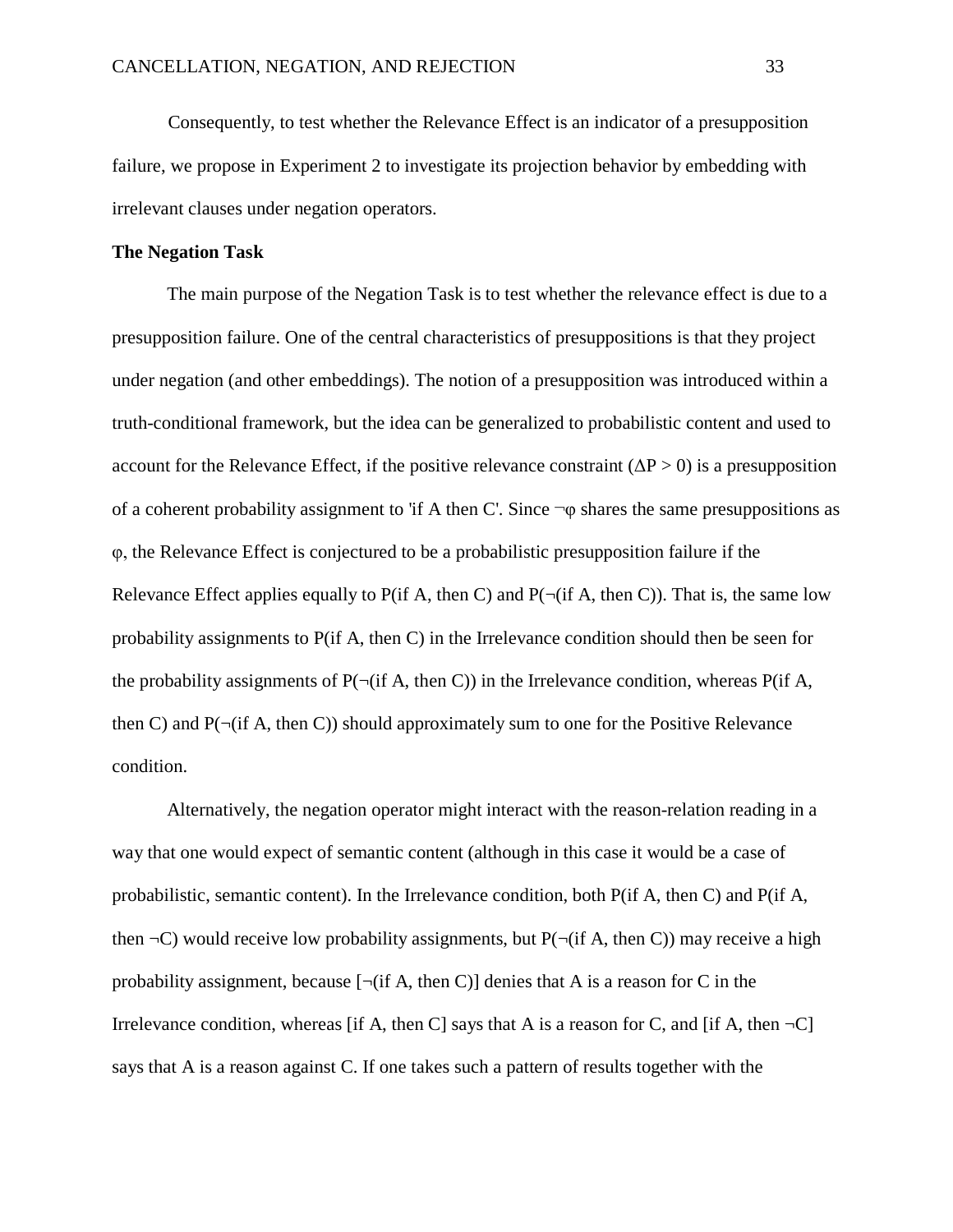dissociations between the strong effect of relevance on probability assignments and the lack of effect of relevance on truth value assignments that was found in Skovgaard-Olsen et al. (2017), one might conclude that the reason-relation reading may not affect truth conditions, but is part of the probabilistic semantic content of conditionals. For instance, one could view the reasonrelation reading as a conventional implicature, which is only tapped into through probability and acceptability evaluations.

It is possible that conventional implicatures also project across embeddings under logical operators when the participants are asked for truth evaluations (Potts, 2007). But if conventional implicatures are directly tapped into by probability assignments, then they should interact with these logical operators for probability evaluations. In contrast, if probabilistic presuppositions are conditions for a coherent probability assignment to  $\varphi$ , then they will also be conditions for a coherent probability assignment to  $\neg \varphi$ , and thus project past the negation operator.

#### **Previous Work on Negated Conditionals**

Although our main interest in negations is due to their diagnostic power for determining whether the Relevance Effect is due to a presupposition failure, it is necessary to consider briefly how the Suppositional Theory and Mental Model Theory have dealt with negations of conditionals, in the interest of investigating whether these semantic theories can predict our findings.

The literature on conditionals and negation has focused on distinguishing between suppositional and mental models theories of the conditional. The Suppositional Theory makes straightforward predictions. As we have seen, the theory predicts that people judge the probability of the affirmative conditional 'If A, then C' to be P(C|A). It also predicts that people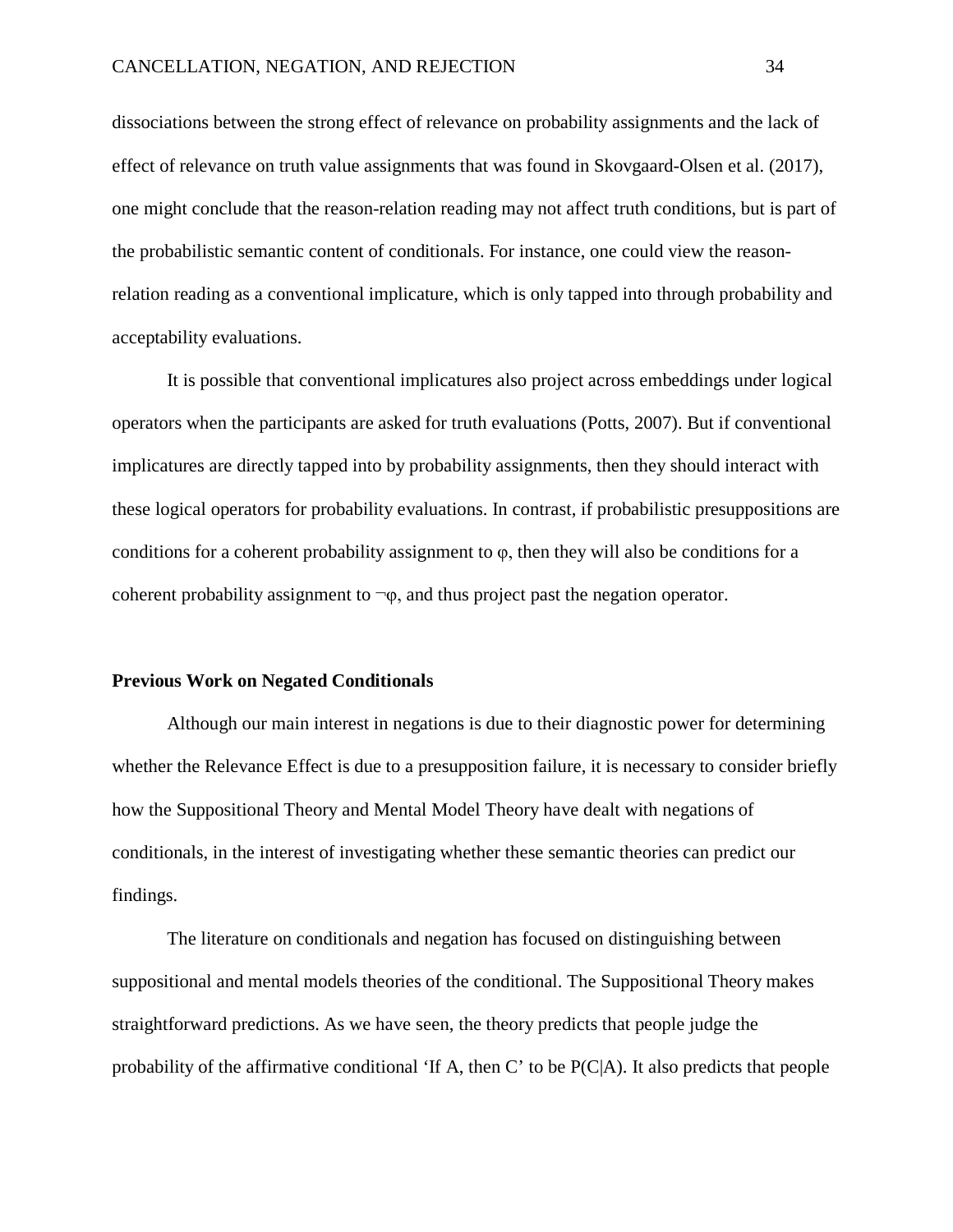judge the probability of a conditional wide-scope negation to be  $P(\neg C|A)$ , based on the Negation Principle (see below), and that both probabilities sum to unity. These predictions are taken to be part of the core of the Suppositional Theory. Indeed, the Negation Principle has been called a litmus test of suppositional theories as semantic theories of the conditional (Handley, Evans, & Thompson, 2006).

| WIDE-SCOPE NEGATION:                       | $\neg$ (if A, then C)                            |
|--------------------------------------------|--------------------------------------------------|
| NARROW-SCOPE NEGATION: if A, then $\neg$ C |                                                  |
| <b>NEGATION PRINCIPLE:</b>                 | $\neg$ (if A, then C) <=> if A, then $\neg$ C    |
|                                            | $P(\neg(i f A, then C)) = P(i f A, then \neg C)$ |

Mental Model Theory makes more complex predictions (see, e.g., Espino and Byrne, 2012; Khemlani, Orenes, & Johnson-Laird, 2012). On the Mental Models account, an affirmative utterance is represented by a set of one or more possibilities represented by mental models; a negative utterance is represented by the complement of that set. The negation of the conditional depends on how people interpret the affirmative conditional. One possible interpretation is the so-called initial model (*A, C*), the negation of which amounts to the negation of the conjunction. But another interpretation is the fully explicit model, which contains all possibilities other than *A*,  $\neg C$ . In this case, the negation amounts to the conjunctive conclusion '*A* and  $\neg C$ ' (Espino & Byrne, 2012). Yet, following the latest developments in Khemlani, Byrne, and Johnson-Laird (2016), where 'if A, then C' is thought of as expressing the conjunction ['A, C is possible'  $\wedge$  $\div$ A, C is possible'  $\land \div$ A,  $\neg$ C is possible'], the negation of the conditional would have to express a disjunction:  $\lceil \lceil (A, C \rceil) \rceil$  is possible)  $\vee \lceil (A, C \rceil) \rceil$  ( $\lceil (A, C \rceil) \rceil$ ).

Experimental data show a complex picture. To support their account, suppositional theorists can point to evidence that people are reluctant to draw decisive conclusions from the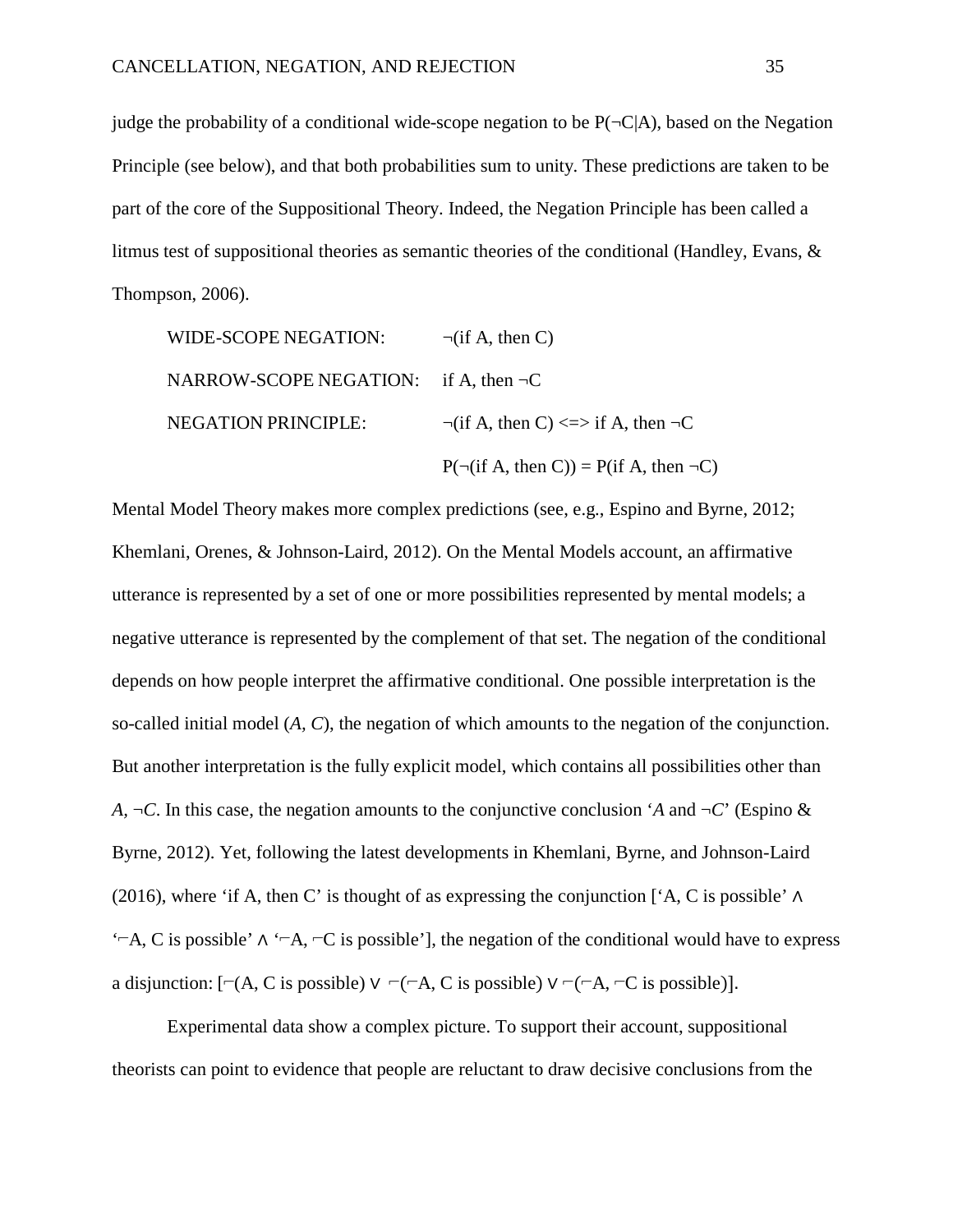negation of a conditional (Handley, Evans, & Thompson, 2006). This evidence seems to suggest that people eschew the conjunctive conclusion 'A and *¬*C' (Handley, Evans, & Thompson, 2006). However, participants frequently endorse the conclusion 'If A, then *¬*C' (Espino & Byrne, 2012; Khemlani, Orenes, & Johnson-Laird, 2014).<sup>[11](#page-36-0)</sup> More problematically, when participants are given more options, they also endorse 'If  $\neg A$ , then C' responses, which do not follow from the Suppositional Theory, as well as the conjunctive responses 'A and  $\neg$ C' and ' $\neg$ A and C' (Espino & Byrne, 2012).

Since the Negation Principle has been used as a litmus test for the Suppositional Theory, an additional aim of Experiment 2 is to test whether it holds across relevance levels.

#### **Method**

## **Participants**

Like Experiment 1, Experiment 2 was conducted over the Internet using Mechanical Turk and sampling from USA, UK, Canada, and Australia. 105 people participated in the experiment in exchange for a small payment. The same exclusion criteria were applied as in Experiment 1. The final sample consisted of 67 participants. Mean age was 41.3 years, ranging from 23 to 71 years; 41.8 % of the participants were male; 68.7 % indicated that the highest level of education that they had completed was an undergraduate degree or higher. The sample differed only minimally on the demographic variables above before and after applying the exclusion criteria.

## **Design**

<span id="page-36-0"></span><sup>&</sup>lt;sup>11</sup> Egré and Politzer (2013) reconciled these data sets somewhat by arguing that the negation of a conditional is, at base, understood as 'If A then possibly not C'. They then explicated contextual factors that modify this reading to recover stronger conjunctive and conditional responses.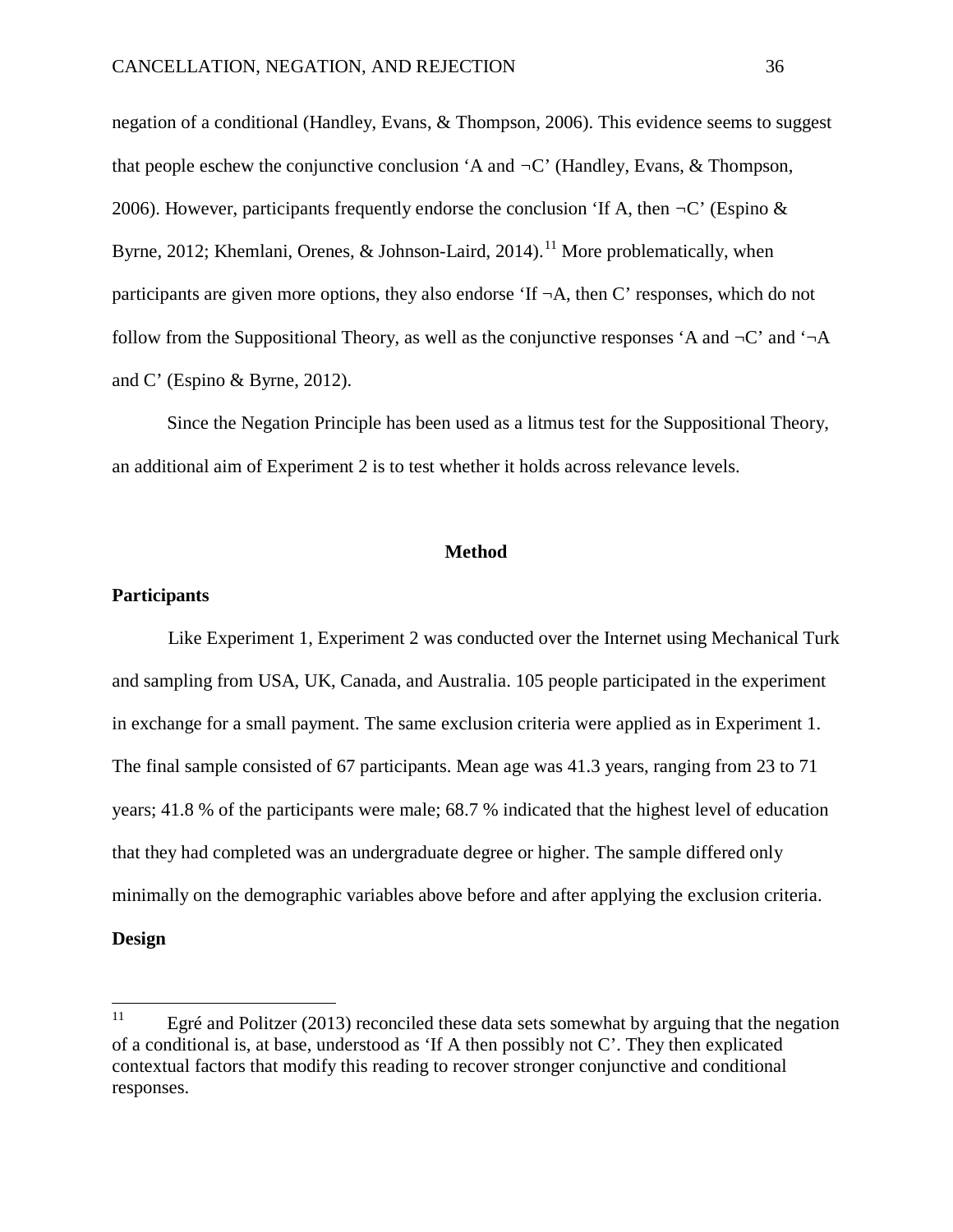Experiment 2 implemented a within-subject design with the following factors: Relevance (with two levels: Positive Relevance, Irrelevance), and Priors (with four levels: HH, HL, LH, LL, meaning, for example, that  $P(A) = low$  and  $P(C) = high$  for LH).

#### **Materials and Procedure**

Before beginning the study, the participants saw two control items in random order. For each, they were asked to assign a probability on a scale from 0 to 100% to a categorical sentence and to its negation, with an existential presupposition failure, using a slider. For each, the participants were randomly assigned to narrow and wide scope negations. An example of the the categorical control items and their negations is as follows:

Affirmative: The queen of the USA is in her mid-thirties.

Narrow scope: The queen of the USA is NOT in her mid-thirties.

Wide scope: It is NOT the case that the queen of the USA is in her mid-thirties. For the main study, the 8 within-subject conditions were randomly assigned to 8 different scenarios from to the same pool of 12 scenarios from Experiment 1, for each participant anew. Similarly to Experiment 1, Experiment 2 was split into 8 blocks, one for each within-subject condition, with the same type of randomization structure as in Experiment 1.

In the context of the Mark scenario from Table 2, the participants might then be asked to make the following conditional probability judgments in the Positive Relevance HH condition:

Suppose that Mark presses the on switch on his TV.

Under this assumption, how probable is the following statement on a scale from 0 to 100%:

Mark's TV will be turned on [/Mark's TV will NOT be turned on].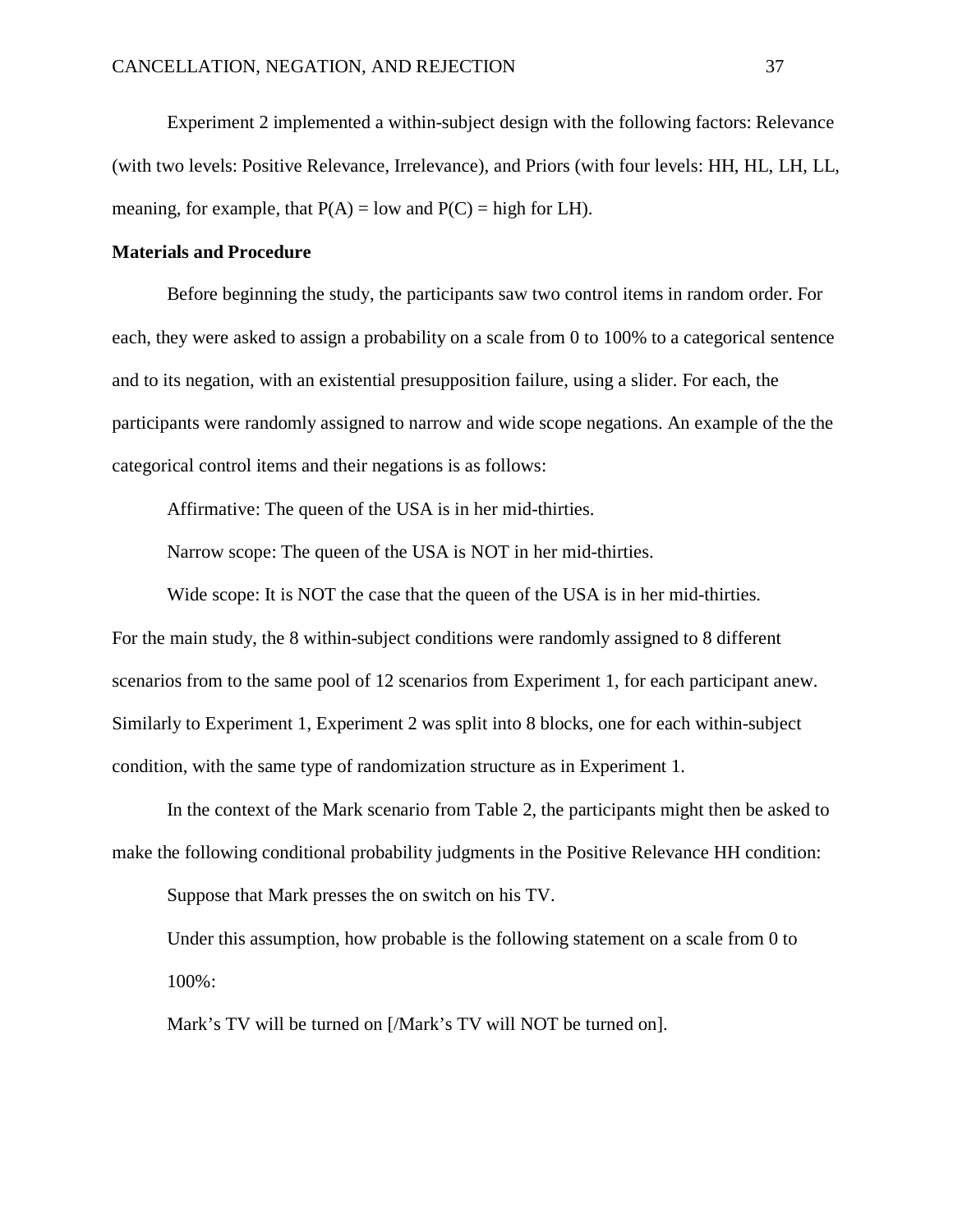In addition, the participants were asked to assign probabilities to conditional statements and their narrow and wide scope negations:

IF Mark presses the on switch on his TV, THEN his TV will be turned on.

IF Mark presses the on switch on his TV, THEN his TV will NOT be turned on. It is NOT the case that IF Mark presses the on switch on his TV, THEN his TV will be turned on.

#### **Results**

As with Experiment 1, the within-subject design required analysis with linear mixed-effects models. As before, three models were fitted to the data using the package brms with weakly informative priors for mixed-effects models in Bayesian statistics with crossed random effects for intercepts and slopes by participants and by scenarios (Bürkner, 2017). Since the dependent variable consisted of continuous proportions containing zeros and ones, a zero-or-one inflated beta likelihood function was used (Ospina & Ferrari, 2012). In addition to Relevance (Positive Relevance, Irrelevance), the Type of Dependent Variable was used as a factor in the models. The types were as follows:

| Affirm $=$      | $P(\text{If } A, \text{ then } C)$      |  |  |
|-----------------|-----------------------------------------|--|--|
| $\text{Wide} =$ | $P(\neg (If A, then C))$                |  |  |
| $Narrow =$      | $P(\text{If } A, \text{ then } \neg C)$ |  |  |

Of the models fitted, M4 included the 'DV Type' factor, Relevance, and their interaction. M5 was like M4, but removed the interaction. M6 was like M5 but without a main effect for the Relevance factor. Table 5 reports the performance of these models as quantified by the leaveone-out cross validation criterion and the WAIC information criterion.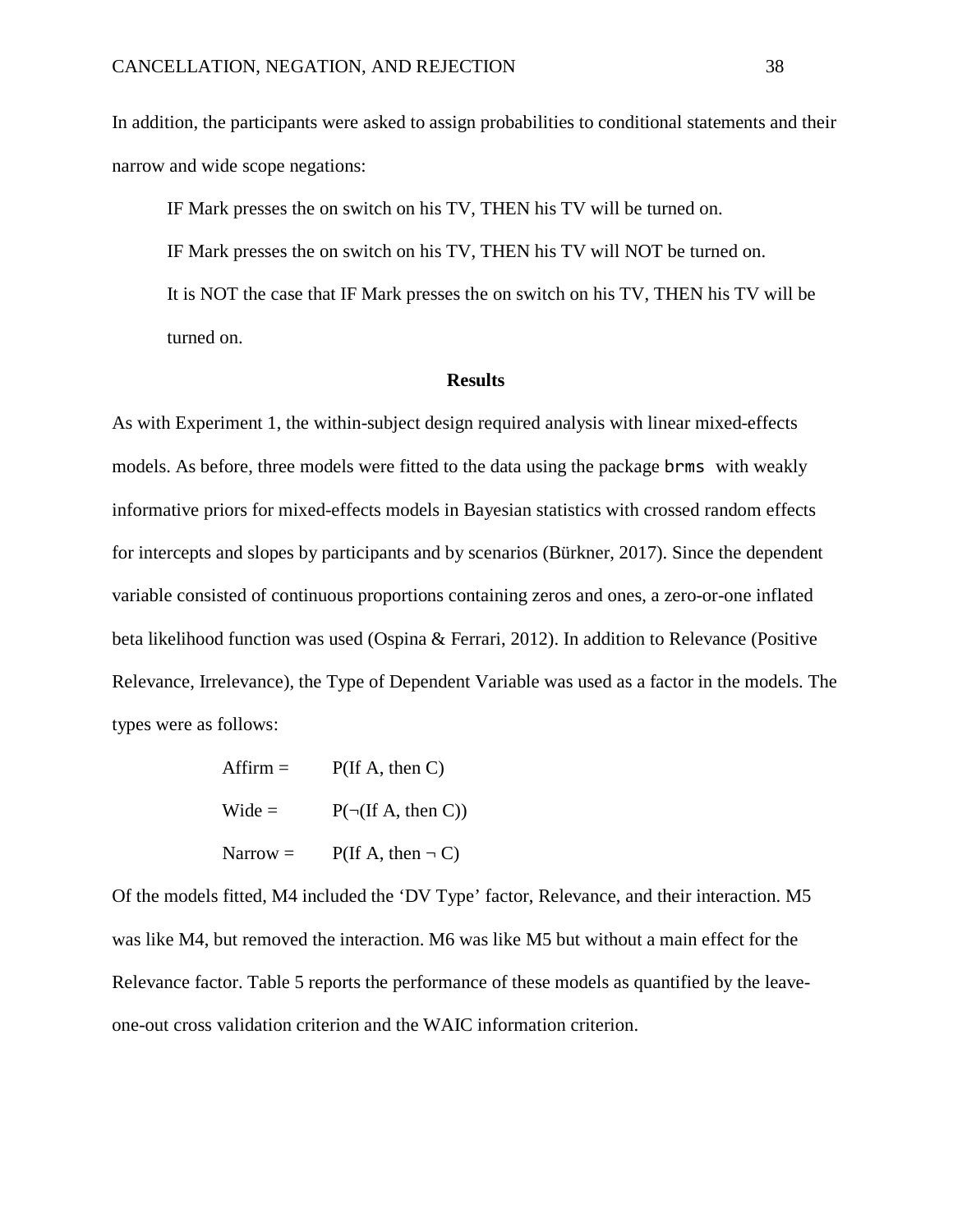|               |              | гаэнс э. глойсг сонграгизон |      |        |        |  |
|---------------|--------------|-----------------------------|------|--------|--------|--|
|               | <b>LOOIC</b> | ALOOIC-                     | SЕ   | WAIC   | Weight |  |
| $\mathbf{M}4$ | 1575.43      |                             | $-1$ | 1572.8 | 0.922  |  |
| M5            | 1583.80      | 8.36                        | 6.14 | 1580.1 | 0.024  |  |
| M6            | 1582.00      | 6.57                        | 7.94 | 1578.4 | 0.054  |  |

 **Table 5. Model Comparison**

*Note.* LOOIC = leave-one-out cross-validation information criterion.  $WAIC = Watanabe-Akaike information criterion. Weight = Akaike$ weight of WAIC.

The information criteria clearly converge on treating M4 as the winning model. This preference

for M4 reflects the fact that there is a strong interaction effect in the data, which is displayed in

Figure 3 through the cross-over of the lines for Affirm and Wide.



 **Figure 3. Posterior Mean Estimates for M4**

When averaging across the levels of the Relevance factor, Narrow was evaluated below Affirm ( $b_{\text{Narrow}}$  = -1.43, 95%-CI [-1.68, -1.18], BF<sub>H0H1</sub> = -1.43\*10<sup>-38</sup>  $\approx$  0), and Wide was rated below Affirm ( $b_{\text{wide}}$  = -1.21, 95%-CI [-1.46, -0.96], BF<sub>H0H1</sub> = 3.14\*10<sup>-182</sup>  $\approx$  0). And when averaging across the levels of the DV Type factor, the effect of Irrelevance was to suppress the ratings ( $b_{\text{Irrelevance}} = -1.15, 95\%$ -CI [-1.40, -0.91],  $BF_{\text{HOH1}} = 8.17*10^{-23} \approx 0$ ), which is in particular visible in the large drop in the ratings of Affirm in the Irrelevance condition. However, the effect of the interaction is to substantially raise the ratings of Wide in the Irrelevance condition  $(b_{\text{Irrelevance: Wide}} = 1.72, 95\% \text{-CI} [1.29, 2.14], BF_{\text{H}OH1} = 2.06*10^{-16} \approx 0).$ 

*Note.*  $'PO' = Positive Relevantance$ ;  $'IR' = Irrelevant$ .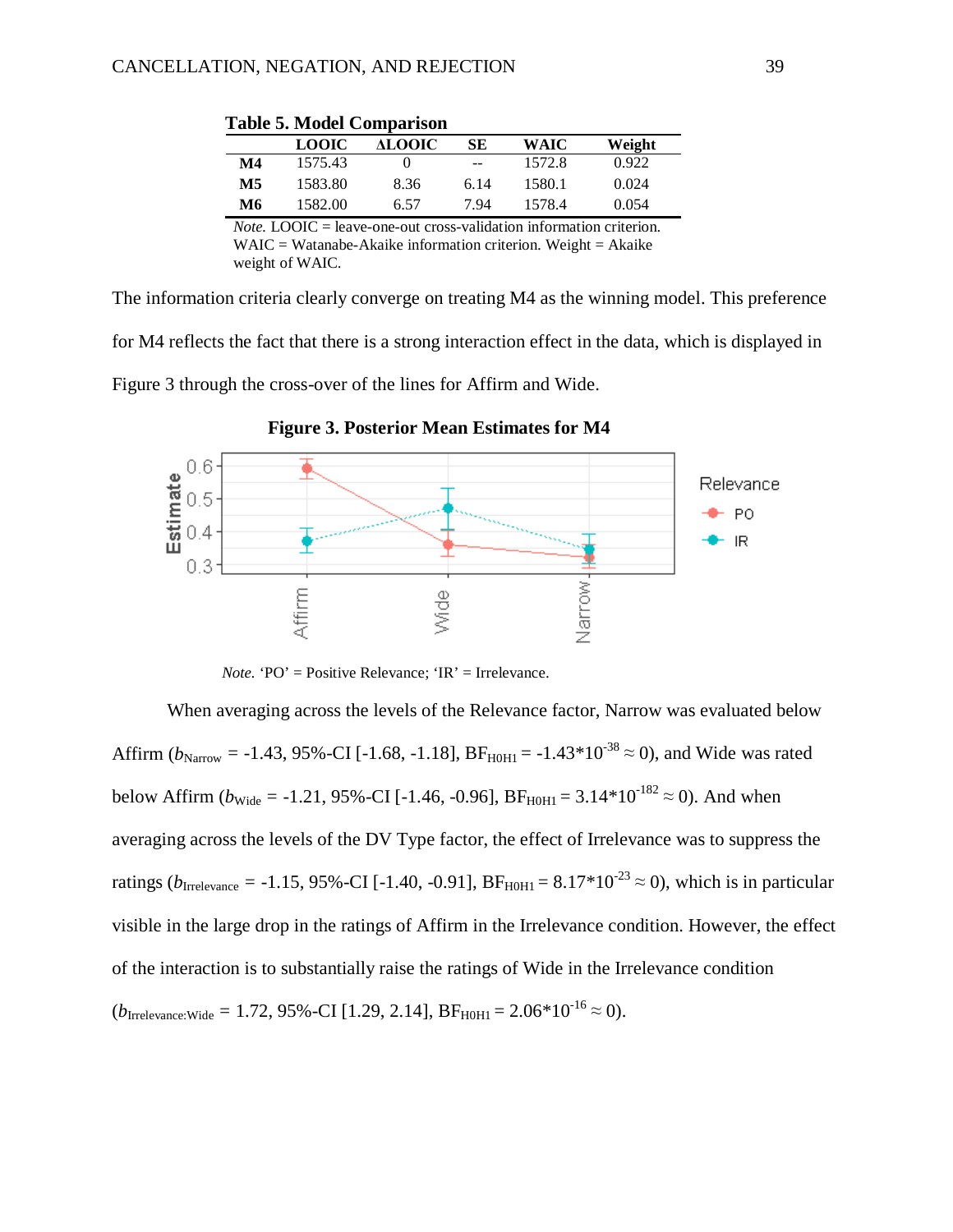# **Control Items**

The control items served the function of securing construct validity. When attempting to draw conclusions about whether probability assignments to conditionals across relevance levels involving negation operators are diagnostic of a presupposition failure, we need to ensure that our interpretation of a data pattern in probability ratings is actually representative for presupposition failures. To do this, we employ items that represent classical cases of presupposition failures and determine empirically how their probability ratings depend on the presence and absence of negation operators.



**Figure 4. Histogram for Control Items**

*Note*. 'wide' = wide scope negation; 'aff' = affirmativ (no negation); 'narrow' = narrow scope negation.

Since the participants differed as extremely as they could in reaction to the control items in the presence of negations, we ran a separate analysis to investigate whether the group-level performance of the participants with respect to conditionals likewise disguises such a marked individual variability.

## **Individual Differences in Response to the Control Items**

A group of 20 participants with the lowest responses  $(Mdn = 2)$  to the wide scope control item, and a group of 20 participants with the highest responses  $(Mdn = 82)$  to the wide scope control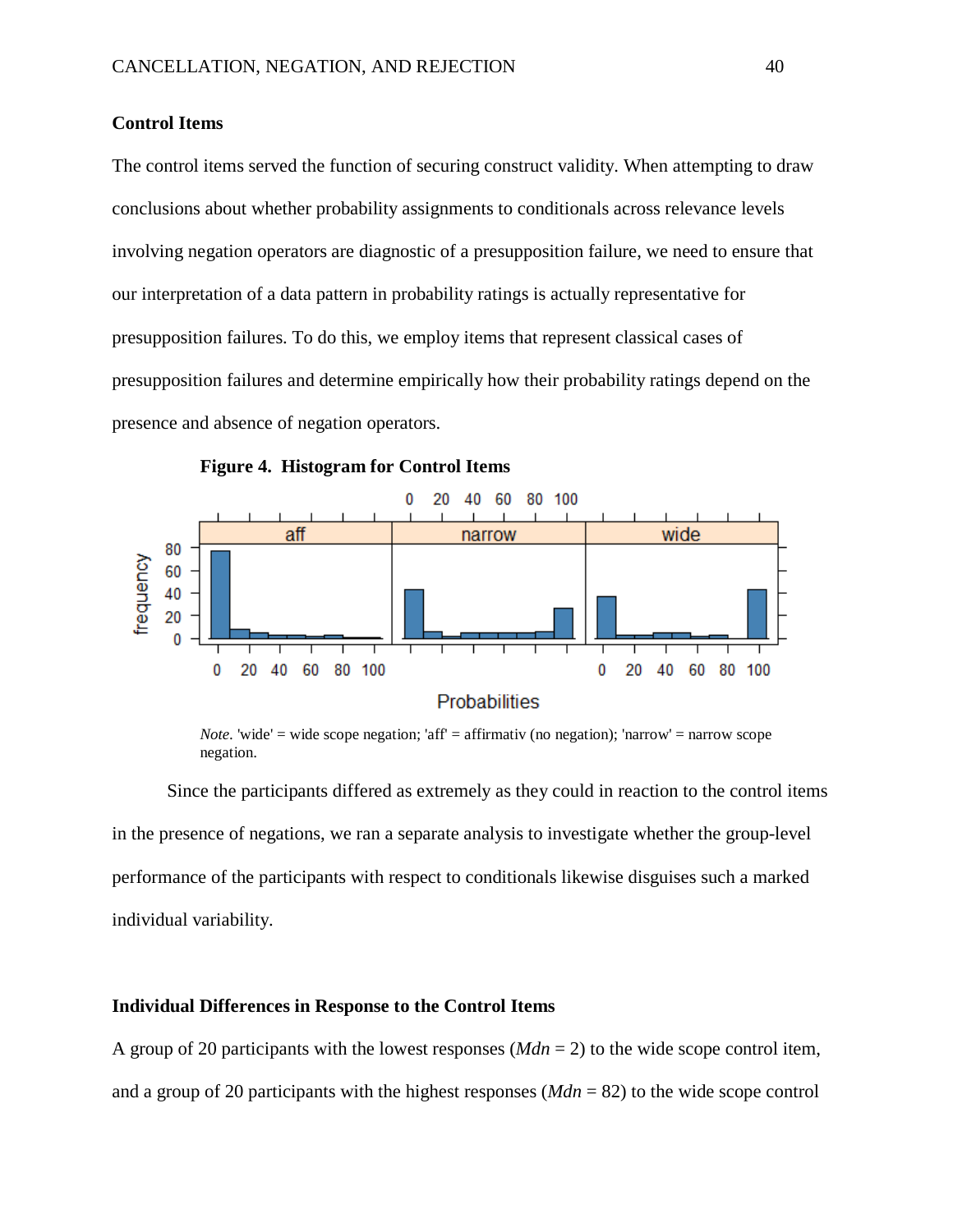items, were formed. It was found that the High group also assigns significantly higher probabilities to the narrow negation control item than the Low group,  $W = 122$ ,  $p = .017$ ,  $r = -$ .53, exact Wilcoxon rank sum test.

However, for both groups the same data pattern reported on the group level in Figure 3 was found (see Figure 5 below). This in turn indicates that whatever individual differences in the probability assignments to presupposition failures are found in the control items, they are not matched by the participants' probability assignments to conditionals in the Irrelevance condition. For both groups, there is little overlap between their behavior with respect to the control items and the conditionals in the Irrelevance condition, as shown in Figure 5 based on a mixed linear model like the previous, which, however, included the Group factor along with its interactions:



*Note.* Plots show the posterior means for the Low group and the High group. The groups were formed based on the participants' responses to the control items with wide scope negation. 'PO' = Positive Relevance; 'IR' = Irrelevance.

## **Probabilistic Coherence**

As part of Experiment 2, we investigated the participants' probabilistic coherence, that is, whether complementary pairs of participants' probability assignments sum to 100%. We did so on the grounds that, if reason relations are supposed to be made part of the semantic, probabilistic content of indicative conditionals, then probabilistic coherence makes up a natural requirement. In Appendix 1, we present analyses based on linear mixed-effects models in classical statistics which indicate violations of probabilistic coherence in the Irrelevance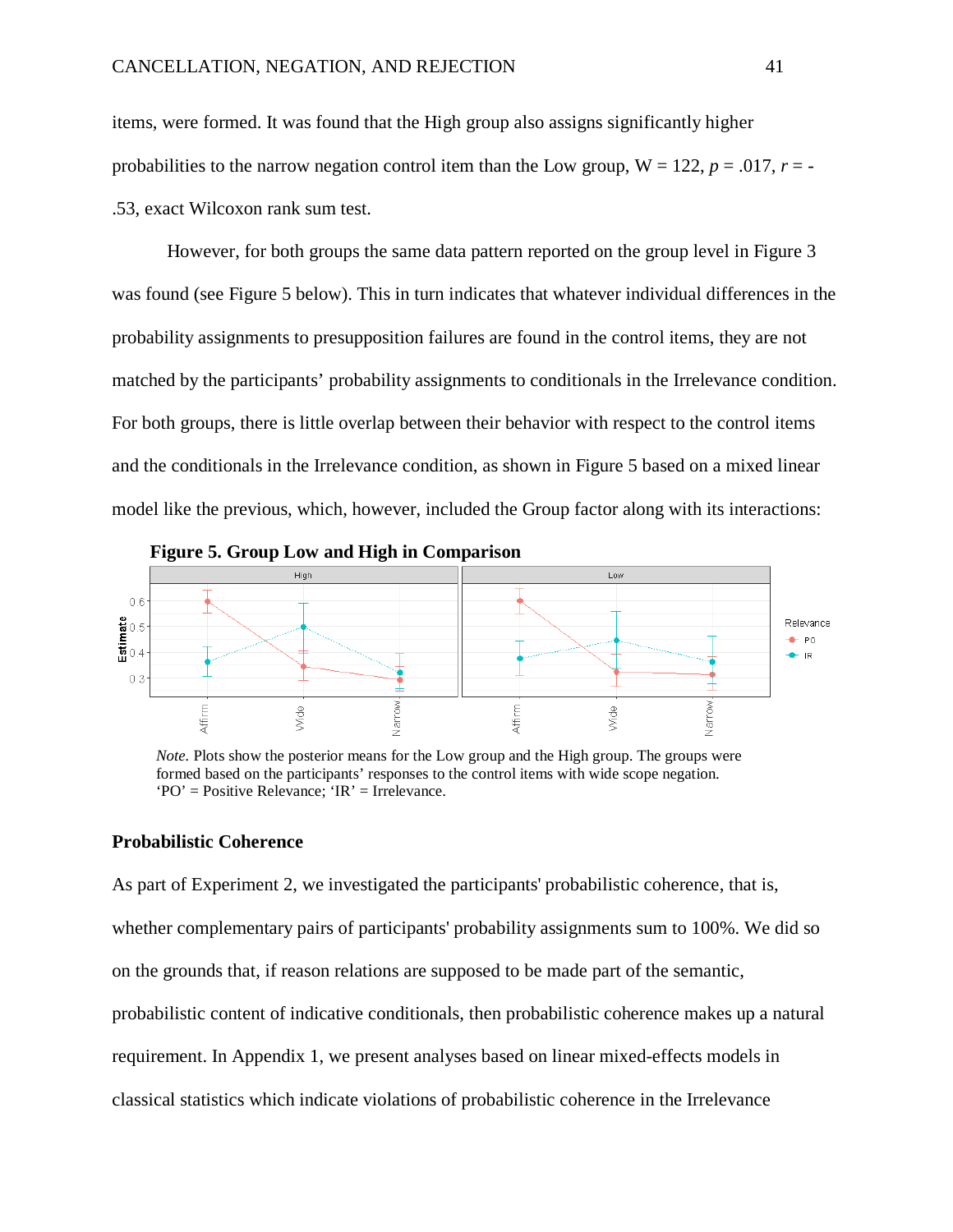condition due to the impact of an influential group of outliers, which violates additively strongly in both directions (either by having values of complementary pairs summing to 0 or 200 in the Irrelevance condition). For this reason, we here follow Kruschke's (2014) recommendation of conducting a robust regression analysis with a t-distribution as the likelihood function, which is less sensitive to the influence of outliners. As before, we did the analyses using mixed-effects models in Bayesian statistics with crossed random effects for intercepts and slopes by participants and by scenarios (Bürkner, 2017). The linear mixed-effects models treated the participants' probability judgments as a function of Relevance (Positive Relevance, Irrelevance) and Constraint Type (see below), and their interaction, which was allowed to vary across participants and scenarios. Three such models were contrasted: (M7) modeled the rating as a function of the factor Relevance, the factor Constraint Type, and their interaction, (M8) like M7 but without the interaction, and (M9) like M8 but without a main effect for the Constraint Type factor. The Constraint Type factor had the following levels:

| $P(C A)$ Consistency: | $y =  100 - (P(C A) + P(\neg C A)) $                       |
|-----------------------|------------------------------------------------------------|
| Narrow Consistency:   | $y =  100 - (P($ If A, then C) + P(If A, then $\neg$ C))   |
| Wide Consistency:     | $y =  100 - (P($ If A, then C $) + P(\neg$ (If A, then C)) |

That  $P(C|A) + P(\neg C|A) = 100\%$  across relevance conditions is a general requirement of probabilistic coherence when reasoning with conditional probabilities. That  $P(\text{If A}, \text{then C}) +$  $P(\neg(\text{If A, then C})) = 100\%$  across relevance conditions is a requirement of conditional consistency that theories of conditionals across the board should accept. In contrast, that P(If A, then C) + P(If A, then  $\neg$ C) = 100% is a requirement that theories of conditionals adopting the Negation Principle should accept.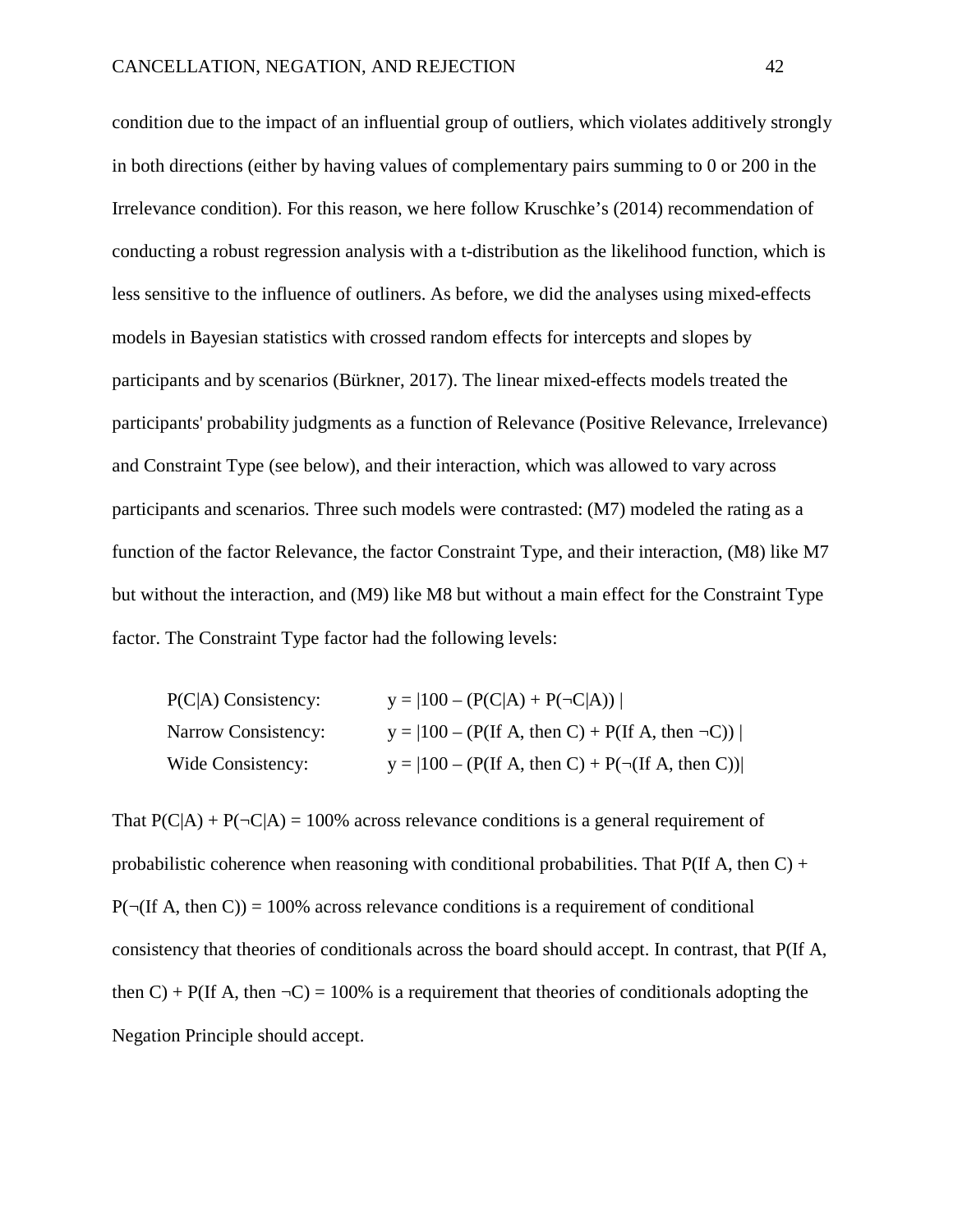

*Note*: The plot displays departures from probabilistic coherence on the three investigated measures using robust regression analysis with a t-distribution as the likelihood function.

As Figure 6 indicates, the responses of the participants were shown to be remarkably consistent once the influence of outliers was controlled through robust regression analyses. This contrasts with the analysis reported in Appendix 1, where particularly large departures from probabilistic coherence were found for the Narrow Consistency constraint in the Irrelevance condition (see Figure 6, Appendix 1).

Table 6 reports the performance of these models as quantified by the leave-one-out cross validation criterion and the WAIC information criterion.

|    |              | <b>Table 6. Model Comparison</b> |       |         |        |  |
|----|--------------|----------------------------------|-------|---------|--------|--|
|    | <b>LOOIC</b> | <b>ALOOIC</b>                    | SЕ    | WAIC    | Weight |  |
| M7 | 17069.63     | 0.66                             | 4.36  | 17068.8 | 0.4080 |  |
| M8 | 17072.61     | 3.64                             | 0.52  | 17072.1 | 0.0819 |  |
| M9 | 17068.97     |                                  | $- -$ | 17068.4 | 0.5101 |  |

*Note.* LOOIC = leave-one-out cross-validation information criterion.  $WAIC = Watanabe-Akaike information criterion. Weight = Akaike$ weight of WAIC.

The model comparison in Table 6 indicates a tight run between M7 and M9 with a slight

preference for M9. The preference for M9 is explained by the lack of a main effect for Constraint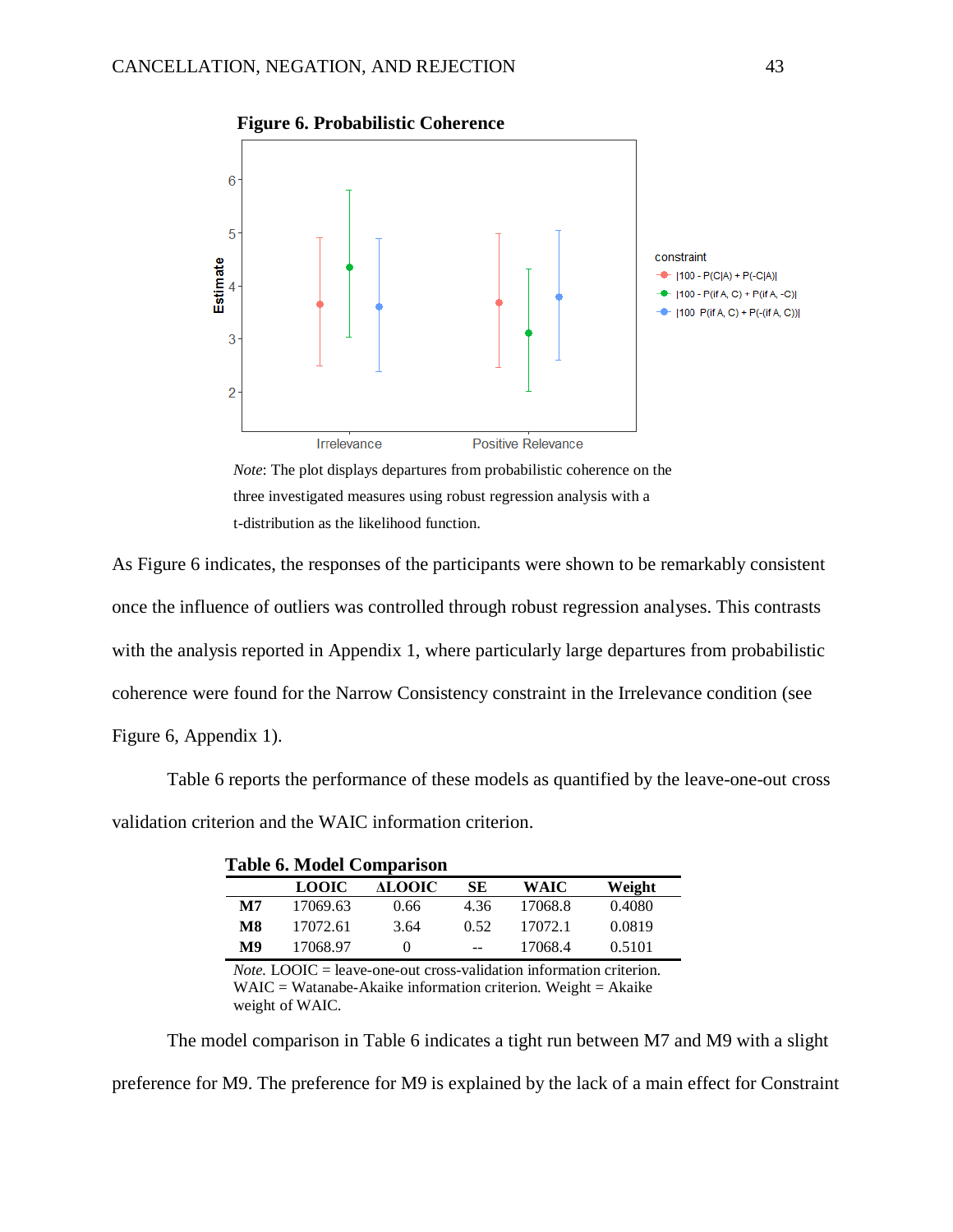Type  $(b_{\text{constraintP(C|A)}} = 0.05, 95\%$ -CI [-0.81, 0.89],  $BF_{H0H1} = 7.00$ ;  $b_{\text{constraintNarrow}} = 0.76, 95\%$ -CI  $[-0.20, 1.76]$ , BF<sub>H0H1</sub> = 1.84). Similarly, there was no main effect of Relevance ( $b_{\text{PositiveRelevance}} =$ 0.18, 95%-CI [-0.62, 1.00],  $BF_{H0H1} = 6.63$ ). The relative competitiveness of M7 indicates that the Constraint Type factor was involved in an interaction with the Relevance factor, however, which is also the reason why removing the interaction term in M8 results in the worst fitting model.

A closer look at the interaction indicates that while there is moderate evidence for  $H_0$ when setting the coefficient for the P(C|A) Consistency constraint equal to zero  $(b_{\text{PositiveRelevance:constraintP(C|A)}} = -0.15, 95\%$ -CI [-1.23, 0.94], BF<sub>H0H1</sub> = 5.23), there is anecdotal evidence against  $H_0$  when setting the coefficient for the Narrow Consistency constraint equal to zero ( $b_{\text{PositiveRelevance:constraintNarrow}} = -1.42, 95\%$ -CI [-2.82, -0.16],  $BF_{H0H1} = 0.43$ ).

#### **Discussion**

The results indicate that the Negation principle  $(\neg$  (if A, then C)  $\langle \Rightarrow$  if A, then  $\neg$ C) could only be maintained for the Positive Relevance condition; for the Irrelevance condition it was systematically violated.

For our diagnostic purposes, it is particularly interesting that the wide scope negation  $(\neg$ (if A, then C)) was rated the highest for the Irrelevance condition. This finding indicates that, whatever content component is responsible for the low probability assignments in the Irrelevance condition (dubbed 'the Relevance Effect'), it does not project under wide scope negation. Yet surviving embeddings under the semantic operators listed in the family of sentences test is treated as a necessary condition for the targeted content to count as a presupposition (Potts, 2015). This suggests that the Relevance Effect is probably not produced by a presupposition failure (with conditionals requiring that a Positive Relevance constraint is satisfied in order to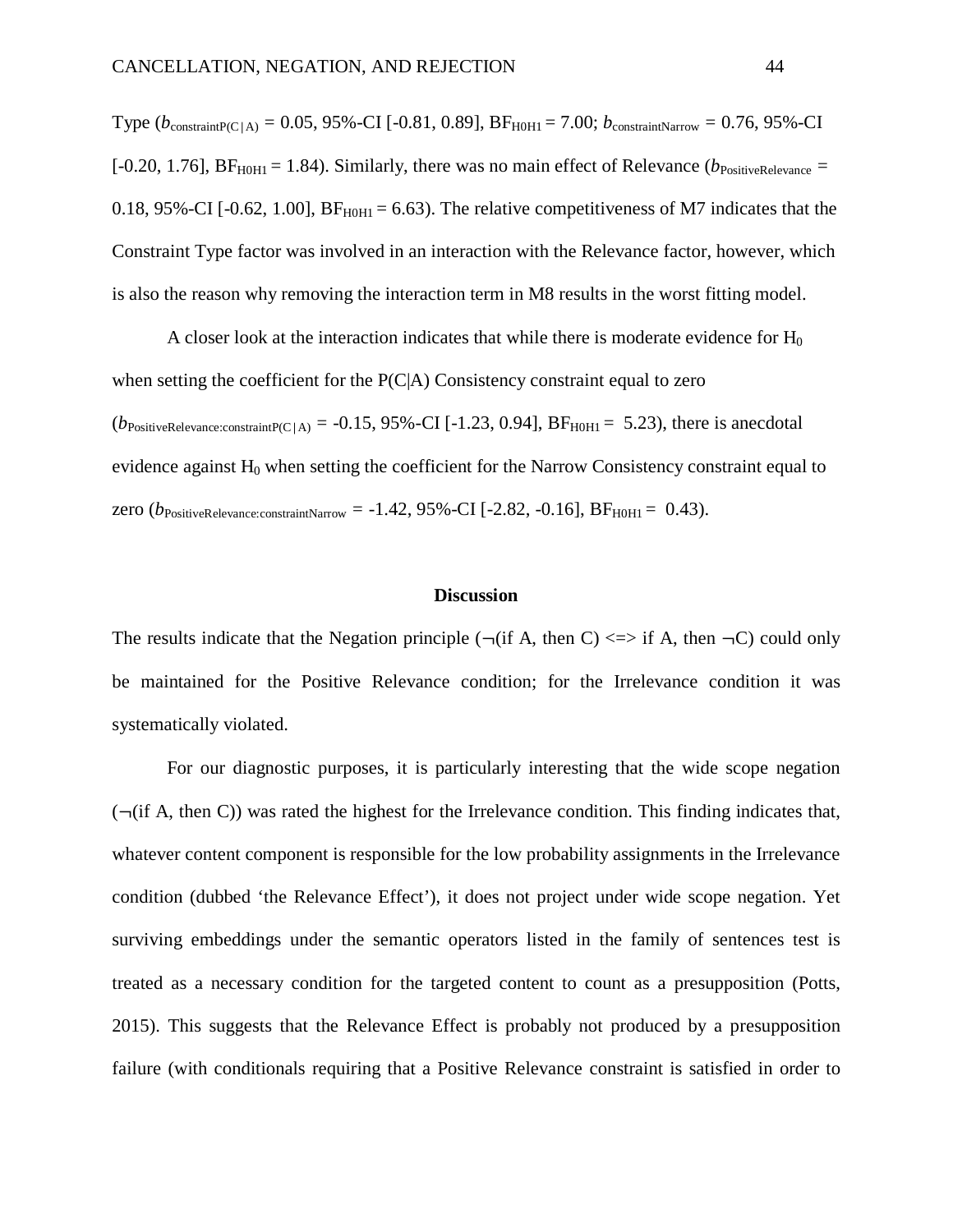obtain a high probability). To substantiate this interpretation, a comparison was made with the control items (discussed below). But note that we emphasize that passing the family of sentences test is a necessary, but not sufficient, condition for counting as a presupposition, because other types of content are known to have instances where they project as well. In particular, the conventional implicature 'but' expresses a contrastive relation that projects in examples like 'If John is rich, but happy, then…'. However, unlike classical presupposition triggers like 'know' and 'again', conventional implicatures like 'but' and 'therefore' are only able to pass the family of sentences test for some of its instances, it seems ( $\degree$ ? suggesting possible failures):

- ? It is not the case that John is rich but happy
- ? It is possible that John is rich but happy
- ? Is John rich but happy?
- If John is rich but happy, then ….
- ? It is not the case that John is rich therefore he is happy
- ? It is possible that John is rich therefore he is happy
- ? Is John rich therefore he is happy?
- ? If John is rich therefore he is happy, then …

Arguably, in order for the embedded therefore-sentences even to be grammatical, it seems that they would need to be rewritten as 'John is rich *and therefore* he is happy', but then 'and' takes the role of being the main connective (see also McCawley, 1993, pp. 318-319).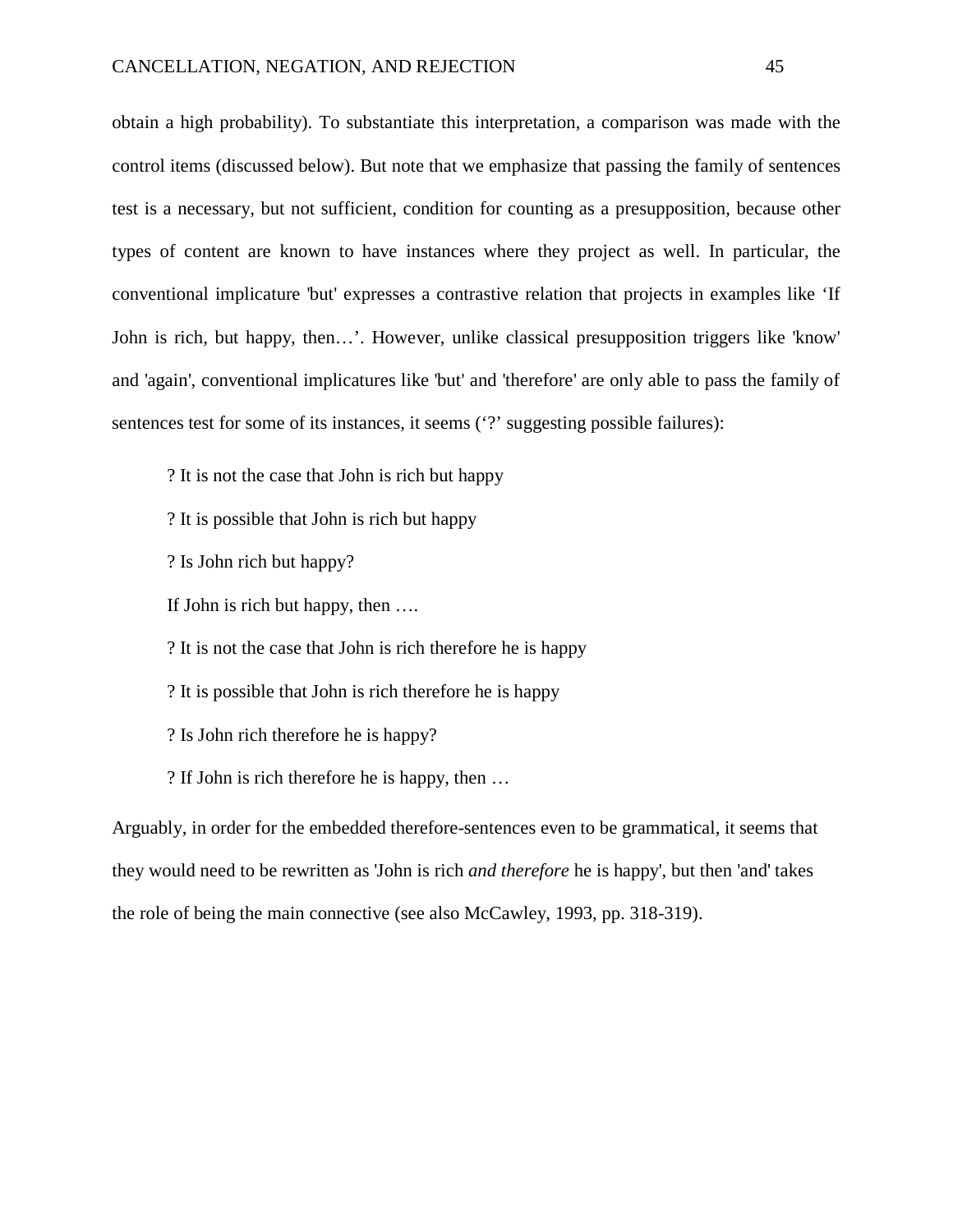## **Control Items**

In the present case, our control condition introduces the rather curious finding that the participants differ as extremely as they can on a probability scale on their reaction to the control item in the presence of negations (in particular with respect to wide scope negations).

For this reason, we did a separate analysis to investigate whether the group-level performance of the participants with respect to conditionals likewise disguises such a marked individual variability. As we saw, this turns out not to be the case (since the same qualitative differences with respect to the probability assignments of the conditional at the group level is found within each group who differed in their performance on the control item, Figure 5). This in turn can be interpreted as supererogatory evidence for the above conclusion that the participants' performance with conditionals in the Irrelevance condition is not an expression of how they generally treat presupposition failures. Although both groups differed markedly in how they assign probabilities to a paradigmatic case of presupposition failures, the two groups showed the same qualitative pattern when assigning probabilities to conditionals. Furthermore, their common data pattern in relation to conditionals was not matched with respect to the control items for either group. Whatever is driving the participants' responses for the conditionals in Irrelevance conditions is in other words unlikely to be the result of how the participants process presupposition failures in general.

Moreover, looking back to the results from Experiment 1, it is worth keeping in mind that conversational implicatures and presuppositions can be denied without contradiction, whereas conventional implicatures and entailments cannot be denied without contradiction (Potts, 2007). Yet in Experiment 1 it was found that denying the reason-relation reading of conditionals is viewed as just as contradictory as denying an entailment. It has been observed, though, that the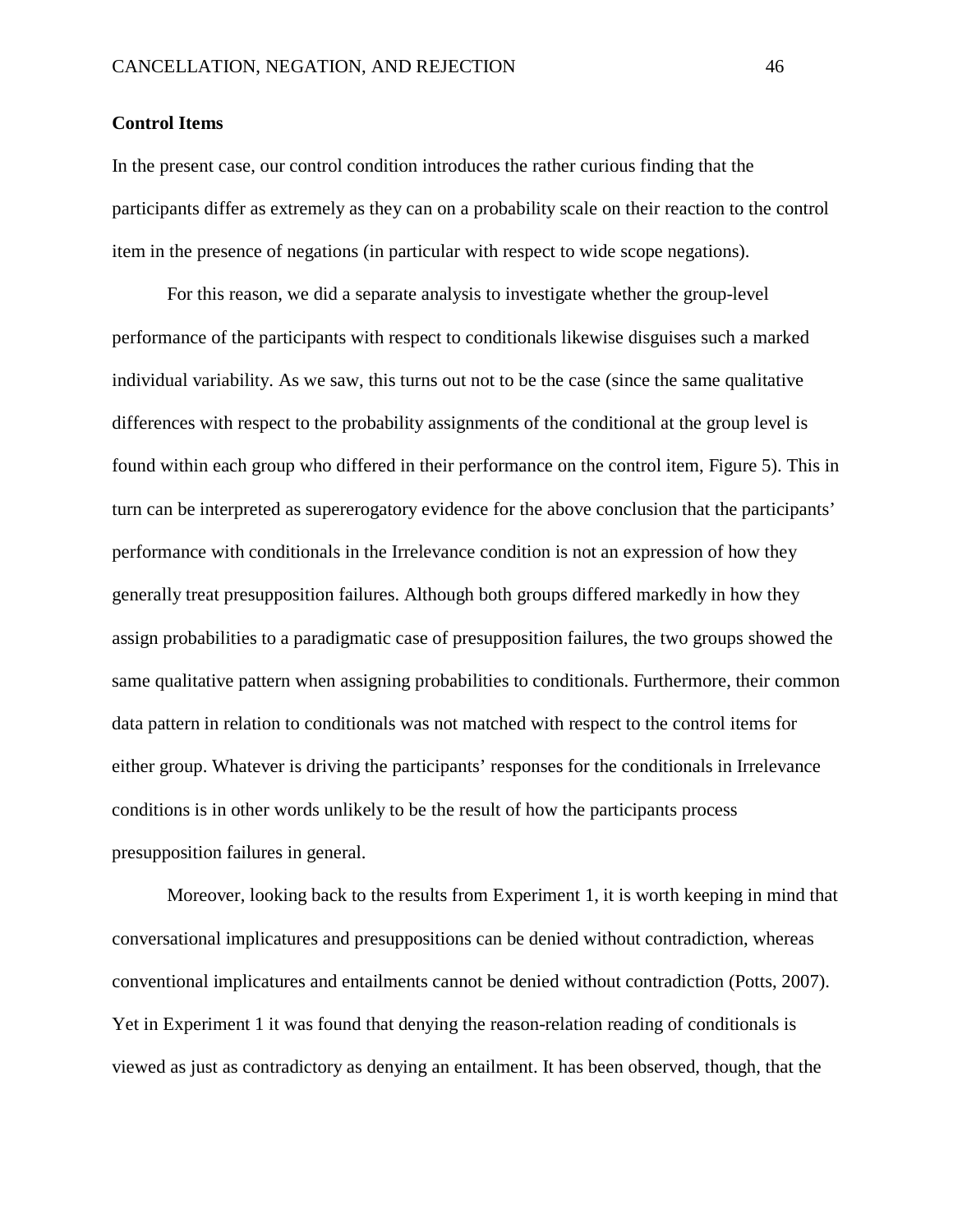examples with cancellable presuppositions seem to concern specifically embedded presuppositions (Beaver & Geurts, 2011), which was not what was investigated in Experiment 1.

# **Local Accommodation?**

A reviewer suggested that the lack of projection behavior found for embedding conditionals in the Irrelevance condition under the wide-scope negation operator could be explained by a process of local accommodation, which essentially turns presuppositional content into regular entailed content. To illustrate, von Fintel (2008) discusses the following example by Heim (1983):

There is no king of France. Therefore, the king of France is not hiding in this room. The point is that accepting the first sentence updates the common ground so that it is taken for granted that there is no king of France. Against this utterance context, it is not possible for the second sentence to presuppose that there is a king of France. Instead, the presupposition of the second sentence is cancelled by a process of local accommodation. More specifically, the context is treated as updated vacuously by an empty set consisting of the contradictory context that would be generated had 'there is a king of France' been added to the context set.

The suggestion is then that the reason why we find the highest probability ratings for the wide negated conditional in the Irrelevance condition is because such a process of local accommodation cancels the presuppositional content and blocks its projection behavior.

In response, we would like to point to a number of disanalogies between our experimental task and examples like the one above. First of all, there is no conversational context, no utterance of the conditionals as assertions, and no prior updates of the common ground in our experimental task. The participants merely see the conditional sentences and are asked to assess their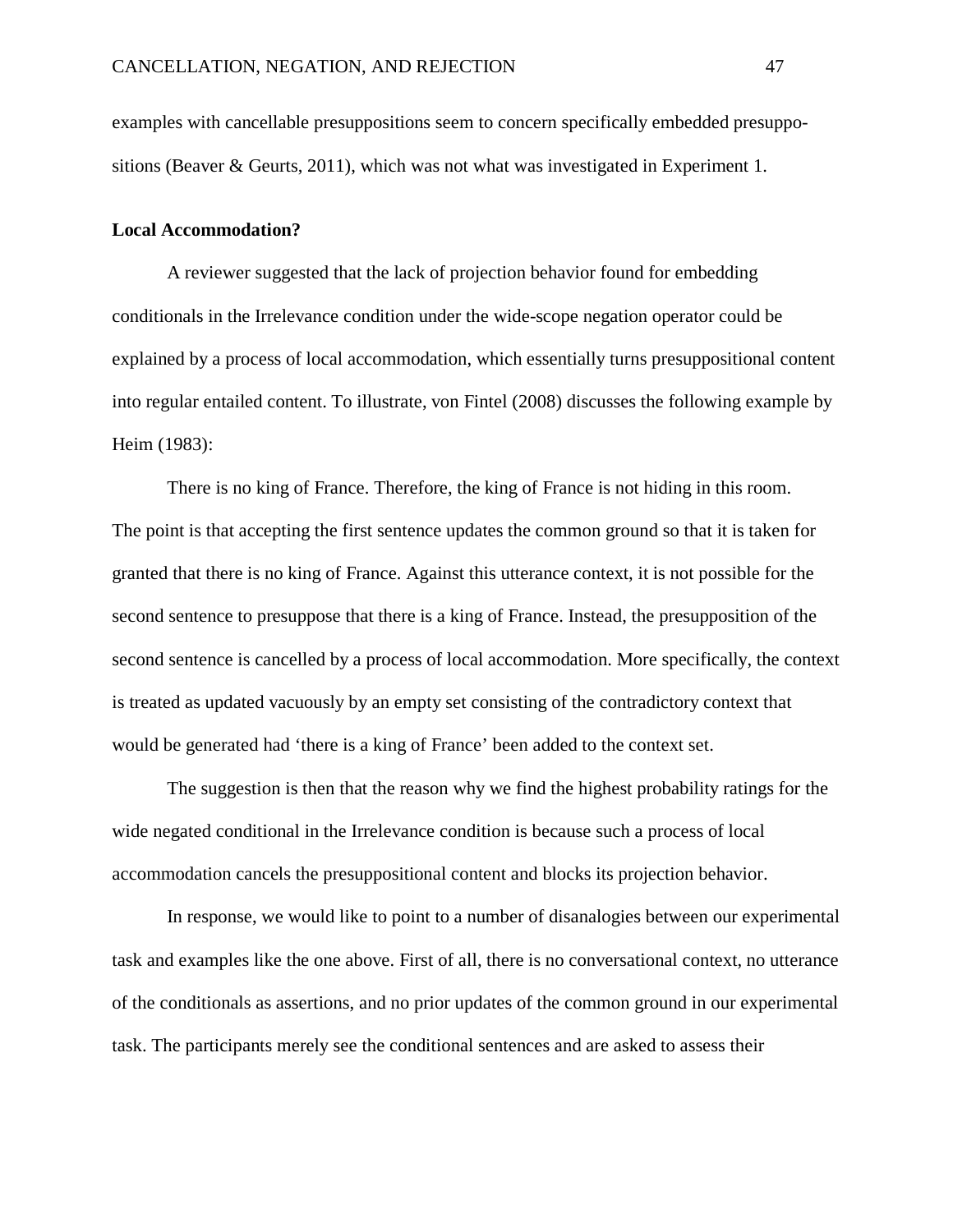probabilities. To be completely parallel with the example above, the participants would have to be presented with assertions of the following kind by a speaker:

[A] is irrelevant for [C]. Therefore, it is not the case that if [A], then [C]. Had the participants been presented with such materials, it could be argued that local accommodation would cancel the  $\Delta P > 0$  presupposition of the conditional, since the first sentence already rules out this presupposition. But given that our experimental task was different, we would still need to see it be established that local accommodation can arise for sentences such as "If Mark is wearing socks, then his TV will work", for which it is obvious that the two things are unrelated and where one cannot rely on the participants to modify the context such that these sentences become accepted.

## **Negation Principle**

The results indicate that the simple relationship by which P(C|A) predicts P(if A, then C) and P( $\neg$ C|A) predicts both P( $\neg$ (if A, then C)) and P(if A, then  $\neg$ C) across relevance levels does not hold. In particular, this relationship is generally less strong for Irrelevance than for Positive Relevance, and less strong for wide scope negation (where it is almost absent) than for narrow scope negation. This in turn violates the negation principle  $(P(\neg(i\text{f A}, \text{then } C)) = P(i\text{f A}, \text{then } C)$ ¬C), which was found to hold only for the Positive Relevance condition.

Moreover, the results indicate that there is an interaction with the negation operator and the relevance factor, which makes  $\lnot$  (if A, then C)' the most probable statement in the Irrelevance condition. That is, the low probability assignment to 'if A, then C' in Irrelevance is not matched by a low perceived probability of the wide scope negated conditional in Irrelevance. As already discussed, this is evidence against an interpretation in terms of a presupposition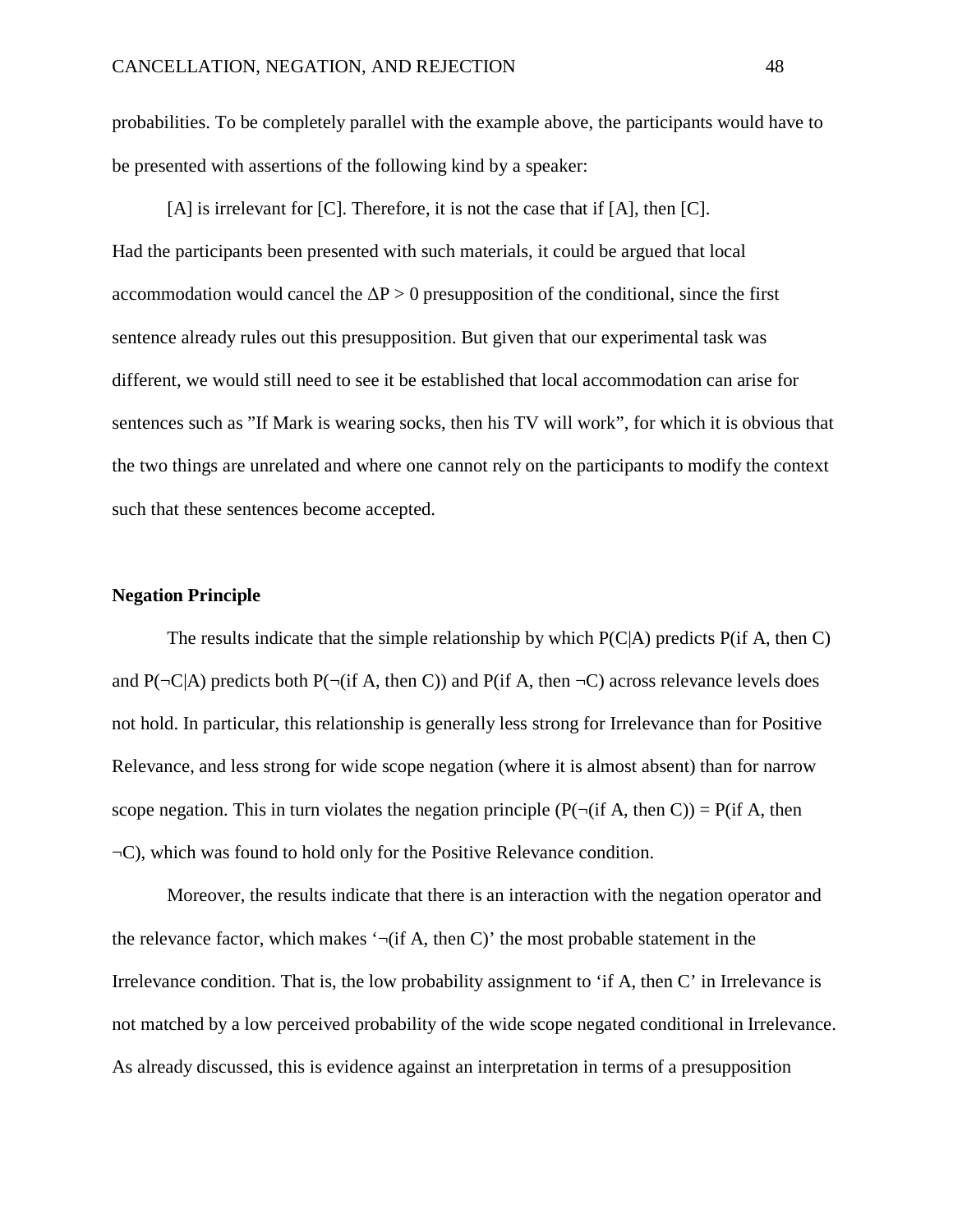failure which projects under wide scope negation; evidence to which the pattern of results for the control items adds further weight.

How do the present data on the Negation Principle bear on the existing literature? Our data bear most straightforwardly on the Suppositional Theory of conditionals. Recall that suppositional theorists have themselves called the Negation Principle a litmus test of the Suppositional Theory (Handley et al., 2006). Our data suggest that the Negation Principle does not hold in general, and that an important qualification is needed. Moreover, Mental Model Theory is not straightforwardly able to predict systematic differences according to relevance condition. Recall that, for Byrne and Johnson-Laird (2002), reason relations best correspond to a conversational implicature, but Experiment 1 has already cast doubt on this possibility at least for affirmative conditionals.

# **Probabilistic Coherence**

If reason relations are supposed to be made part of the semantic, probabilistic content of indicative conditionals, then probabilistic coherence makes up a natural requirement. In our analysis, we tested three requirements of probabilistic coherence: probabilistic coherence of conditional probabilities  $(P(C|A) + P(\neg C|A) = 100\%$  across relevance conditions), conditional consistency (P(If A, then C) + P( $\neg$ (If A, then C)) = 100% across relevance conditions), and a conditional consistency requirement based on the Negation Principle (P(If A, then C) + P(If A, then  $\neg C$ ) = 100% across relevance conditions).

Divergences from all three requirements of probabilistic coherence were found for the Irrelevance condition, when outliers were included (see Appendix 1). The strongest divergences were found for the conditional consistency requirement based on the Negation Principle. In contrast, it was possible to find high levels of probabilistic coherence for all three constraints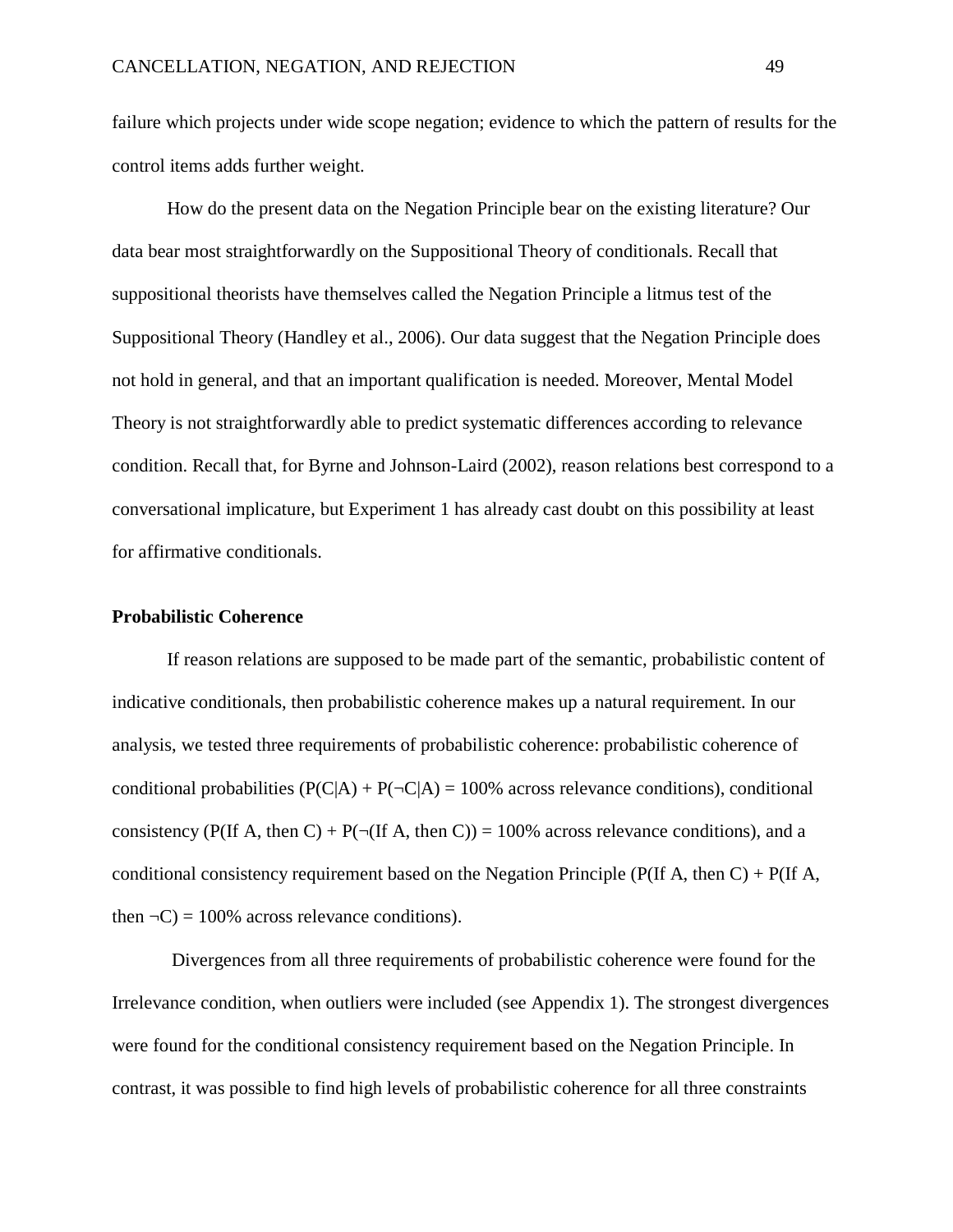across relevance levels, when the influence of outliers was controlled through robust regression techniques within a Bayesian framework (see Figure 6).

*A priori* we had only expected to find violations of probabilistic coherence for the Irrelevance condition, if  $\Delta P > 0$  were made a presupposition of coherent probability assignment (just as the existence of what one is talking about can be made a presupposition of a truth value assignment). However, given the weight of the evidence cited above against the presupposition failure account of the Relevance Effect, the violations of probabilistic coherence in the Irrelevance condition when outliers are included need to be accounted for differently. We offer the following *post hoc* explanation. With 24 combinations of negation operators (no negation, narrow scope, wide scope), prior (HH, HL, LH, LL), and relevance levels (Positive Relevance, Irrelevance) for conditionals, and 16 combinations of conditional probabilities, it can be challenging to both pay attention to fine details in the stimulus materials and maintain consistency internally in the responses given. Accordingly, limitations in the cognitive resources invested in maintaining internal consistency in the online study may account for the violations of probabilistic coherence found in the group of outliers.

#### **Experiment 3**

Given that Experiments 1 and 2 cast doubt on the hypotheses that the Relevance Effect arises from conversational implicature or presupposition failures respectively, Experiment 3 investigated whether it arises from conventional implicature. For this purpose, Experiment 3 investigates a much-discussed property of conventional implicatures: that conventional implicatures are content that is not-at-issue.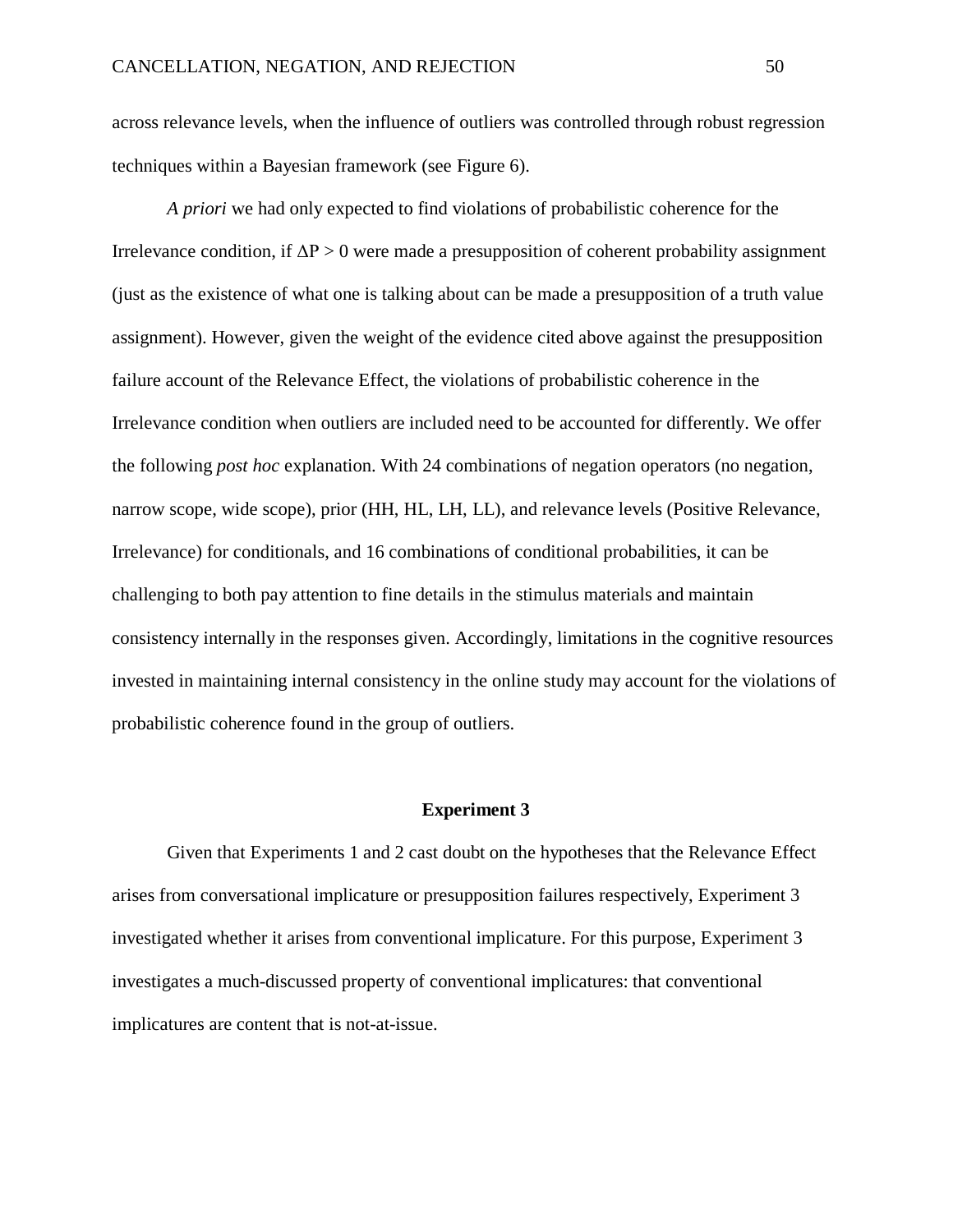## **Conventional Implicatures**

Grice (1989) noticed meanings which do not seem to contribute to the truth or falsity of a sentence but which nevertheless seem conventional. He termed such meanings 'conventional implicatures'. Classic examples include words such as 'but', 'therefore' and 'even' (Potts, 2007; Valleé, 2008; Salmon, 2011; Blome-Tillmann, 2013). For instance,

'He is English but brave.'

'Even the English can be brave'

'He is English and, therefore, brave.'

In the first sentence, 'but' signals a contrast between Englishness and bravery: bravery is somehow unexpected from the English. In the second sentence, 'even' likewise signals unexpectedness, perhaps also implicating that bravery is not so exceptional after all if the English are capable of displaying it. In the third sentence, 'therefore' signals a consequence relation between Englishness and bravery.

Each example above makes a claim that is contentious. Many readers might want to deny that there is a relationship - positive or negative - between Englishness and bravery. But according to Grice (1989), a reader so minded would struggle to say that the relationship expressed makes the sentences false. This is not, of course, to say that the sentences cannot be true or false. Readers can easily deem the first and third examples false if they believe that the 'he' in question is a coward or not English (or both), and can deem the second example false if they believe all English people to be incapable of bravery. But according to Grice (1989), the relationship between Englishness and bravery does not contribute to the truth evaluation of the sentence. Accordingly, these meanings - these conveyed relationships - do not seem to be straightforwardly semantic on the typical understanding of the term. There is, nevertheless,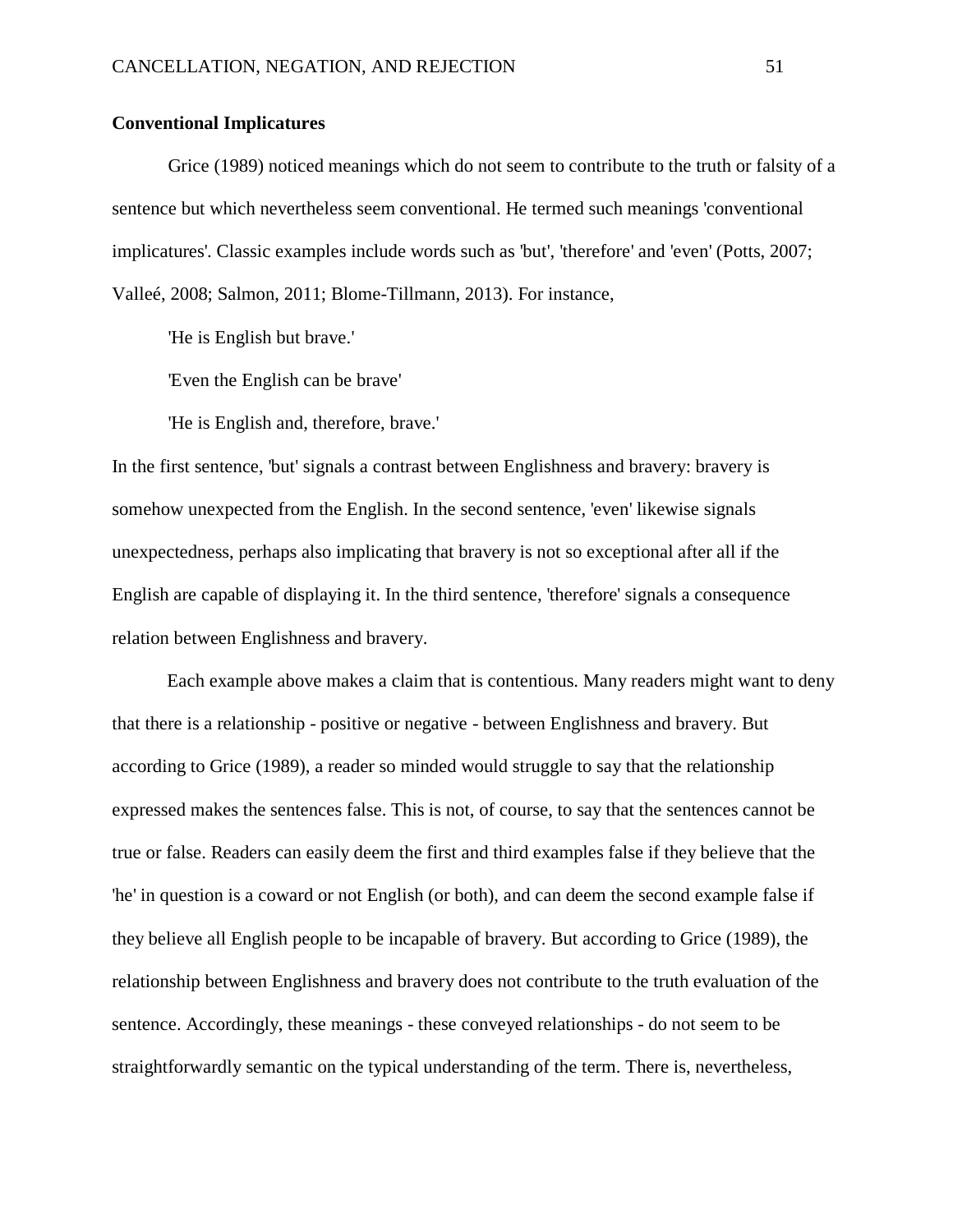something conventional about these meanings, since they attach to specific words. Equally, these meanings are not straightforwardly pragmatic: they are not calculable based on the Gricean maxims, and they cannot be cancelled without contradiction.

Conventional implicatures contrast markedly with both presuppositions and conversational implicatures. Presuppositions do affect the truth evaluation of the sentences in which they occur, either by creating a truth value gap - the sentence is neither true nor false - or making the sentence uniformly false. Conversational implicatures are calculable based on the Gricean maxims, and can be cancelled without contradiction.

One clear indicator that the Relevance Effect might be produced by a conventional implicature is found in a truth-table task with relevance manipulations in Skovgaard-Olsen et al. (2017). Across two experiments, a strong dissociation was found indicating that while the reason-relation reading of conditionals clearly influences probability and acceptability evaluations, it has almost no influence on truth evaluations. These results might be interpreted as support for a conventional implicature hypothesis, according to which the reason-relation reading of indicative conditional is a conventional aspect of their meaning, which cannot be cancelled without contradiction, is not calculable by the Gricean maxims, and is not targeted by truth evaluations. According to this interpretation, the reason-relation reading of conditionals would be similar to the reason-relation reading of 'A but C' and 'A therefore C ' (which in turn suggest that A is a reason against or for C, respectively). Support for this interpretation can also be derived from the fact that Skovgaard-Olsen et al. (2017) found the same strong dissociations with respect to but- and therefore-sentences as a function of the reason-relation reading that they found for the indicative conditionals.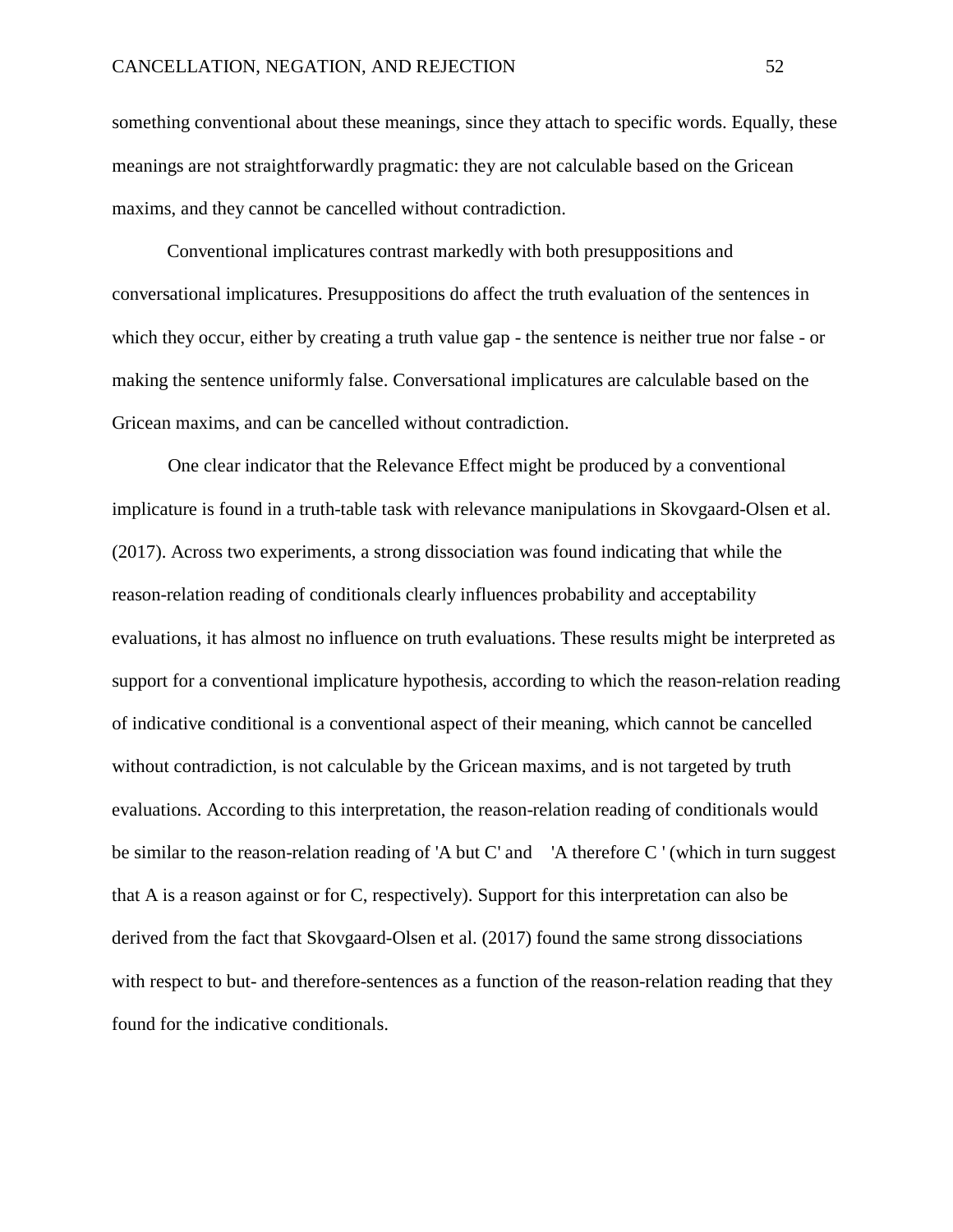One property that seems to be attributed to both presuppositions and conventional implicatures in recent discussions is that they are content that is not-at-issue. It has long been observed in relation to presuppositions that they are backgrounded content which is taken for granted (Kadmon, 2001). Recently, a similar idea has come to play a major role in treatments of conventional implicatures. The backdrop is that Bach (1999) made an influential case that appositives (e.g. 'Mozart, *the famous composer*, used to live here') should be treated as a central instance of conventional implicatures, instead of the kind of examples Grice (1989) considered. This recommendation was later taken up and fully developed in Potts (2005), where a formal system was developed that treats conventional implicatures as logically and compositionally independent of the at-issue content.

However, whereas the not-at-issue content of presuppositions is thought of as backgrounded and known by the participants, Potts (2015) argues that conventional implicatures usually introduce new content that is not-at-issue. One way in which this difference shows up is that whereas it is usually not redundant to first explicitly state a presupposition and then make an utterance carrying this presupposition, it is considered redundant to explicitly assert conventional implicatures, because their content is lexically encoded (Potts, 2007). To illustrate, whereas it is redundant to say 'Mozart is a famous composer' and 'Mozart, the famous composer, used to live here', it is not considered redundant for a speaker to explicitly state that in his or her view 'there is a Danish pope' and 'the Danish pope is blue-eyed'.

A further difference is that whereas the not-at-issue content of presuppositions is thought of as cancellable in compound sentences, one cannot cancel a lexically encoded conventional implicature without contradiction (Potts, 2015).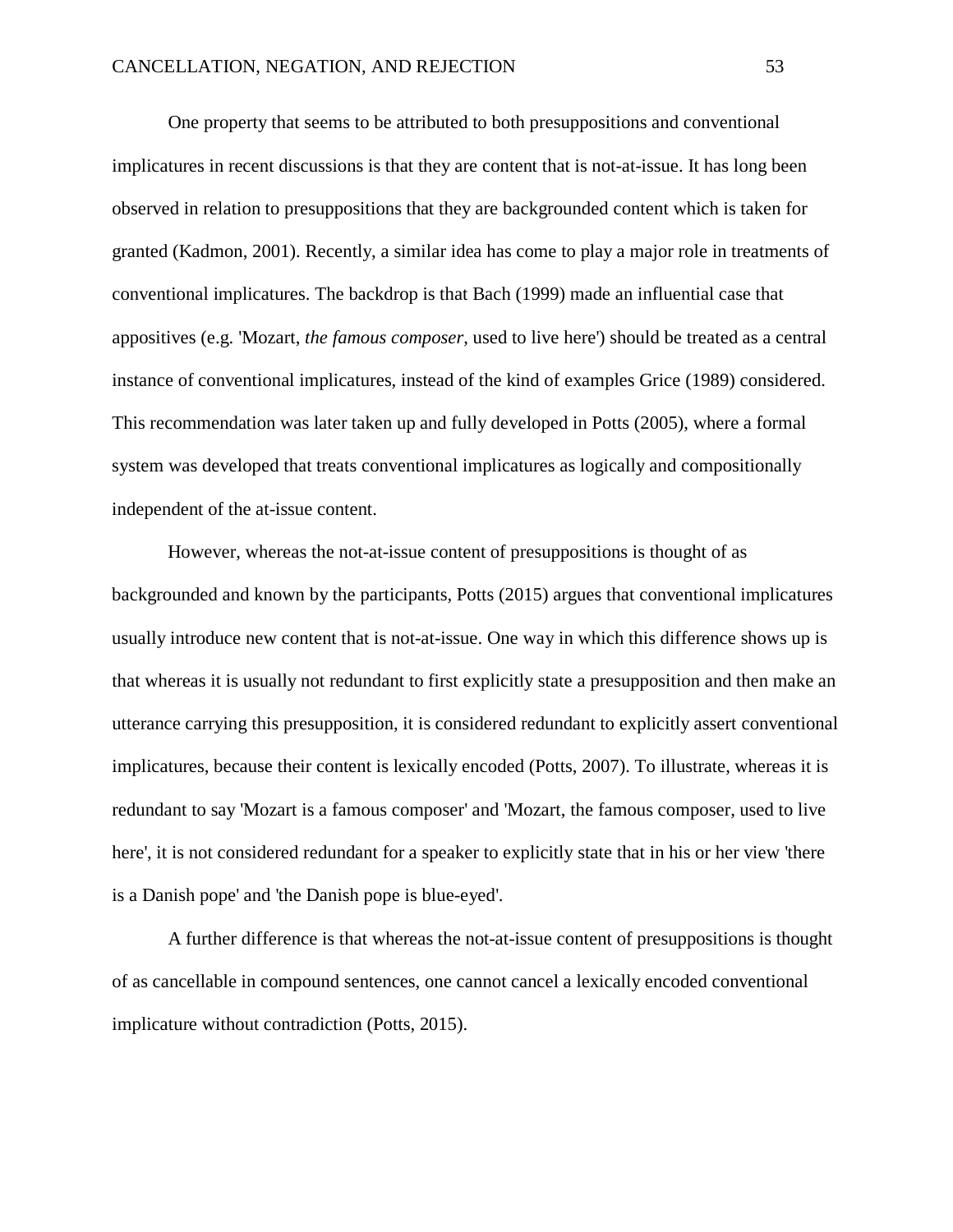Tonhauser (2012) collects a series of diagnostic tests for deciding whether a content component makes up content-at-issue. Central among these is that content-at-issue is targeted by direct denials ("No, ...") and acceptances ("Yes, ..."), whereas content-not-at-issue can only be denied by more indirect measures that interrupt the natural flow of the conversation like "Actually, ...", "Well, ...", "Hey, wait a minute!".

In Syrett and Koev (2014) a series of experiments was conducted with appositives based on this idea. While the authors found clear preferences for direct denials as targeting the main claim in utterances containing appositives, the evidence was more mixed when it comes to whether a preference for "Hey, wait a minute!" can be used as a sufficient condition for identifying content not-at-issue. This picture fits with the corpus analysis of natural occurrences of "Hey, wait a minute!" conducted in Potts (2008), which also did not find compelling evidence that this construction is only used with not-at-issue content like appositives. Similarly, Salmon (2011) also finds that "Hey, wait a minute!" rejections can be used with other constructions than their intended purpose. For this reason, we decided against employing this test for our tests of whether the reason relation constitutes content-at-issue of indicative conditionals. Instead, we decided to investigate which content component the participants naturally interpret direct acceptances and denials as targeting in Experiment 3, following the diagnostic tests of at-issue content in Tonhauser (2012).

## **Method**

#### **Participants**

Like Experiment 1, Experiment 3 was conducted over the Internet using Mechanical Turk and sampling from the USA, UK, Canada, and Australia. 339 people participated in the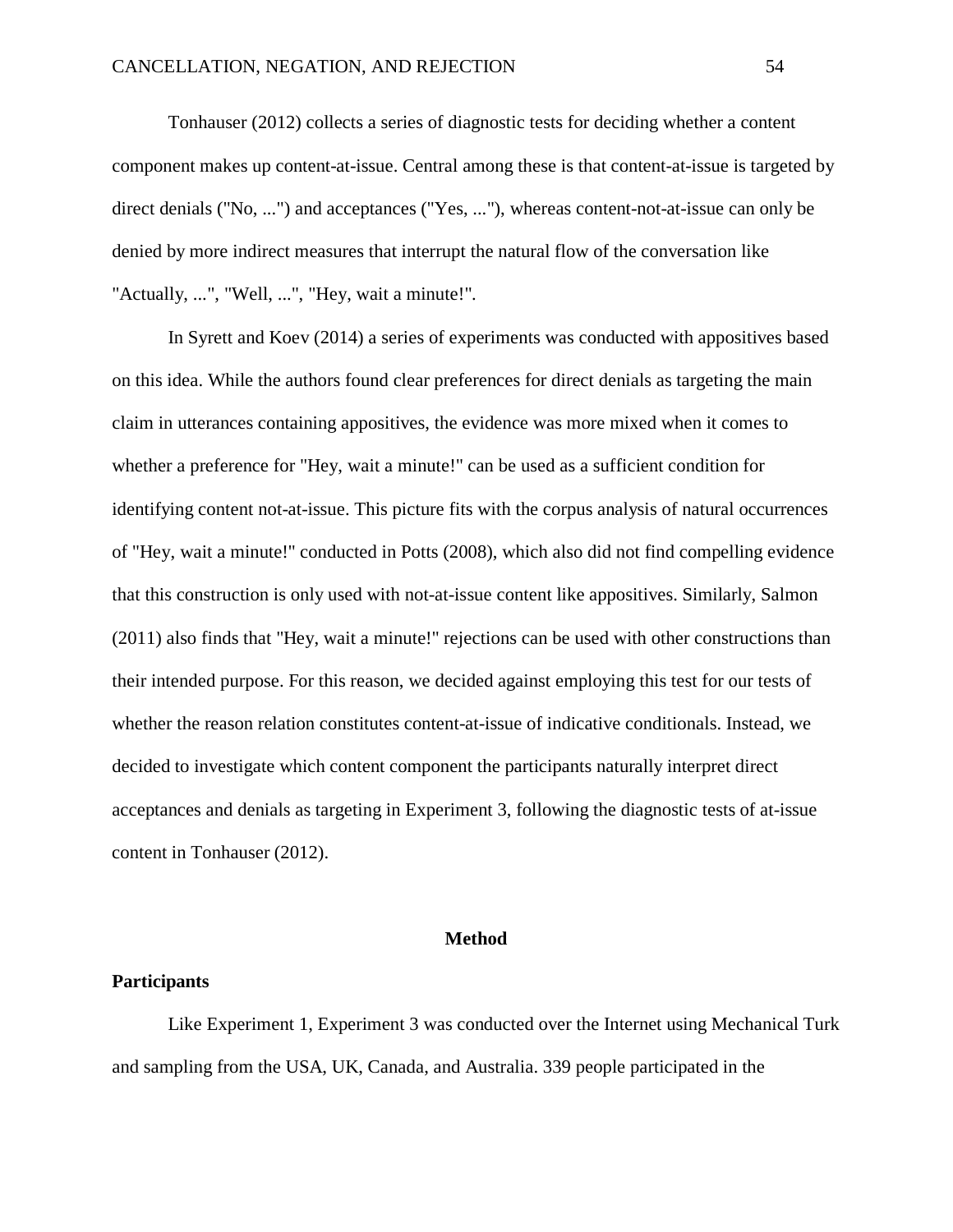experiment in exchange for a small payment. The same exclusion criteria were applied as in Experiment 1. The final sample consisted of 228 participants. Mean age was 40.8 years, ranging from 19 to 98<sup>[12](#page-55-0)</sup> years; 41.7 % of the participants were male; 73.7 % indicated that the highest level of education that they had completed was an undergraduate degree or higher. The sample differed only minimally on the demographic variables above before and after applying the exclusion criteria.

## **Design**

Experiment 3 implemented a mixed design with the following within-subject factors: relevance (with two levels: Positive Relevance, Irrelevance), priors (with four levels: HH, HL, LH, LL, meaning, for example, that  $P(A) = low$  and  $P(C) = high$  for LH), and truth table cell (TT) vs. TF). There was one between-subject factor: sentences (If then vs. Therefore).

## **Materials and Procedure**

Because we did not want to use a scenario twice for a given participant, each participant underwent only 12 of the 16 within-subject conditions. These comprise the 8 conditions elicited by crossing relevance and prior factors, and a random 4 additional conditions from the relevance x prior subdesign. Truth-table cells (TT vs. TF) were randomly assigned to the 12 conditions, for each participant anew, so that 6 conditions were allocated with TT and 6 with TF.

Experiment 3 was split into 12 blocks with the same type of structure as in Experiment 1 (unless otherwise noted). At the beginning of the experiment, the participants were presented with items containing appositives for exploratory purposes, which are not reported here.

<span id="page-55-0"></span> $12$  It is doubtful whether the response '98' really should be taken at face value. The next highest was '72'.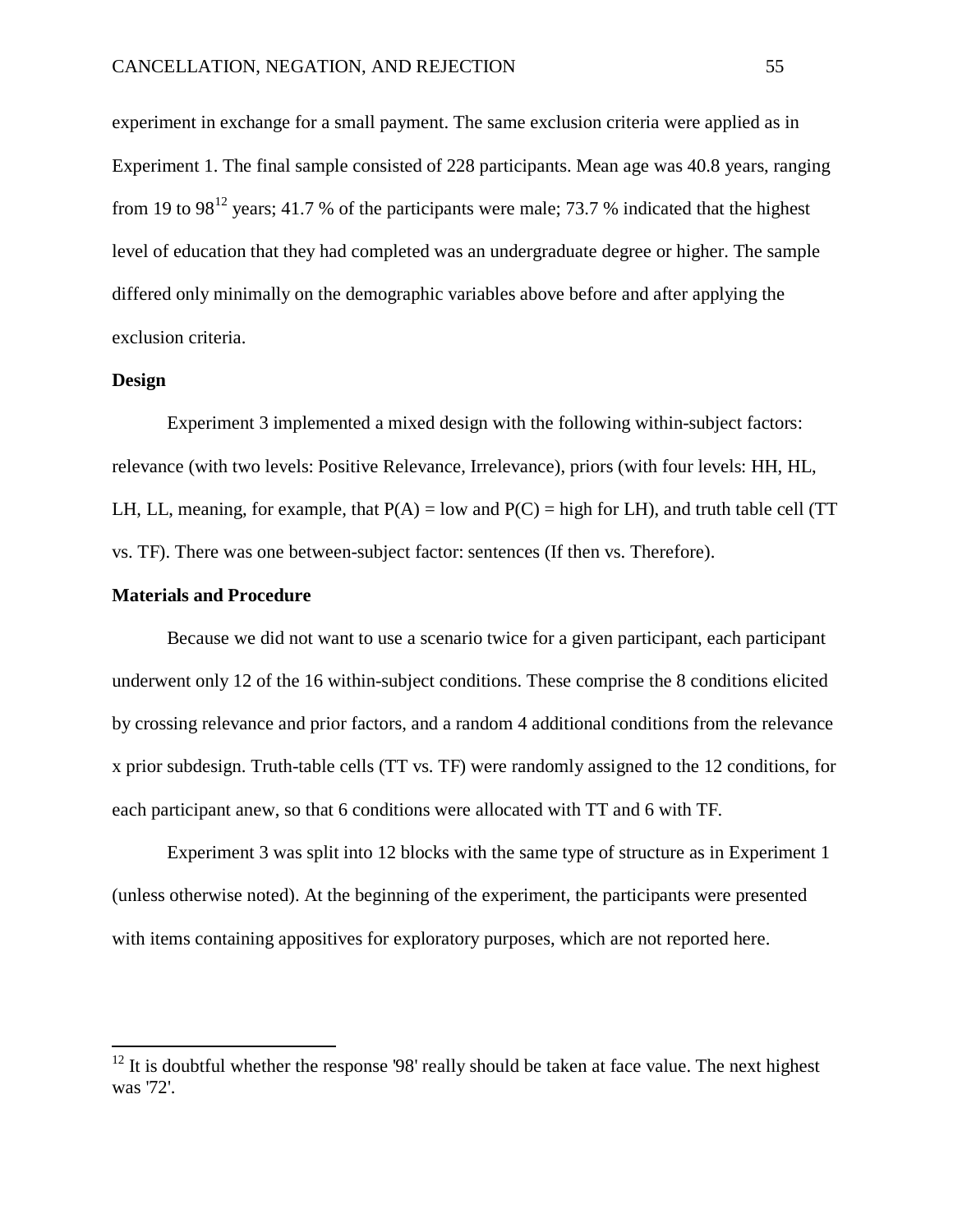For the experimental task the participants were instructed that they should help Pierre, a foreign exchange student, to learn English by correcting his mistakes. Their task was to indicate whenever Pierre had said something that was true and to correct him whenever he had said something that was false.

Below the scenario, the participants would see two facts that they and Pierre had learned about the scenario and a statement that Pierre had made. For instance, one participant might have seen the Mark scenario text from Table 2, continued as follows.

You and Pierre both learn that:

Mark presses the on switch on his TV.

Mark's TV will be turned on. [/Mark's TV will NOT be turned on]

Pierre: IF Mark presses the on switch on his TV, THEN his TV will be turned on.

[/Mark presses the on switch on his TV THEREFORE his TV will be turned on] The participants were then asked whether Pierre had made a true statement and they were

instructed to give their response as a forced choice between two options which varied with the condition. In this example, the participants were then given a forced-choice between:

Yes, Mark presses the on switch on his TV and his TV will be turned on vs.

Yes, Mark presses the on switch on his TV is a reason that his TV will be turned on The remaining conditions followed a similar structure:

1. Positive Relevance TT "Yes, TT" vs. "Yes, A is a reason for C"

*Forced Choice between two Reasons to accept*

2. Irrelevance TF "No, TF' vs. "No, A is not a reason for C" *Forced Choice between two Reasons to reject*

3. Positive Relevance TF "No, TF" vs. "Yes, A is a reason for C"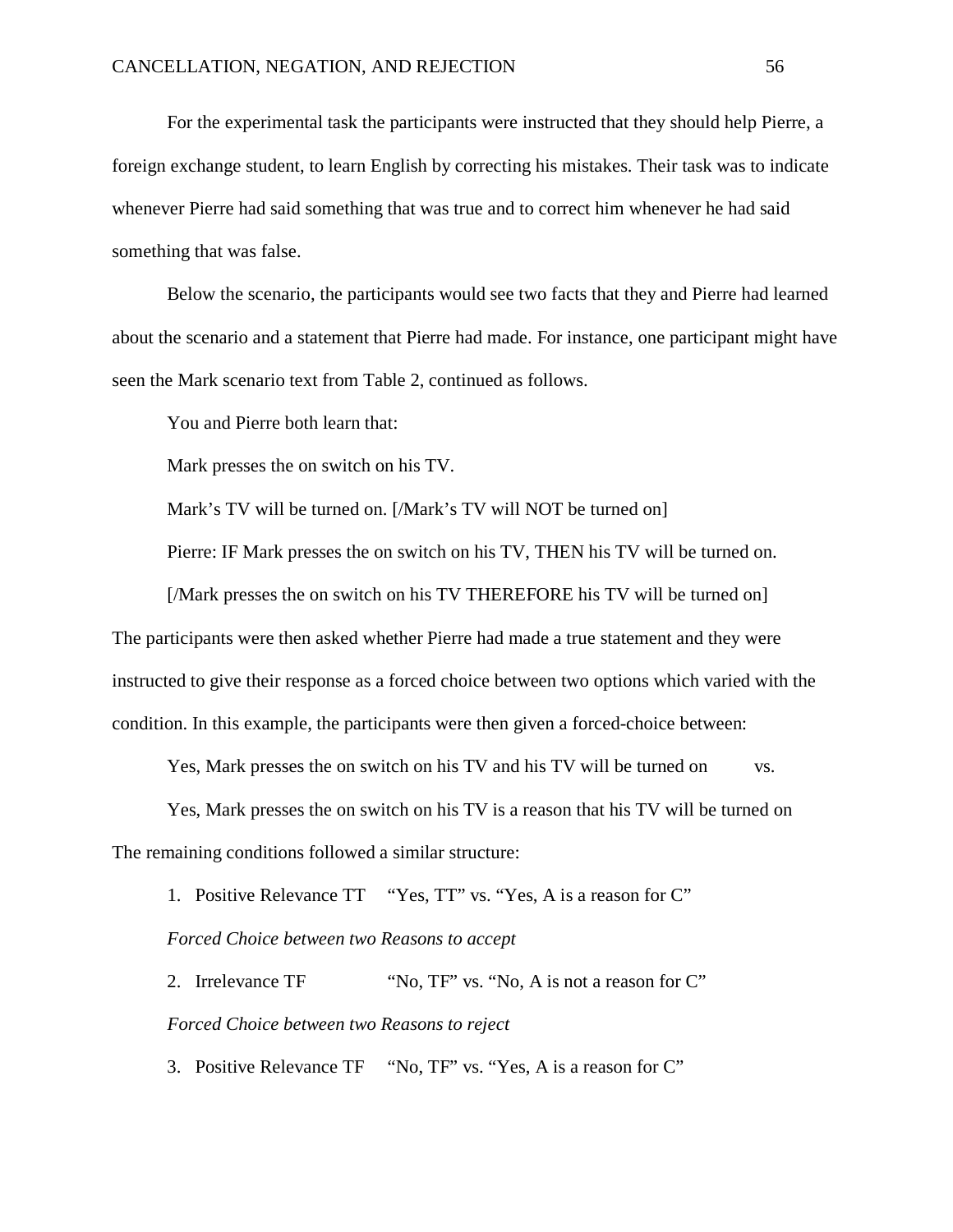*Forced Choice between Yes/No Answers + Justifications in a Conflict Case*

4. Irrelevance TT " "Yes, TT" vs. "No, A is not a reason for C"

*Forced Choice between Yes/No Answers + Justifications in a Conflict Case*

If the reason-relation reading is content-at-issue for the participants, then the reason-relation justification should appear most attractive.

#### **Results**

As Figure 7 indicates, there was a widespread tendency to treat the reason-relation reading as content-at-issue for both indicative conditionals and therefore-sentences.



 **Figure 7. Histograms of Conditionals and Therefore**

*Note*. 'y reason' = 'yes, A is a Reason for C'; 'n  $TF' = 'No$ ,  $TF'$ ; 'y  $TT' = 'yes$ ,  $TT'$ . 'PO' = Positive Relevance; 'IR' = Irrelevance.

The following constrained multi-nominal processing models were fitted to the data (Batchelder and Riefer, 1999; Skovgaard-Olsen et al., 2017):

> *M*<sub>saturated</sub>: model imposing no constraints. This model fits the data perfectly using one free parameter per degree of freedom provided by the data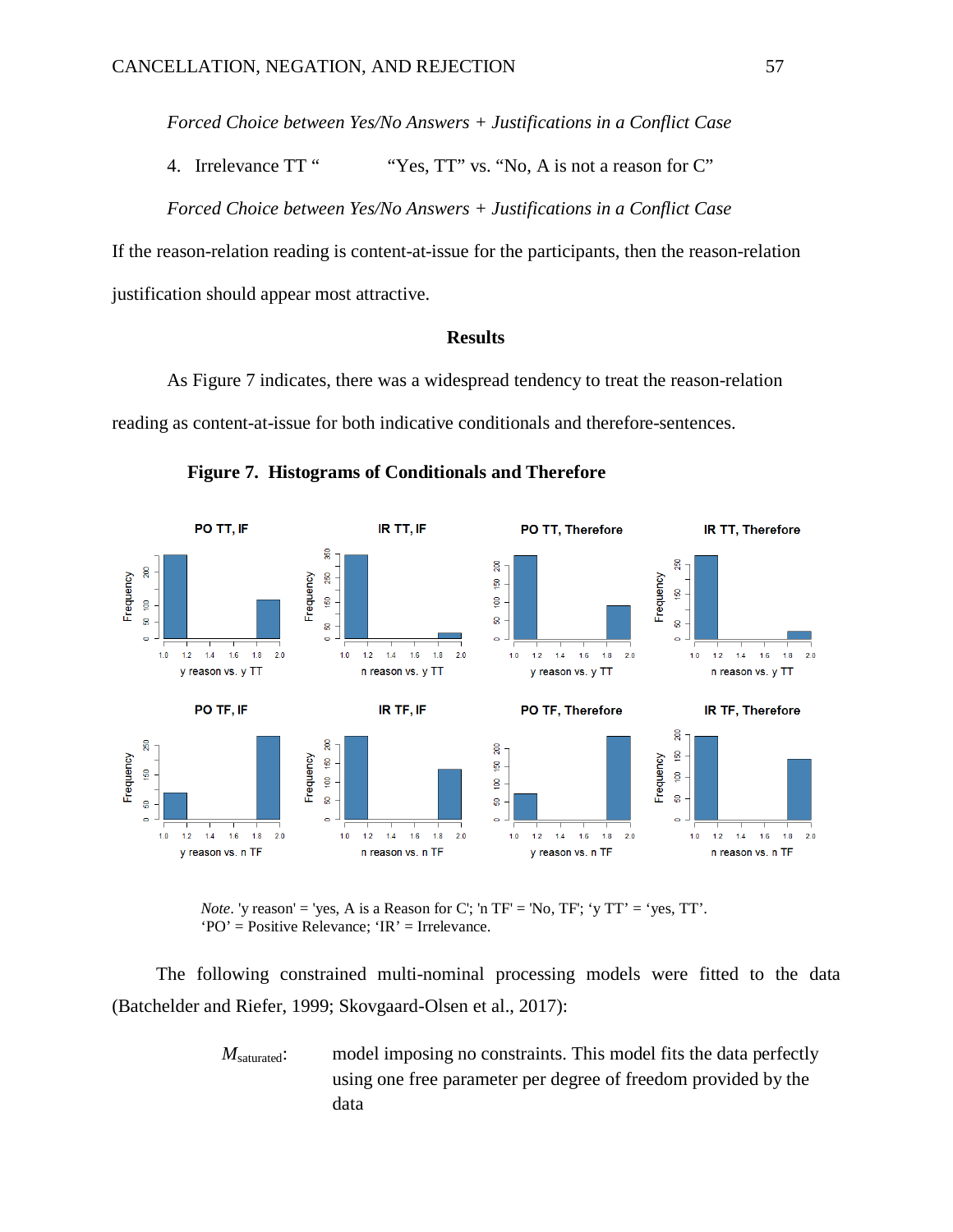| $M_{\rm sentence}$ :     | model assuming that response probabilities are the same across<br>sentences, while allowing for differences across the different levels<br>of the Relevance factor |
|--------------------------|--------------------------------------------------------------------------------------------------------------------------------------------------------------------|
| $M_{\text{relevance}}$ : | model assuming no differences across the different levels of the<br>Relevance factor while allowing for differences across the levels of<br>the Sentence factor    |
| $M_{\rm full}$ :         | model assuming no differences across both the relevance and<br>sentence levels                                                                                     |
| $M_{\rm ad\,hoc}$ :      | A post hoc modification of $M_{\text{sentence}}$ to allow the sentences to differ<br>in the Irrelevance TF cell.                                                   |

A hypothesis (instantiated by a constrained model) is said to be rejected when it performs worse than the unconstrained model and/or any of the competing alternative hypotheses (even after taking differences in flexibility into account via the Fisher Information Approximation, FIA). In addition, the ratio  $G^2/df$  is included since for large samples any minor deviation from model predictions can lead to a statistically significant misfit. A ratio  $G^2/df$  between 0 and 2 is considered to indicate a good fit (Skovgaard-Olsen et al., 2017).

| <b>Model</b>           | $\mathbf{G}^2$ | df |     | AFIA   | $G^2/df$ |
|------------------------|----------------|----|-----|--------|----------|
| $M_{\text{saturated}}$ |                | v  |     | 9.20   | --       |
| M <sub>sentence</sub>  | 3.94           | 4  | .41 |        | 0.94     |
| M <sub>relevance</sub> | 318.83         | 4  | .00 | 157.44 | 79.71    |
| $M_{\rm full}$         | 319.17         | 6  | .00 | 151.33 | 53.20    |
| $M_{ad-hoc}$           | 2.37           |    | .50 | 2.02   | .79      |

**Table 7. Model-Comparison Results: Therefore/If then**

*Note. df* = *degrees of freedom;*  $G^2$  = *goodness of fit;*  $p$  = **p**-value;  $\Delta$ FIA = difference between the model's FIA and the FIA from the best-performing model.

Based on these criteria, a model (M<sub>sentence</sub>) that collapses the difference between conditionals and therefore sentences is the winning model, as Table 7 shows.

The main findings are: 1) for the TT cell there is a preference for treating the reason-

relation reading as at-issue content across the levels of the Relevance factor and the Sentence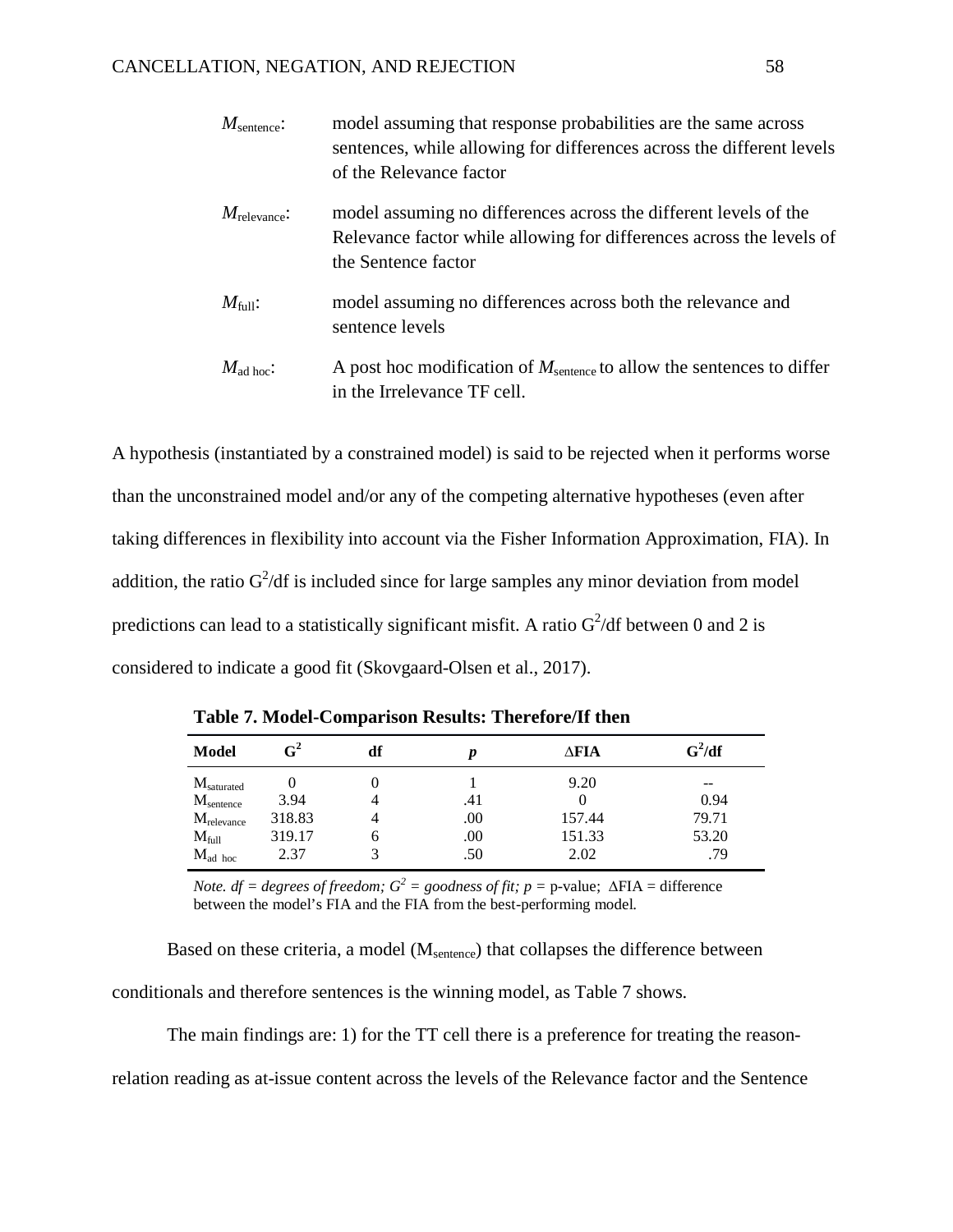factor 2) in the Positive Relevance TF cell, there is a preference for treating the truth-table cell as at-issue across the levels of the Sentence factor, and 3) in the Irrelevance TF cell, there is a tendency for treating the reason-relation reading as at-issue across sentence levels.

## **Discussion**

Taken together, the reason-relation reading turned out to be content-at-issue in the context of the present task, not only for the conditionals, but also for the therefore-sentences, which were used as a baseline representing a paradigmatic instance of Gricean conventional implicatures. Yet, interestingly, the participants' preferences for the TF conditions indicate that while a TF cell is sufficient to elicit a 'no' response, and thereby trump the reason relation in the Positive Relevance TF condition, the reason relation is weighted slightly higher when there are two justifications for answering 'no' in the Irrelevance TF condition.

In Skovgaard-Olsen, et al. (2017), it was found that there was little influence of relevance on truth-value assignments to both conditionals and 'therefore' sentences in a truth table task where the participants were instructed to calibrate the output of a computer program in the development phase. One of the main differences between the computer calibration task used there and the present Pierre task is the following: (1) in the Pierre task the sentences were produced based on known truth-table cells, whereas the sentences were produced before the truth-table cells became known in the computer calibration task, and (2) in the Pierre task a forced choice between Yes/No responses in the presence of justifications is required, whereas the computer calibration task involved a ternary assignment {True, False, Neither Nor} without justifications.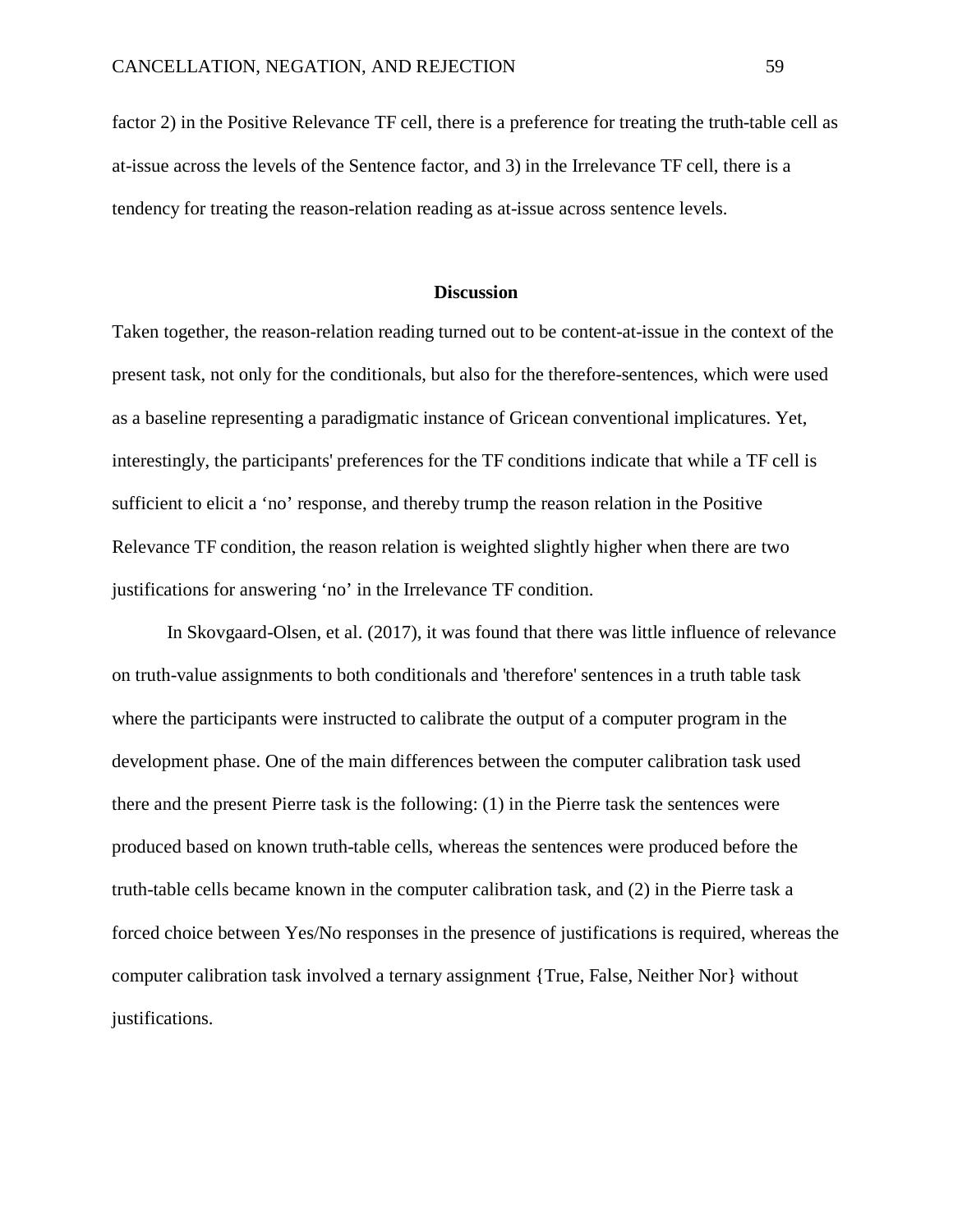It has become popular to think about conventional implicatures as content-not-at-issue based on the influential work of Bach (1999) and Potts (2005). In the present experiments, we could not find evidence that the reason-relation reading of conditionals is content not-at-issue. However, as argued in Salmon (2011), the Bach-Potts notion of conventional implicatures, which centers around the example of non-restrictive relative clauses and appositives (E.g. "Mozart, who is a famous composer, started to play the piano at an early age"), is subtly different from the notion of conventional implicatures that figures in the work of Grice (1989), where the main examples came from sentences containing words like 'but', 'therefore', and 'even'.

These two notions of conventional implicatures are supposed to share the properties of a) not affecting the truth values of the sentences in which they occur, and b) being conventional aspects of the meaning of the sentences in which they occur, which cannot be canceled without contradiction (as opposed to the pragmatic content of conversational implicatures). It was an assumption of our experiments that they would also share the property of being content not-at-issue. Based on the results of our present study, it appears that neither Gricean conventional implicatures (here represented prototypically by the therefore-sentences), nor conditionals have this property. Conversely, the success of the model  $M<sub>sentence</sub>$  implies that conditionals were responded to just like therefore-sentences in our test of at-issue content.

#### **Experiment 4**

It is possible that, in Experiment 3, participants took the truth cells provided to be evidence for or against a reason relation. In Positive Relevance items, the TF cell might be taken as evidence against Positive Relevance. For instance, although we would normally assume that Mark pressing the on switch on his TV is a reason for believing that his TV will be turned on, it might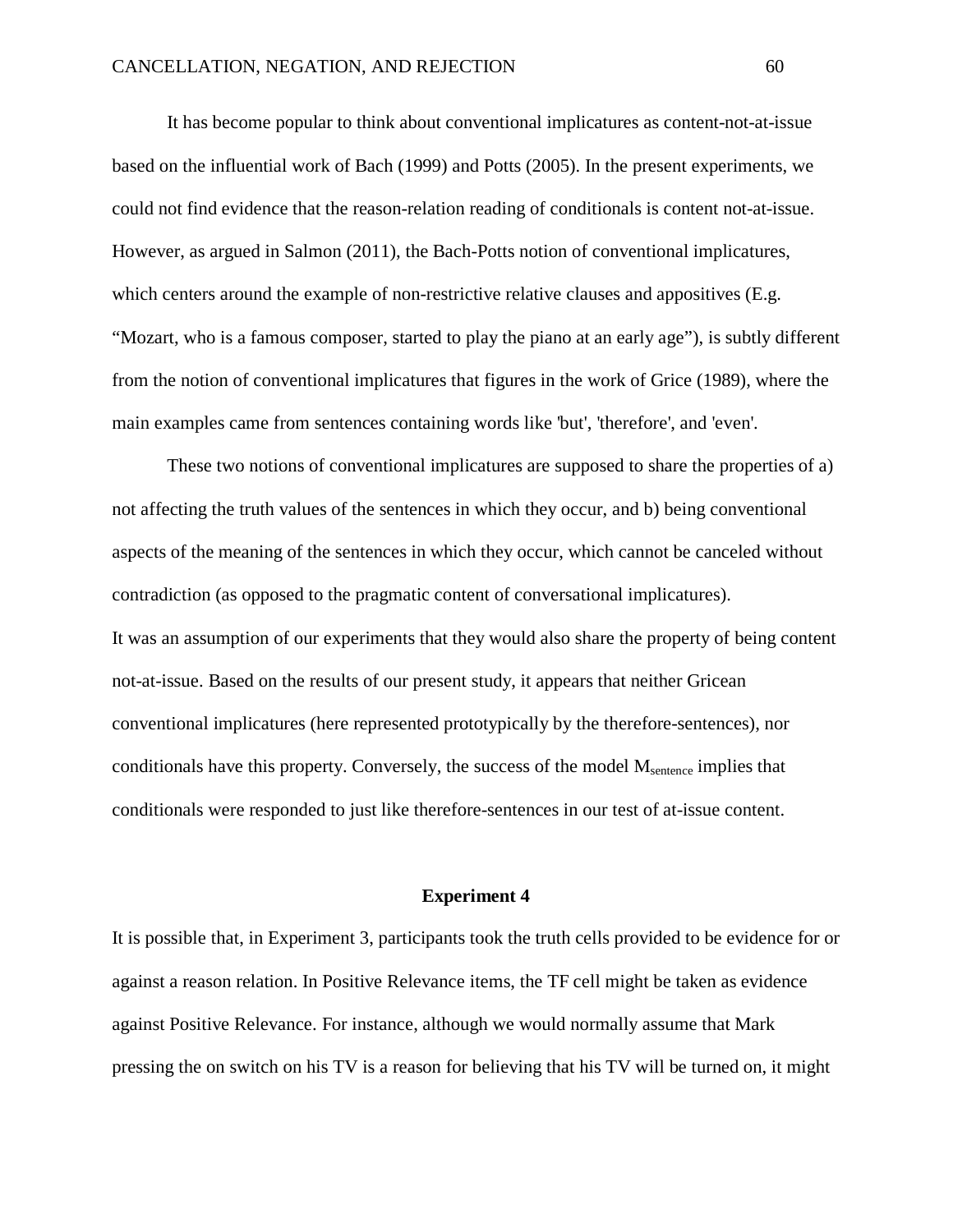be thought that this reason relation is undermined by learning that while Mark has pressed the on switch on his TV in fact his TV is not turned on. A similar problem arises in Irrelevance items, where the TT and TF conditions might be taken as evidence of reason relations. If participants did, indeed, reason this way, this reasoning would undermine the relevance relation manipulation through the scenarios based on the participants' background knowledge. Experiment 4 tests this alternative hypothesis, and is a control study for Experiment 3. Its purpose is to ensure that the TF condition does not undermine the Positive Relevance manipulation, and that the TT and TF conditions do not undermine the Irrelevance manipulation.

#### **Method**

## **Participants**

Like Experiment 3, Experiment 4 was conducted over the Internet using Mechanical Turk and sampling from USA, UK, Canada, and Australia. 250 people participated in the experiment in exchange for a small payment. The same exclusion criteria were applied as in Experiment 3. The final sample consisted of 155 participants. Mean age was 36.9 years, ranging from 21 to 73 years; 52.9 % of the participants were male; 64.5 % indicated that the highest level of education that they had completed was an undergraduate degree or higher. The sample differed only minimally on the demographic variables above before and after applying the exclusion criteria. **Design**

Experiment 4 had the same experimental design as Experiment 3.

# **Materials and Procedure**

Experiment 4 followed the same procedure as Experiment 3. The only difference was that instead of making judgments of direct rejections and affirmations, the participants were now asked to rate the extent to which the antecedent of Pierre's statement was a reason for/against the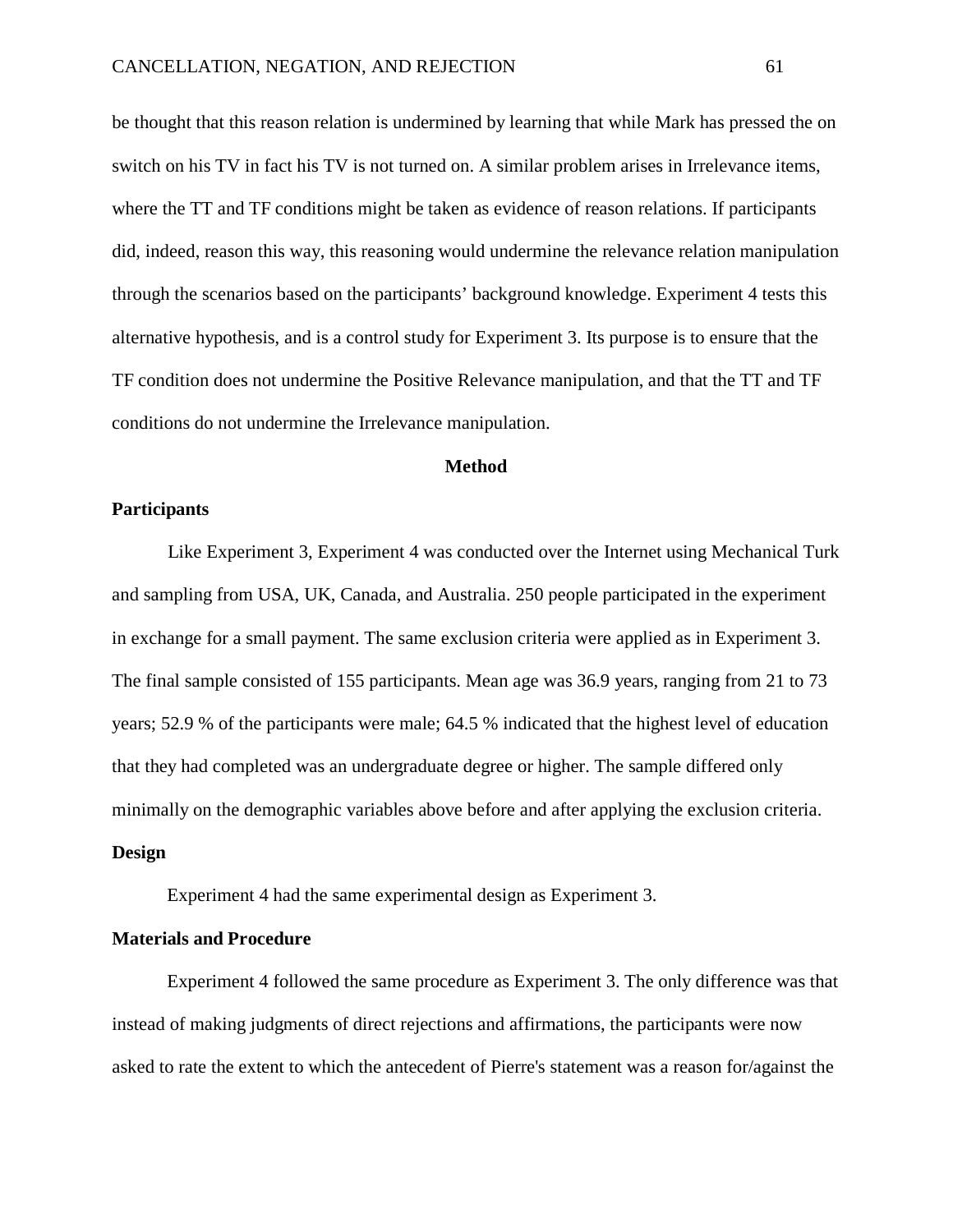consequent on a five-point scale {strong reason against; reason against; neither for nor against; reason for; strong reason for}. These two randomly ordered pages differed on whether the participants were presented with the TT or TF cell as the facts that they and Pierre learned about.

#### **Results**

Participants assessed on a five-point scale the extent to which the first sentence in our Positive Relevance and Irrelevance conditions was a reason for/against the second. In Figure 8 the histograms are displayed. In Positive Relevance TT, the participants' reason-relation rating was 'strong reason for' (*Mdn* = 5) on the group level; in Positive Relevance TF it was 'reason for'  $(Mdn = 4)$ . The reason relation in the Irrelevance condition was not affected by the presence of truth table cells and was in both cases assessed as 'neither for nor against' (Irrelevance TT *Mdn*  $= 3$ ; Irrelevance TF *Mdn*  $= 3$ ).



 **Figure 8. Histogram of Reason-Relation Assessments**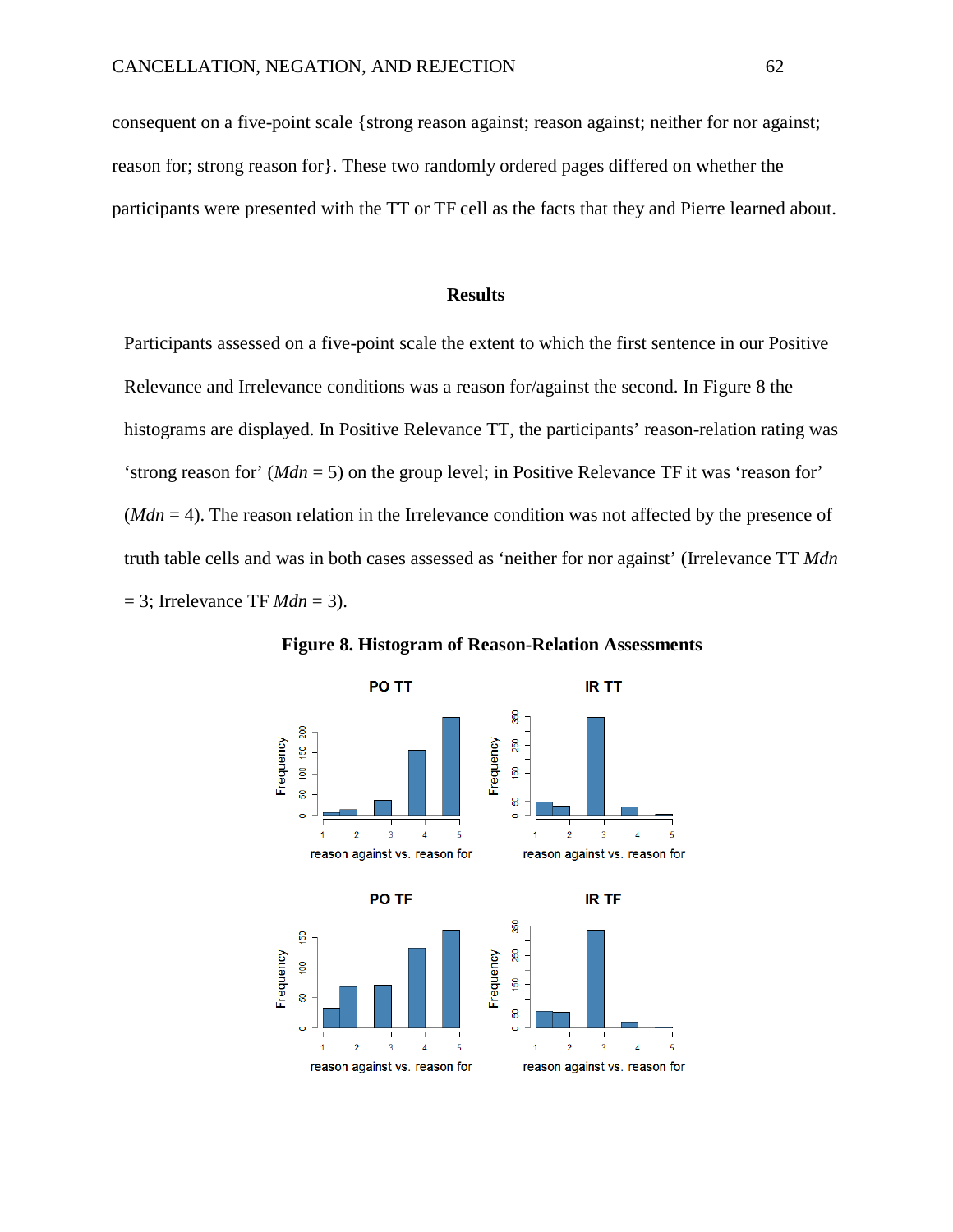*Note*. 1 = strong reason against; 2 = reason against; 3 = neither for nor against;  $4 =$  reason for;  $5 =$  strong reason for. 'PO' = Positive Relevance; 'IR' = Irrelevance.

# **Linear Mixed Models**

To analyze the effect of the truth table cell on the reason-relation assessments, linear mixed-models were fitted to the participants' responses. Like in Experiment 1 where a Likert scale was also used, the responses were modelled as generated by thresholds set on a latent continuous scale with a cumulative likelihood function and a logit link function (Bürkner & Vuorre, 2018). The models included the following fixed effects: (M10) modelled the rating as a function of the Item factor (TT vs. TF), the Relevance factor (Positive Relevance vs. Irrelevance), and their interaction, (M11) like M10 but without the interaction, and (M12) like M11 but without the main effect for the Relevance factor.

Table 8 reports the performance of these models as quantified by the leave-one-out cross validation criterion and the WAIC information criterion.

| <b>Table 8. Model Comparison</b> |              |        |       |        |        |  |
|----------------------------------|--------------|--------|-------|--------|--------|--|
|                                  | <b>LOOIC</b> | ALOOIC | SЕ    | WAIC   | Weight |  |
| M10                              | 4024.12      |        | $- -$ | 4002.1 | 0.9939 |  |
| M11                              | 4042.36      | 18.24  | 6.05  | 4019.0 | 0.0002 |  |
| M12                              | 4035.24      | 11 12  | 4.66  | 4012.4 | 0.0059 |  |

 $$  $WAIC = Watanabe-Akaike information criterion. Weight = Akaike$ weight of WAIC.

The information criteria clearly favour M10. This preference for M10 reflects the fact that

there was a strong interaction between the Item and Relevance factors ( $b_{\text{ItemTT:PositiveRelevance}} =$ 

1.69, 95%-CI [1.08, 2.31],  $BF_{H0H1} = 4.60*10^{-11} \approx 0$ ). In addition, a strong main effect for the

Relevance factor was found ( $b_{\text{PositiveRelevance}}$  = 2.84, 95%-CI [2.14, 3.55], BF<sub>H0H1</sub> = 6.61\*10<sup>-16</sup> ≈

0), but no main effect for the Item factor was found  $(b_{\text{ItemTT}} = 0.24, 95\%$ -CI [-0.04, 0.52],

 $BF<sub>H0H1</sub> = 8.57$ . Presumably, the lack of a main effect of the truth table cells on the reason-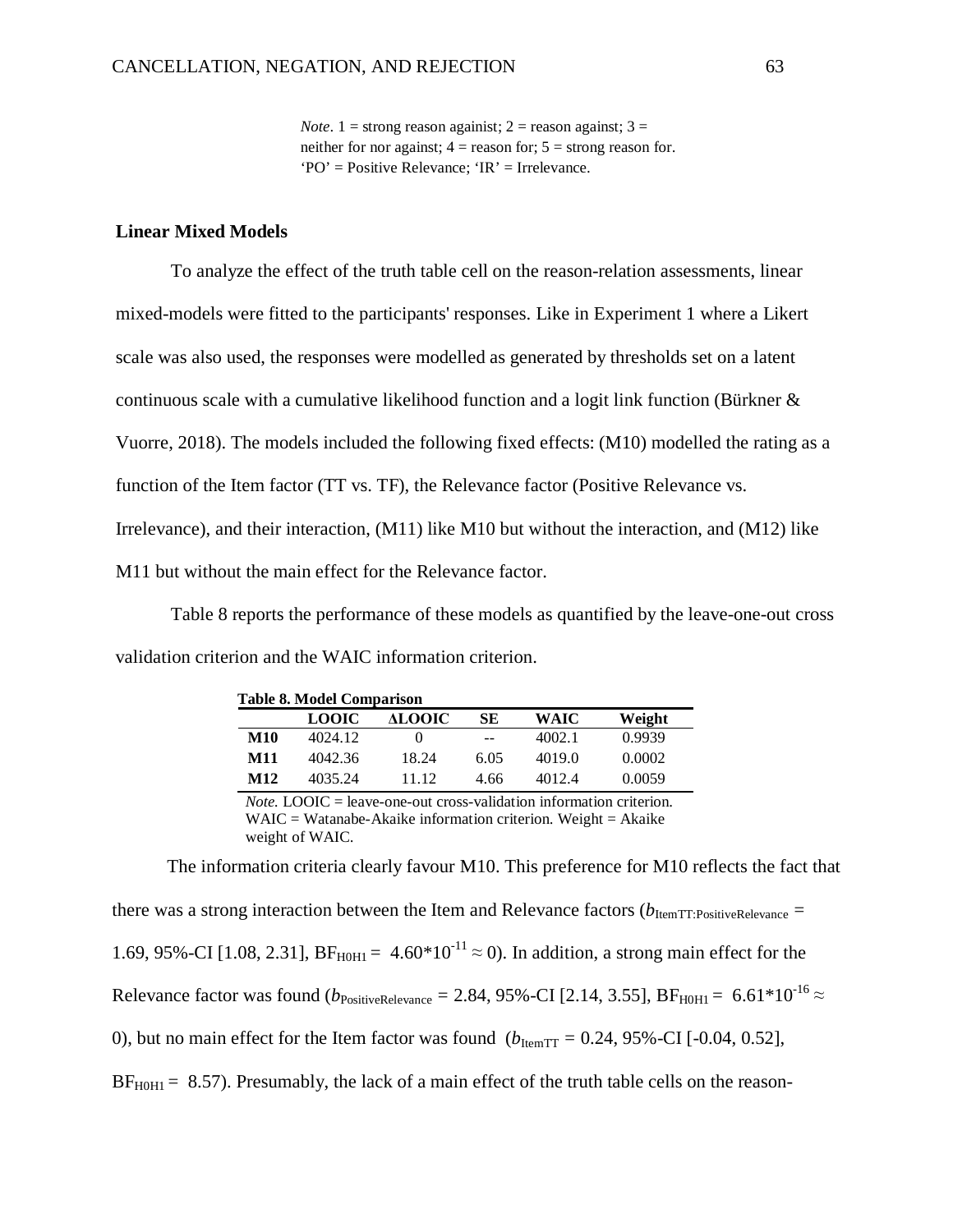relation ratings is due to the fact that the TT vs. TF difference only affects the Positive Relevance condition.

This combination of effects indicates that it remains the case that Positive Relevance contents are evaluated higher than Irrelevance contents, even in spite of the TT/TF manipulation. However, to assess impact of the TT/TF manipulation more closely, Figures 9a and 9b were made. Figure 9a plots the central tendencies of M10, whereas Figure 9b plots the posterior predictions of M10 for the individual response categories:



As Figure 9a shows, the central tendency remains that the participants agree that the antecedent constitutes a reason for the consequent in the Positive Relevance condition, even when the TF manipulation is added, and that the participants responded that the antecedent is neutral with respect to the consequent on the perceived reason relation scale for the Irrelevance condition.

However, as Figure 9b indicates, for the Positive Relevance condition there is a decrease from ca. 90 % agreeing that the antecedent constitutes a reason or a strong reason for the consequent in the TT cell to ca. 60% of the participants agreeing that it constitutes a reason for or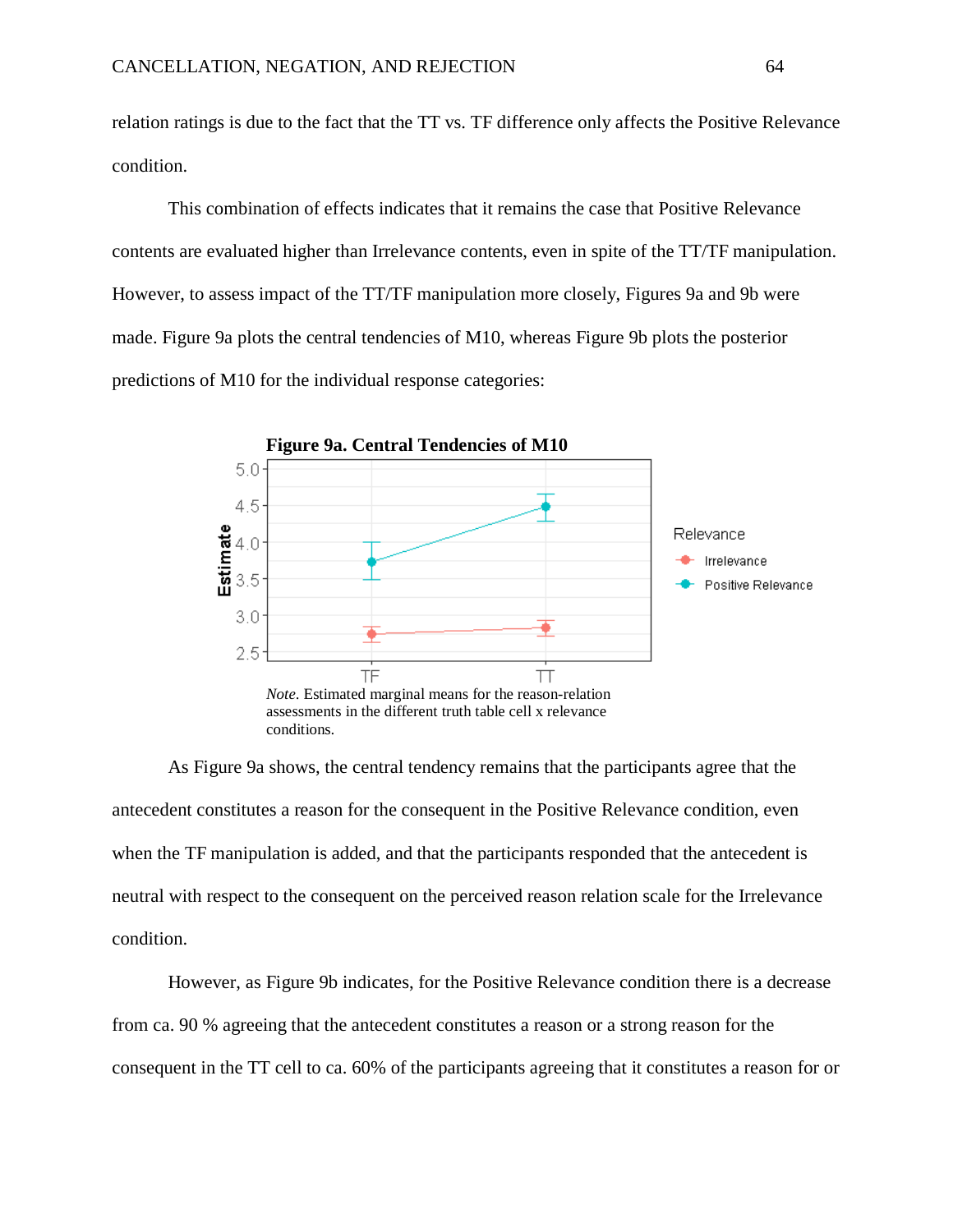a strong reason for the consequent in the TF cell. In contrast, for the Irrelevance condition there is almost no change with ca. 67 % agreeing that the antecedent is Neutral with respect to the consequent on the perceived reason relation scale for the TT items, and ca. 70% making the same judgment for the TF items.



 **Figure 9b. Posterior Predictions of Individual Categories, M10**

Yet, as a central tendency it remains the case that the Positive Relevance items are rated one point higher on the reason-relation scale than the Irrelevance items on average, even in the presence of the TF cell.

#### **Discussion**

From the analysis we can conclude that while the truth-table cell diminishes the effect of the reason-relation manipulation, it is far from suppressing it. The median response is still to treat A as a reason for C in the Positive Relevance TF condition (in spite of an increase in 'Neutral' response), and for the Irrelevance conditions the truth-table cells did not have any effect.

Hence, alternative accounts of our findings based on the objection that the presence of the truth-table cells undermines the reason-relation manipulation are not supported by the data.

# **General Discussion**

*Note.* The perceived strength and direction of the reason relation across truth table cells (TT vs. TF) was measured on a scale from 'strong reason against' (1), 'reason against' (2), 'neutral' (3), 'reason for' (4), and 'strong reason for'.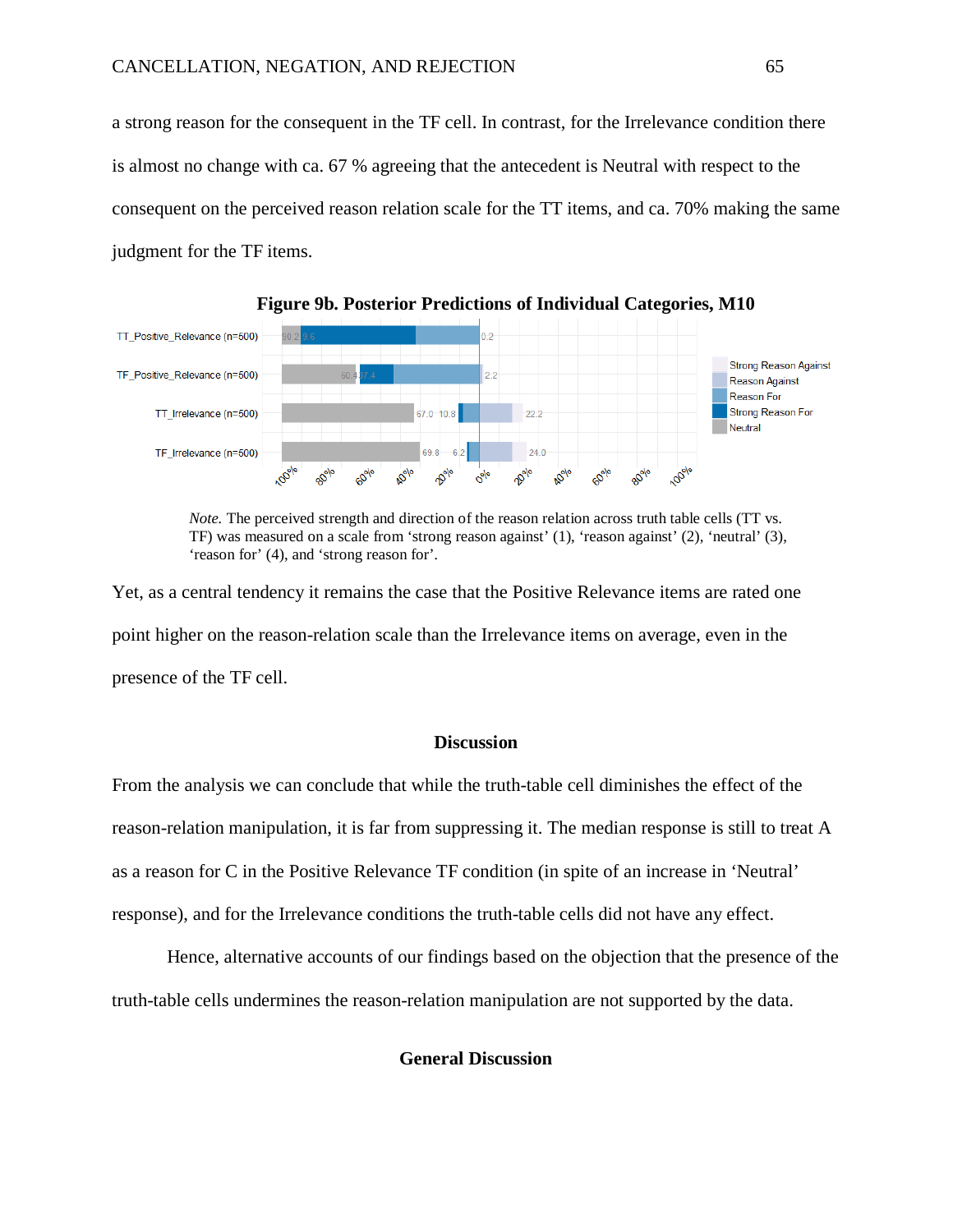In this paper, we have been concerned with diagnosing whether the reason-relation reading is due to a pragmatic or semantic component of indicative conditionals. In addressing this question, we have empirically contrasted it with well-known linguistic phenomena - namely, conversational implicatures, entailments, presuppositions, and conventional implicatures. In the course of these investigations, we discovered that 1) attempting to cancel a commitment to the reason-relation reading of indicative conditionals is viewed as just as contradictory as cancelling a commitment to an entailment (whereas attempting to cancel a commitment to the reasonrelation reading of conjunction is viewed as less contradictory than cancelling a commitment to a scalar implicature), 2) to negate a conditional in wide scope is not in general viewed as equivalent to negating the consequent of a conditional, and 3) the reason-relation reading can become at-issue content not only for conditionals but also for therefore-sentences, which constitute a paradigmatic example of Gricean conventional implicatures.

#### **Can Mental Model Theory explain our Data?**

As we pointed out in the introduction, the Mental Models Theory does not treat the relation between the antecedent and consequent of a conditional as a part of its core meaning. However, it postulates "a mechanism of *modulation* that can transfer [the core] meaning into an indefinite number of different sorts of interpretation" (Quelhas, Johnson-Laird, and Juhos, 2010, p. 1717). More specifically, which mental models are and which are not constructed in the process of the interpretation of a conditional can be affected by the semantics, that is, the meanings of its clauses, or by pragmatics, that is, the knowledge about the context of utterance and general world knowledge related to what the conditional is about. For instance, modulation can result in blocking the construction of a model corresponding to the possibility of  $\neg A$  and C which yields the bi-conditional interpretation. To give an example, in a context in which a TV is off, an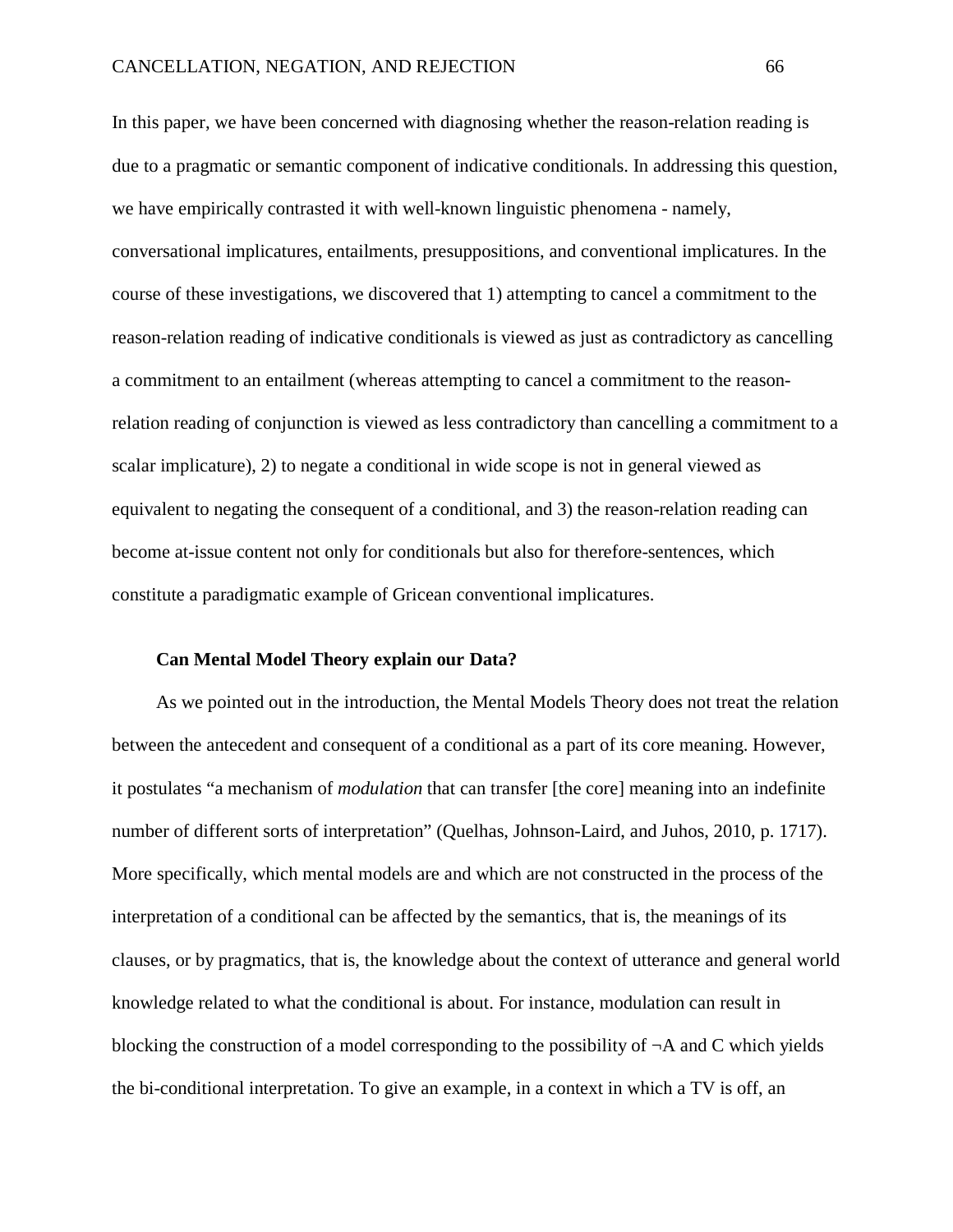interpretation of the conditional "If Mark presses the on switch, his TV will be on" might consist of the following models:

- switch on TV on
- switch off TV off

The possibility that Mark doesn't press the on switch but the TV is on is here excluded by the background knowledge (see Quelhas et al. 2010, p. 1720, for a list of possible interpretations of the conditional). Semantic modulation can also prevent us from accepting conditionals such as:

(4) If God exists, then atheism is correct.

Here, the meaning of "atheism is correct" entails that God does not exist, the mental model consisting of the antecedent and consequent of this conditional is not possible, and hence the conditional is false (Johnson-Laird et al. 2015, p. 206, Quelhas, Rasga, and Johnson-Laird, 2017, p. 24). Note, however, that here the mechanism of modulation takes the presence of the analytic relationship between the clauses of a conditional as its input, rather than an output. In other words, the presence of an analytic connection between the words used in the antecedent and consequent is the reason why the construction of certain mental models is blocked, thus blocking the construction of mental models (comparable to deleting rows in the graphical representation of the explicit model) does not explain why a broader range of conditionals expresses the existence of a connection.

More importantly, the type of a connection conveyed by the conditionals we investigated goes beyond such analytic relationships. Granted, the advocates of the Mental Models Theory propose that the mechanism of modulation can also add information to the model of a sentence. In particular, it can add relations between the clauses of a conditional (see, e.g., Johnson-Laird  $\&$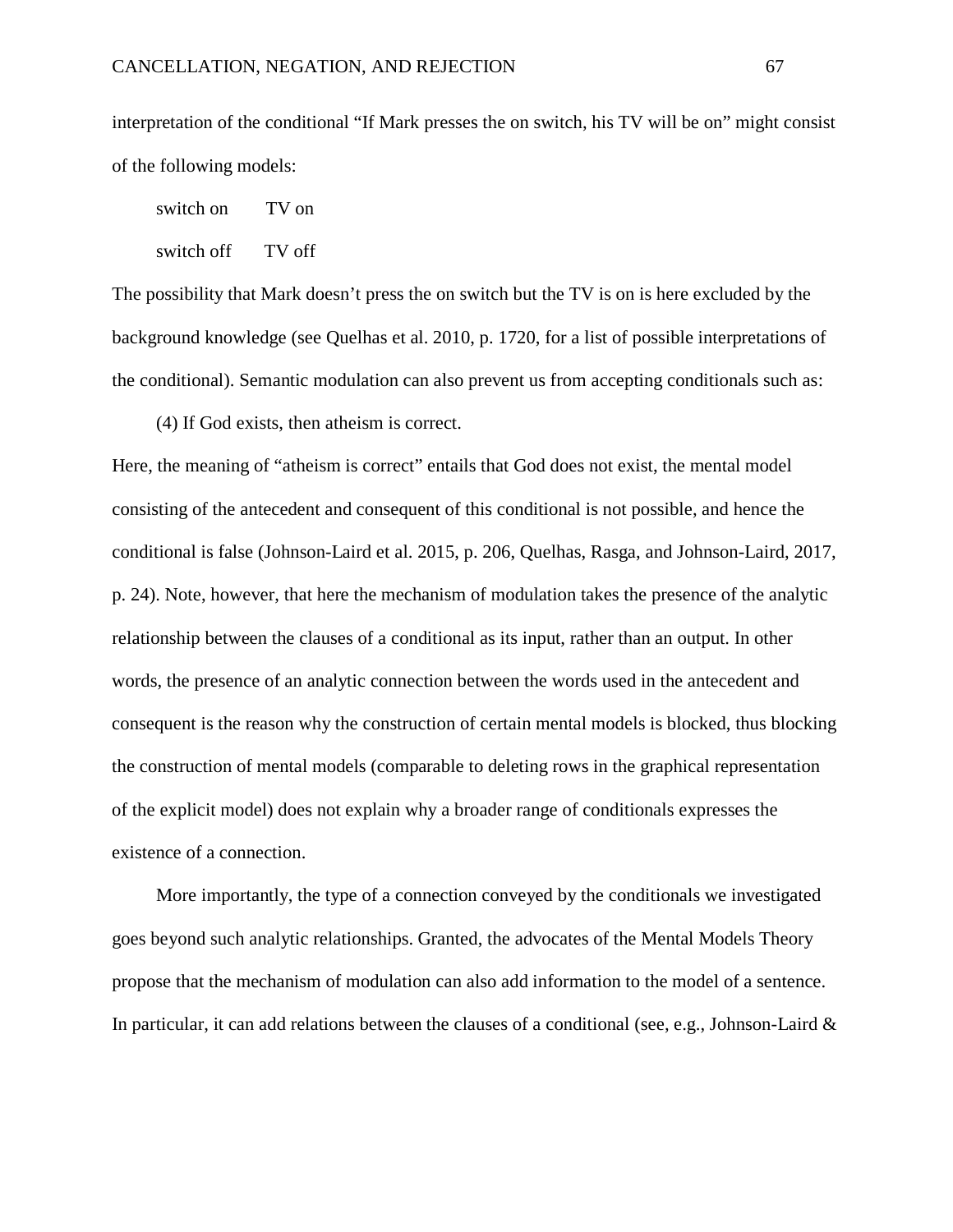Byrne, 2002, p. 651, Quelhas et al., 2010, pp. 1728-9, Khemlani et al., 2018, pp. 12-13). For instance, Quelhas et al. (2010, p. 1728) observe that:

> appropriate contents should introduce a temporal relation between antecedent and consequent events—for example:

(5) If Lisa received some money, then she paid Frederico. Individuals know that payment can be made only if a payer has money, and so modulation should yield an interpretation of the conditional in which if Lisa received some money then she did so before she paid Frederico.

Given the above description, the mechanism of modulation involved in this type of case can be construed as some kind of a pragmatic inference: the form of a conditional plus general background knowledge relevant for the interpretation of its antecedent and consequent allow people to *infer* the temporal order (or, in other cases, spatial relations, causal dependencies, and other possible relationships) of the events the antecedent and consequent are about. In other words, unless we deal with the analytical relationships between words that occur in the antecedents and consequents, what is responsible for the variety of different interpretations of conditionals, on the Mental Models Theory, are pragmatic processes. Consequently, while the mechanism of modulation tells us where the perceived connections between antecedents and consequents might be coming from, the Mental Models Theory has no resources to explain why, among other things, participants judge such connections not to be cancellable without giving rise to a contradiction, nor why participants tend to find conditionals whose antecedents and consequents are not connected to be somehow defective.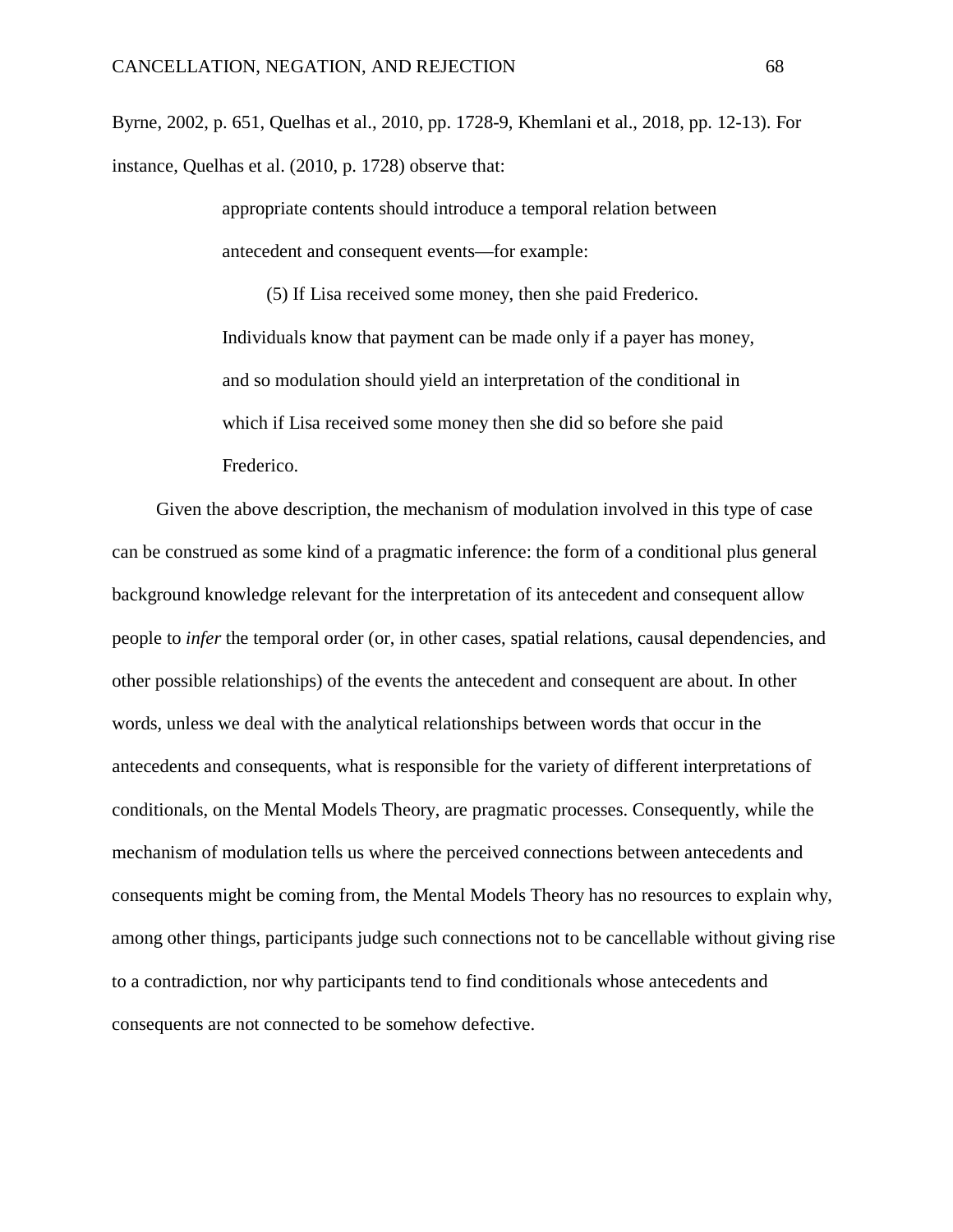Finally, we would like to note that the mechanism underlying modulation described in Johnson-Laird & Byrne (2002) and Khemlani et al. (2018) relies on deleting or adding rows of the truth table, if there are salient pragmatic factors, or lexical content in the clauses of the conditional, which exclude these truth-table cells (like in the examples discussed above). Yet part of the data, which the conventional implicature hypothesis is introduced to account for, is the strong dissociation in terms of the influence of relevance on probability/acceptability evaluations and the lack of influence of relevance on truth evaluations (Skovgaard-Olsen et al., 2017). Since this finding shows that the impact of relevance on conditionals is mostly found for types of cognitive assessments other than truth evaluations, an explanation which posits that truth-table cells are deleted or added in missing-link conditionals is unlikely to account for the complex data pattern. Consequently, semantic and pragmatic modulation of the type described above cannot explain the participants' reaction across experiments that conditionals whose antecedents and consequents are not connected are somehow defective.

## **Repercussions for Argumentation with Conditionals**

In and of themselves, our findings have interesting repercussions for argumentation with conditionals. What they suggest is that uttering regular<sup>[13](#page-69-0)</sup> indicative conditionals commits speakers to there being a reason relation between its antecedent and consequent, which speakers cannot escape from without retracting the original utterance, if they are to avoid leaving the impression that they are contradicting themselves. Moreover, when the interlocutor negates a speaker's conditional assertion "If A, then C", then the interlocutor need not be taken as

<span id="page-69-0"></span><sup>&</sup>lt;sup>13</sup> The qualification is meant to set aside the problematic case of biscuit conditionals (e.g. 'if you are hungry, there are biscuits on the sideboard') for present purposes. For further discussion see Biezma and Goebel (*in review*).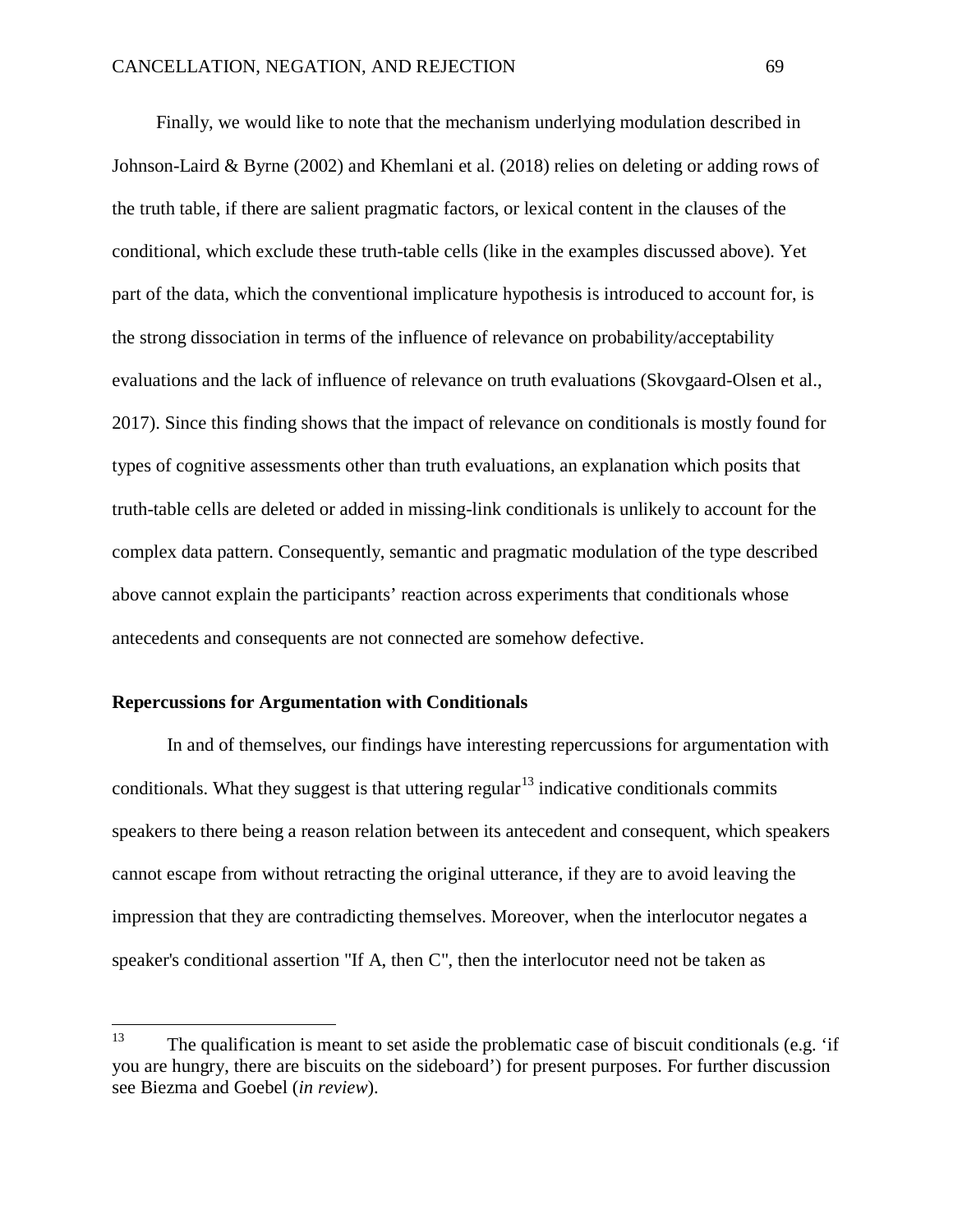committing to "If A, then  $\neg$ C". Finally, the results indicate that there are situations where the reason relations expressed by both conditionals and 'therefore' sentences may become content-atissue, and indeed that there is a stronger tendency to take these reason relations as content-atissue than the truth values of their constituents. This in turn suggests that the interlocutor need not interrupt the natural flow of the conversation by expressions like "Hey, wait a minute!" to challenge a reason relation expressed by the speaker through indicative conditionals or 'therefore' sentences. Rather, the interlocutor can challenge the speaker's reason-relation commitments directly and treat these commitments as the main point of the assertion.

To illustrate how all these phenomena may shape argumentative discourse, consider the example of a European conference on global warming in the winter of 2010-2011, which was notorious for featuring an unusually cold November in Central Europe, in some cases setting records for low temperatures. Or alternatively: think of the winter of 2017-2018 in the USA on the East coast. Suppose a politician representing climate change skepticism utters 'if global warming is real, then winter will be warmer than we are used to'. His interlocutors in turn might want to negate this utterance, without thereby committing themselves to the claim that 'if global warming is real, then winter will be colder than we are used to', which they likewise reject. According to the Negation Principle such a discourse move would, however, have been incoherent, whereas the present considerations and our results suggest that it is not.

Suppose further that a consensus forms at the conference that claims about global warming are concerned with global, long-term climate trends, which are unaffected by temporary, regional weather events. In that case, the politician from above might attempt to back-pedal and eschew a commitment to a reason relation between global warming and local weather events by performing a cancellation speech act. However, the results from Experiment 1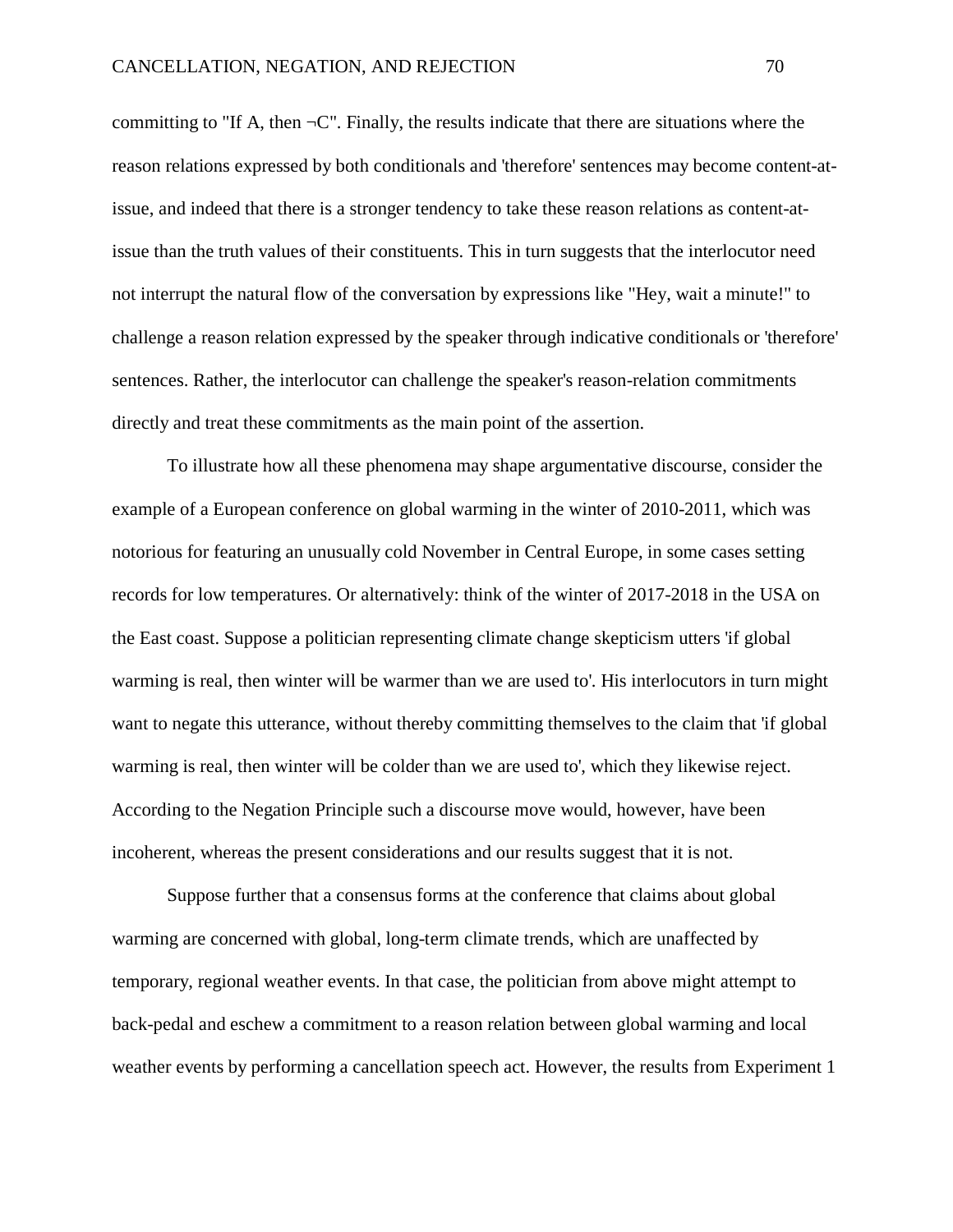indicate that he or she would likely be viewed as contradicting himself/herself. Instead the politician would have to admit an error by retracting his/her earlier statement.

Finally, the results from Experiment 2 suggest that reason-relation commitments like the one above are not the sort of thing that tacitly get introduced into the common ground through indicative conditionals and therefore-sentences without themselves being the subject of direct rejections and affirmations. When it comes to controversial topics like climate change, which reason relations to accept is itself disputed territory and can become the main point of assertion. It would be a natural continuation of the discourse to make disputed reason relations the contentat-issue by targeting them with direct denial and affirmations. The interlocutors need not, in other words, interrupt the natural flow of conversation to challenge reason-relation commitments and we need not conceptualize reason-relations as uncontroversial assumptions that are automatically accommodated into the common ground.

#### **Conventional Implicatures and At-Issue Content**

As explained in Koev (2018), there are various notions of at-issue content discussed in the literature and it is, presumably, unclear how they are to be unified. One important property highlighted in Potts (2005, 2007) is that at-issue content constitutes direct proposals to update the common ground of mutually shared assumptions by the interlocutors. On this view, at-issue content is negotiable and open to direct agreement or disagreement by the addressee, and a key diagnostic is whether discourses are acceptable where the interlocutor provides a direct response ("Yes, .../No, ...") to the target content. In contrast, content not-at-issue is thought of as grammatically encoded content that is directly imposed on the common ground without negotiation.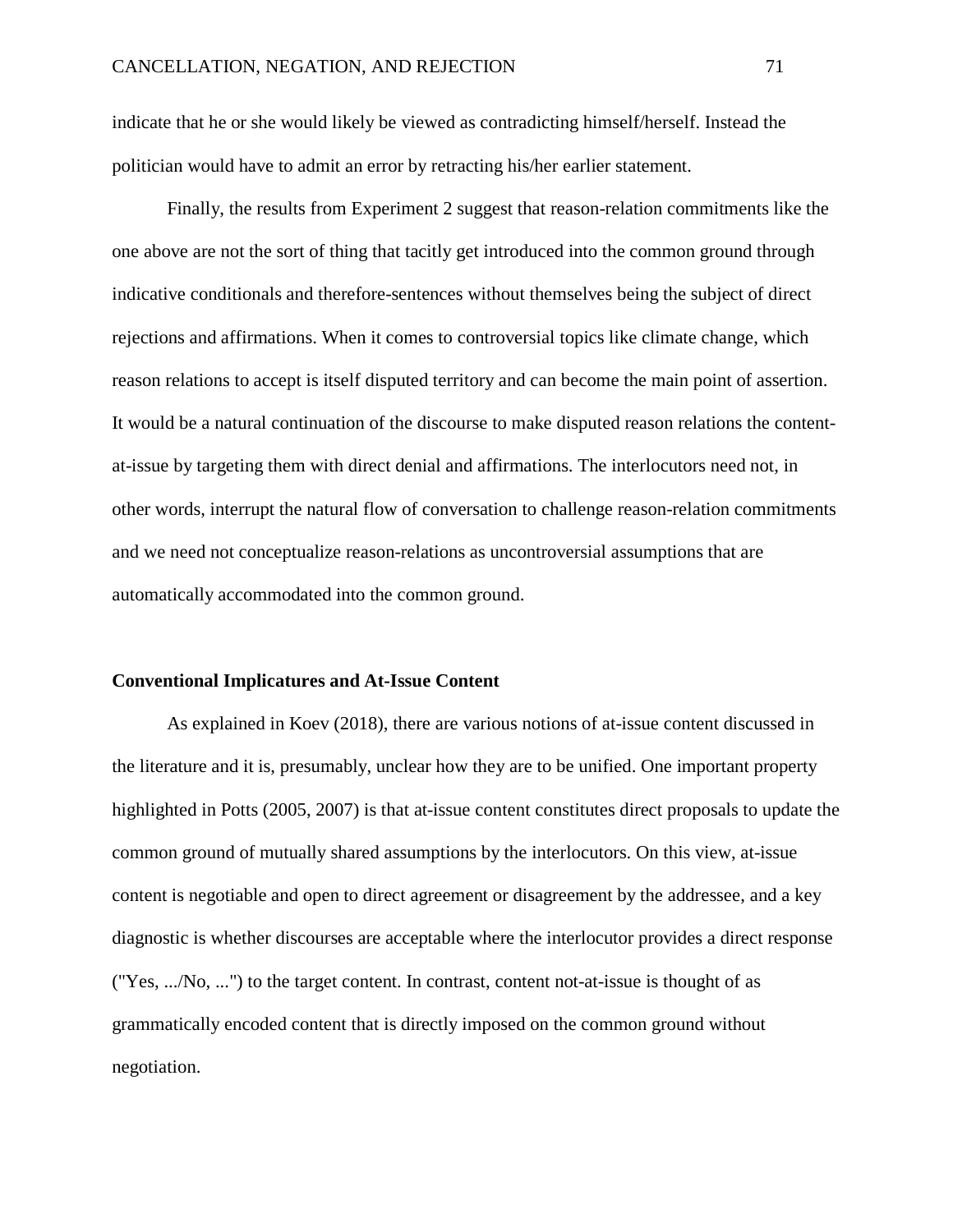A common assumption is that discourses are structured around questions under discussion. A second important property of at-issue content is that it provides potential answers to the question under discussion (Koev, 2018).

Following Bach (1999), Potts (2005, 2007) used the first notion of at-issue content in his treatment of appositives, which he treats as a paradigmatic instance of conventional implicatures. On this view, conventional implicatures are "secondary entailments that cooperative speakers rarely use to express controversial propositions or carry the main themes of a discourse" (Potts, 2007: 476). For instance, in 'Mozart, the famous composer, used to live here', the assumption that Mozart was a famous composer is presented as a shared assumption not really up for discussion. It is grammatically marked as not the central focus of the assertion. Yet, its content is conventionally part of the meaning of the sentence, and not produced by, say, a conversational implicature.

In continuation of this line of work, Experiment 3 set out to probe whether the reasonrelation reading of conditionals is content-at-issue in an attempt to determine whether the reasonrelation reading is a conventional implicature. The results showed that the participants clearly treated the reason-relation reading as content-at-issue for conditionals. Interestingly, we found the same pattern of results with respect to therefore-sentences, which Grice (1989) treated as a paradigmatic instance of conventional implicatures.

Our results thus stand in tension with the newer literature on conventional implicatures which treats not-at-issue content as a diagnostic feature. However, as shown in Salmon (2011), it turns out that Pott's (2005, 2007) notion of a conventional implicature differs subtly from Grice's (1989) both in terms of its properties and central instances. Gricean conventional implicatures are non-truth conditional, non-cancellable, not calculable based on the Gricean maxims of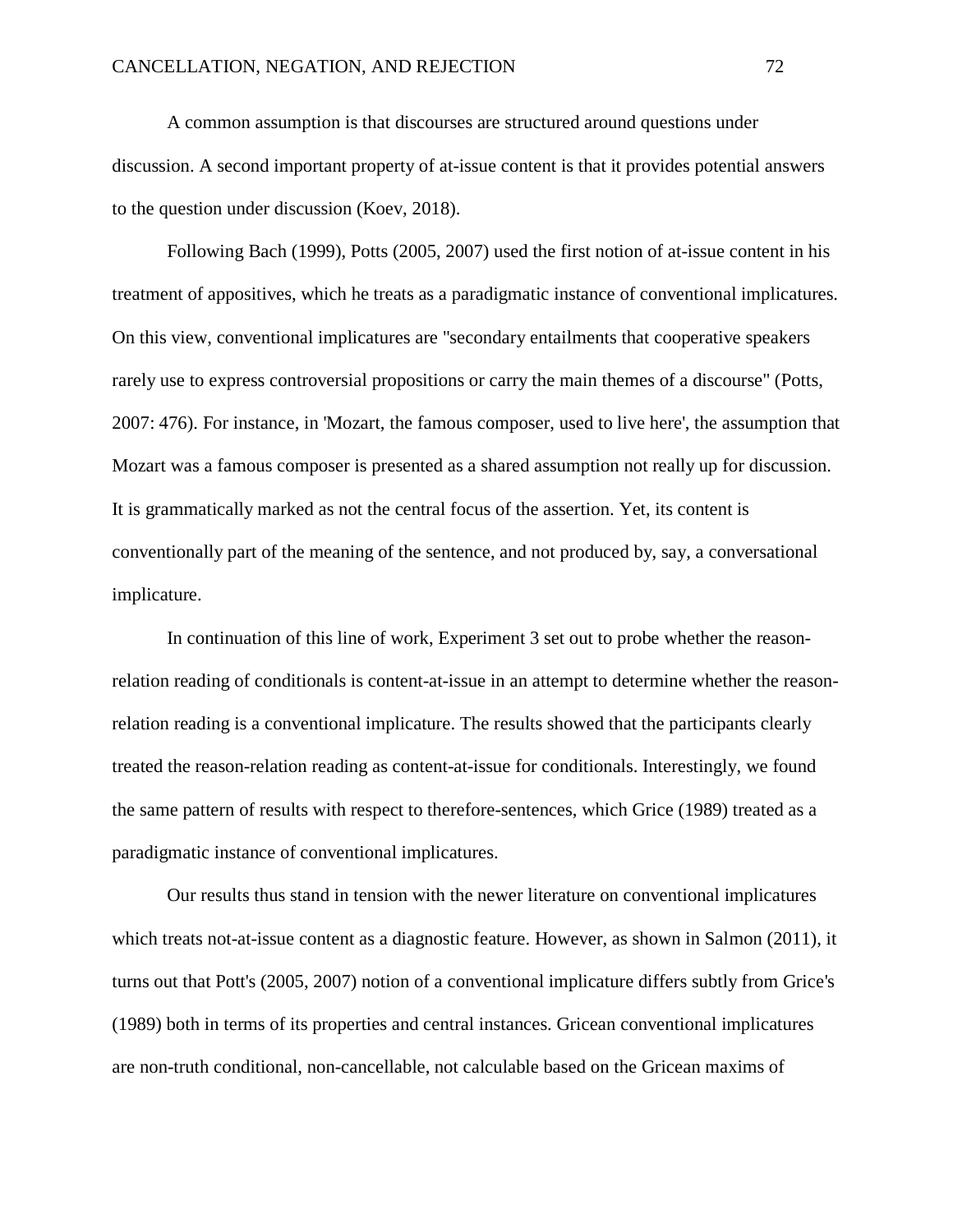conversation, and detachable (e.g. substituting 'and' with 'but' in the following sentence in the same context of utterance will lose the implication of a contrast between being poor and honest: "She was poor but honest"). In contrast, Pott's conventional implicatures are also speakeroriented in that the speaker incurs a commitment to them even when making indirect speech reports (e.g. in "John said that Ames, the former spy, is now behind bars", the speaker is also committed to Ames being a former spy). Gricean conventional implicatures lack this property (Salmon, 2011). This fits with the idea of reason relation as Gricean conventional implicatures, because in neither of the two following examples is it the case that the speaker incurs a commitment to a reason relation by making an indirect speech report: "The politician said that if global warming is real, then winter will be warmer than we are used to", "The politician said that the winter is surprisingly cold therefore global warming is bogus".

A further difference between the two notions of conventional implicatures may be that Potts's notion (which centers around appositives and non-restrictive relative clauses) differs from Grice's (which centers around utterance modifiers like 'therefore', 'but', and 'even')<sup>[14](#page-73-0)</sup> exactly with respect to the at-issue status of the content.

A first indicator that something is amiss is that in a textbook example like "she is poor but honest", it is far from the case that something uncontroversial, which is not up for negotiation, is expressed by the implied contrast between poverty and honesty. Furthermore, the skeptic's assertion of 'if global warming is real, then winter will be warmer than we are used to' is used to express a highly controversial claim. There is no reason why his interlocutors should treat it as part of the common ground which is not up for negotiation. The same would apply if he had

<span id="page-73-0"></span><sup>&</sup>lt;sup>14</sup> If the argument in Salmon (2011) goes through, then the indirectness of the evidence possessed signalled by the epistemic modal 'must' can be added to the list.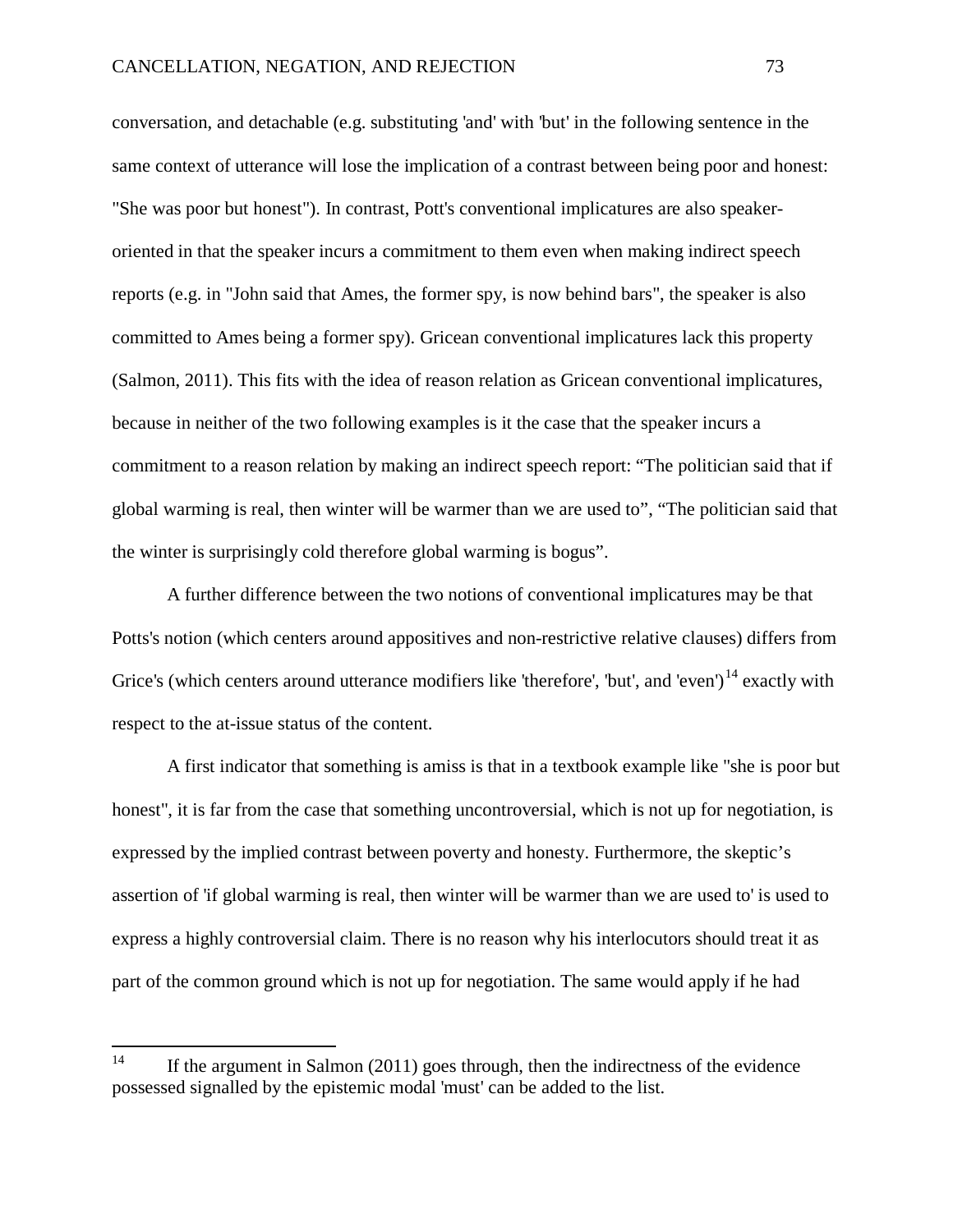formulated his statement as 'The winter of 2010-2011 is unusually cold; *therefore* climate change is bogus'. Moreover, it holds for both these statements that the speaker clearly intends them as partial answers to the question under discussion of the conference. Indeed, we would expect these statements to elicit a discussion about whether the politician can really use local weather phenomena like the winter of 2010-2011 as decisive evidence against climate change without interrupting the natural flow of the discourse at the conference.

The results from Experiment 3 indicate that the participants do treat the reason-relation reading of conditionals and 'therefore' sentences as content-at-issue. Perhaps one reason is the worry that Pierre, the foreign language learner, might advance controversial, nonsensical reason relations unless he is directly confronted. Moreover, the presence of justifications in the answer options that explicitly target the presence or absence of reason relations in Pierre's utterance may also have contributed to making the reason relations content-at-issue.

What the considerations above suggest is that lack of at-issue content may not be a good characterization of (Gricean) conventional implicatures to begin with. For argumentative discourse we need some way of coordinating which reason relations to accept. When opposing views clash a central part of the dispute is which arguments to accept. If argumentative discourses always came down to which factual premises to accept, then they could be resolved by identifying the most reliable source of evidence on the topic and simply accepting its verdicts.

The picture that emerges out of these considerations is that the reason-relation reading of indicative conditionals is a conventional implicature, which is tapped into through probability and acceptability evaluations. Yet at times reason relations may become content at-issue in the sense of addressing the question under discussion and constituting direct proposals to update the common ground of mutually shared assumptions by the interlocutors. Since, however, (non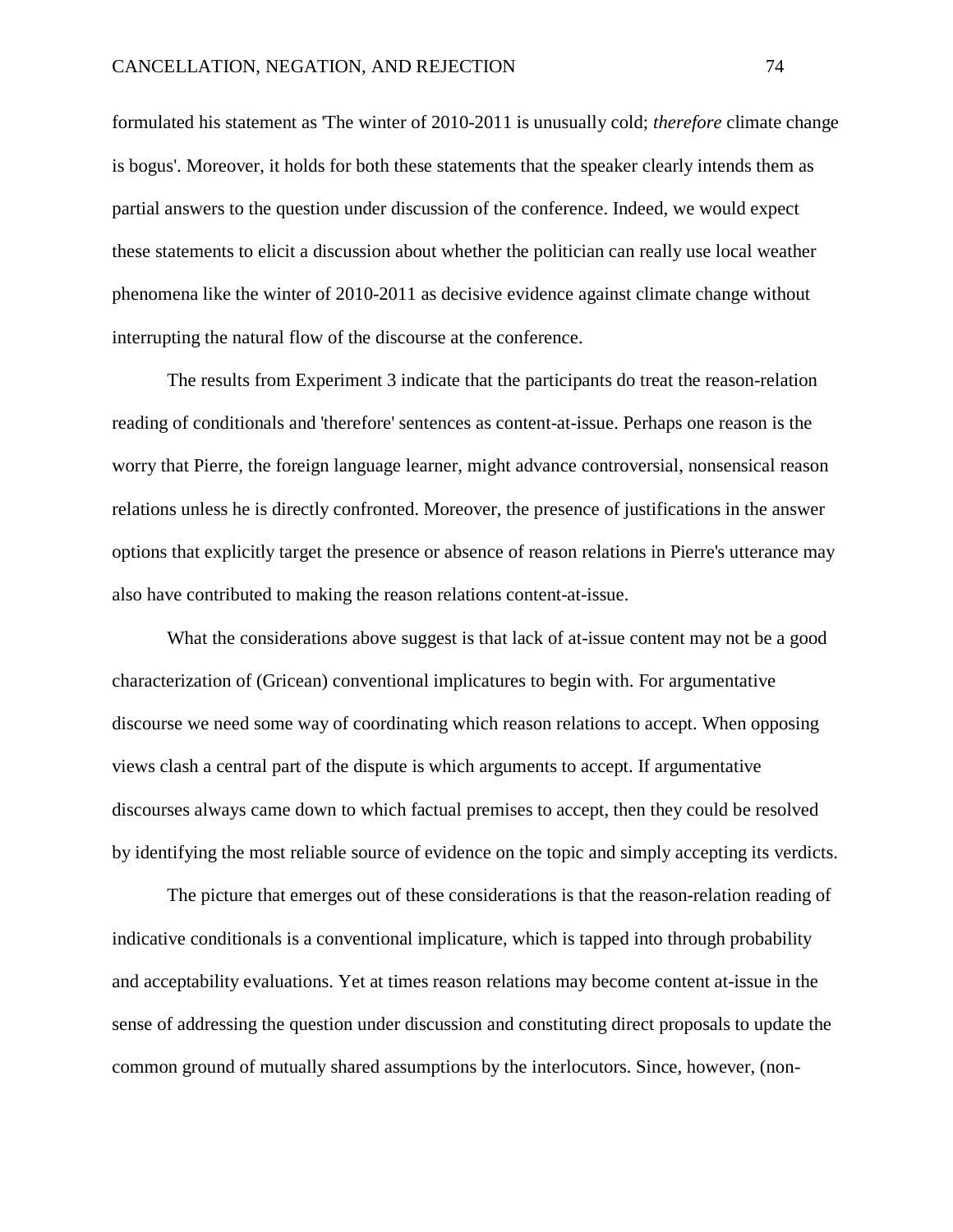deductive) reason relations constitute probabilistic constraints (i.e.  $P(C|A) - P(C|\neg A) > 0$ ), what this requires is that we go beyond Stalnaker (2016) in thinking of the common ground in terms of a set of propositions by enriching it with probabilistic structure. But this is something that we anyway have ample reason for doing when modeling epistemic and doxastic content (Yalcin, 2012).

## **Conclusion**

In relation to the diagnostic problem with which we started, our investigations permit us to draw the following conclusions.

The Relevance Effect reported in Skovgaard-Olsen et al. (2016a) is probably not due to the influence of a conversational implicature. From Experiment 1 no support could be derived for the hypothesis that the reason-relation reading of indicative conditionals is generated by the presence of a conversational implicature. However, support could be obtained that the reasonrelation reading of conjunctions could be the result of a conversational implicature. Experiment 1 thus also contributes to drawing a dividing line between the content of logical operators. In discussions, the argument is often put forward that the Relevance Effect on conditionals cannot be taken to reveal something about the semantic content of conditionals, because conjunctions also have a reason-relation reading and presumably we would not want to make it part of the semantic content of conjunctions. The results of Experiment 1 directly undercut any such argument by showing the different status that the reason-relation reading of indicative conditionals and conjunctions have with respect to conversational implicatures.

In the discussion of these results, we considered, however, alternative interpretations of our results based on varying strengths of conversational implicatures, and the possibility of other ways of phrasing the cancellation task. In response, it was pointed out that these alternative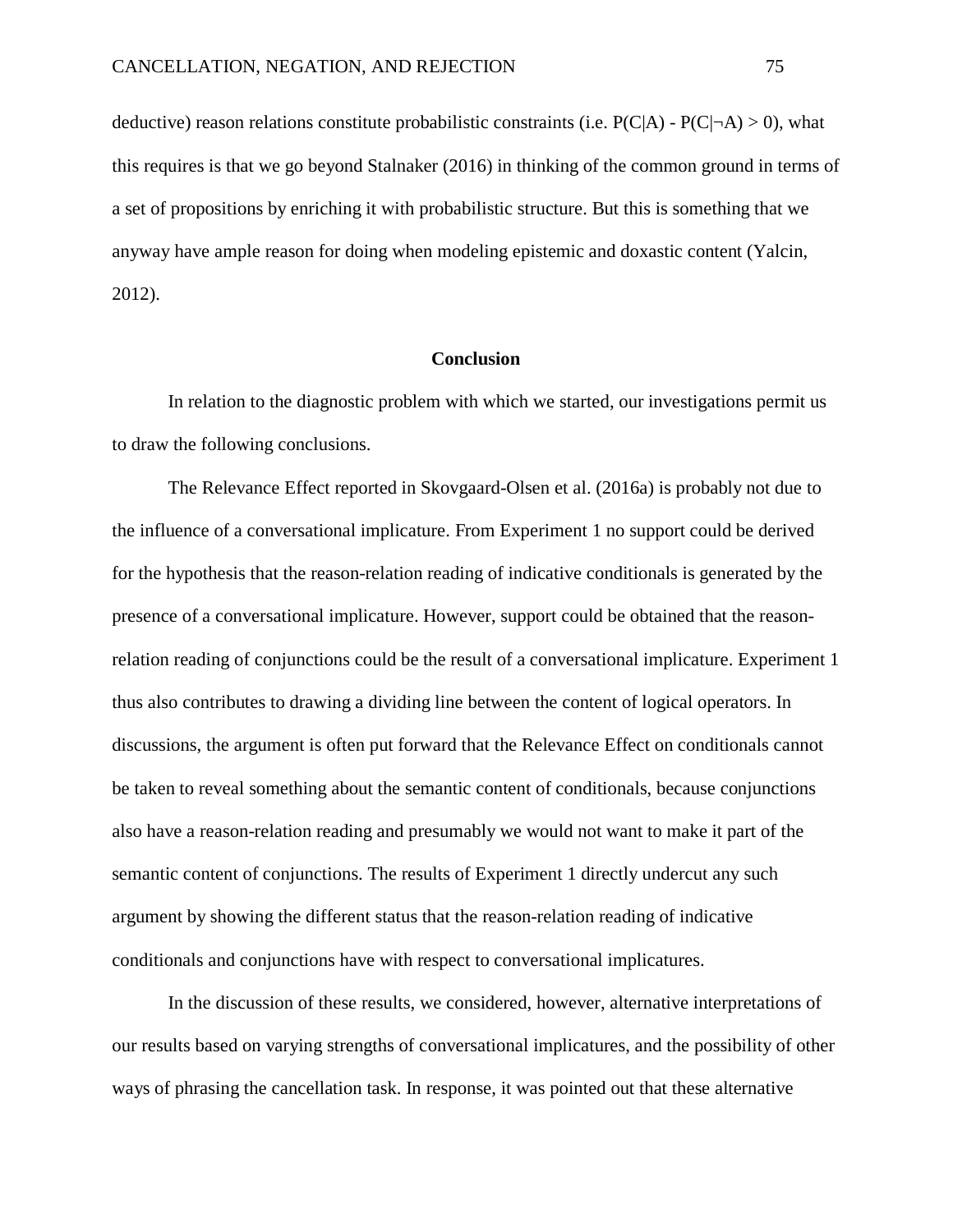hypotheses are confronted with the burden of explaining why our way of posing the task worked so well with our comparison cases such as the conjunctions, if the results with respect to conditionals are not taken at face value.

A further conclusion of this paper is that the Relevance Effect on conditionals is probably not due to the presence of a presupposition failure of the irrelevance items. One of the most characteristic properties of presuppositions is their ability to project when embedded under logical operators, like negation. However, Experiment 2 could not find support for the hypothesis that the reason-relation reading of indicative conditionals projects when embedded under negations. And perhaps even more damaging to the presupposition failure hypothesis is the finding that while extreme individual differences could be found in the probability assignment to control items with presupposition failures, these individual differences were not reflected in the participants' probability assignment to missing-link conditionals. In our discussion of these results, we again considered, but rejected, an alternative interpretation of our results based on local accommodation.

Experiment 2 moreover yielded a further finding of interest in its own right. According to a well-known negation principle employed in various systems of conditional logic, wide scope negation equals narrow scope negation (Arlo-Costa, 2007). This principle has centrally figured in Suppositional Theory of conditionals' account of compound conditionals involving negations (Edgington 1997, 2000, 2006; Woods, 1997, ch. 6; Kölbel, 2000; and Bennett, 2003, ch. 7). Indeed, in Handley et al. (2006) this principle is even treated as a litmus test for the suppositional conditional. However, the data clearly show that while this negation principle can be maintained for the Positive Relevance condition, it is systematically violated for the Irrelevance condition.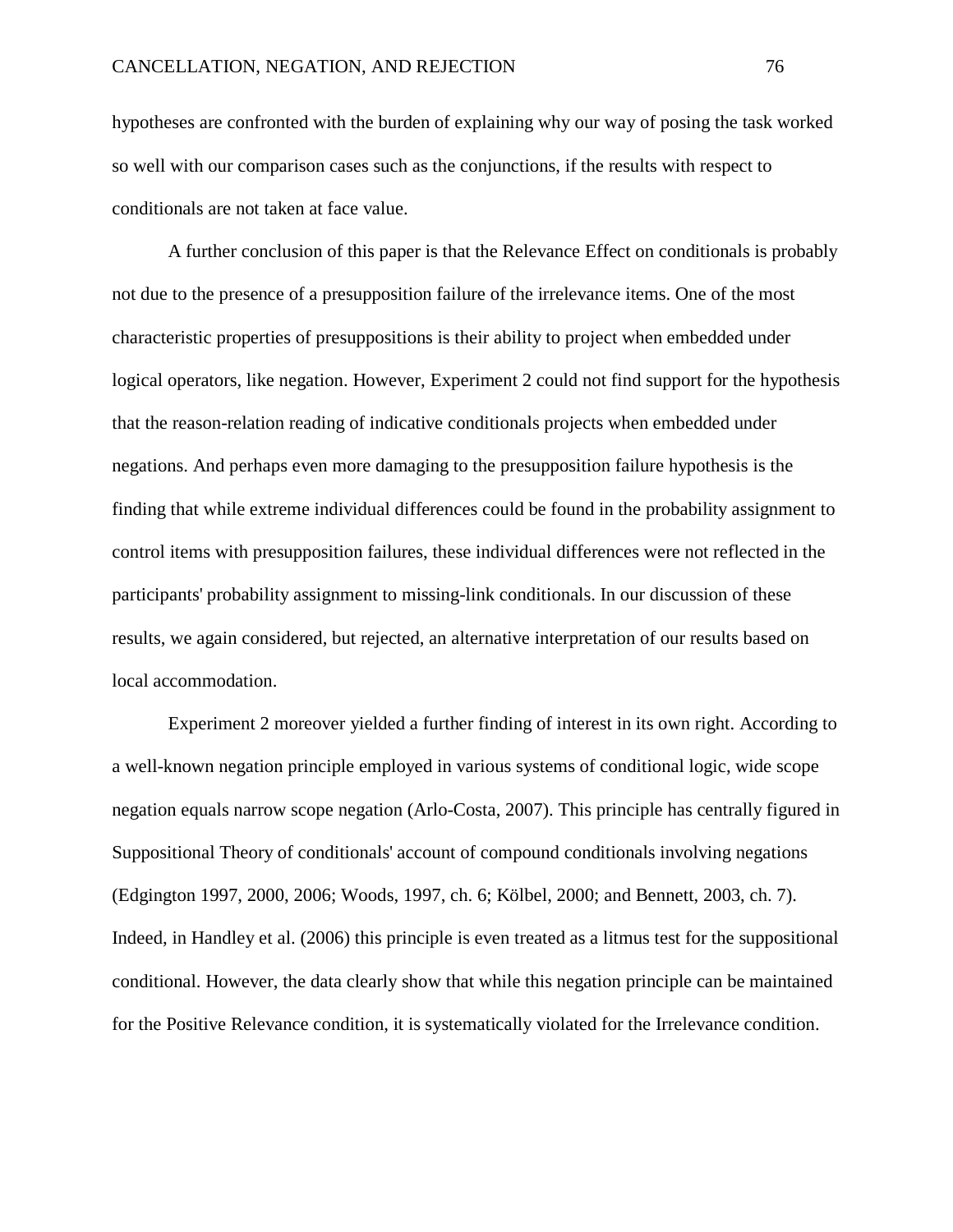Hence, Experiment 2 provides an occasion to reevaluate how indicative conditionals interact with the negation operator.

Turning to Experiment 3, the reason-relation reading of indicative conditionals was found to be treated as more at-issue than the truth functionality of the clauses. However, this latter finding was also found with 'therefore' sentences. And, indeed, if we take the present results together with those in Skovgaard-Olsen et al. (2017), then we see that indicative conditionals and therefore-sentences behave in a similar way in a range of cognitive assessments which have a bearing on whether the Relevance Effect is a conventional implicature. To be sure, we did not find for either indicative conditionals or for therefore-sentences that the reason-relation reading was not-at-issue content. But it was found in Skovgaard-Olsen et al. (2017) for both types of sentences that the reason-relation reading shows strong fingerprints in tasks where probability or acceptability is asked; however, when the participants are asked to fill out truth-tables they almost entirely ignore the reason-relation reading.

And so, the argument for the (Gricean) conventional implicature interpretation of the Relevance Effect now stands supported by a) the negative results for the relevance effect being a conversational implicature, b) the negative results for the relevance effect being a presupposition failure, c) the finding of the dissociation with relevance strongly affecting probability and acceptability but hardly affecting truth value assignments in the truth table task, d) the fact that indicative conditionals behave remarkably like 'therefore' sentences when probed for their truth, acceptability, probability, or when compared on their at-issue content.

In our discussion, we considered further alternative hypotheses with respect to a) and b) and expressed our doubts. But we welcome future empirical studies that may challenge these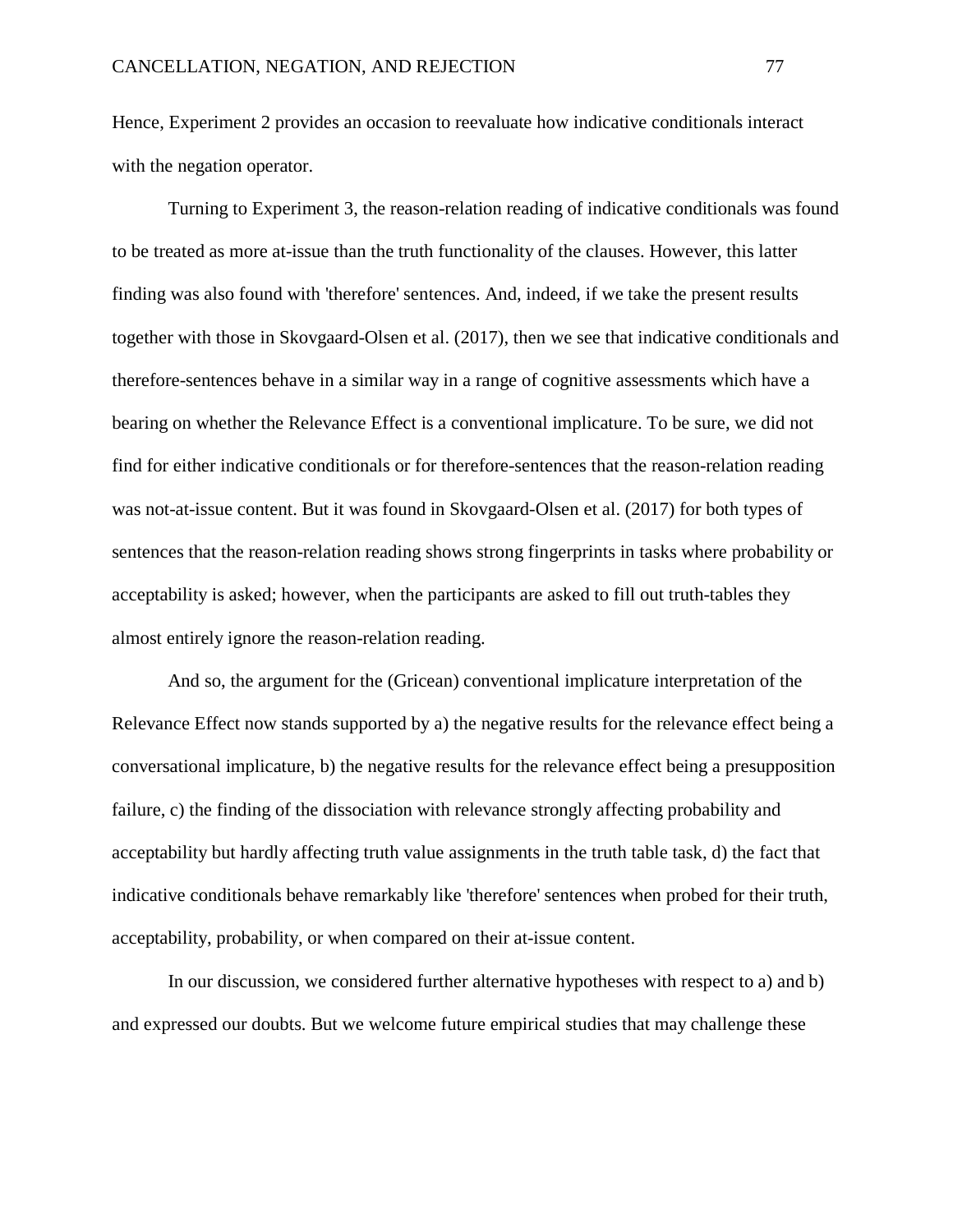conclusions through variations of experimental tasks and attempts to provide unifying explanations of the complex data pattern that is emerging.

In the meantime we conclude that our data suggest that the Relevance Effect is not a conversational implicature and is not due to presupposition failure. The best candidate, instead, is most likely a conventional implicature. These findings suggest a new direction for the debate on whether relevance is part of the semantics or pragmatics of the conditional. A final judgment will rest on the definition of semantics and pragmatics, and on how conventional implicatures are categorized according to that definition. It may be, however, that conventional implicatures and, hence, the reason relation reading of conditionals - remain an intermediate, irreducible layer of meaning between semantics and pragmatics.

## References

- Arlo-Costa, Horacio (2007). The Logic of Conditionals. *The Stanford Encyclopedia of Philosophy* (spring 2016 Edition), Edward N. Zalta (ed.). URL = <http://plato.stanford.edu/archives/fall2016/entries/logic-conditionals/>.
- Baayen, R. H., Davidson, D. J., and Bates, D. M. (2008). Mixed-effects modeling with crossed random effects for subjects and items. *Journal of Memory and Language*, *59*, 340-412.
- Baratgin, J., Douven, I., Evans, J. St. B. T., Oaksford, M., Over, D.E., & Politzer, G. (2015). The new paradigm and mental models. *Trends in Cognitive Sciences*, 19, 547–548.
- Baratgin, J., Politzer, G, Over, D. E., and Takahashi, T. (2018), The Psychology of Uncertainty and Three-Valued Truth Tables, *Frontiers in Psychology, 9:1479.*
- Batchelder, W. H., & Riefer, D. M. (1999). Theoretical and empirical review of multinomial process tree modeling. *Psychonomic Bulletin & Review, 6*, 57–86.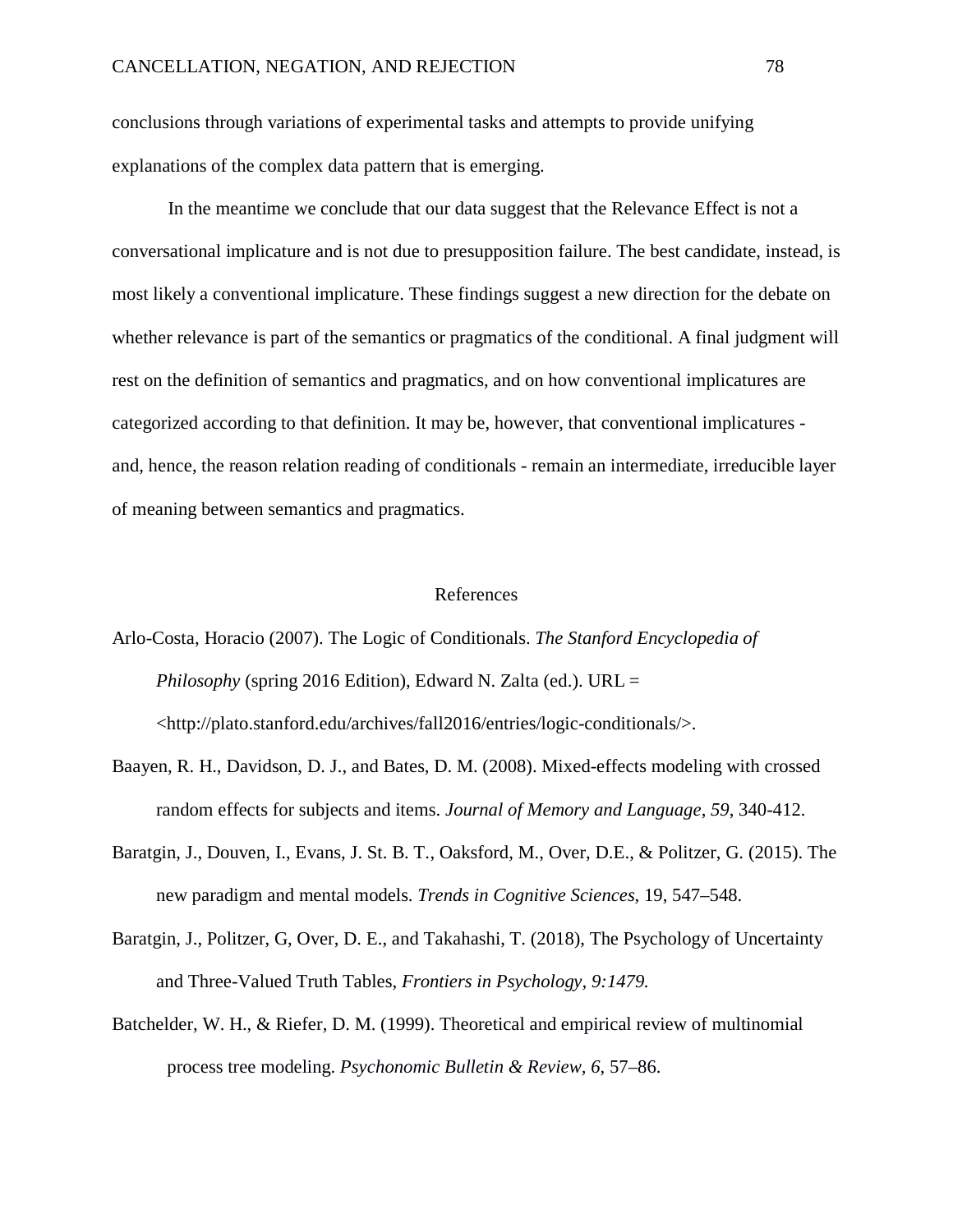Beaver, D. I. and Geurts, B. (2014). Presupposition. In E. N. Zalta (Eds.), *The Stanford Encyclopedia of Philosophy*, URL =

<http://plato.stanford.edu/archives/win2014/entries/presupposition/>.

Bennett, J. (2003). *A Philosophical Guide to Conditionals*. Oxford: Oxford University Press

- Biezma, M. (2014). The grammar of discourse: The case of *then*. In T. Snider et al. (eds.), *Proceedings of SALT 24* (pp. 373-394). Cornell U: LSA and CLC Publications.
- Biezma, M. and Goebel, A. (*in review*). Being pragmatic about biscuits. Retrieved from https://mariabiezma.com/biezma-some-recent-work/

Birner, B. J. (2014). *Introduction to Pragmatics*. Malden, MA: Wiley-Blackwell.

- Blome-Tillmann, M. (2013). Conversational Implicatures (and How to Spot Them). *Philosophy Compass*, 8/2, 170-85.
- Bürkner, P. (2017). brms: An R Package for Bayesian Multilevel Models Using Stan. *Journal of Statistical Software*, *80*, 1-28.
- Bürkner, P., & Vuorre, M. (2018, June 23). Ordinal Regression Models in Psychology: A Tutorial. https://doi.org/10.31234/osf.io/x8swp
- Carston, R. (1993). Conjunction, explanation and relevance. *Lingua*, 90, 27-48.

Carston, R. (2002). *Thoughts and Utterances*. Oxford: Blackwell Publishers.

- Chierchia, G. and McConnell-Ginet, S. (1990). *Meaning and Grammar*. Cambridge, MA: the MIT Press.
- Dancygier, B. and Sweetser, E. (2005). *Mental Spaces in Grammar: Conditional Constructions*. Cambridge University Press, Cambridge.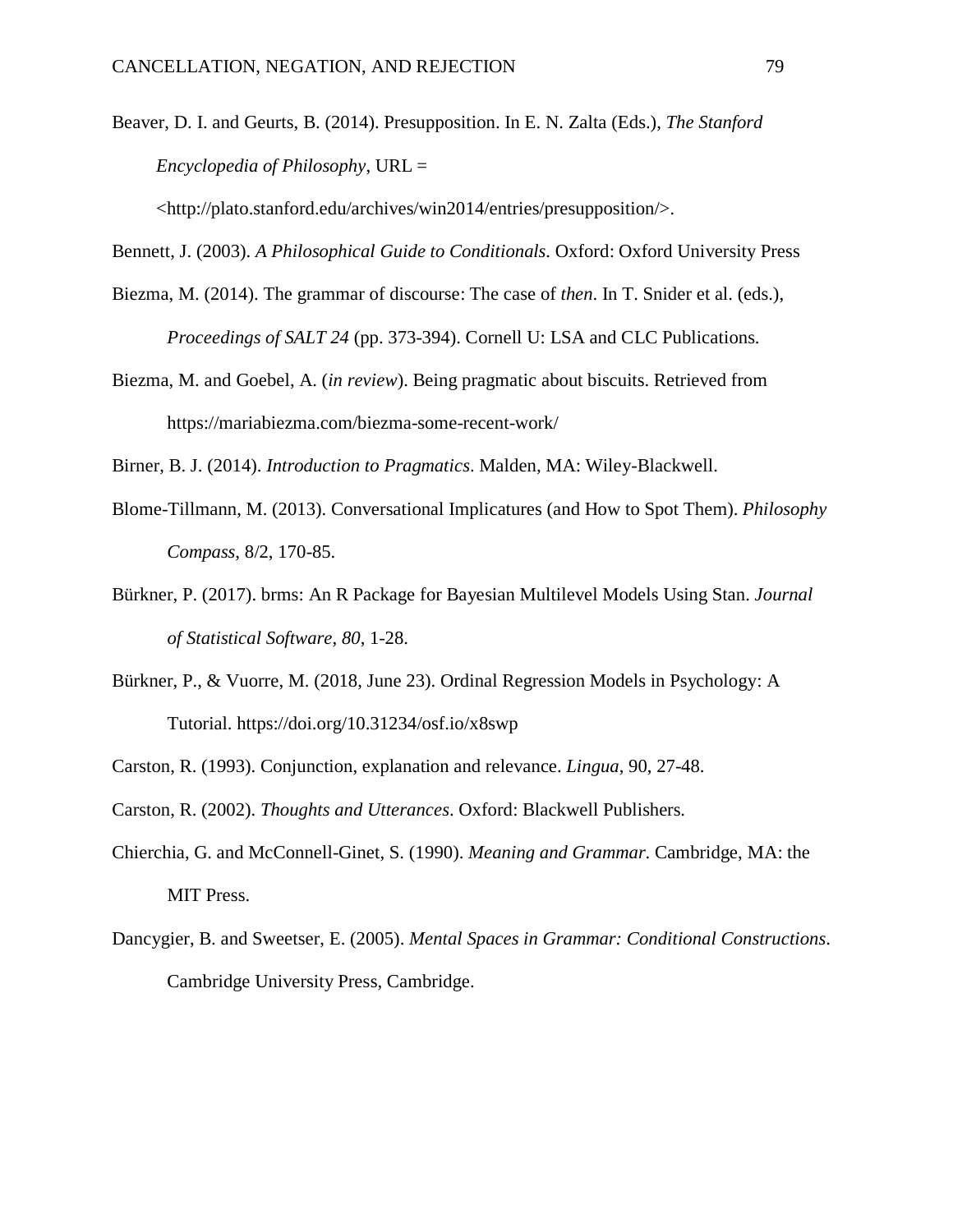Davis, W. (2014). "Implicature", *The Stanford Encyclopedia of Philosophy* (Fall 2014). In: Zalta, E. N. (Ed.). Retrieved from

https://plato.stanford.edu/archives/fall2014/entries/implicature/

- Declerck, R. and Reed, S. (2001). *Conditionals: A Comprehensive Empirical Analysis*. Mouton de Gruyter: Berlin/New York.
- Douven, I. (2015). *The Epistemology of Indicative Conditionals. Formal and Empirical Approaches*. Cambridge: Cambridge University Press.

--- (2017). How to account for the oddness of missing-link conditionals. *Synthese,* 194 (5), 1541-1554.

Douven, I. and Verbrugge, S. (2010). The Adams family*. Cognition*, *117*, 302–318.

Edgington, D. (1995). On conditionals. *Mind*, *104*(414), 235-329.

- --- (1997). Commentary. In: Woods, M. *Conditionals*. Oxford: Oxford University Press, 95-138.
- --- (2000). General Conditional Statements: A Response to Kölbel. *Mind*, 109 (433), 109- 116.
- --- ( 2006). Conditionals. In: Zalta, E. N. (ed.),*The Stanford Encyclopedia of Philosophy*. (Winter 2008 Edition).

URL = <http://plato.stanford.edu/archives/win2008/entries/conditionals/>.

- Egré, P., & Politzer, G. (2013). On the negation of indicative conditionals. In M. Aloni, M. Franke, and F.Roelofson (Eds.), *Proceedings of the Amsterdam Colloquium* (pp. 10- 18).
- Espino, O., and Byrne, R.M.J. (2012). It's not the case that if you understand a conditional you know how to negate it. *Journal of Cognitive Psychology, 24*(3), 329-334.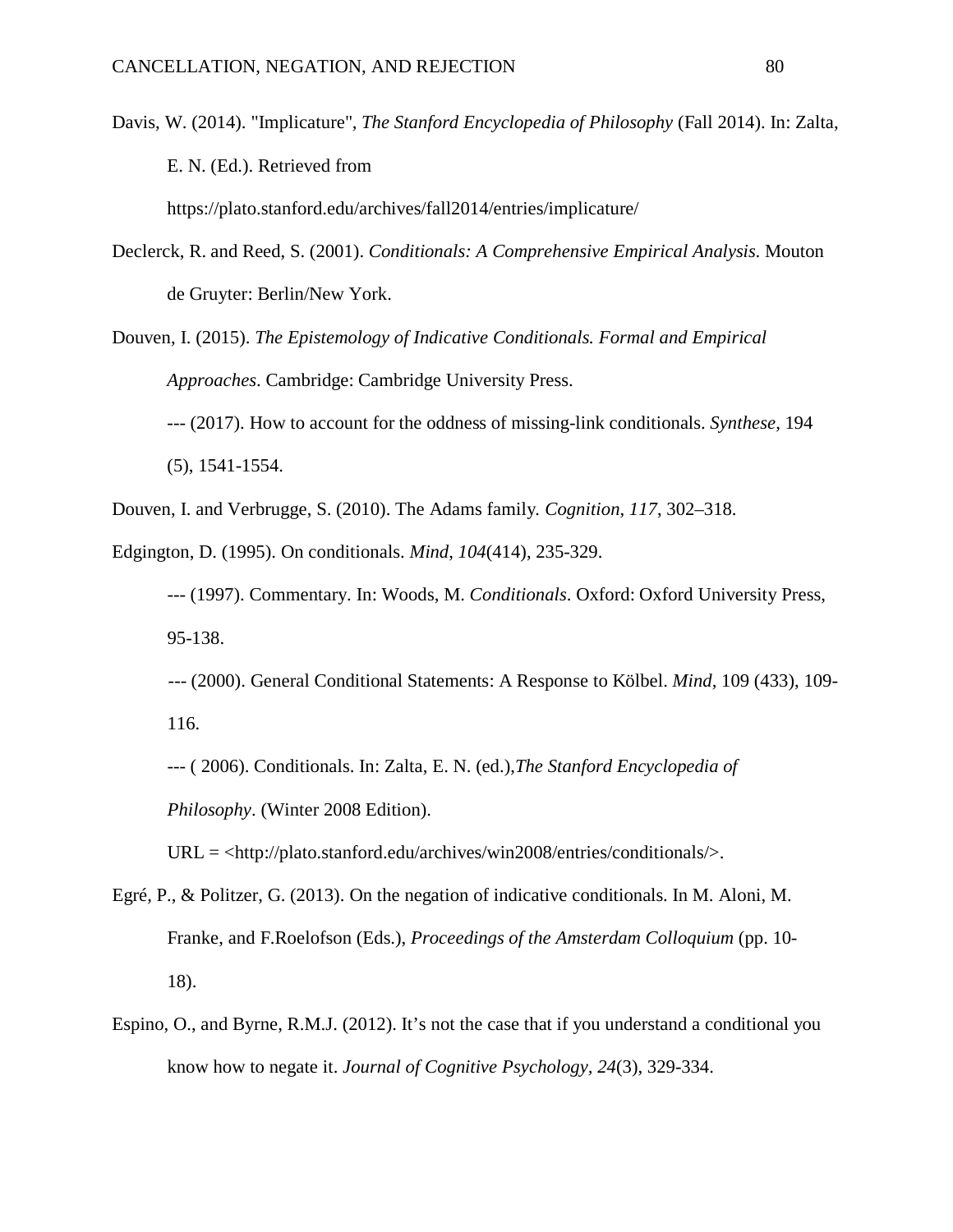- Evans, J. S. B. T., Handley, S. J., & Over, D. E. (2003). Conditionals and conditional probability. *Journal of Experimental Psychology: Learning, Memory, and Cognition, 29*, 321–335.
- Fugard, J. B., Pfeifer, N., Mayerhofer, B., & Kleiter, G. (2011). How people interpret conditionals: Shifts towards the conditional event. *Journal of Experimental Psychology:Learning, Memory,and Cognition, 37*, 635–648.
- Gazdar, G. (1979). *Pragmatics: Implicature, Presupposition and Logical Form*. New York: Academic Press.
- Grice, H.P. (1989). *Studies in the Way of Words*. Cambridge, MA: Harvard University Press.
- Handley, S.J., Evans, J. St. B.T., Thompson, V.A. (2006). The negated conditional: a litmus test for the suppositional conditional? *Journal of Experimental Psychology: Learning, Memory, and Cognition, 32*(3), 559-569.
- Heim, I. (1983). On the projection problem for presuppositions. In Barlow, M. and Flickinger, D. and Westcoat, M. (eds.), *Second Annual West Coast Conference on Formal Linguistics*. Stanford University, 114–126.
- Hinterecker, T., Knauff, M., Johnson-Laird, P. N. (2016). Modality, probability, and mental models. *Journal of Experimental Psychology*: *Learning, Memory, & Cognition*, *42*, 1606- 1620.
- Jeffrey, R. C. (1991). Matter of fact conditionals. *Aristotelian Society Supplementary Volume*, *65*, 161–183.
- Johnson-Laird, P. N. and Byrne, R. M. J. (1991). *Deduction*. Hilsdale, NJ: Lawrence Erlbaum Associates Inc.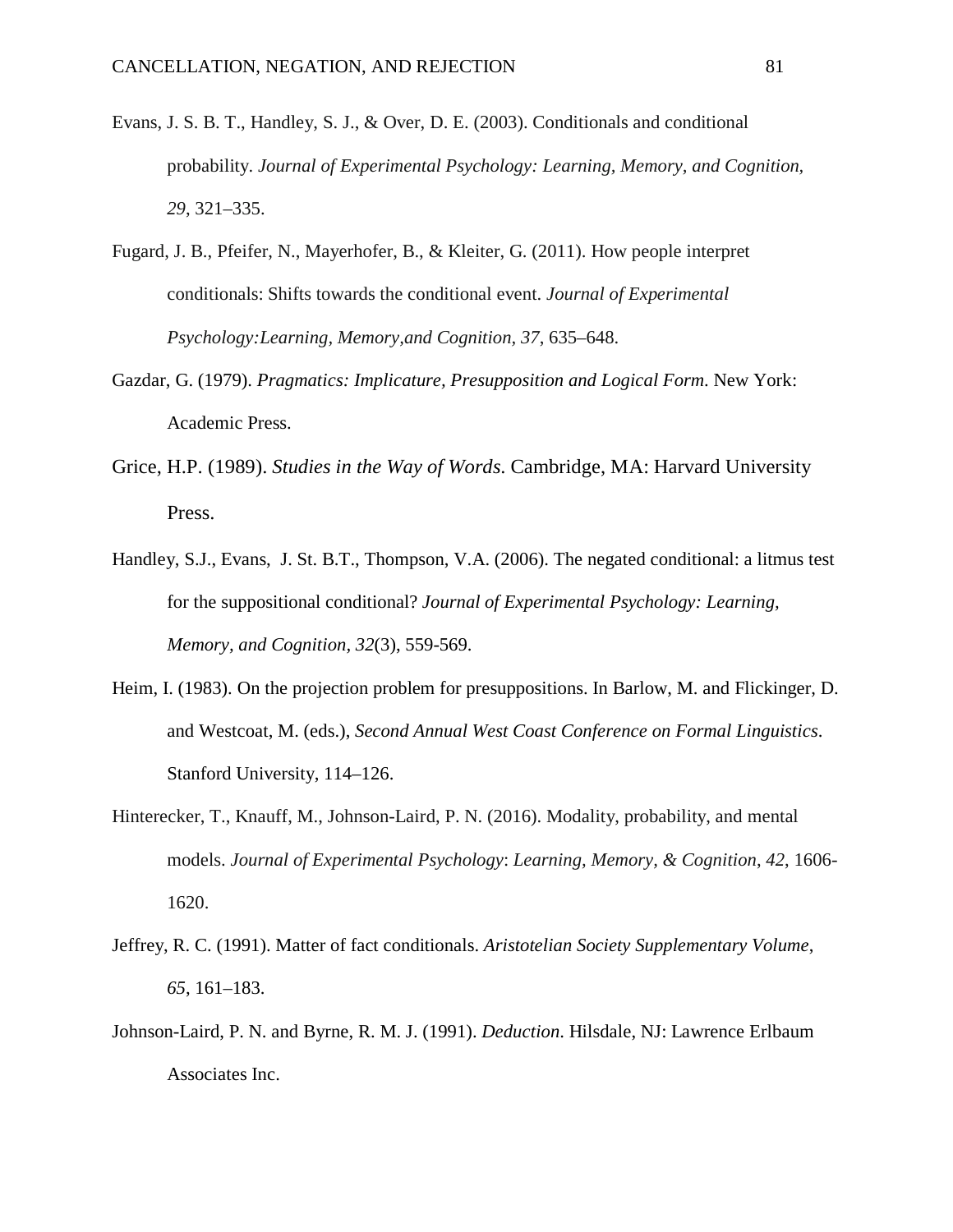- Johnson-Laird, P. N. and Byrne, R. M. J. (2002). Conditionals: A theory of meaning, pragmatics, and inference. *Psychological Review*, 109, 646-678.
- Johnson-Laird, P. N. and Khemlani, S. S. (2014). Toward a Unified Theory of Reasoning. *Psychology of Learning and Motivation*, *59*, 1-42.
- Johnson-Laird, P. N., Khemlani, S. S., and Goodwin, G. P. (2015). Logic, probability, and human reasoning. *Trends in Cognitive Science*, *19*(4), 201-214.
- Kadmon, N. (2001). *Formal Pragmatics*. Malden, MA: Blackwell Publishers.
- Karttunen, L. (1973). Presuppositions of Compound Sentences. *Linguistic Inquiry*, 4, 167–193.
- Khemlani, S., Byrne, R. M. J., and Johnson-Laird, P. N. (2018). Facts and Possibilities: A Model-Based Theory of Sentential Reasoning. *Cognitive Science*, *42*(6),1-18.
- Khemlani, S., Orenes, I., & Johnson-Laird, P.N. (2012). Negation: A theory of its meaning, representation, and use. *Journal of Cognitive Psychology, 24*, 541-559.
- Kleiter, G., Fugard, A, & Pfeifer, N. (2018). A process model of the understanding of conditionals. Thinking & Reasoning, 24, 386-422.
- Koev, T. (2018). Notions of At-issueness. *Language and Linguistics Compass.* doi 10.1111/lnc3.12306. (*in press*)
- Kölbel, M (2000). Edgington on Compounds of Conditionals. *Mind*, 109(433), 97-108.

Kratzer, A. (1986). Conditionals. *Chicago Linguistics Society*, *22*(2), 1–15.

- Kruschke, J. (2014). *Doing Bayesian data analysis: A tutorial with R, JAGS, and Stan*. Academic Press.
- Khemlani, S. S., Byrne, R. M. and Johnson‐Laird, P. N. (2018), Facts and Possibilities: A Model‐ Based Theory of Sentential Reasoning. Cognitive Science, 42: 1887-1924. doi[:10.1111/cogs.12634](https://doi.org/10.1111/cogs.12634)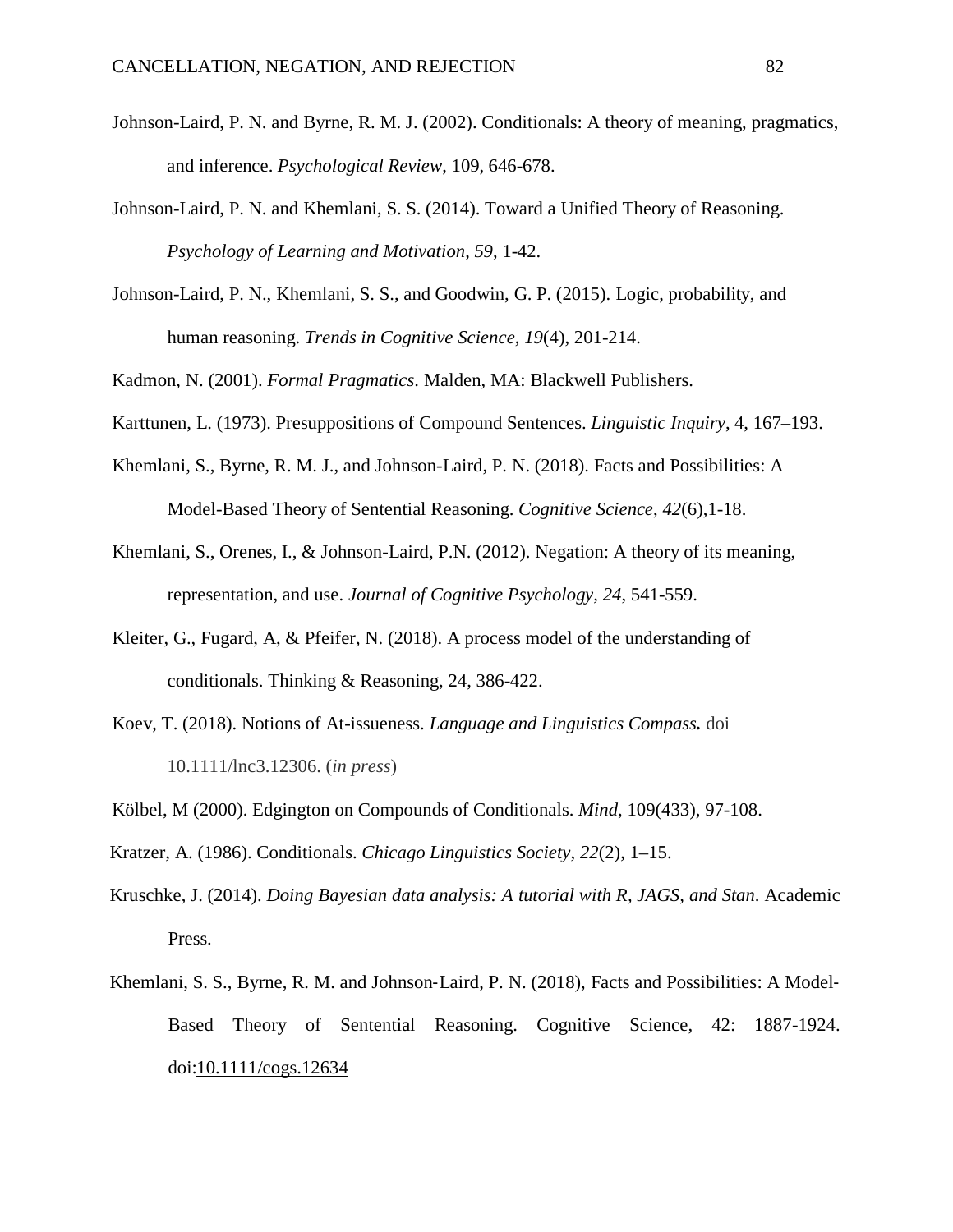- Krzyżanowska, K. (2015). *Between "If" and "Then": Towards an empirically informed philosophy of conditionals*. PhD dissertation, Groningen University. Retrieved from http://karolinakrzyzanowska.com/pdfs/krzyzanowska-phd-final.pdf
- Krzyżanowska, K, Collins, P. J. and Hahn, U. (2017a). Between a conditional's antecedent and its consequent: Discourse coherence vs. probabilistic relevance. *Cognition*, *164*, 199- 205.

--- (2017b). The Puzzle of Conditionals with True Clauses: Against the Gricean Account. In M. Gunzelmann, A. Howes, T. Tenbrink, & E. Davelaar (Ed.), *Proceedings of the 39th Annual Meeting of the Cognitive Science Society* (pp. 2476- 2481). London, UK: Cognitive Science Society.

--- (2018). True clauses and false connections. Unpublished manuscript.

Krzyżanowska, K., Wenmackers, S., and Douven, I. (2014). Rethinking Gibbard's Riverboat Argument. *Studia Logica 102*(4), 771-792.

Lassiter, D. (2012). Presuppositions, provisos, and probability. *Semantics & Pragmatics*, *5*, 1-37. Lewis (1973). *Counterfactuals*. Oxford: Basil Blackwell.

- Lewis, D. 1976. Probabilities of conditionals and conditional probabilities. *Philosophical Review*, *85*, 297–315.
- McCawley, J. D. (1993). *Everything that Linguists have Always Wanted to Know about Logic, but were ashamed to ask*. Chicago: The University of Chicago Press. (Second edition)
- McElreath, R. (2016). *Statistical Rethinking.* Boca Raton, FL: CRC Press.
- Moss, S. (2015). On the Semantics and Pragmatics of Epistemic Vocabulary. *Semantics and Pragmatics*, *8*(5), 1-81.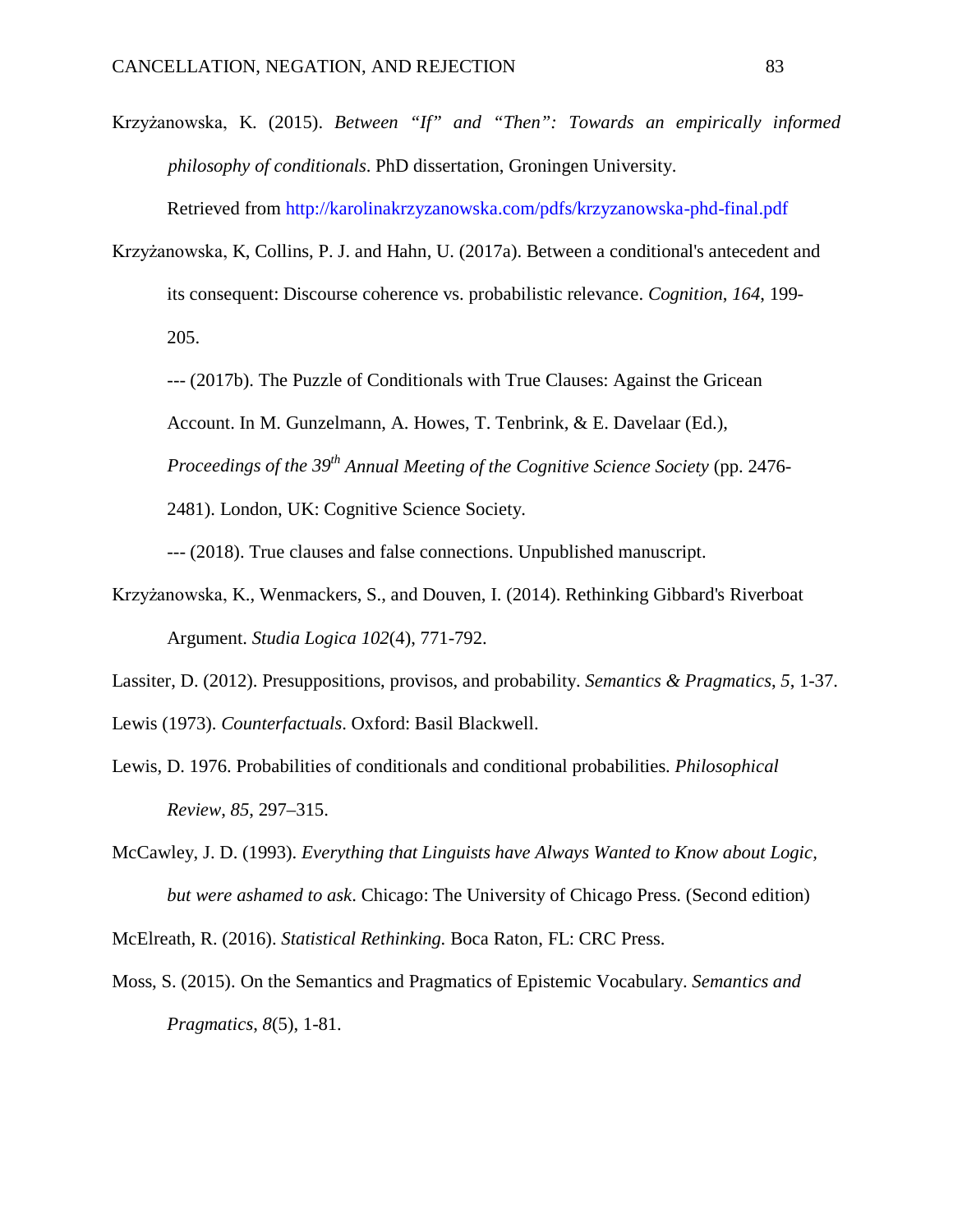- Oaksford, M. & Chater, N. (2007). *Bayesian Rationality: The Probabilistic Approach to Human Reasoning*. Oxford: Oxford University Press.
- Oaksford, M. and Over, D. and Cruz, N. (2018). Paradigms, possibilities and probabilities: Comment on Hinterecker et al. (2016). *Journal of Experimental Psychology: Learning, Memory, & Cognition*. (In Press)
- Oberauer, K., & Wilhelm, O. (2003). The meaning(s) of conditionals: Conditional probabilities, mental models, and personal utilities. *Journal of Experimental Psychology: Learning, Memory, and Cognition, 29*, 680–693.
- Olsen, N. S. (2014). *Making Ranking Theory Useful for Psychology of Reasoning*. PhD dissertation, University of Konstanz. URL = http://kops.uni-konstanz.de/handle/123456789/29353.
- Ospina, R. and Ferrari, S. L. P. (2012). A general class of zero-or-one inflated beta regression models. *Computational Statistics and Data Analysis*, *56*, 1609-1623.
- Over, D. E. (2007). New paradigm psychology of reasoning. *Thinking & Reasoning*, *4*, 431- 438.
- Over, D. E., Hadjichristidis, C., Evans, J. S. B. T., Handley, S. J., & Sloman, S. A. (2007). The probability of causal conditionals*. Cognitive Psychology*, 54(1), 62–97. http:// dx.doi.org/10.1016/j.cogpsych.2006.05.002.
- Over, D. E., & Cruz, N. (2018). Probabilistic accounts of conditional reasoning. In Linden J. Ball and Valerie A. Thompson (Eds.), International handbook of thinking and reasoning (pp. 434-450). Hove, UK: Psychology Press.
- Politzer, G., Over, D. E., & Baratgin, J. (2010). Betting on conditionals. *Thinking and Reasoning, 16*, 172–197.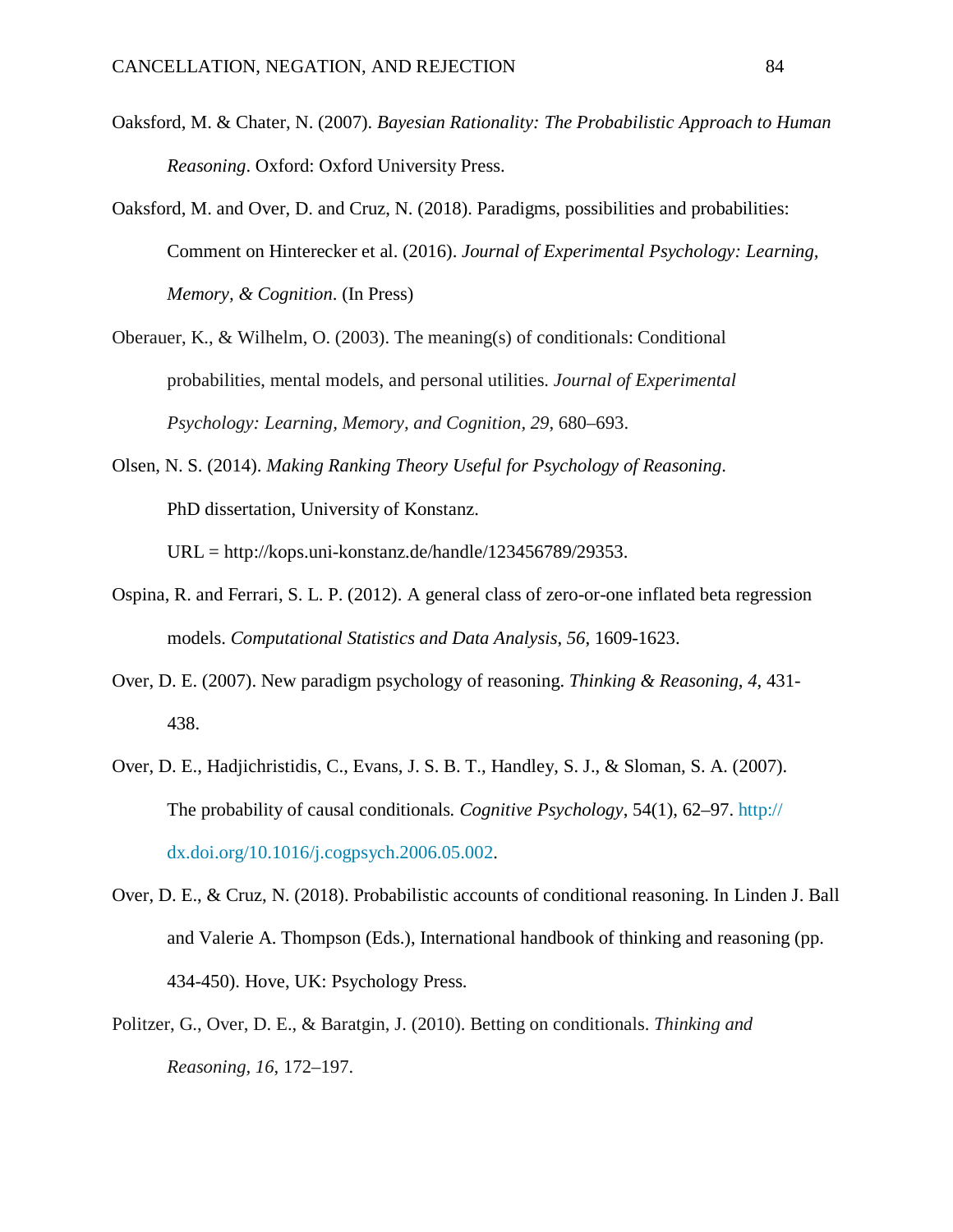Potts, C. (2005). *The Logic of [Conventional](https://web.stanford.edu/~cgpotts/papers/potts-book-2005.pdf) Implicatures*. Oxford: Oxford University Press. --- (2007). [Conventional](https://web.stanford.edu/~cgpotts/papers/potts-interfaces.pdf) implicatures, a distinguished class of meanings. In Gillian Ramchand and Charles Reiss (Eds.). *The Oxford Handbook of Linguistic Interfaces* (pp. 475-501). Oxford: Oxford University Press. --- (2008). Wait a minute! What kind of discourse strategy is this? (Annotated data set) Retrieved from http://christopherpotts.net/ling/data/waitaminute/. --- (2015). [Presupposition](https://web.stanford.edu/~cgpotts/manuscripts/potts-blackwellsemantics.pdf) and implicature. In Shalom Lappin and Chris Fox (Eds.), *The Handbook of Contemporary Semantic Theory* (pp. 168-202), 2nd edn,. Oxford: Wiley-

Blackwell.

- Quelhas, A. C., Johnson-Laird, P. N., & Juhos, C. (2010). The modulation of conditional assertions and its effects on reasoning. *Quarterly Journal of Experimental Psychology*, 63, 1716–1739.
- Quelhas, A. C., Rasga, C., & Johnson-Laird, P. N. (2017). A priori true and false conditionals. *Cognitive Science*, 41, 1003–1030.
- R Core Team (2015). *R: A language and environment for statistical computing*. R Foundation for Statistical Computing, Vienna, Austria. URL http://www.R-project.org/.
- Ramsey, F. P. (1929/1990). General propositions and causality. In Mellor, D. H. (Eds.), *Philosophical Papers* (pp. 145-163). Cambridge University Press, Cambridge.

Recanati, F. (2011). *Truth-Conditional Pragmatics*. Oxford: Oxford University Press.

Russell, B. (1905). On Denoting. *Mind*, 14, 479–493.

Salmon, W. (2011). Conventional implicature, presupposition, and the meaning of *must*. *Journal of Pragmatics*, *43*(14), 3416-3430.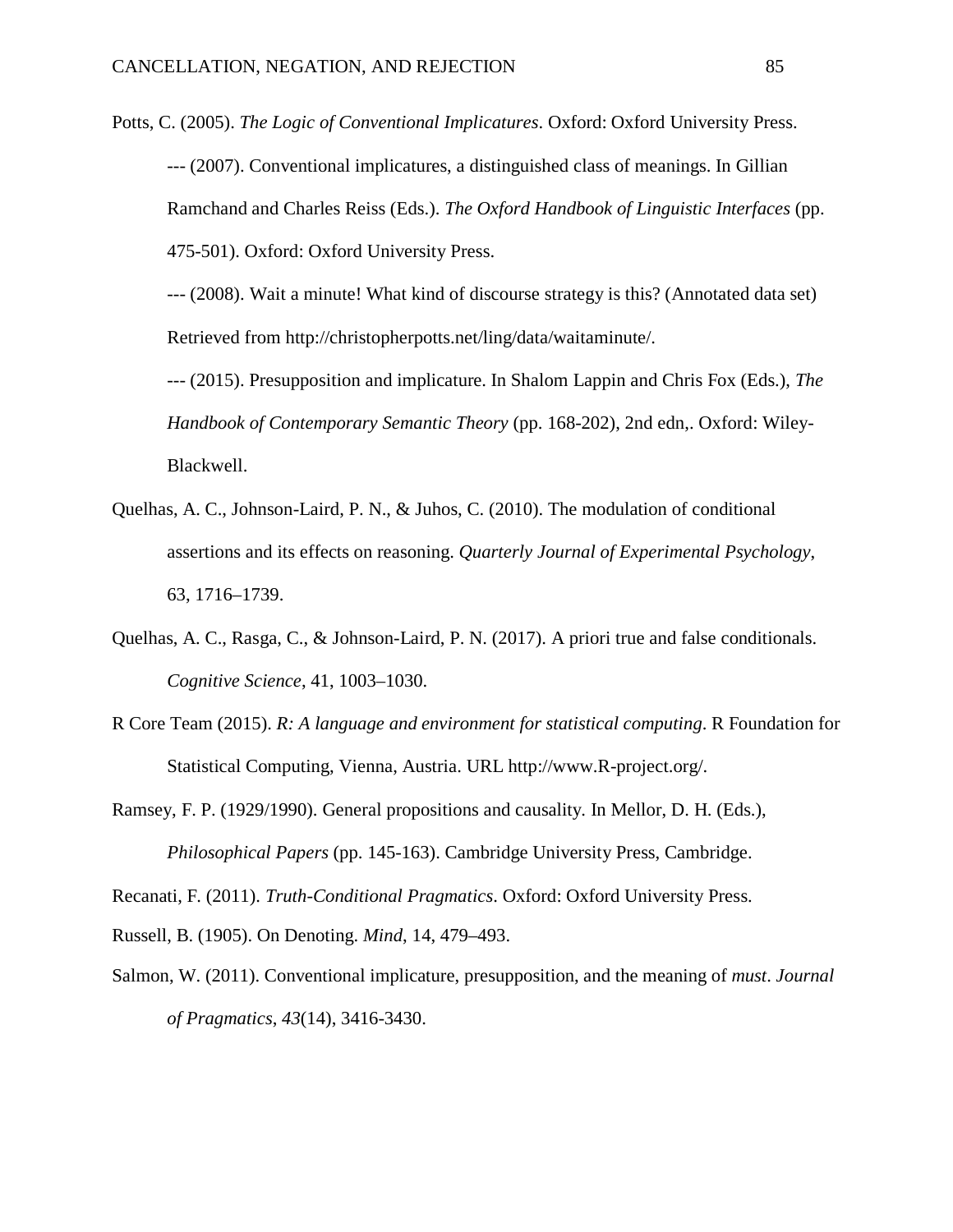Skovgaard-Olsen, N. (2016). Motivating the Relevance Approach to Conditionals, *Mind & Language*, **31** (5), 555-579.

Skovgaard-Olsen, N. (2019)*.* The Dialogical Entailment Task. *Cognition*.

- Skovgaard-Olsen, N., Kellen, D., Krahl, H., and Klauer, K. C. (2017). Relevance differently affects the truth, acceptability, and probability evaluations of 'and', 'but', 'therefore', and 'if then'. *Thinking & Reasoning*, 23 (4), 449-482.
- Skovgaard-Olsen, N., Singmann, H., and Klauer, K. C. (2016a). The relevance effect and conditionals. *Cognition*, 150, 26-36. [doi:10.1016/j.cognition.2015.12.017](http://dx.doi.org/10.1016/j.cognition.2015.12.017)
- Skovgaard-Olsen, N., Singmann, H., and Klauer, K. C. (2016b). Relevance and Reason Relations. *Cognitive Science*, 41(S5), 1202-1215.
- Spohn, W. (2013). A ranking-theoretic approach to conditionals. *Cognitive Science*, *37*, 1074– 1106.
- Stalnaker, R. (1968) "A Theory of Conditionals," *Studies in Logical Theory, American Philosophical Quarterly*, Monograph: 2, 98-112.
- Stalnaker, R. (2016). *Context*. Oxford: Oxford University Press.
- Strawson, P. F. (1950). On referring. *Mind*, 59, 320–44. Verbrugge, S., Dieussaert, K., Schaeken, W., Smessaert, H., and Belle, W. V. (2007). Pronounced inferences: A study on inferential conditionals. *Thinking & Reasoning, 13*(2):105–133.
- Tonhauser, J. (2012). Diagnosing (not-)at-issue content. In *Proceedings of Semantics of Underrepresented Languages of the Americas (SULA) 6* (pp. 239-254). UMass, Amherst: GLSA.
- van Tiel, B., van Miltenburg, E., Zevakhina, N., & Geurts, B. (2016). Scalar diversity. *Journal of Semantics, 33*(1), 107-135.